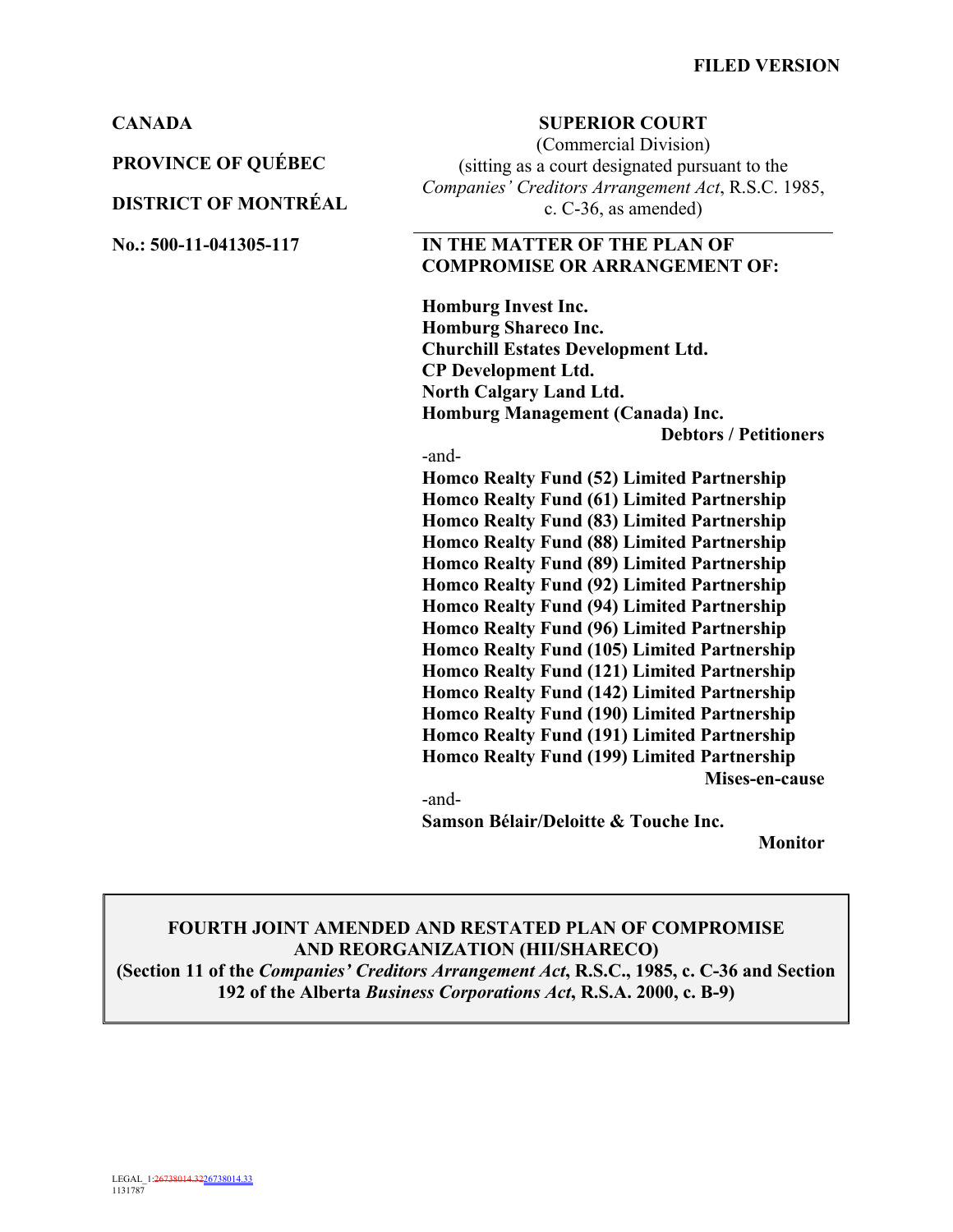# **TABLE OF CONTENTS**

| <b>ARTICLE 1</b> |                                                                     |     |
|------------------|---------------------------------------------------------------------|-----|
|                  |                                                                     |     |
| 1.1              |                                                                     |     |
| 1.2              |                                                                     |     |
| 1.3              |                                                                     |     |
| 1.4              |                                                                     |     |
| 1.5              |                                                                     |     |
| 1.6              |                                                                     |     |
| 1.7              |                                                                     |     |
| 1.8              | Identification of Core Business Assets as at Plan Filing Date 41    |     |
| 1.9              |                                                                     |     |
| <b>ARTICLE 2</b> |                                                                     |     |
|                  |                                                                     |     |
| 2.1              |                                                                     |     |
| 2.2              |                                                                     |     |
| 2.3              |                                                                     |     |
| 2.4              |                                                                     |     |
| 2.5              |                                                                     |     |
| 2.6              |                                                                     |     |
| 2.7              |                                                                     |     |
| 2.8              | Homco 61 LP and Homco 61 Affected Creditors (including Bond 6 Claim |     |
| <b>ARTICLE 3</b> |                                                                     |     |
|                  | CLASSIFICATION OF CREDITORS, VOTING CLAIMS AND RELATED              |     |
|                  | <b>MATTERS</b>                                                      |     |
| 3.1              |                                                                     |     |
| 3.2              |                                                                     |     |
| 3.3              |                                                                     |     |
| 3.4              |                                                                     |     |
| 3.5              |                                                                     |     |
| 3.6              | HII/Shareco Creditors' Meeting                                      | .46 |
| 3.7              |                                                                     |     |
| 3.8              |                                                                     |     |
| 3.9              |                                                                     |     |
| 3.10             |                                                                     |     |
|                  |                                                                     |     |
| <b>ARTICLE 4</b> |                                                                     |     |
|                  |                                                                     |     |
| 4.1              |                                                                     |     |
| 4.2              |                                                                     |     |
|                  |                                                                     |     |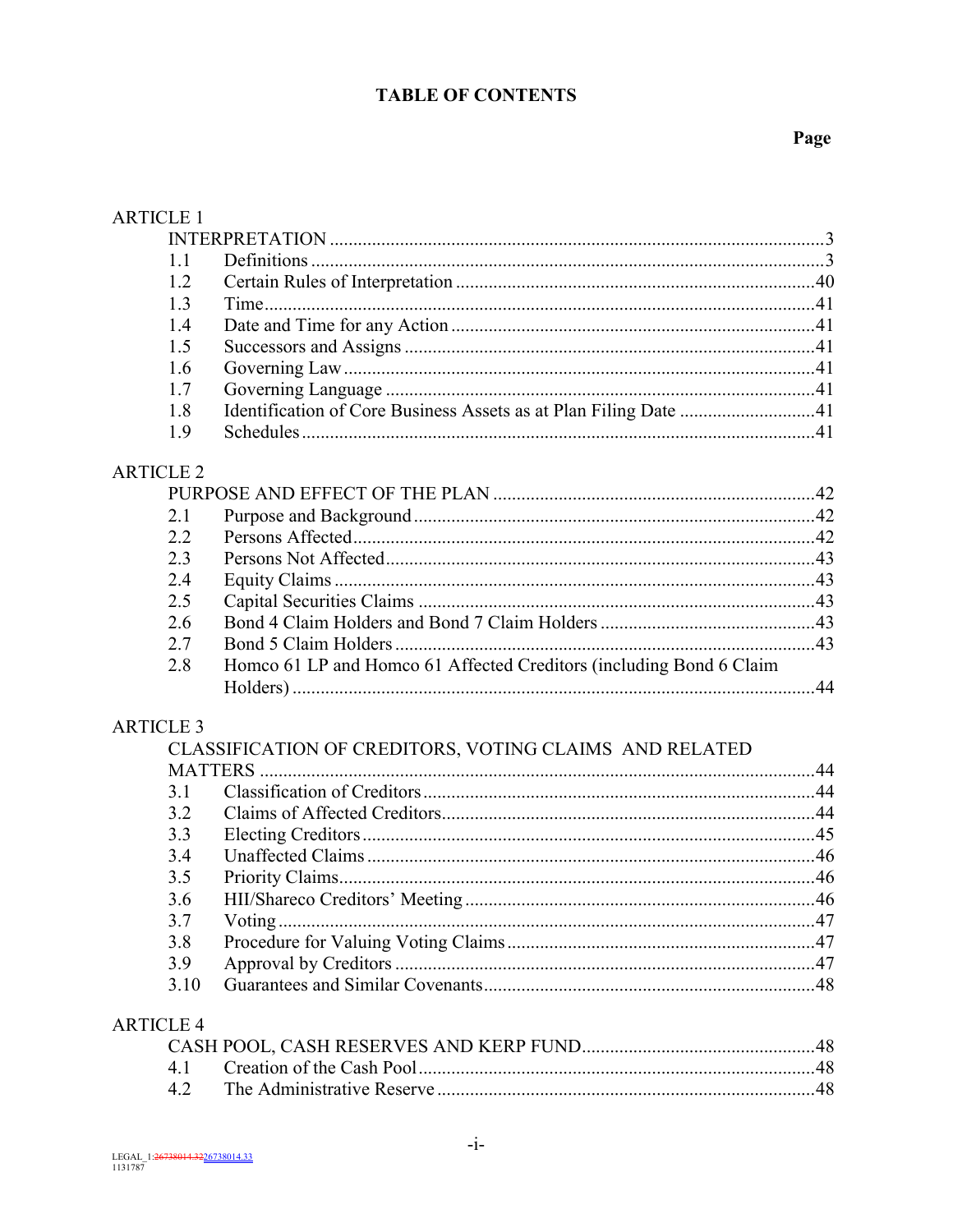## TABLE OF CONTENTS (continued)

| 4.3              |                                                                      |  |
|------------------|----------------------------------------------------------------------|--|
| 4.4              |                                                                      |  |
| 4.5              |                                                                      |  |
|                  |                                                                      |  |
| <b>ARTICLE 5</b> |                                                                      |  |
|                  | CASH-OUT POOL, DISPUTED CLAIMS (CASH-OUT) RESERVE 49                 |  |
| 5.1              |                                                                      |  |
| 5.2              |                                                                      |  |
| <b>ARTICLE 6</b> |                                                                      |  |
|                  |                                                                      |  |
| 6.1              |                                                                      |  |
| 6.2              |                                                                      |  |
|                  |                                                                      |  |
| <b>ARTICLE 7</b> |                                                                      |  |
|                  |                                                                      |  |
| 7.1              |                                                                      |  |
| 7.2              |                                                                      |  |
| 7.3              |                                                                      |  |
| 7.4              |                                                                      |  |
| 7.5              |                                                                      |  |
| 7.6              |                                                                      |  |
| <b>ARTICLE 8</b> |                                                                      |  |
|                  |                                                                      |  |
| 8.1              |                                                                      |  |
| 8.2              | Liquidation of Non-Core Business Entities' Assets and Realization of |  |
|                  |                                                                      |  |
| 8.3              |                                                                      |  |
| 8.4              |                                                                      |  |
|                  |                                                                      |  |
| <b>ARTICLE 9</b> | PROVISIONS REGARDING DISTRIBUTIONS AND PAYMENTS55                    |  |
|                  |                                                                      |  |
| 9.1              |                                                                      |  |
| 9.2              |                                                                      |  |
| 9.3              |                                                                      |  |
| 9.4              |                                                                      |  |
| 9.5              | Distribution Mechanics - Asset Realization Cash Pool and Non-Core    |  |
| 9.6              |                                                                      |  |
| 9.7              |                                                                      |  |
| 9.8              |                                                                      |  |
| 9.9              |                                                                      |  |
| 9.10             |                                                                      |  |
|                  |                                                                      |  |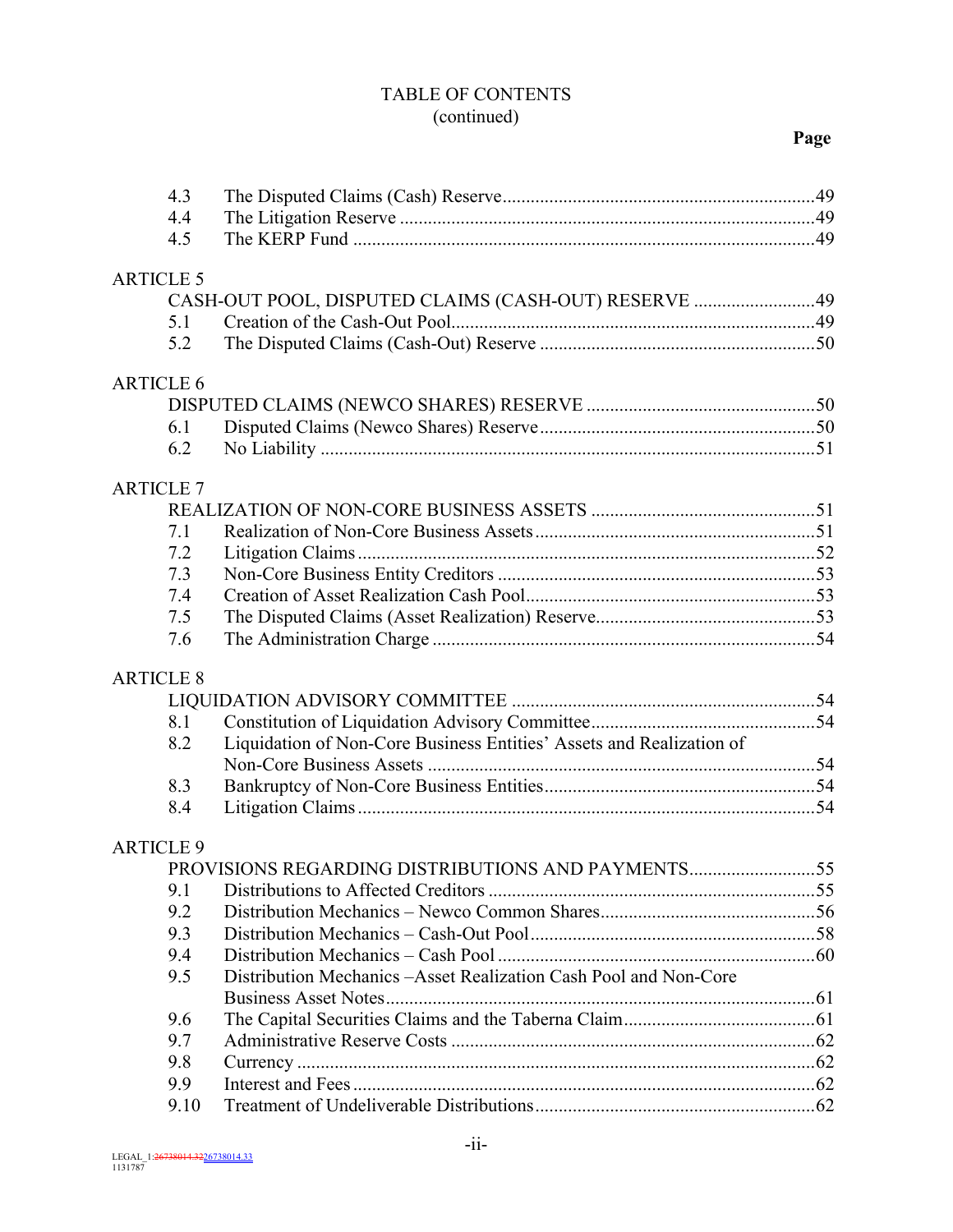## TABLE OF CONTENTS (continued)

| 9.11              | Assignment of Claims for Voting and Distribution Purposes – Prior to the  |  |
|-------------------|---------------------------------------------------------------------------|--|
| 9.12              | Assignment of Claims for Distribution Purposes After the HII/Shareco      |  |
| 9.13              |                                                                           |  |
|                   |                                                                           |  |
| <b>ARTICLE 10</b> |                                                                           |  |
|                   | PROCEDURE FOR DISTRIBUTIONS REGARDING DISPUTED CLAIMS                     |  |
|                   |                                                                           |  |
| 10.1              |                                                                           |  |
| 10.2              | Distributions After Disputed Claims Resolved - Interim Distribution Dates |  |
|                   |                                                                           |  |
| 10.3              | Distributions After Disputed Claims Resolved - Final Distribution Date 65 |  |
| <b>ARTICLE 11</b> |                                                                           |  |
|                   | CATALYST INVESTMENT: STANDSTILL, PUT RIGHTS, TAG ALONG                    |  |
|                   |                                                                           |  |
| 11.1              |                                                                           |  |
| 11.2              |                                                                           |  |
|                   |                                                                           |  |
| <b>ARTICLE 12</b> |                                                                           |  |
|                   |                                                                           |  |
| 12.1              |                                                                           |  |
| 12.2              |                                                                           |  |
| 12.3              |                                                                           |  |
| 12.4              |                                                                           |  |
| <b>ARTICLE 13</b> |                                                                           |  |
|                   |                                                                           |  |
| 13.1              |                                                                           |  |
|                   |                                                                           |  |
| <b>ARTICLE 14</b> |                                                                           |  |
|                   | COURT SANCTION, CONDITIONS PRECEDENT AND IMPLEMENTATION  90               |  |
| 14.1              |                                                                           |  |
| 14.2              |                                                                           |  |
| 14.3              |                                                                           |  |
| 14.4<br>14.5      |                                                                           |  |
|                   |                                                                           |  |
| <b>ARTICLE 15</b> |                                                                           |  |
|                   |                                                                           |  |
| 15.1              |                                                                           |  |
| 15.2              |                                                                           |  |
| 15.3              |                                                                           |  |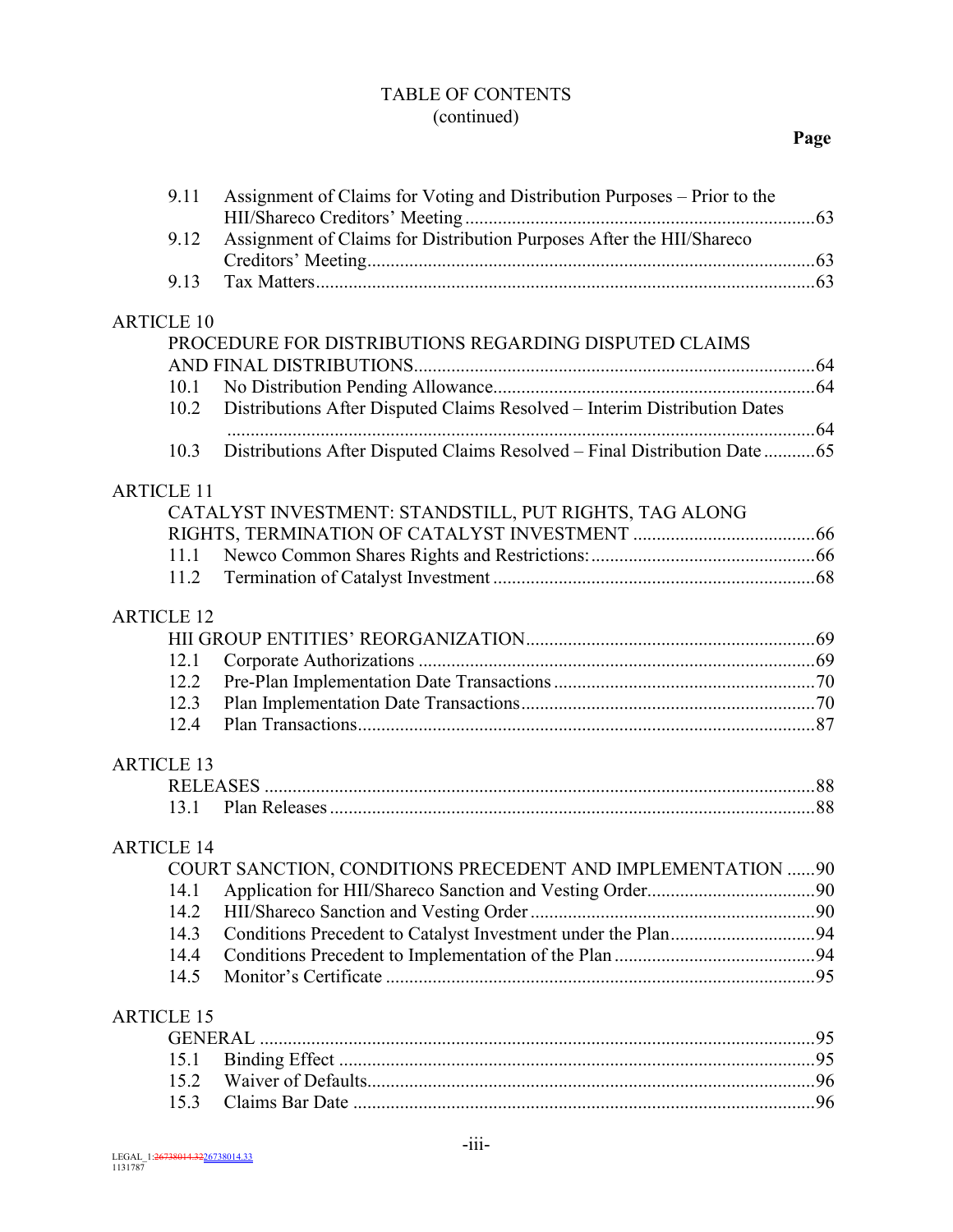# TABLE OF CONTENTS (continued)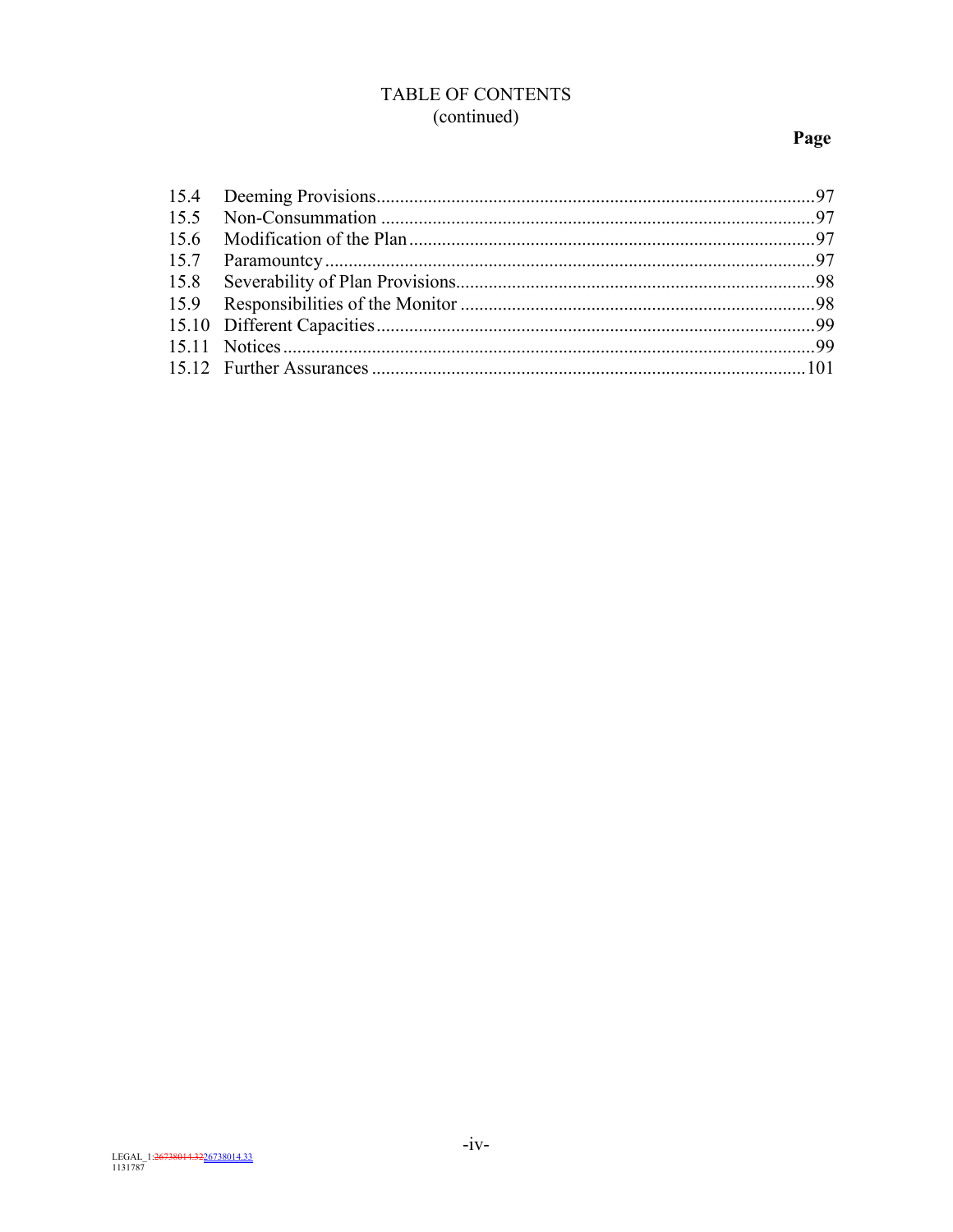## **FOURTH JOINT AMENDED AND RESTATED PLAN OF COMPROMISE AND REORGANIZATION (HII/SHARECO)**

#### **WHEREAS:**

- A. Homburg Invest Inc, Homburg Shareco Inc., Churchill Estates Development Ltd., Inverness Estates Development Ltd., CP Development Ltd., North Calgary Land Ltd. and Homburg Management (Canada) Inc. (collectively, the "**Petitioners**") are insolvent;
- B. The Petitioners filed and obtained protection under the *Companies' Creditors Arrangement Act*, R.S.C. 1985, c. C-36, as amended (the "**CCAA**");
- C. The Petitioners, excluding North Calgary Land Ltd. and Homburg Management (Canada) Inc., obtained an Order of the Superior Court of Quebec (Commercial Division) (the "**Court**") under the CCAA on September 9, 2011, as amended pursuant to further orders of the Court (and as same may be further amended, restated or varied from time to time, the "**Initial Order**");
- D. The Initial Order originally declared that, although not a Petitioner, each of *mis-en-cause* Homco Realty Fund (52) Limited Partnership, Homco Realty Fund (88) Limited Partnership, Homco Realty Fund (89) Limited Partnership, Homco Realty Fund (92) Limited Partnership, Homco Realty Fund (94) Limited Partnership, Homco Realty Fund (105) Limited Partnership, Homco Realty Fund (121) Limited Partnership, Homco Realty Fund (122) Limited Partnership, Homco Realty Fund (142) Limited Partnership and Homco Realty Fund (199) Limited Partnership shall enjoy the protections and authorizations provided by the Initial Order (such partnerships collectively referred to in the Initial Order as the "**Applicant Partnerships**");
- E. By Order dated May 31, 2012, the Initial Order was amended to add North Calgary Land Ltd. as a Petitioner and *mis-en-cause* Homco Realty Fund (96) Limited Partnership as an Applicant Partnership thereunder (hereinafter included as an "**Applicant Partnership**");
- F. By Order of the Court made on December 14, 2012, *mis-en-cause* Homco Realty Fund (190) Limited Partnership and Homco Realty Fund (191) Limited Partnership were each added as additional Applicant Partnerships (hereinafter included as "**Applicant Partnerships**");
- G. Pursuant to the Initial Order the Petitioners and the Applicant Partnerships have the authority to file with the Court and to submit to their creditors one or more plans of compromise or arrangement under the CCAA, which plan will provide, among other things, certain recoveries to stakeholders;
- H. On February 6, 2013, Homburg Invest Inc. and Homburg Shareco Inc. filed a joint Plan of Compromise and Reorganization under and pursuant to the CCAA and the Alberta *Business Corporations Act,* R.S.A. 2000, c. B-9, as amended (the "**ABCA**") dated February 5, 2013 with the Court (the "**Original Plan**");
- I. By Order of the Court made February 6, 2013, the Initial Order was amended to add *mis-en-cause* Homco Realty Fund (61) Limited Partnership as an additional Applicant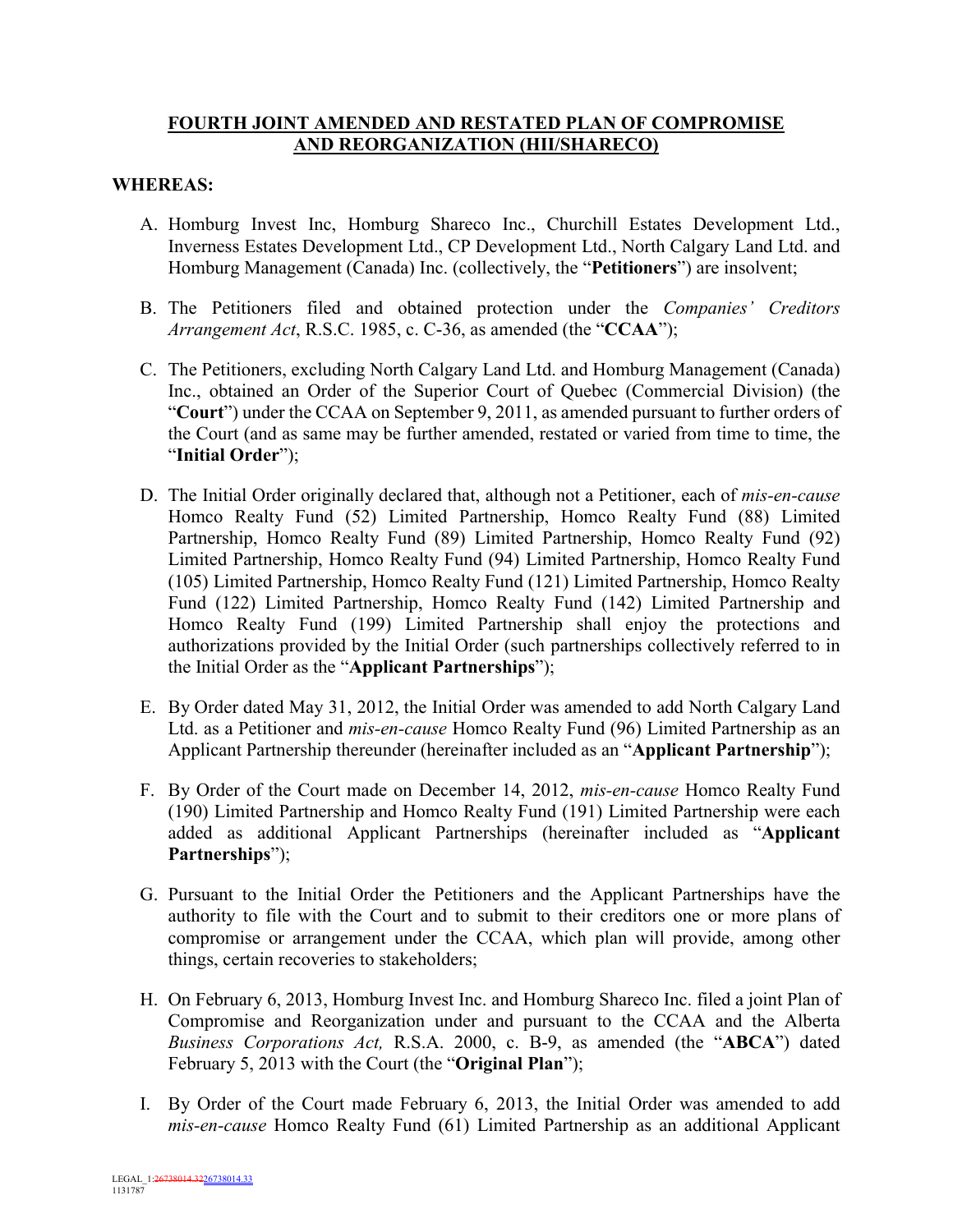Partnership (hereinafter **"Homco 61 LP"** and included as an "**Applicant Partnership**") and Castello Development Ltd. as a *mis-en-cause*;

- J. By Order of the Court made on March 1, 2013, and amended by further Order of the Court made on March 14, 2013, an investment proposal process was approved providing for the terms and conditions governing the delivery of investment proposals to HII and the Monitor (the **"Investment Proposal Process"**);
- K. By Order of the Court made on March 14, 2013, the Initial Order was further amended to add Homburg Management (Canada) Inc. as an additional Petitioner;
- L. Under the Investment Proposal Process, The Catalyst Capital Group Inc., on behalf of funds managed by it ("**Catalyst**") submitted the Catalyst Final Offer (as herein defined) which was selected by HII as the "Selected Superior Offer" under the Investment Proposal Process and Catalyst was selected as the "Qualified Investor" under the Investment Proposal Process;
- M. As required under and in accordance with the Investment Proposal Process, HII, Shareco, Homco 61 LP and Catalyst entered into a support agreement dated April 15, 2013 (the "**Original Catalyst Support Agreement**"). The Original Catalyst Support Agreement was terminated by HII, Shareco and Homco 61 LP by written notice delivered to Catalyst on April 24, 2013;
- N. HII and Shareco accordingly filed an amended and restated Plan on April 25, 2013, amending and restating the Original Plan (the **"Amended and Restated Plan"**). Homco 61 LP has proposed its own plan of compromise to its creditors dated April 25, 2013 under and pursuant to the CCAA (the **"Homco 61 Original Plan"**), which plan was also filed with the Court on April 25, 2013 and forms an integrated and cohesive plan with the Amended and Restated Plan. Concurrently with the filing of the Amended and Restated Plan and the Homco 61 Original Plan, HII, Shareco and Homco 61 LP served motions for the convening and conduct of the HII/Shareco Creditors' Meeting and the Homco 61 Creditors' Meeting;
- O. By Order of the Court made on April 26, 2013 *mis en cause* Homco Realty Fund (83) Limited Partnership was added as an additional Applicant Partnership (and hereinafter included as an "**Applicant Partnership**");
- P. HII, Shareco and Homco 61 LP have entered into a restated support agreement with Catalyst dated April 26, 2013 (the **"Restated Catalyst Support Agreement"** governing the investment to be made by Catalyst as part of the restructuring of HII, Shareco and certain of the HII Group Entities together with the filing of further revised Plans by each of HII/Shareco and Homco 61 LP to reflect such investment (the "**Catalyst Investment**");
- Q. Accordingly, HII and Shareco desired to amend and restate the Amended and Restated Plan, among other things, to give effect to the Restated Catalyst Support Agreement and to reflect the terms of a restated Original Homco 61 Plan. HII and Shareco filed and presented the Second Joint Amended and Restated Plan of Compromise and Reorganization as of May 3, 2013 ("**Second Plan**");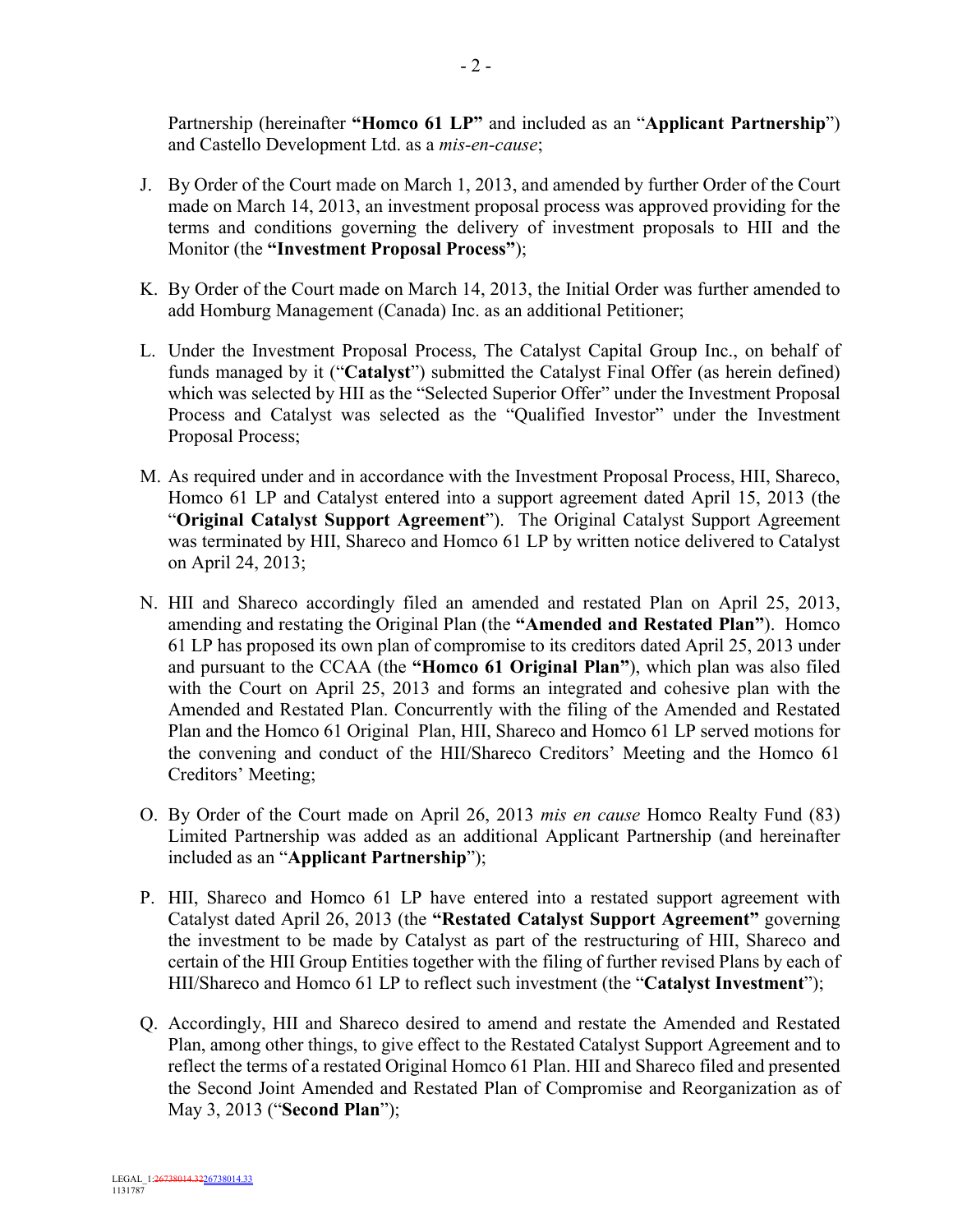- R. HII and Shareco filed and presented the Third Joint Amended and Restated Plan of Compromise and Reorganization as of June 5, 2013 (the "**Third Plan**").
- S. HII and Shareco now hereby propose and present this Fourth Joint Amended and Restated Plan of Compromise and Reorganization under and pursuant to the CCAA and the ABCA, reflecting certain corrective amendments and clarifications to the Third Plan.

#### **ARTICLE 1 INTERPRETATION**

#### **1.1 Definitions**

In the Plan, unless otherwise stated or unless the subject matter or context otherwise requires:

**"ABCA"** means the Alberta *Business Corporations Act*, R.S.A. 2000, c. B-9, as amended;

**"Additional Incorporation Foundation Loan"** means the non-interest bearing loans in the aggregate amount of EUR137,000 made by HII to the Incorporation Foundation to be used to make a voluntary contribution to the share premium account maintained in respect of the Newco preference shares;

**"Additional Incorporation Foundation Loan Note"** means collectively the promissory notes delivered by the Incorporation Foundation to HII to evidence the Additional Incorporation Foundation Loan dated December 3, 2013 and January 29, 2014;

**"Administration Charge"** means the charge created by paragraph 42 of the Initial Order in favour of the Monitor (including in its capacity as a Trustee in Bankruptcy), the Monitor's legal counsel, the Petitioners' legal counsel and other advisors over the Charged Property, and having the priority provided in paragraphs 43 and 44 of the Initial Order, and as confirmed, amended and continued for the benefit of the Monitor and its legal counsel and other advisors pursuant to the HII/Shareco Sanction and Vesting Order;

**"Administrative Reserve"** means a Cash reserve approved by the Court pursuant to the HII/Shareco Sanction and Vesting Order, in an amount to be agreed by the Monitor and HII prior to the Plan Implementation Date, to be deposited by the Monitor into the Administrative Reserve Account for the purpose of paying the Administrative Reserve Costs, which Administrative Reserve shall be subject to the Reserve Adjustment;

**"Administrative Reserve Account"** means a segregated trust account established by the Monitor to hold the Administrative Reserve;

**"Administrative Reserve Costs"** means amounts outstanding on the Plan Implementation Date (or to the extent provided below, arising thereafter), including in respect of Excluded Claims, Employee Priority Claims and the Government Priority Claims, together with (i) Newco's costs, including legal fees and disbursements, relating to the issuance of the Newco Common Shares; (ii) the Monitor's fees and disbursements (including of its legal counsel and other advisors) in connection with the performance of its duties under the Plan and in the CCAA Proceedings (both before and after the Plan Implementation Date); (iii)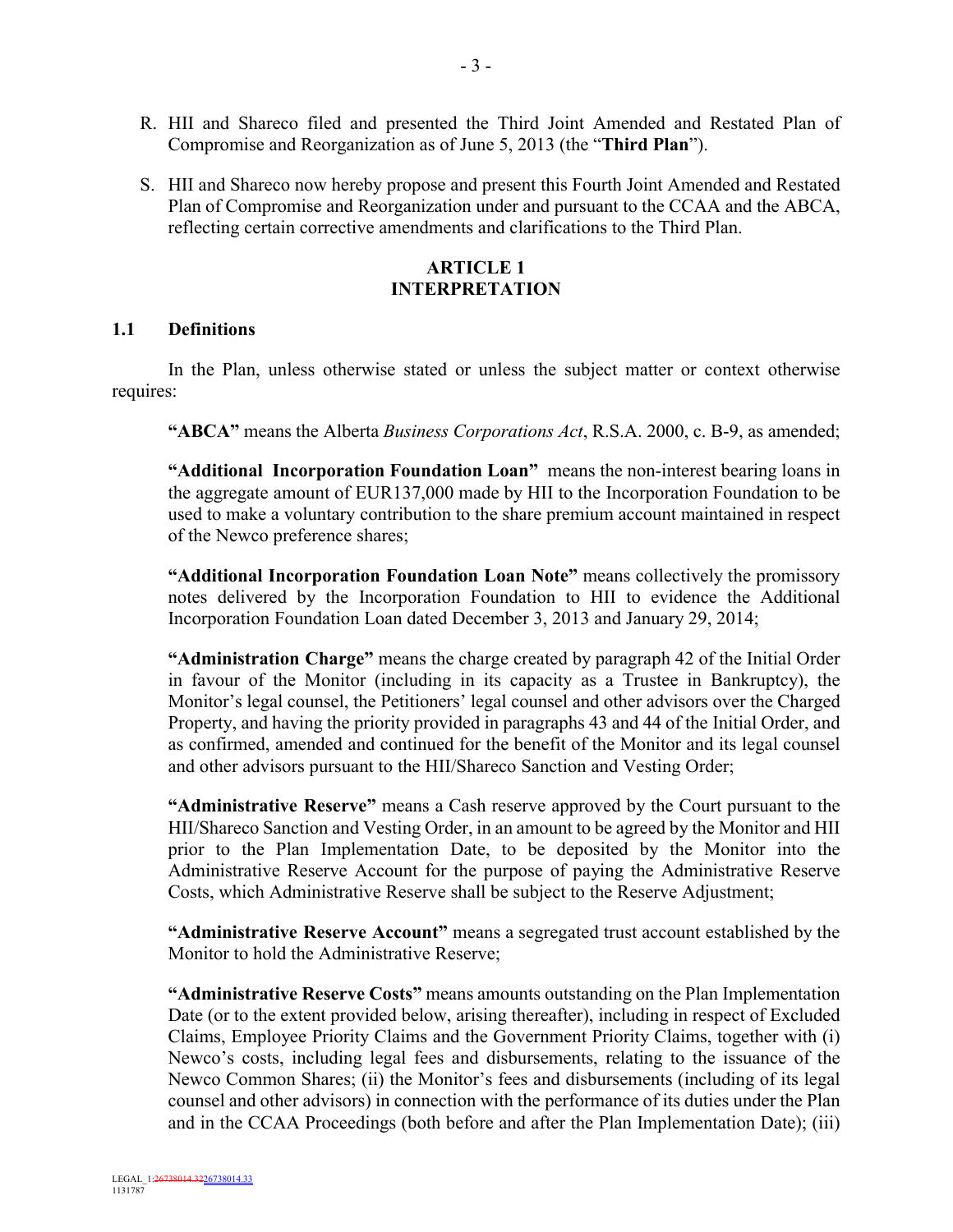Bankruptcy Trustee Fees; (iv) the Bond 5 Secured Claim Cash Payment; (v) Post-Filing Trade Payables; (vi) the HSBC Secured Claim; (vii) the reasonable fees and disbursements of the members of the Liquidation Advisory Committee, in an amount to be agreed upon by such members and the Monitor; (viii) the reasonable winding-up costs and expenses of Stichting Homburg Bonds, such amounts not to exceed Cdn \$35,000; (ix) the Cash Management Lender Claim; (x) payments to be made to Core Business Creditors in connection with the transfer of Core Business Assets; (xi) the costs of administration of the Homco 61 Plan; (xii) an amount equal to the Catalyst Break Fee (including in circumstances where there is any dispute as to whether such Catalyst Break Fee is payable); (xiii) the reasonable fees and disbursements of the Continuing Directors in an amount to be agreed upon by such Continuing Directors and the Monitor; (xiv) legal fees, consultant and advisor fees and disbursements of HII and Shareco; and (xv) any other reasonable amounts in respect of any other determinable contingency as the Monitor may determine in its sole discretion;

**"Affected Claim"** means any Claim against HII, Shareco, Homco 190 LP, Homco 191 LP and Homco 199 LP and includes any Intercompany Claim only against HII and Shareco (but excluding the Homco 190 Loan, the Homco 191 Loan and the Homco 199 Loan) but excludes the Unaffected Claims and the Equity Claims;

**"Affected Creditor"** means a Corporate Creditor, Non-Corporate Creditor or Convenience Class Creditor holding an Affected Claim;

**"Affected Creditors' Charge"** means the charge against the Cash Pool, the Non-Core Business Assets, the Asset Realization Cash Pool and any surplus remaining in the Cash Reserves after payment of the Administrative Reserve Costs to be created under the HII/Shareco Sanction and Vesting Order in favour of the Affected Creditors as security for any and all obligations of HII and Shareco under the Plan, including for greater certainty the obligations to distribute the Newco Common Shares, the Cash Pool and the Asset Realization Cash Pool and to reimburse the Non-Core Business Asset Notes;

**"Affected Creditors' Entitlement"** means the full entitlement of Affected Creditors (other than Convenience Class Creditors) under the Plan, including without limitation the entitlement of such Affected Creditors to receive Newco Common Shares and/or distributions of Cash from the Cash Pool and the Asset Realization Cash Pool;

**"AFM"** means the Netherlands Authority for the Financial Markets (Autoriteit Financiële Markten);

**"Aggregate Newco Common Shares Final Cash-Out Amount"** means an amount equal to the number of Newco Common Shares to which Electing Creditors are entitled in respect of all Affected Claims that have become Proven Claims in whole or in part within twelve (12) months following the Plan Implementation Date, multiplied by the Newco Common Shares Cash-Out Price;

**"Amalgamating Canco"** means Holland Garden, an Alberta corporation, Homburg Invest USA, a Nova Scotia company to be continued as an Alberta corporation, and Swiss Bondco, a Nova Scotia company to be continued as an Alberta corporation, with such additions to the foregoing group as HII may determine up to the Plan Implementation Date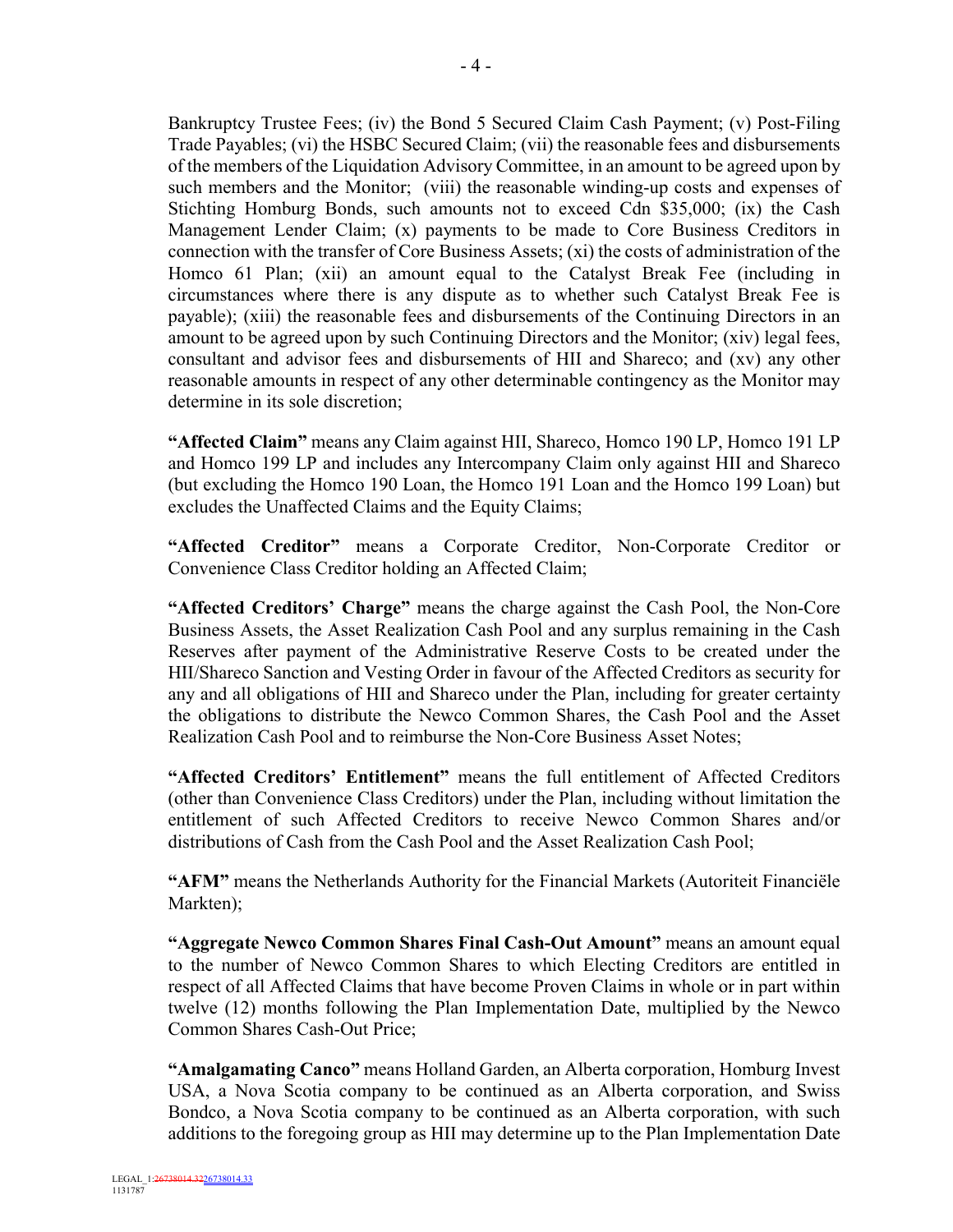from time to time in consultation with the Monitor, each of which is not an Insolvent Person;

**"Amalgamating Canco Creditor"** means any Person having an Amalgamating Canco Creditor Claim, which shall be an Unaffected Creditor;

**"Amalgamating Canco Creditor Claim"** means any Claim against an Amalgamating Canco, which shall be an Unaffected Claim;

**"Amended and Restated Newco Note"** means the Newco Note as issued by Newco in favour of HII as amended and restated by increasing the principal amount of the Newco Note by an amount equal to the fair market value of the HII Transferred Assets B less the Newco Bond 5 Guarantee Value, the principal amount of which shall be deemed to be equal to the Final Adjusted Newco Note Amount;

**"Amended and Restated Plan"** has the meaning ascribed thereto in the Recitals;

**"Applicable Law"** means, in respect of any Person, property, transaction, event or other matter, any law, statute, regulation, code, ordinance, principle of common law or equity, municipal by-law, treaty or Order, domestic or foreign, applicable to that Person, property, transaction, event or other matter and all applicable requirements, requests, official directives, rules, consents, approvals, authorizations, guidelines, and policies, in each case, having the force of law, of any Governmental Authority having or purporting to have authority over that Person, property, transaction, event or other matter and regarded by such Governmental Authority as requiring compliance;

**"Applicant Partnerships"** means Homco 52 LP, Homco 61 LP, Homco 83 LP, Homco 88 LP, Homco 89 LP, Homco 92 LP, Homco 94 LP, Homco 96 LP, Homco 105 LP, Homco 121 LP, Homco 122 LP, Homco 142 LP, Homco 190 LP, Homco 191 LP, and Homco 199 LP;

**"Articles of Reorganization"** means the Articles of Reorganization to be filed by HII pursuant to Section 192 of the ABCA substantially in the form set out in Schedule "A" to the Plan;

**"Asset Realization Cash Pool"** means the pool of Cash created by the Monitor from Non-Core Business Asset Net Proceeds, which pool of Cash net of the Disputed Claims (Asset Realization) Reserve,shall be contributed by the Monitor to the Cash Pool Account;

**"Asset Realization Costs"** means, collectively, Liquidation Costs and the Non-Core Business Entity Creditor Claims (excluding Non-Core Bankrupt Business Entity Creditor Claims);

**"Assumption Agreement"** means the agreement between Newco and HII pursuant to which Newco becomes co-obligor with HII for the amount equal to the Newco Assumed Portion of Proven Claims and the Newco Assumed Portion of Disputed Claims, which amount shall be deemed to be equal to the Final Adjusted Newco Note Amount (and, for greater certainty, which Newco Assumed Portion of Proven Claims and the Newco Assumed Portion of Disputed Claims will be satisfied in full by the setting off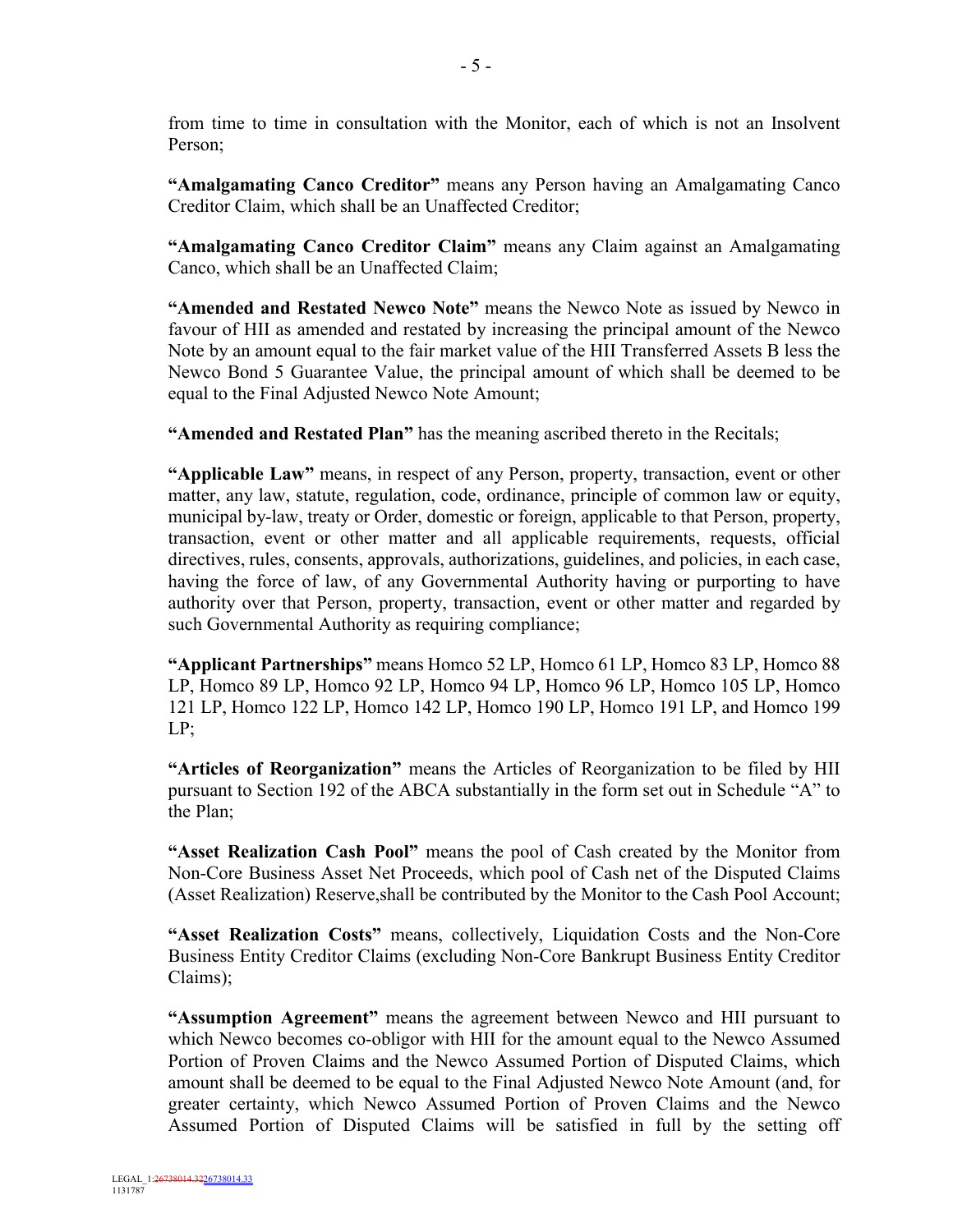contemplated in Section 12.3), which agreement shall be in form and substance satisfactory to HII, Newco, Stichting Homburg Bonds and Catalyst, each acting reasonably, and the Monitor;

**"Bankruptcy Claim"** means any proof of claim filed or to be filed in a bankruptcy estate of a Non-Core Business Entity by HII (or, as the case may be, by the Monitor on behalf of HII) in respect of an Intercompany Claim and any distributions or dividends arising therefrom;

**"Bankruptcy Trustee Fees"** means the fees and disbursements (including legal fees and disbursements) of Deloitte acting as Trustee in Bankruptcy of any Non-Core Business Entity incorporated or formed under Canadian federal or provincial law;

**"BIA"** means the *Bankruptcy and Insolvency Act*, R.S.C. 1985, c. B-3, as amended;

**"Bond 4 Claim Holders"** means collectively the holders of Series 4 bonds issued under the Bond 4 Indenture and **"Bond 4 Claim Holder**" means any one of them;

**"Bond 4 Indenture"** means the Second Supplemental Indenture dated as of November 30, 2004 between Shareco and Stichting Homburg Mortgage Bonds as supplemented or amended by, *inter alia*, the Special Supplemental Indenture to the Second Supplement Indenture dated as of August 2005 between Shareco and Stichting Homburg Bonds and the Special Supplemental Indenture between Shareco and Stichting Homburg Bonds dated November 5, 2012;

**"Bond 5 Claim"** means, collectively, the Bond 5 Secured Claim and the Bond 5 Unsecured Claim;

**"Bond 5 Claim Holders"** means, collectively, the holders of Series 5 bonds issued under the Bond 5 Indenture and "**Bond 5 Claim Holder**" means any one of them;

**"Bond 5 Indenture"** means the Third Supplemental Indenture to the Trust Indenture dated as of December 31, 2004, between Shareco and Stichting Homburg Bonds, as supplemented or amended by, *inter alia*, the Special Supplemental Indenture to the Third Supplement dated as of August, 2005, between Shareco and Stichting Homburg Bonds, and the Special Supplemental Indenture between Shareco and Stichting Homburg Bonds dated November 5, 2012;

**"Bond 5 Secured Claim"** means the secured portion of the Claim of the Bond 5 Claim Holders as provided under the Bond 5 Secured Claim Settlement Agreement, which shall be an Unaffected Claim;

**"Bond 5 Secured Claim Cash Payment"** means the sum of EUR2,250,000 to be distributed from the Administrative Reserve on a *pro rata* basis to each Bond 5 Claim Holder by the Monitor pursuant to the Bond 5 Secured Claim Settlement Agreement;

**"Bond 5 Secured Claim Settlement Agreement"** means the terms of settlement among Shareco and Stichting Homburg Bonds, as more particularly set out in the Special Supplemental Indenture forming part of the Bond 5 Indenture made on November 5, 2012,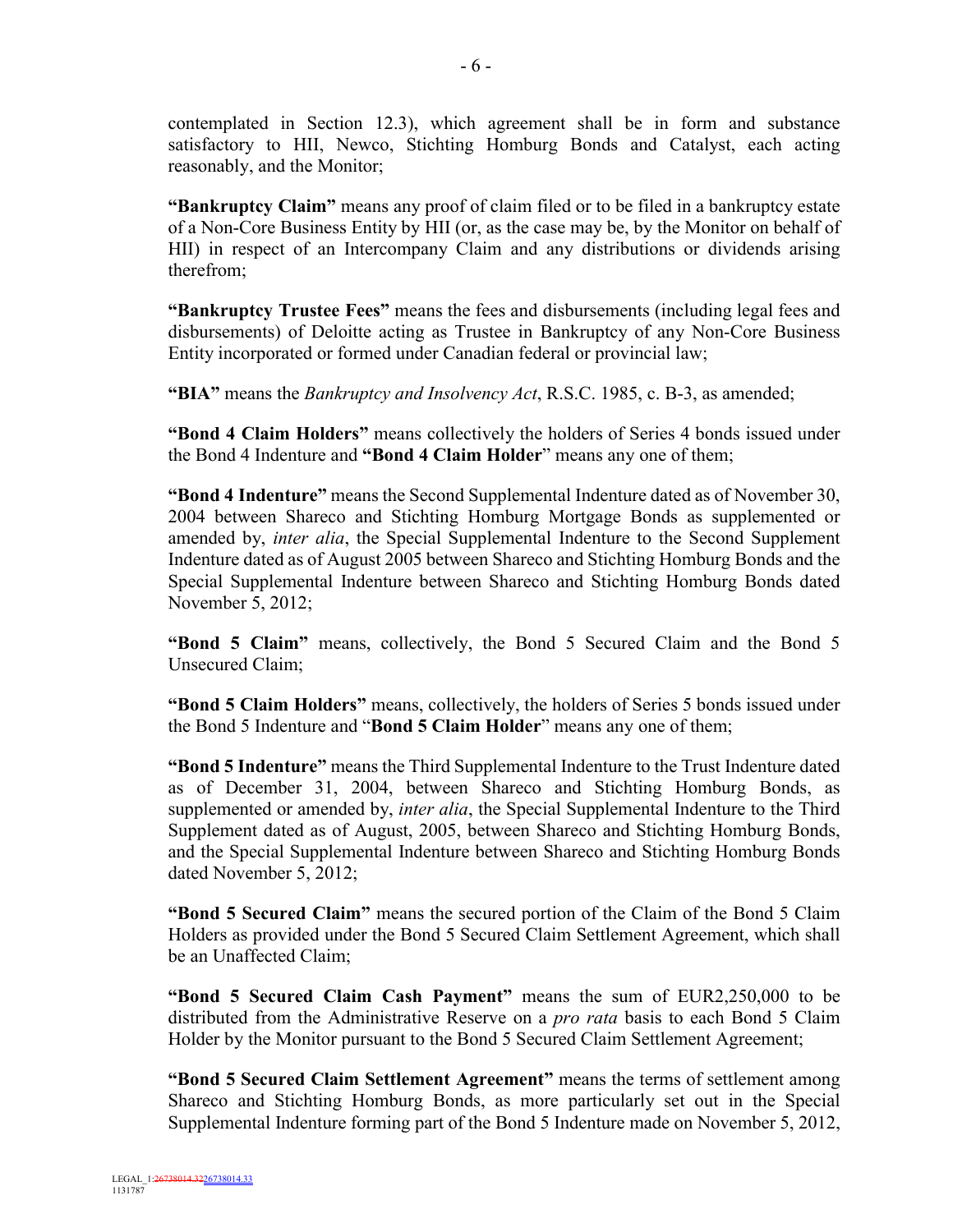pursuant to which, on Plan Implementation Date, the Bond 5 Claim Holders shall receive as consideration for releasing the Bond 5 Secured Claim, the following: (i) the Bond 5 Secured Claim Cash Payment and (ii) the Newco Bond 5 Guarantee;

**"Bond 5 Unsecured Claim"** means the aggregate Proven Claim of the Bond 5 Claim Holders net of the Bond 5 Secured Claim Cash Payment;

**"Bond 6 Claim Holders"** means collectively, the holders of Series 6 bonds issued under the Bond 6 Indenture, and "**Bond 6 Claim Holder**" means any one of them;

**"Bond 6 HII Claim"** means the amount of the Bond 6 Loan plus interest and costs to the HII Filing Date;

**"Bond 6 HII Deficiency Claim"** means the aggregate Proven Claim for distribution purposes of the Bond 6 Claim Holders against HII under the Plan which shall be deemed to be an amount equal to the Bond 6 HII Claim net of the Bond 6 Homco 61 Recovered Amount;

**"Bond 6 Homco 61 Claim"** means the aggregate Proven Claim of the Bond 6 Claim Holders against Homco 61 LP arising under the Homco 61 Guarantee for voting and distribution purposes under the Homco 61 Plan, which shall be deemed to be in the amount of Cdn\$47,146,111 (being principal plus interest accrued as at the Homco 61 Filing Date);

**"Bond 6 Homco 61 Recovered Amount"** means the aggregate of all Bond 6 Claim Holders' *pro rata* shares of the HII Homco 61 Distribution recovered by such Bond 6 Claim Holders under the Homco 61 Plan on account of the Bond 6 Homco 61 Claim;

**"Bond 6 Indenture"** means the Fourth Supplemental Indenture dated July 1, 2005 to the Trust Indenture dated December 15, 2002, between Shareco and Stichting Homburg Bonds, as amended by the Special Supplemental Indenture to the Fourth Supplemental dated August, 2005, between Shareco and Stichting Homburg Bonds, and the Second Special Supplemental Indenture to the Fourth Supplemental dated November 30, 2007, between Shareco and Stichting Homburg Bonds;

**"Bond 6 Loan"** means the bonds issued by Shareco under the Bond 6 Indenture in the aggregate principal amount of EUR31,230,000 together with interest at the rate of 7.5% per annum;

**"Bond 7 Claim Holders"** means collectively the holders of Series 7 bonds issued under the Bond 7 Indenture and **"Bond 7 Claim Holder"** means any one of them;

**"Bond 7 Indenture"** means the Fifth Supplemental Indenture dated July 1, 2005 between Shareco and Stichting Homburg Mortgage Bonds, as supplemented or amended by inter alia the Special Supplemental Indenture to the Fifth Supplement dated as of August, 2005, between Shareco and Stichting Homburg Bonds and the Special Supplemental Indenture between Shareco and Stichting Homburg Bonds dated November 5, 2012;

**"Business"** means the direct and indirect operations and activities of HII carried on in Canada, the United States and Europe;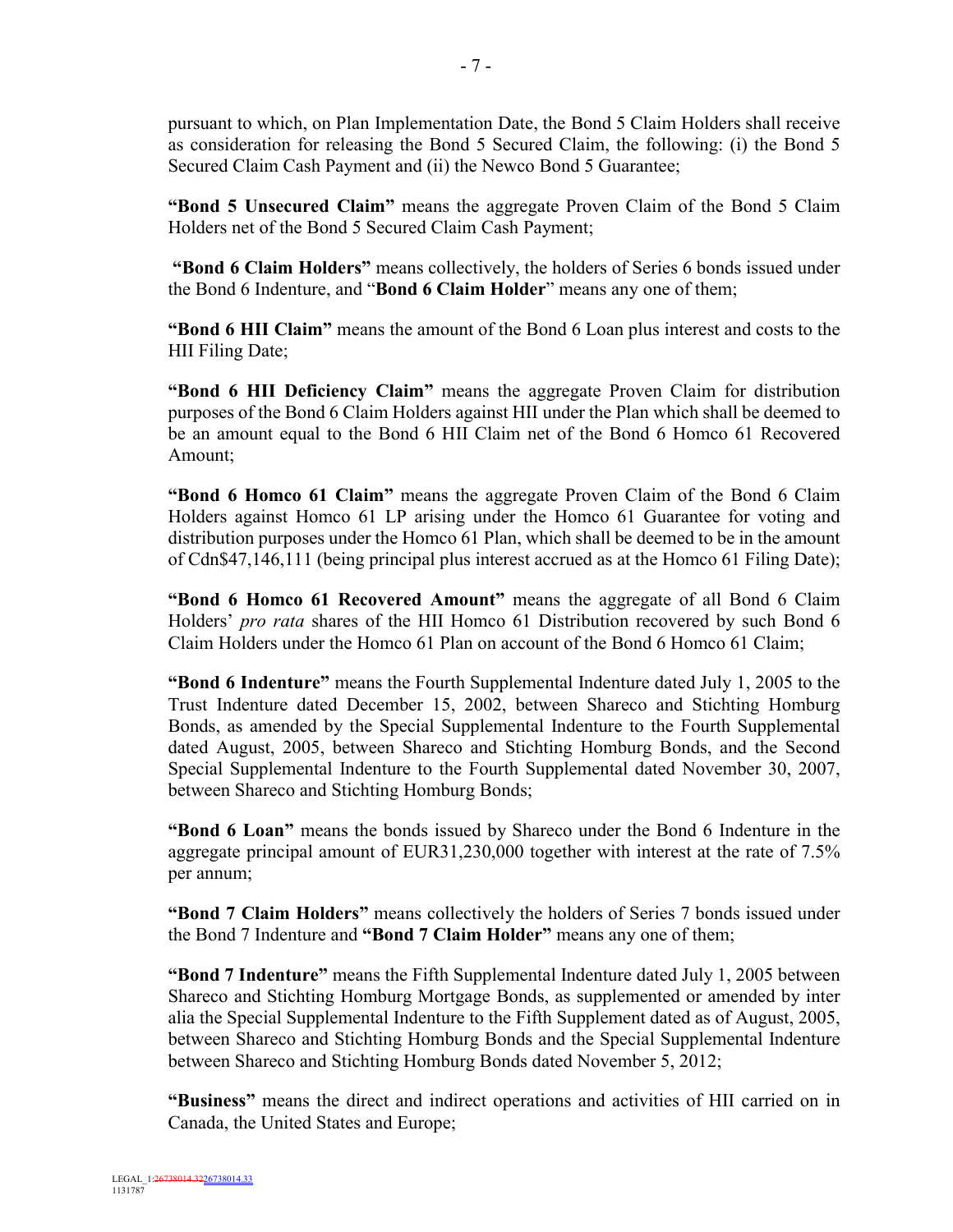**"Business Day"** means a day on which banks are open for business in the City of Montreal, Province of Quebec, but does not include a Saturday, Sunday or a statutory holiday in the Province of Quebec;

**"BV"** means a Homburg Group Member that is a private limited liability company (*besloten vennootschap met beperkte aansprakelijkheid)* incorporated under the laws of the Netherlands;

**"BV Preferred Shareholder"** means any body corporate or limited partnership holding preferred shares of a BV;

**"Cancelled Newco Common Shares"** has the meaning given to such term in Section 6.1;

**"Canco"** means a Subsidiary of HII incorporated under Canadian federal or provincial law;

**"Capital Securities Claim"** means any Claim of a debenture holder or Stichting Homburg Capital Securities arising under or in connection with the debentures issued under the Capital Securities Trust Indenture;

**"Capital Securities Trust Indenture"** means the subordinated Trust Indenture dated as of February 29, 2009 between HII and Stichting Homburg Capital Securities as trustee;

**"Cash"** means cash, certificates of deposits, bank deposits, commercial paper, treasury bills and other cash equivalents;

**"Cash Elected Amount"** means, in respect of an Affected Creditor for which a valid Convenience Class Claim Election has been made or deemed to have been made pursuant to and in accordance with the Plan, the Canadian dollar amount that is equal to 35 per cent of such Affected Creditor's Convenience Class Claim that is a Proven Claim;

**"Cash Management Lender Claim"** means any Claim of HSBC arising under or pursuant to any agreement or other arrangements relating to the provision of cash management services to any of the HII Group Members (including ordinary course spot foreign exchange transactions), but for greater certainty shall exclude the HSBC Secured Claim;

**"Cash-Out Election Form"** means the portion of the Proxy pursuant to which an Affected Creditor can elect the Newco Common Shares Cash-Out Option under and in accordance with the Plan;

**"Cash-Out Pool"** means the Catalyst Funds delivered by Catalyst to the Monitor on the fifth  $(5<sup>th</sup>)$  Business Day prior to the Plan Implementation Date pursuant to the Restated Catalyst Support Agreement together with the Catalyst Deposit held by the Monitor, net of the Disputed Claims (Cash-Out) Reserve, such funds to be held by the Monitor in the Cash-Out Pool Account and to be distributed by the Monitor in accordance with the Restated Catalyst Support Agreement, the Plan and the HII/Shareco Sanction and Vesting Order;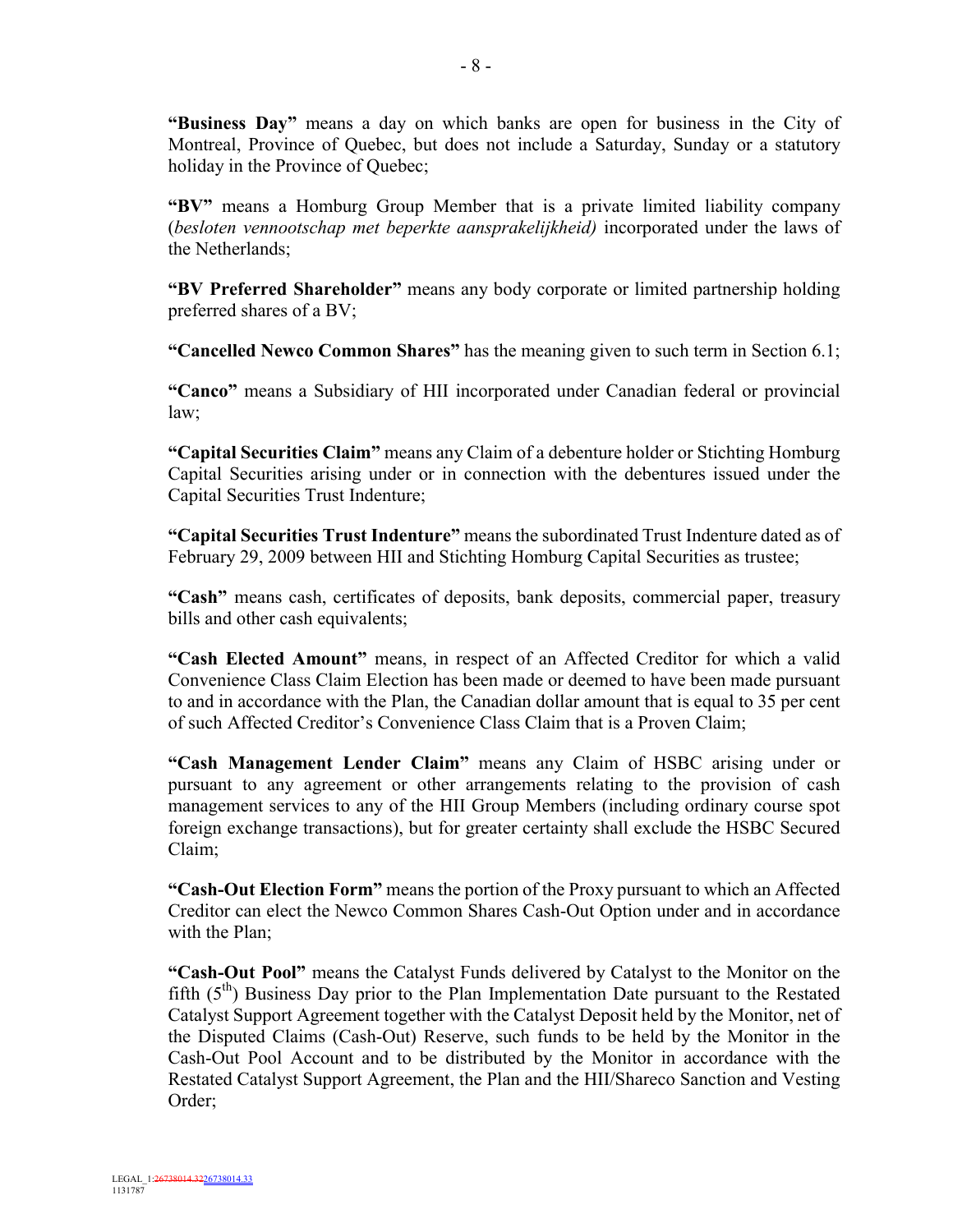**"Cash-Out Pool Account"** means a segregated interest-bearing trust account established by the Monitor to hold the Cash-Out Pool;

**"Cash Pool"** means the amount of Cash delivered by HII and Shareco to the Monitor on the Plan Implementation Date, net of the Cash Reserves, to be held in the Cash Pool Account and distributed by the Monitor in accordance with the Plan and the HII/Shareco Sanction and Vesting Order;

**"Cash Pool Account"** means a segregated interest-bearing trust account established by the Monitor to hold the Cash Pool and the Asset Realization Cash Pool;

**"Cash Reserves"** means the Administrative Reserve, the Disputed Claims (Cash) Reserve, the Litigation Reserve, and the Disputed Claims (Asset Realization) Reserve, but does not include the Disputed Claims (Cash-Out) Reserve;

**"Castello"** means Castello Development Ltd., a corporation incorporated under the ABCA;

**"Catalyst"** has the meaning ascribed thereto in the Recitals;

**"Catalyst Affected Claims"** means any Affected Claims acquired by Catalyst prior to the commencement of the Newco Common Shares Standstill Period as permitted under the provisions of the Catalyst Confidentiality Agreement;

**"Catalyst Break Fee"** means the break fee payable by the HII Group Entities to Catalyst under the Restated Catalyst Support Agreement upon termination of such agreement following acceptance by HII of a Superior Offer within the meaning of such agreement, in an amount equal to EUR2,137,500;

**"Catalyst Conditions Precedent"** has the meaning ascribed thereto in Section 4(b) of the Restated Catalyst Support Agreement;

**"Catalyst Confidentiality Agreement"** means the agreement between HII, Shareco and Catalyst dated February 28, 2013 as further amended March 28, 2013 and April 12, 2013;

**"Catalyst Deposit"** means a deposit in the amount of EUR 10,000,000 provided by Catalyst to the Monitor pursuant to and in accordance with the Restated Catalyst Support Agreement;

**"Catalyst Final Offer"** means the final investment proposal submitted by Catalyst by letter dated March 24, 2013 under the Investment Proposal Process and attaching as Schedule "A" thereto a term sheet setting out certain of the terms and conditions of the Catalyst Investment, which offer was selected by HII as the "Selected Superior Offer" as defined in the Investment Proposal Process;

**"Catalyst Funds"** means the amount of Cash equal to the Catalyst Investment Initial Funding Amount, less the amount of the Catalyst Deposit;

**"Catalyst Investment"** has the meaning ascribed thereto in the Recitals;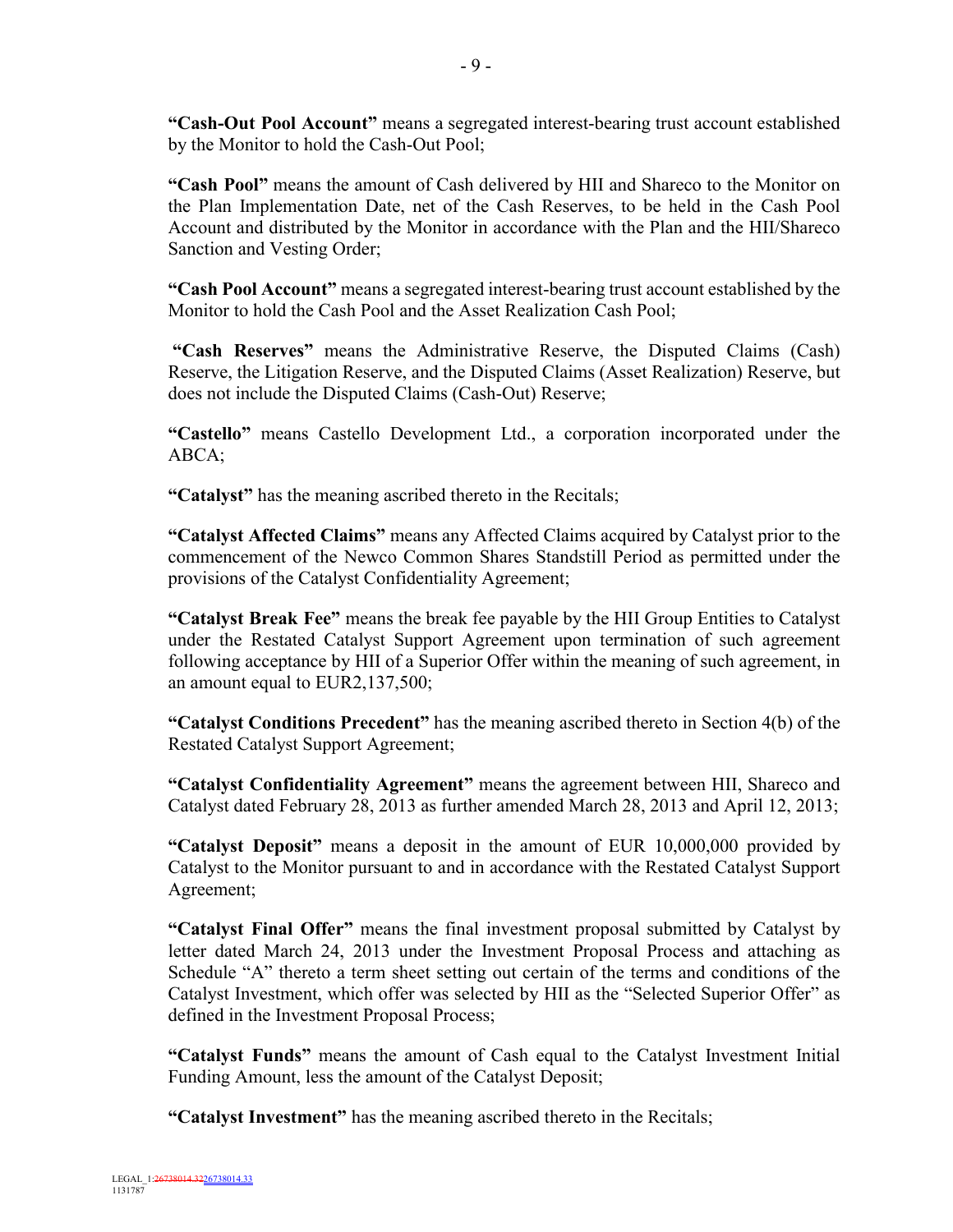**"Catalyst Investment Adjustment Amount"** means the amount, if any, that is equal to the Catalyst Investment Initial Funding Amount less the Aggregate Newco Common Shares Final Cash-Out Amount;

**"Catalyst Investment Initial Funding Amount"** means an amount equal to the aggregate value of all Proven Claims of Electing Creditors plus the aggregate face amount of all Disputed Claims of Electing Creditors, divided by the aggregate value of the Proven Claims of all Affected Creditors (including for greater certainty, Electing Creditors) plus the aggregate face amount of all Disputed Claims of Electing Creditors, calculated on the fifteenth (15th) day immediately prior to the Plan Implementation Date, multiplied by EUR95,000,000;

**"Catalyst Representations and Warranties"** means those representations and warranties of Catalyst set forth in Section 5(b) of the Restated Catalyst Support Agreement;

**"Catalyst Support Agreement"** has the meaning ascribed thereto in the Recitals;

**"CCAA"** means the *Companies' Creditors Arrangement Act*, R.S.C. 1985, c. C-36, as amended;

**"CCAA Charges"** means the Administration Charge and the Directors' Charge;

**"CCAA Proceedings"** means the proceedings under the CCAA in respect of the HII Group Entities commenced pursuant to the Initial Order;

**"Charged Property"** means the present and future assets, rights, undertakings and properties of every nature and kind whatsoever and wherever situated, including all proceeds thereof, of the Petitioners;

**"Churchill"** means Churchill Estates Development Ltd., a corporation incorporated under the ABCA and a Petitioner;

**"Claim"** means any right or claim of any Person, whether or not asserted, in connection with any Indebtedness, liability or obligation of any kind whatsoever, whether reduced to judgment, liquidated, unliquidated, fixed, contingent, matured, unmatured, disputed, undisputed, legal, equitable, secured, unsecured, perfected, unperfected, present, future, known, unknown, by Guarantee, by surety, by warranty or otherwise, and whether or not such right is executory or anticipatory in nature, including without limitation, any claim arising from or caused by the termination, disclaimer, resiliation, assignment or repudiation of any contract, lease or other agreement, whether written or oral, the commission of a tort (intentional or unintentional), any breach of duty (including without limitation, any legal, statutory, equitable or fiduciary duty), any right of ownership of or title to property, employment, contract, a trust or deemed trust, howsoever created or any right or ability of any Person to advance a claim for contribution or indemnity or otherwise with respect to any grievance, matter, action, cause or chose in action, whether existing at present or commenced in the future, based in whole or in part on facts which existed on the HII Filing Date (including a Claim which relates to any time period prior to the HII Filing Date), together with any other claims of any kind that, if unsecured, would constitute a debt provable in bankruptcy within the meaning of the BIA, and for greater certainty, a "Claim"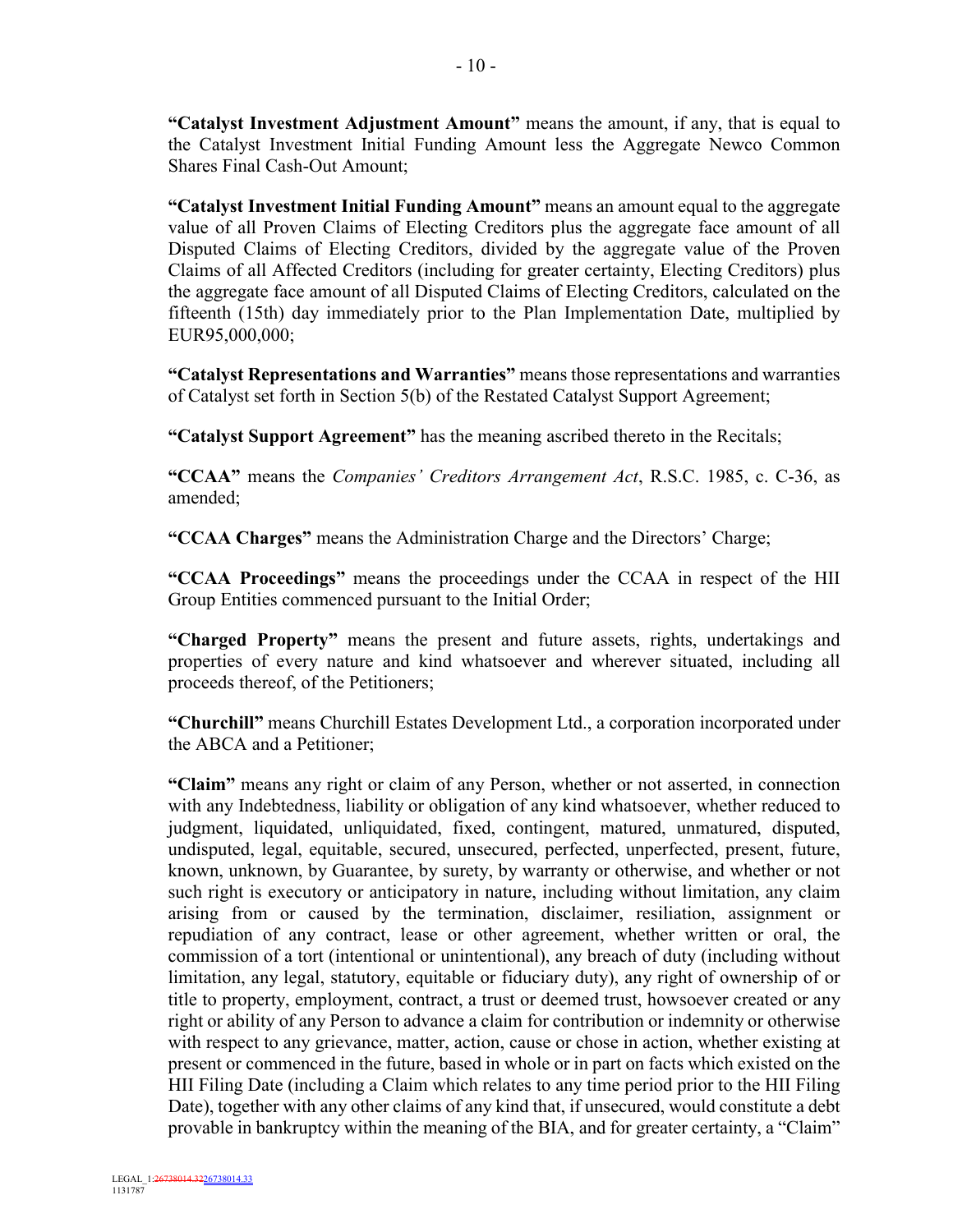shall include any Equity Claim, Intercompany Claim, Restructuring Claim and Subsequent Restructuring Claim, the Corporate Bond Claims, the Capital Securities Claims, the Mortgage Bond Claims, the Taberna Claim, the Shareco Creditor Claims, any Core Business Creditor Claim and any Non-Core Business Entity Creditor Claim;

**"Claims Bar Date"** has the meaning ascribed to it in the Claims Process Order;

**"Claims Process Order"** means the Order of the Court made April 30, 2012 approving and implementing the claims process in respect of the HII Group Entities as further amended, restated or varied from time to time;

**"Cominar Claim"** means the Claim of the Cominar Group against Homco 190 LP, Homco 191 LP, and/or Homco 199 LP, relating to certain funds currently held in trust by Osler, Hoskin & Harcourt LLP, pursuant to a letter dated April 25, 2013 from counsel to the Cominar Group to counsel to the HII Group Entities and the Monitor;

**"Cominar Group"** means Cominar Real Estate Investment Trust and/or its related entities;

**"Conditions Precedent"** means the conditions precedent to Plan implementation set out in Section 14.4 of the Plan;

**"Continuing Directors"** means all of the directors of HII, and following their resignation upon the Effective Time as provided for under the Plan, any replacement director(s);

**"Control Transfer"** has the meaning ascribed thereto in Section 11.1(c)(i) of the Plan;

**"Convenience Class Claim"** means one or more Affected Claims of an Affected Creditor that were less than or equal to Cdn\$10,000 in the aggregate as at the Claims Bar Date in respect of which the relevant Affected Creditor has made or been deemed to have made a Convenience Class Claim Election, pursuant to and in accordance with the Plan;

**"Convenience Class Claim Declaration"** means an election form, substantially in the form attached as Schedule "C" to the HII/Shareco Meeting Order, pursuant to which an Affected Creditor with one or more Affected Claims that were less than or equal to Cdn\$10,000 in the aggregate as at the Claims Bar Date, may (i) make a Convenience Class Claim Election, (ii) make a Newco Common Shares Cash-Out Option Election, or (iii) make an election to be treated as an Affected Creditor (other than a Convenience Class Creditor or an Electing Creditor) under the Plan and thereby be entitled to vote their Voting Claims at the HII/Shareco Creditors' Meeting in respect of the Plan and to receive the rights and distributions provided for under and pursuant to the Plan;

**"Convenience Class Claim Election"** means an election or deemed election pursuant to which an Affected Creditor with one or more Affected Claims that were less than or equal to Cdn\$10,000 in the aggregate as at the Claims Bar Date has elected by the Election/Proxy Deadline or been deemed to elect to receive only the Cash Elected Amount and is thereby deemed to vote in favour of the Plan in respect of such Affected Claims and to receive no other entitlements under the Plan;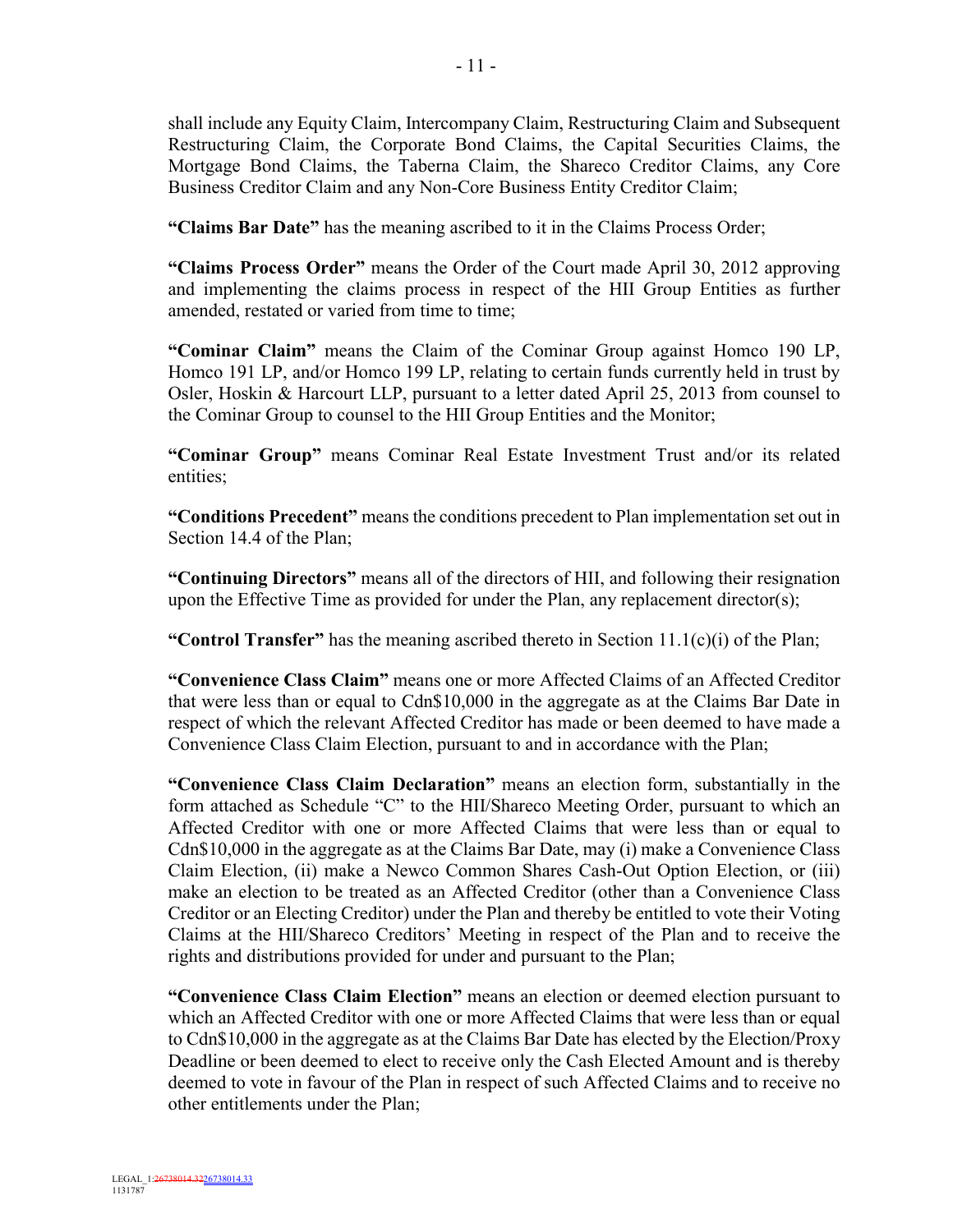**"Convenience Class Creditor"** means a Person having a Convenience Class Claim;

**"Core Business Assets"** means collectively the HII Transferred Assets A and the HII Transferred Assets B;

**"Core Business Creditor Claim"** means any Core Homco Creditor Claim, Core BV Creditor Claim, Core GmbH Creditor Claim and Homburg Baltic Creditor Claim, which for greater certainty shall not include any Claim of such Creditor against HII or Shareco;

**"Core Business Creditors"** means collectively the Core Homco Creditors, the Core BV Creditors, the Core GmbH Creditors and the Homburg Baltic Creditors;

**"Core Business Entity"** means any Core BV, Core Homco GP, Core GmbH and Core Homco;

**"Core BV"** means Valbonne 2 BV, Coët BV, Homco 86 BV, Homco 87 BV, and Valbonne 5 BV, with such additions of any BV to the foregoing group as HII may determine up to the Plan Implementation Date from time to time in consultation with the Monitor;

**"Core BV Creditor"** means a Person having a Core BV Creditor Claim, which shall be an Unaffected Creditor;

**"Core BV Creditor Claim"** means any Claim against a Core BV which shall be an Unaffected Claim;

**"Core GP Assets"** means each of HII 86 GP's and HII 87 GP's interests in its respective Core Homcos;

**"Core GmbH"** means a GmbH that HII may determine up to the Plan Implementation Date from time to time in consultation with the Monitor is a Core Business Entity;

**"Core GmbH Creditor"** means a Person having a Core GmbH Creditor Claim, which shall be an Unaffected Creditor;

**"Core GmbH Creditor Claim"** means any Claim against Core GmbH, which shall be an Unaffected Claim;

**"Core Homco"** means Homco 69 LP, Homco 70 LP, Homco 86 LP, Homco 87 LP, and Homco 110 LP, with such additions to the foregoing group as HII may determine up to the Plan Implementation Date from time to time in consultation with the Monitor and subject to the consent of Catalyst, acting reasonably;

**"Core Homco Assets"** means the Property of a Core Homco, including shares of Core BVs and Core GmbHs;

**"Core Homco Creditor"** means a Person having a Core Homco Creditor Claim, which shall be an Unaffected Creditor;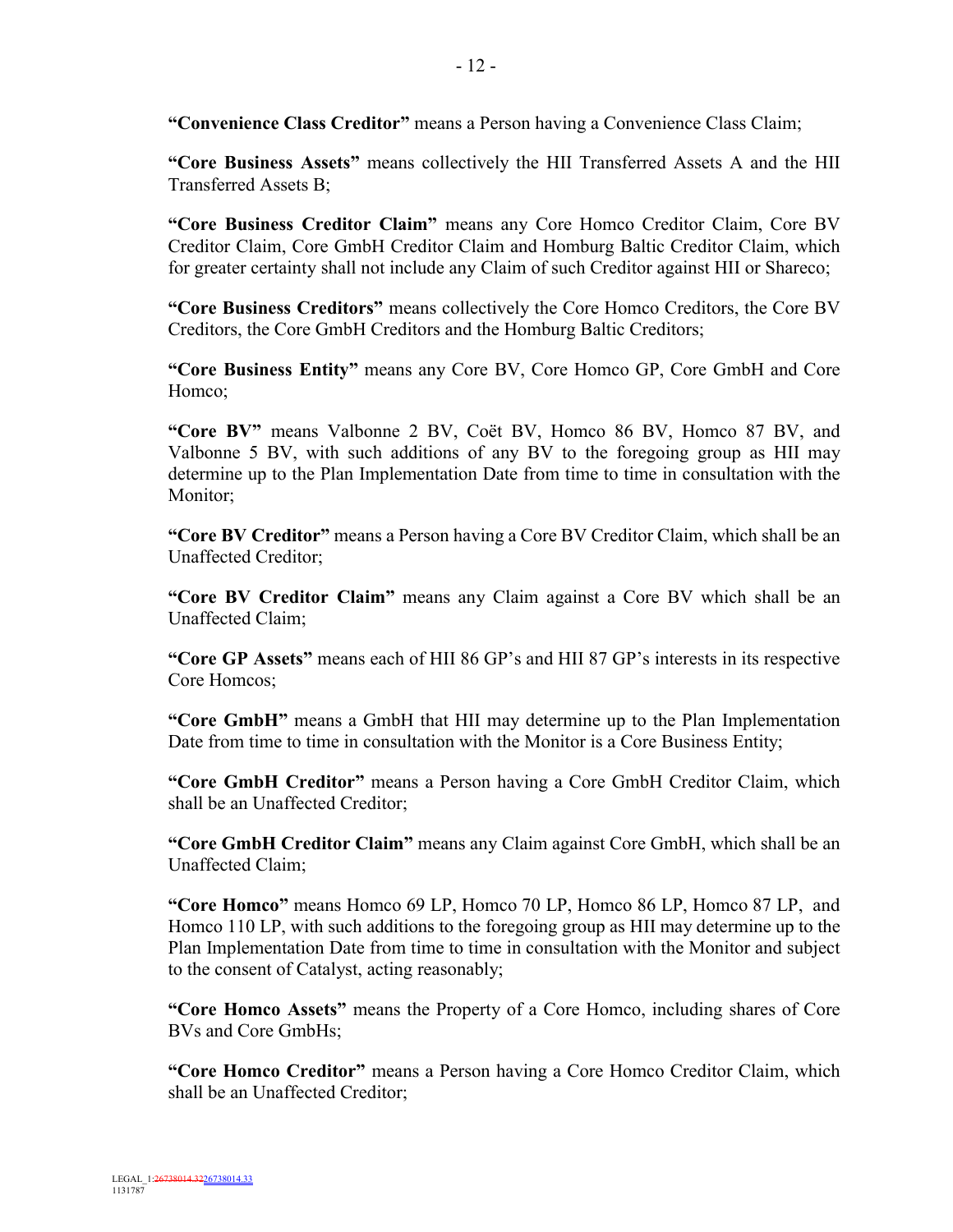**"Core Homco Creditor Claim"** means any Claim against a Core Homco (but for greater certainty excludes the Bond 5 Claim), which shall be an Unaffected Claim;

**"Core Homco GP"** means the corporate general partner of a Core Homco other than HII 69 GP Inc., HII 70 GP Inc. and HII 110 GP Inc. and for greater certainty excludes Homburg Limited Partnership Management Inc.;

**"Core Homco Liabilities"** means all secured and unsecured obligations and liabilities of a Core Homco as at the Plan Implementation Date but excluding amounts owing to the Bond 5 Claim Holders;

**"Corporate Bond Claim"** means any Claim of a debenture holder or Stichting Homburg Bonds arising under or in connection with the debentures issued under the Corporate Bond Trust Indenture;

**"Corporate Bond Proven Claim"** means a Corporate Bond Claim that is a Proven Claim;

**"Corporate Bond Trust Indenture"** means collectively, a Trust Indenture dated as of May 31, 2006, between HII and Stichting Homburg Bonds, a Supplemental Indenture dated as of October 31, 2006, between HII and Stichting Homburg Bonds, a Second Supplemental Indenture dated as of December 21, 2006 between HII and Stichting Homburg Bonds, a Third Supplemental Indenture dated as of February 15, 2007 between HII and Stichting Homburg Bonds, and a Fourth Supplemental Indenture dated as of January 15, 2008 between HII and Stichting Homburg Bonds;

**"Corporate Creditor"** means a Person having a Corporate Creditor Claim, other than a Convenience Class Creditor;

**"Corporate Creditor Claim"** means the Bond 5 Unsecured Claim, the Bond 6 HII Deficiency Claim, the Corporate Bond Claims, the Mortgage Bond Trust Indenture Unsecured Claim, the Taberna Claim, the Capital Securities Claims, and such other Claim against HII and Shareco that HII and Shareco in consultation with the Monitor shall determine from time to time should be categorized as a Corporate Creditor Claim up to and including the Plan Implementation Date;

**"Corporate Creditor Disputed Claim"** means the face amount of a Disputed Claim of a Corporate Creditor;

**"Corporate Creditor Proven Claim"** means a Proven Claim of a Corporate Creditor;

**"Corporate Indenture Trustees"** means, collectively, Stichting Homburg Capital Securities, Stichting Homburg Bonds and Wells Fargo in their respective capacities as trustees under the Corporate Indentures;

**"Corporate Indentures"** means, collectively, the Mortgage Bond Trust Indenture, the Corporate Bond Trust Indenture, the Taberna Indentures and the Capital Securities Trust Indenture;

**"Court"** means the Quebec Superior Court (Commercial Division) or any appellate court seized with jurisdiction in the CCAA Proceedings, as the case may be;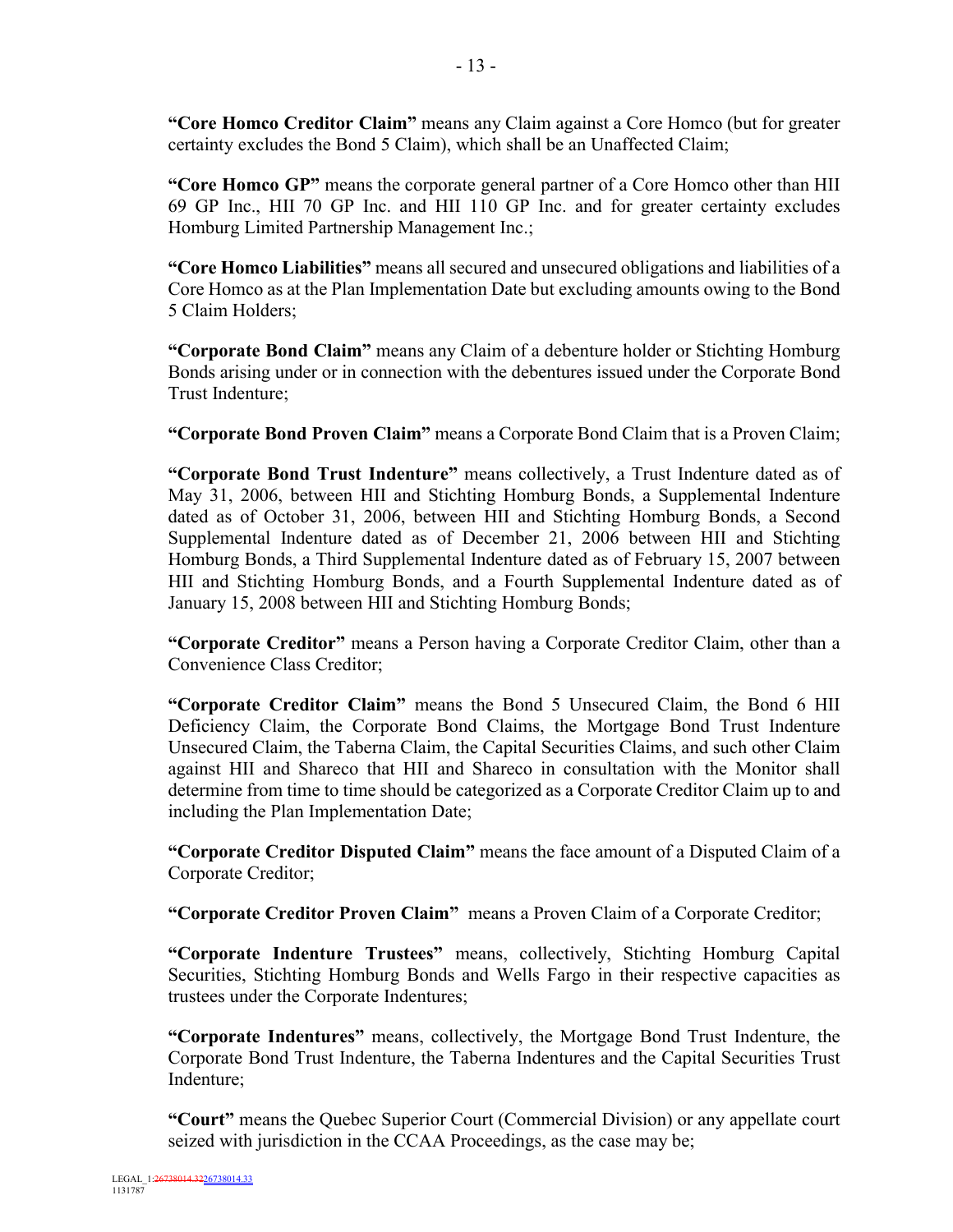**"CP Development"** means CP Development Ltd., a corporation incorporated under the ABCA and a Petitioner;

**"Creditor"** means any Person asserting an Affected Claim or an Unaffected Claim and may, where the context requires, include the assignee of such Claim or a personal representative, agent, mandatary, trustee, interim receiver, receiver, receiver and manager, liquidator or other Person acting on behalf of such Person;

**"Creditor Cause of Action"** means any and all claims, actions, causes of action, demands, suits, rights, entitlements, litigation, arbitration, proceeding, hearing or complaint, whether known or unknown, reduced to judgment or not reduced to judgment, liquidated or unliquidated, contingent or non-contingent, matured or unmatured, disputed or undisputed, secured or unsecured, assertable directly or derivatively, in law, equity or otherwise, based in whole or in part on any act or omission or other event occurring at any time, whether before, on or after the HII Filing Date which may be asserted by or on behalf of the Creditors or any representative thereof (including Stichting Homburg Bonds); provided however that in no event shall a Creditor Cause of Action include a Claim being released by the Plan;

**"Deloitte"** means Samson Bélair/Deloitte & Touche Inc.;

**"Director"** means any former, present or future director or officer (or any individual serving in a similar capacity) of a body corporate (or similar entity) and any Person deemed to be a director or officer of a body corporate under section 11.03(3) of the CCAA;

**"Directors' Charge"** means the charge granted pursuant to paragraph 26 of the Initial Order in favour of the Directors as such term is therein defined, in the Charged Property to the extent of the aggregate amount of Cdn\$2,000,000 as security for the indemnity provided in paragraph 25 of the Initial Order, having the priority set out in paragraphs 43 and 44 of such Order which shall be amended in accordance with the terms hereof and the HII/Shareco Sanction and Vesting Order;

**"Disposition Notice"** has the meaning ascribed thereto in Section 11.1(c)(ii) of the Plan;

**"Disputed Claim"** means (i) that portion of an Affected Claim of an Affected Creditor in respect of which a Proof of Claim has been filed in accordance with the Claims Process Order, and any motion appealing any disallowance thereof has been made within the period required under the Claims Process Order, and which is the subject of negotiation with the Monitor or adjudication before the Court, and that at any particular time, has not been finally determined to be a Proven Claim in whole or in part (including for greater certainty, such portion of the Bond 6 HII Deficiency Claim and such portion of the Mortgage Bond Trust Indenture Unsecured Claims of the Bond 4 Claim Holders and the Bond 7 Claim Holders respectively, as may be estimated by the Monitor, in its sole discretion, until such Affected Claims have been finally determined for distribution purposes), or is subject to a revision or disallowance that is contested in accordance with the Claims Process Order, the HII/Shareco Meeting Order, or other Order made in the CCAA Proceedings and as such is not a Proven Claim in whole or in part, and in the case of Disputed Claims of Electing Creditors, the face amount of any Disputed Claim of such Electing Creditor shall be deemed to be no greater than the face amount of such Claim on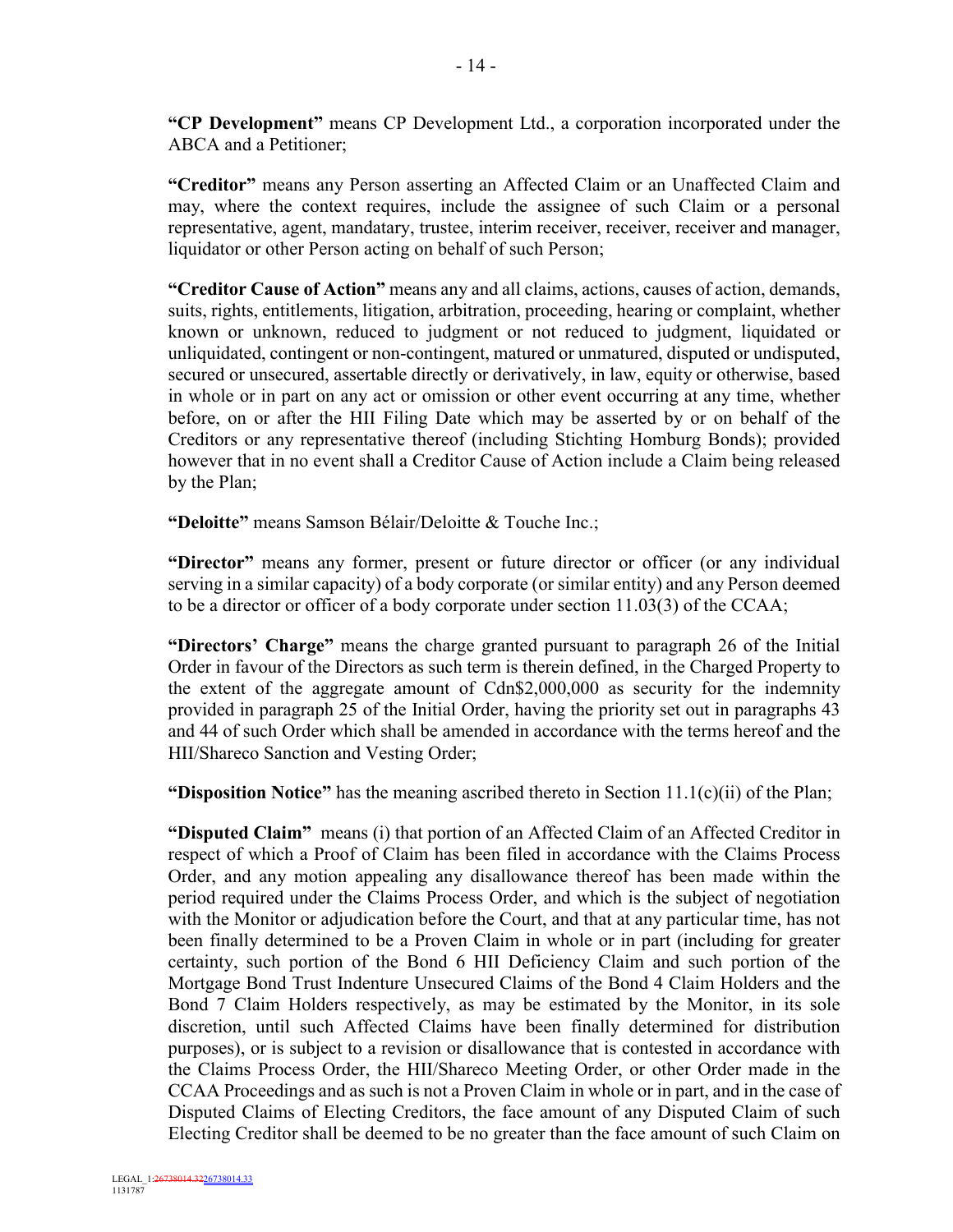the date this Plan was filed, and (ii) the Taberna Claim, until same is finally determined pursuant to the Taberna Order;

**"Disputed Claims (Asset Realization) Reserve"** means the Cash reserve to be established by the Monitor from and after the Plan Implementation Date from the Non-Core Business Asset Net Proceeds, in an amount equal to the aggregate of each Pro Rata Share of such Non-Core Business Assets Net Proceeds of any remaining Affected Creditor (other than a Convenience Class Creditor) holding a Disputed Claim, to be held by the Monitor in the Disputed Claims Reserve Account pending resolution of the Disputed Claims for distribution in accordance with the Plan, which Disputed Claims (Asset Realization) Reserve shall be subject to the Reserve Adjustment;

**"Disputed Claims (Cash) Reserve"** means the Cash reserve to be established on the Plan Implementation Date by the Monitor in an amount equal to the aggregate of each Pro Rata Share of the Cash Pool (prior to making any deduction or reserve in respect of any Disputed Claims) of any remaining Affected Creditor holding a Disputed Claim, and as approved by the Court under the HII/Shareco Sanction and Vesting Order, which Cash reserve shall be held by the Monitor in the Disputed Claims Reserve Account for distribution in accordance with the Plan, which Disputed Claims (Cash) Reserve shall be subject to the Reserve Adjustment;

**"Disputed Claims (Cash-Out) Reserve"** means the Cash reserve to be established on the Plan Implementation Date by the Monitor from the Catalyst Funds and the Catalyst Deposit in an amount equal to the aggregate face amount of the Disputed Claims of the Electing Creditors, divided by an amount equal to the aggregate of all Proven Claims of Affected Creditors plus the face amount of the aggregate of the Disputed Claims of the Electing Creditors, multiplied by the Catalyst Investment Initial Funding Amount, and as approved by the Court under the HII/Shareco Sanction and Vesting Order, which Disputed Claims (Cash-Out) Reserve shall be held by the Monitor in the Disputed Claims (Cash-Out) Reserve Account for distribution in accordance with the Plan;

**"Disputed Claims (Newco Shares) Reserve"** means the reserve of Newco Common Shares held by the Monitor established pursuant to Section 6.1 of the Plan on the Plan Implementation Date, consisting of that number of Newco Common Shares in an amount equal to the aggregate of the Pro Rata Share of the Newco Equity Pool of each Affected Creditor (other than a Convenience Class Creditor) holding a Disputed Claim, for distribution or cancellation in accordance with the Plan;

**"Disputed Claims Reserve Account"** means a segregated interest bearing trust account established by the Monitor to hold the Disputed Claims (Asset Realization) Reserve and the Disputed Claims (Cash) Reserve;

**"Disputed Claims (Cash-Out) Reserve Account"** means a segregated interest bearing trust account established by the Monitor to hold the Disputed Claims (Cash-Out) Reserve;

**"Distribution Date"** means the date or dates from time to time set in accordance with the provisions of the Plan at the sole and absolute discretion of the Monitor to effect distributions in respect of the Proven Claims of Affected Creditors, including the Final Distribution Date but excluding the Initial Distribution Date;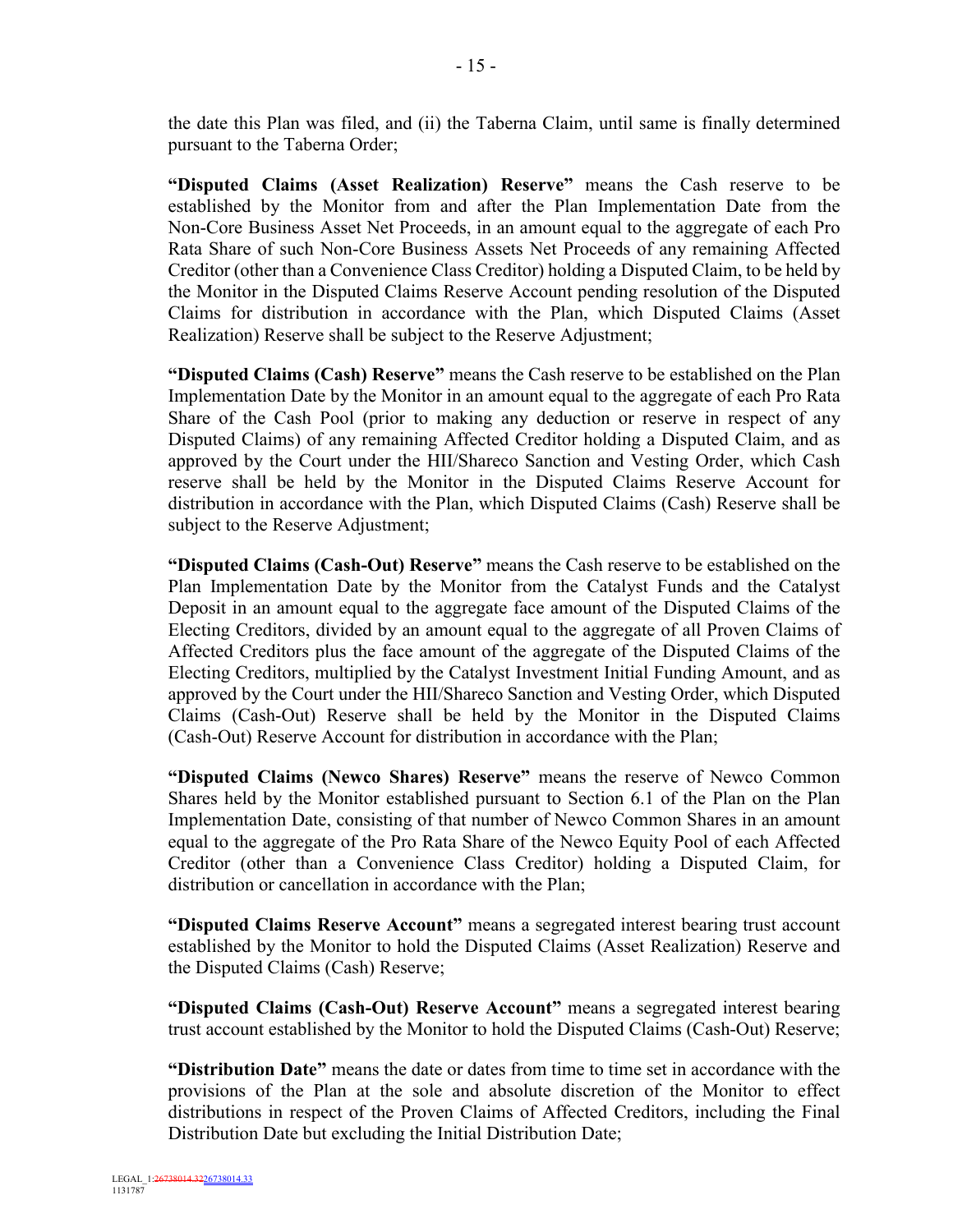**"Distribution Materials Record Date"** means a date to be determined by HII and the Monitor which date shall be posted on the Website and shall be not less than twenty-one (21) days prior to the Plan Implementation Date;

**"DNB"** means the Netherlands Central Bank (*De Nederlandsche Bank*);

**"DRS Account"** means the account of an Affected Creditor (other than a Convenience Class Creditor) or the Monitor or its designate in the name of HII in respect of the Disputed Claims (Newco Shares) Reserve) administered by the Trading Platform or (as the case may be) a bank or broker, who qualifies directly or indirectly as an admitted institution to the book entry system maintained by or connected to the Trading Platform in which such Affected Creditor is entitled to receive Newco Common Shares pursuant to and in accordance with the Plan in book-entry form;

**"DRS Transaction Advice"** means a statement delivered by Newco or its agent, as applicable, (the cost of which shall be treated as an Administrative Reserve Cost) on the Initial Distribution Date and each subsequent Distribution Date, as applicable, to or as directed by an Affected Creditor (other than a Convenience Class Creditor), or the Monitor or its designate, as applicable, indicating the number of Newco Common Shares registered or to be registered in the name of such Affected Creditor, or the Monitor or its designate, as applicable, as directed by such Affected Creditor or the Monitor or its designate, as applicable, in book-entry form in a DRS Account;

**"Effective Time"** means 12:01 a.m. on the Plan Implementation Date (and for greater certainty on 12:01 a.m. on the first day of the Plan Implementation Date in the event such date occurs over more than one day) or such other time on such date as HII and the Monitor shall determine or as otherwise ordered by the Court but in any event such Effective Time shall occur prior to the Homco 61 Effective Time as defined under the Homco 61 Plan;

**"Electing Creditor"** means an Affected Creditor who has validly elected the Newco Common Shares Cash-Out Option in its Cash-Out Election Form or the Convenience Class Claim Declaration;

**"Election/Proxy Deadline"** means the deadline for making any of a Convenience Class Claim Election, a Newco Common Shares Cash-Out Option Election, and for submitting Proxies in accordance with the HII/Shareco Meeting Order;

**"Election Period"** means the period from the date of the mailing of the HII/Shareco Meeting Materials to Affected Creditors to the Election/Proxy Deadline;

**"Employee Priority Claim"** means of the following Claims of Employees and former or inactive employees of HII and Shareco:

- (a) Claims equal to the amounts that such Employees and former or inactive employees would have been qualified to receive under paragraph 136(1)(d) of the BIA if HII and Shareco had become bankrupt on the HII Filing Date; and
- (b) Claims for wages, salaries, commissions or compensation for services rendered by them after the HII Filing Date and on or before the Plan Implementation Date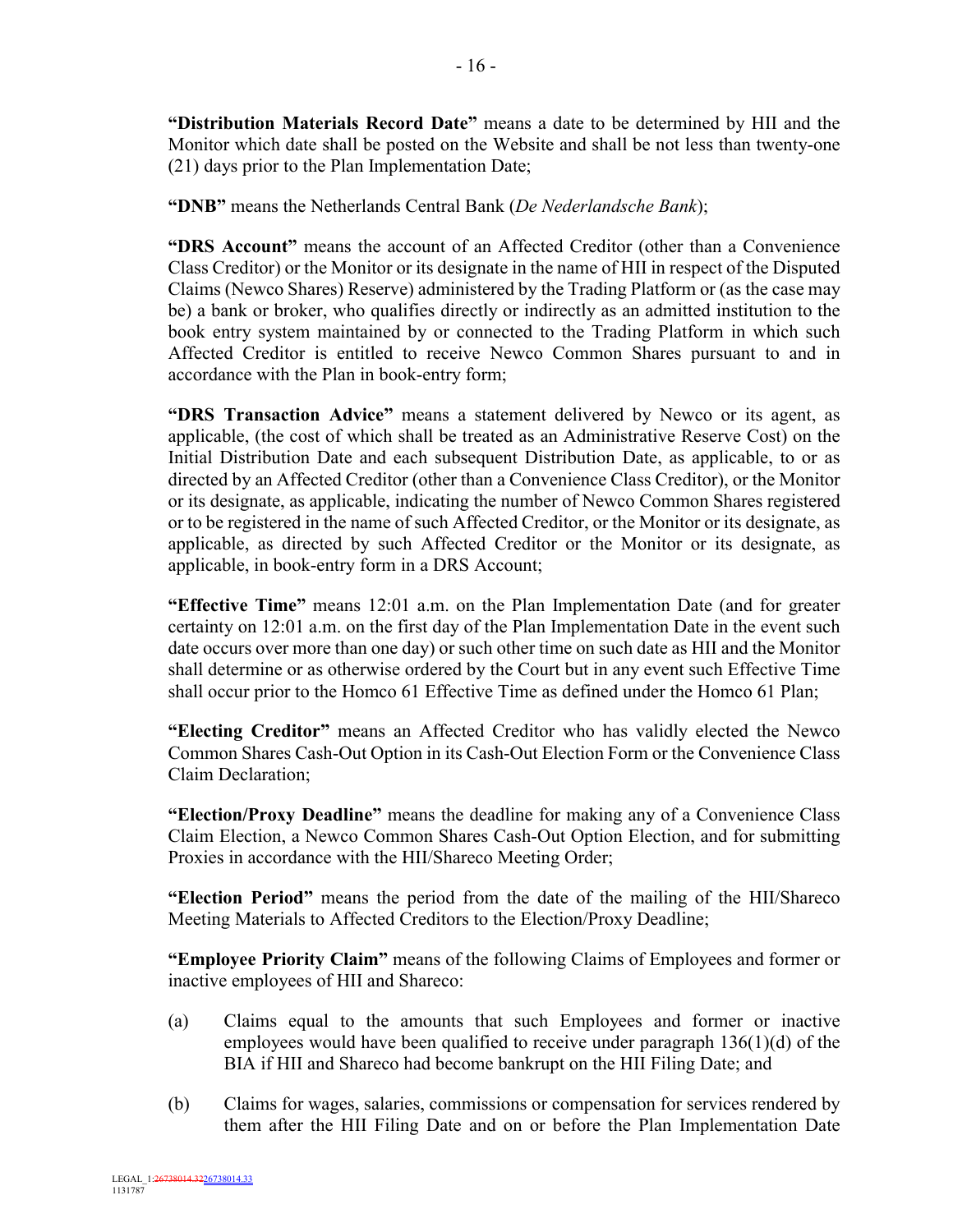together with, in the case of travelling salespersons, disbursements properly incurred by them in and about the Business during the same period;

**"Employees"** means any and all (i) employees of the HII Group Entities who are actively at work (including full-time, part-time or temporary employees), and (ii) employees of the HII Group Entities who are on approved leaves of absence (including maternity leave, parental leave, short-term disability leave, workers' compensation and other statutory leaves);

**"Encumbrance"** means any charge, mortgage, lien, pledge, claim, restriction, security interest, security agreement, hypothecation, assignment, deposit arrangement, hypothec, lease, rights of others including without limitation Transfer Restrictions, deed of trust, trust or deemed trust, lien, financing statement, preferential arrangement of any kind or nature whatsoever, including any title retention agreement, or any other arrangement or condition which in substance secures payment or performance of any obligations, action, claim, demand or equity of any nature whatsoever, execution, levy, charge or other financial or monetary claim, whether or not they have attached or been perfected, registered or filed and whether secured, unsecured or otherwise, or other encumbrance, whether created or arising by agreement, statute or otherwise at law, attaching to property, interests or rights and shall be construed in the widest possible terms and principles known under the law applicable to such property, interests or rights and whether or not they constitute specific or floating charges as those terms are understood under Applicable Laws, including, without limiting the generality of the foregoing: (i) the CCAA Charges and (ii) the Plan Charges;

**"Equity Claim"** shall have the meaning ascribed thereto in Section 2 of the CCAA;

**"Excluded Claim"** means (i) any Claim secured by the CCAA Charges; (ii) the KERP Claims; (iii) Claims in respect of Administrative Reserve Costs; and (iv) any other Claim ordered by the Court to be treated as an Excluded Claim;

**"Expiry Date"** has the meaning ascribed thereto in Section 11.1(c)(ii) of the Plan;

**"Final Adjusted Newco Note Amount"** means the amount equal to the final fair market value of the Core Business Assets other than the Core GP Assets, less the Newco Bond 5 Guarantee Value, finally determined to be owing from Newco to HII under the Newco Note, which Final Adjusted Newco Note Amount shall not be less than  $\epsilon$ 75,000,000 and shall not exceed EUR225,000,000;

**"Final Distribution Date"** means such date after all of the Non-Core Business Assets have been realized and all of the Disputed Claims finally resolved, that the Monitor shall determine in its sole and absolute discretion or the Court shall otherwise order;

**"Final Order"** means a final Order of the Court, the implementation, operation or effect of which shall not have been stayed, varied, vacated or subject to pending appeal and as to which Order any appeal periods relating thereto shall have expired;

**"Foundation Entities"** has the meaning ascribed thereto in Section 13.1;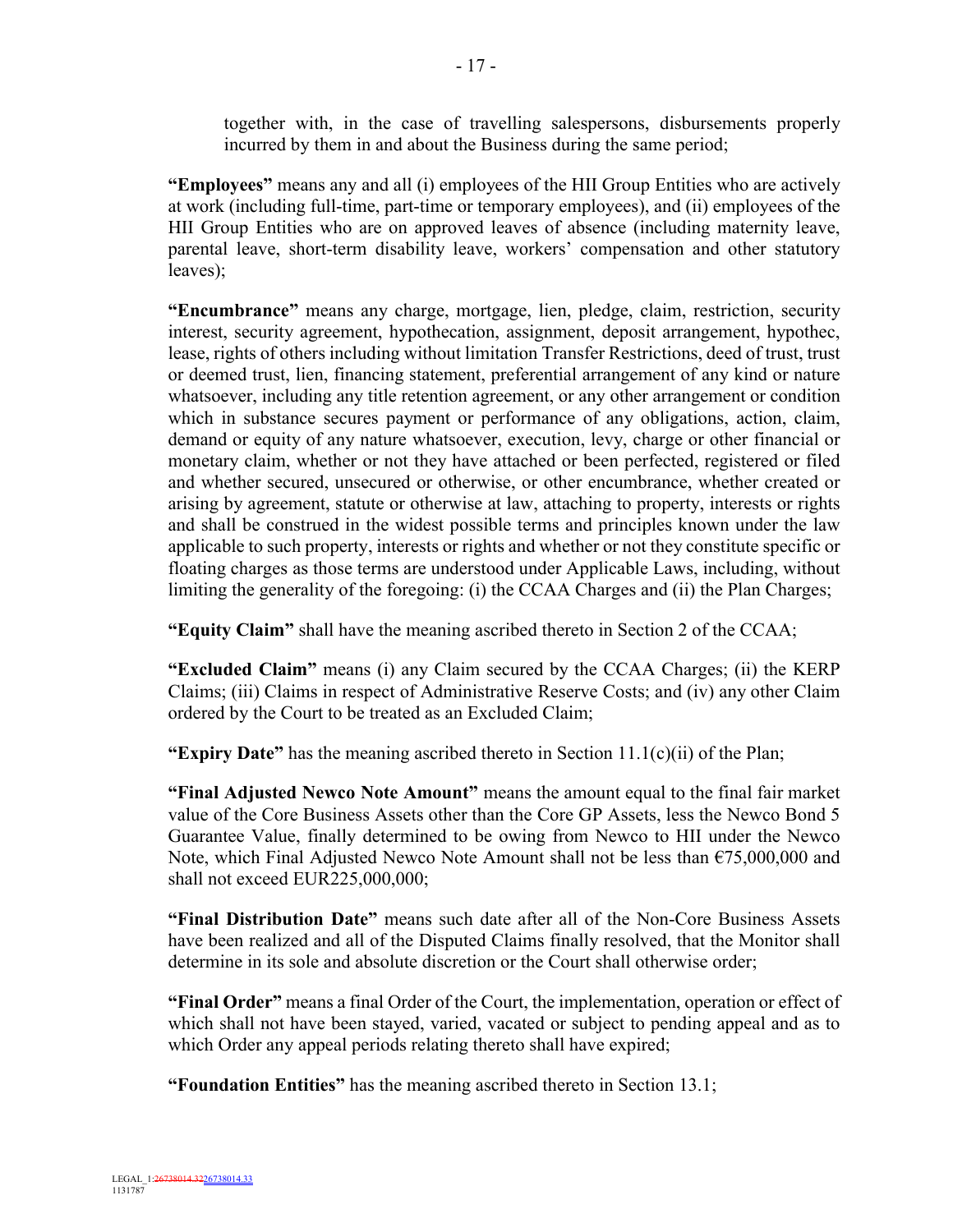**"Funding Order"** means collectively the Orders of the Court made January 15, 2012 and February 7, 2014, in the CCAA Proceedings with respect to the Stichting Advances;

**"GmbH"** means any Homburg Group Member that is a private limited liability company (*Geselllschaft mit beschränkter Haftung*) incorporated under the laws of Germany;

**"Governmental Authority"** means any domestic or foreign government, including any federal, provincial, state, territorial or municipal government, and any government department, body, ministry, agency, tribunal, commission, board, court, bureau or other authority exercising or purporting to exercise executive, legislative, judicial, regulatory or administrative functions of, or pertaining to, government including without limitation any Taxing Authority, the AFM and DNB;

**"Government Priority Claims"** means all Claims of Governmental Authorities in respect of amounts that are outstanding and that are of a kind that could be subject to a demand on or before the Final Distribution Date under:

- (a) subsections  $224(1.2)$  and  $224(1.3)$  of the ITA;
- (b) any provision of the *Canada Pension Plan* or the *Employment Insurance Act* (Canada) that refers to subsection 224(1.2) of the ITA and provides for the collection of a contribution, as defined in the *Canada Pension Plan*, or employee's premium or employer's premium as defined in the *Employment Insurance Act*  (Canada), or a premium under Part VII.1 of that Act, and of any related interest, penalties or other amounts; or
- (c) any provision of provincial legislation that has a similar purpose to subsection 224(1.2) of the ITA, or that refers to that subsection, to the extent that it provides for the collection of a sum, and of any related interest, penalties or other amounts, where the sum:
	- (i) has been withheld or deducted by a person from a payment to another person and is in respect of a tax similar in nature to the income tax imposed on individuals under the ITA; or
	- (ii) is of the same nature as a contribution under the *Canada Pension Plan* if the province is a "province providing a comprehensive pension plan" as defined in subsection 3(1) of the *Canada Pension Plan* and the provincial legislation establishes a "provincial pension plan" as defined in that subsection;

**"Guarantee"** of a Person means any Liability of that Person under any guarantee, agreement, endorsement (other than for collection or deposit in the ordinary course of business of that Person), discount with recourse or other obligation to pay, purchase, repurchase or otherwise be or become liable or obligated upon or in respect of any Indebtedness of any other Person to indemnify or hold harmless any Person from or against any losses, liabilities or damages, in circumstances intended to enable the Person to incur or pay any Indebtedness or to comply with any agreement relating thereto or otherwise to assure or protect Creditors against loss in respect of the Indebtedness;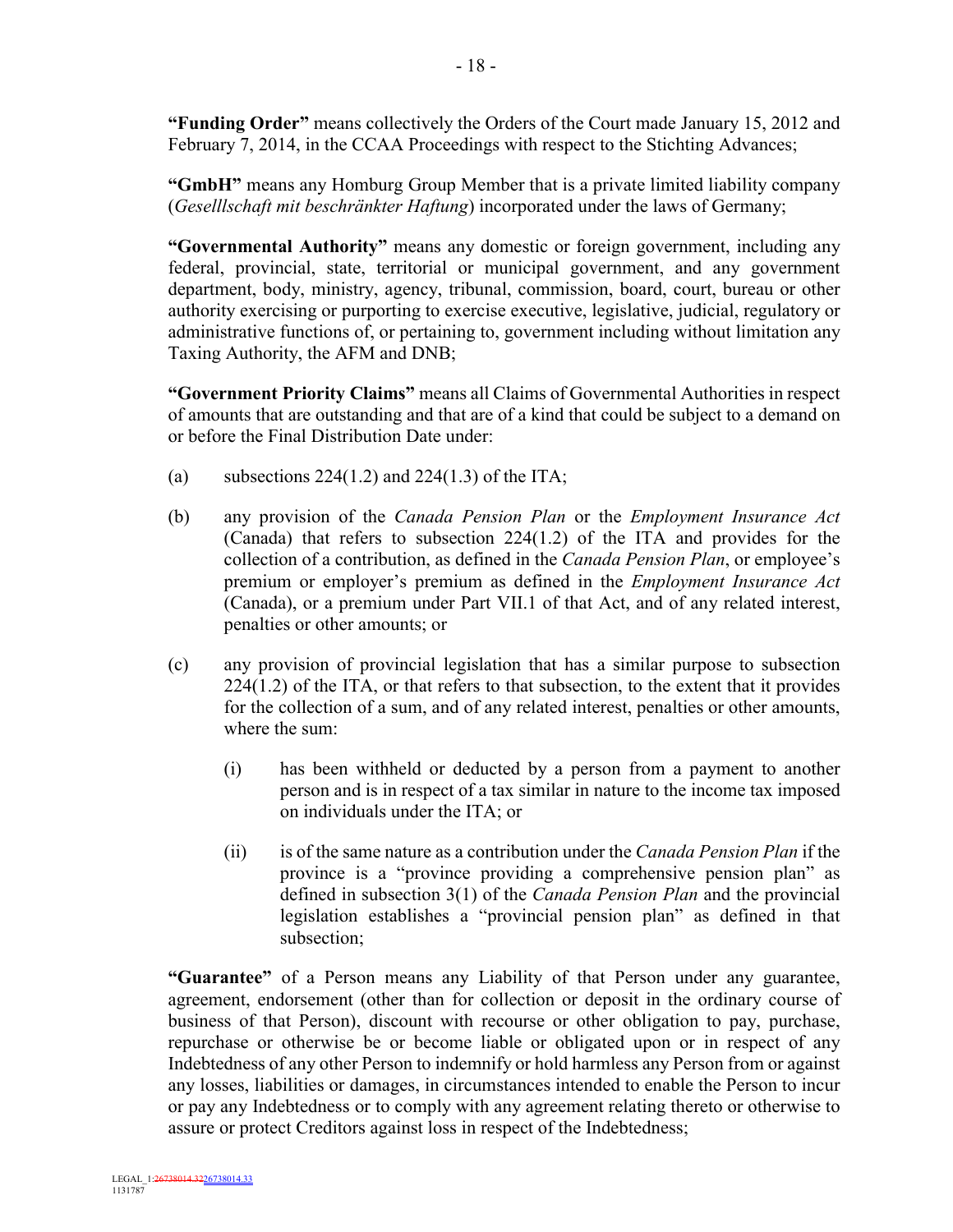**"Hearing"** means the Court hearing of HII's and Shareco's motion for the HII/Shareco Sanction and Vesting Order;

**"HII"** means Homburg Invest Inc., a corporation incorporated under the ABCA including any successors by amalgamation;

**"HII 69 GP"** means HII (69) GP Inc.;

**"HII 70 GP"** means HII (70) GP Inc.;

**"HII 86 GP"** means HII (86) GP Inc.;

**"HII 86 GP Liabilities"** means all secured and unsecured obligations and liabilities of HII 86 GP as at the Plan Implementation Date;

**"HII 87 GP"** means HII (87) GP Inc.;

**"HII 87 GP Liabilities"** all secured and unsecured obligations and liabilities of HII 87 GP as at the Plan Implementation Date;

**"HII 110 GP"** means HII (110) GP Inc.;

**"HII Assets"** means all Property of HII;

**"HII Class A Preferred Shares"** means the authorized but not issued Class A preferred shares of HII;

**"HII Class A Shares"** means the issued and outstanding Class A subordinate voting shares of HII;

**"HII Class B Preferred Shares"** means the authorized but not issued Class B preferred shares of HII;

**"HII Class B Shares"** means the issued and outstanding Class B multiple voting shares of HII;

**"HII Co-obligation Note"** means the demand, adjustable, non-interest bearing promissory note issued by HII to Newco, the principal amount of which shall be deemed to be equal to the Final Adjusted Newco Note Amount, and such HII Co-obligation Note shall be secured by the Newco Co-obligation Charge;

**"HII's Existing Authorized Capital"** means, collectively, the HII Class A Preferred Shares, the HII Class A Shares, the HII Class B Preferred Shares, and the HII Class B Shares;

**"HII Filing Date"** means September 9, 2011;

**"HII Group"** means the Petitioners and the Applicant Partnerships and Castello Development Ltd.;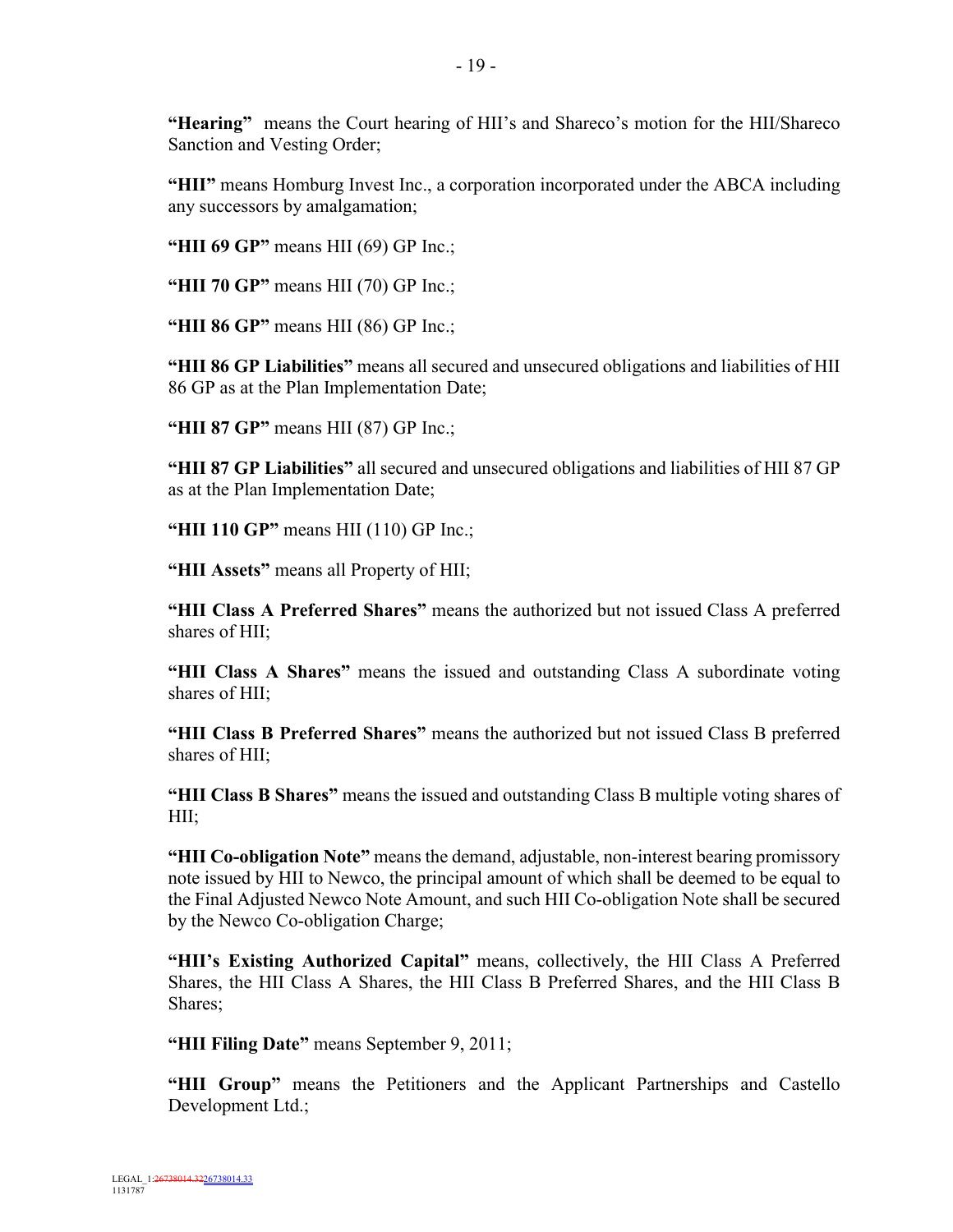**"HII Group Entity"** means any member of the HII Group;

"**HII Homco 61 Distribution**" means the aggregate value of all non-Cash and Cash distributions made to Homco 61 LP under the Plan on account of the Homco 61 Net Intercompany Claim (for greater certainty being its Pro Rata Share of Newco Common Shares (based on the value of the Newco Common Shares included in the Newco Prospectus), the Cash Pool and the Asset Realization Cash Pool);

"**HII Loan**" means the loan by HII to Homco 61 LP evidenced by the Homco 61 Note, in the amount of Cdn\$65,197,177 as at the HII Filing Date (and as at the Homco 61 Filing Date was Cdn\$71,597,837.15);

**"HII New Common Shares"** means the new class of common shares of HII to be authorized and issued to Newco pursuant to Section  $12.3(i)(ii)$  of the Plan;

**"HII Transferred Assets A"** means Property acquired by HII from or on the dissolution of Homco 69 LP, Homco 70 LP and Homco 110 LP;

**"HII Transferred Assets B"** means (i) HII's limited partnership interest in Homco 86 LP and Homco 87 LP; (ii) property acquired by HII from or on the dissolution of HII 69 GP, HII 70 GP and HII 110 GP, (iii) the shares of Homburg Baltic held by HII (including for greater certainty any shares subscribed for by HII in Homburg Baltic hereunder); and (iv) the Homburg Baltic Intercompany Loan;

**"HII US Subco"** means a company incorporated under the NSCA, all the shares of which are held by HII;

**"HII/Shareco Creditors' Meeting"** means the meeting or meetings of Affected Creditors to be called and held pursuant to the HII/Shareco Meeting Order for the purpose of considering and voting upon the Plan, and includes any adjournment, postponement or rescheduling of such meeting or meetings;

**"HII/Shareco Meeting Materials"** has the meaning ascribed thereto in paragraph 12 of the HII/Shareco Meeting Order;

**"HII/Shareco Meeting Order"** means the Order, substantially in the form set out in Schedule "C" to the Plan, to be made by the Court under the CCAA that, among other things, sets the date for the HII/Shareco Creditors' Meeting, approves the HII/Shareco Meeting Materials, and contains the Restated Catalyst Support Agreement Approval, as same may be amended, restated or varied from time to time;

**"HII/Shareco Sanction and Vesting Order"** means the Order to be granted by the Court as contemplated under the Plan which, *inter alia*, approves and sanctions the Plan and the transactions contemplated thereunder, vests title in and to the Core Business Assets (other than the Core GP Assets) in Newco and the Core GP Assets in the Newco Subsidiaries respectively, free and clear of all Encumbrances other than the Core Business Asset Creditor Claims and grants the Plan Charges, which shall be a Final Order;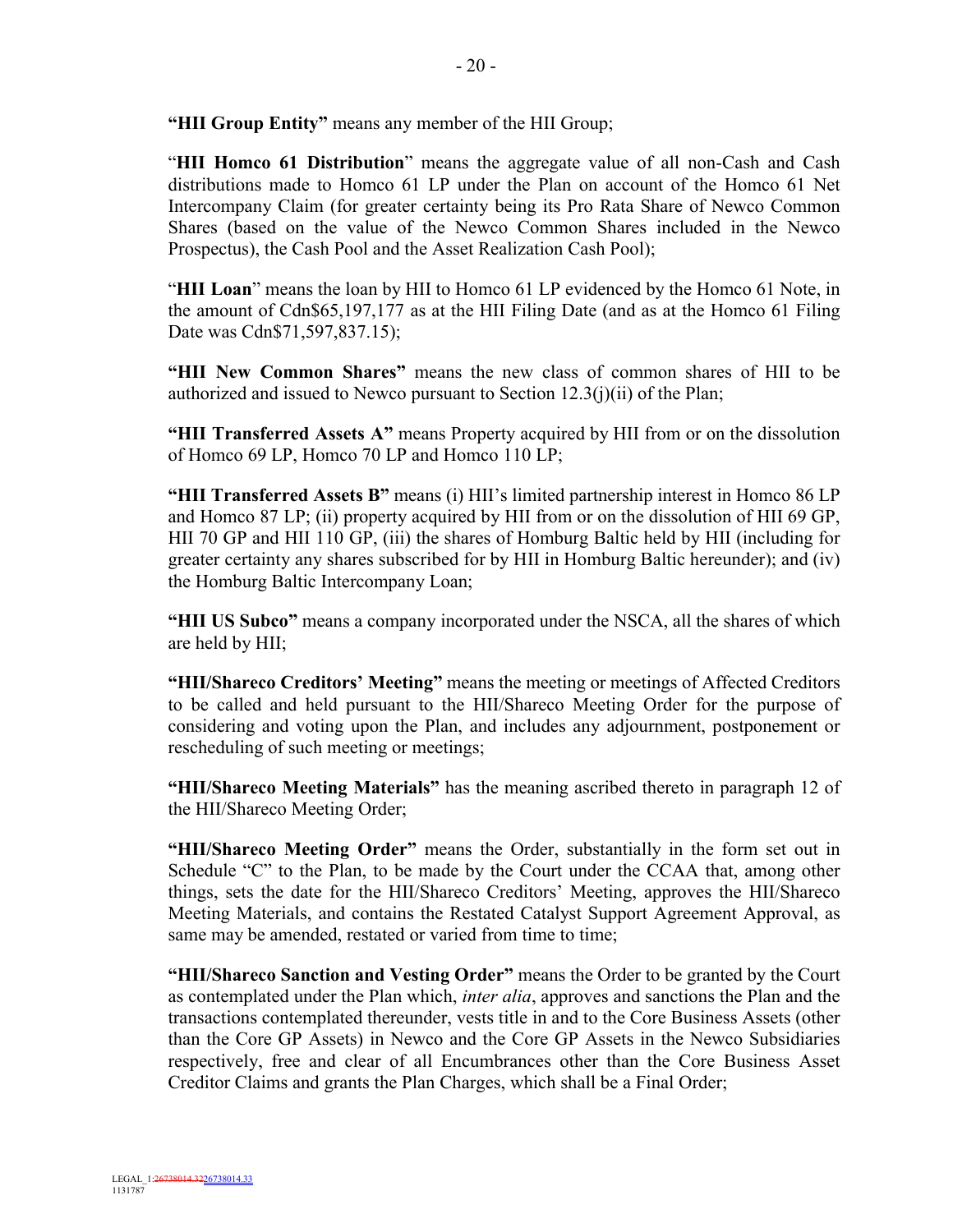**"HII/Shareco Record Date"** has the meaning ascribed thereto in the HII/Shareco Meeting Order;

**"HLPM"** means Homburg L.P. Management Incorporated, a corporation incorporated under the NSCA;

**"HMCI"** means Homburg Management (Canada) Inc., a corporation incorporated under the *Canada Business Corporations Act*, R.S.C. 1985, c. C-44, as amended, and a Petitioner;

**"Holland Garden"** means Holland Garden Development Ltd., a corporation incorporated under the ABCA;

**"Homburg Baltic"** means Homburg Baltic LP Inc., a corporation incorporated under the NSCA;

**"Homburg Baltic Creditor"** means a Person having a Homburg Baltic Creditor Claim, which shall be an Unaffected Creditor;

**"Homburg Baltic Creditor Claim"** means any Claim against Homburg Baltic, which shall be an Unaffected Claim;

**"Homburg Baltic General Partners"** means the general partners of the Homburg Baltic Limited Partnerships;

**"Homburg Baltic Intercompany Loan"** means the receivable obligations owing from Homburg Baltic to HII as at the HII Filing Date;

**"Homburg Baltic Limited Partnership Creditor"** means a secured or unsecured Creditor of any of the Homburg Baltic Limited Partnerships, which shall be an Unaffected Creditor;

**"Homburg Baltic Limited Partnership Creditor Claim"** means any Claim of a Homburg Baltic Limited Partnership Creditor against a Homburg Baltic Limited Partnership, which shall be an Unaffected Claim;

**"Homburg Baltic Limited Partnerships"** means the following limited partnerships formed under the laws of the Baltic States: Kub Homburg NT, Kub Homburg LT Baltijos Investicijos, Kub Homburg LT Baltijos Investicijos 2, Homburg LV Investments KS, Homburg Baltic (ES) Investments UU, and Homburg Baltic (ES) AST Investments UU;

**"Homburg Group Member"** means any body corporate or limited partnership directly or indirectly owned by HII wherever incorporated or formed;

**"Homburg Invest USA"** means Homburg Invest (USA) Limited, a company incorporated under the NSCA and to be continued as an Alberta corporation;

**"Homburg US"** means Homburg (US) Incorporated, a company incorporated under the NSCA;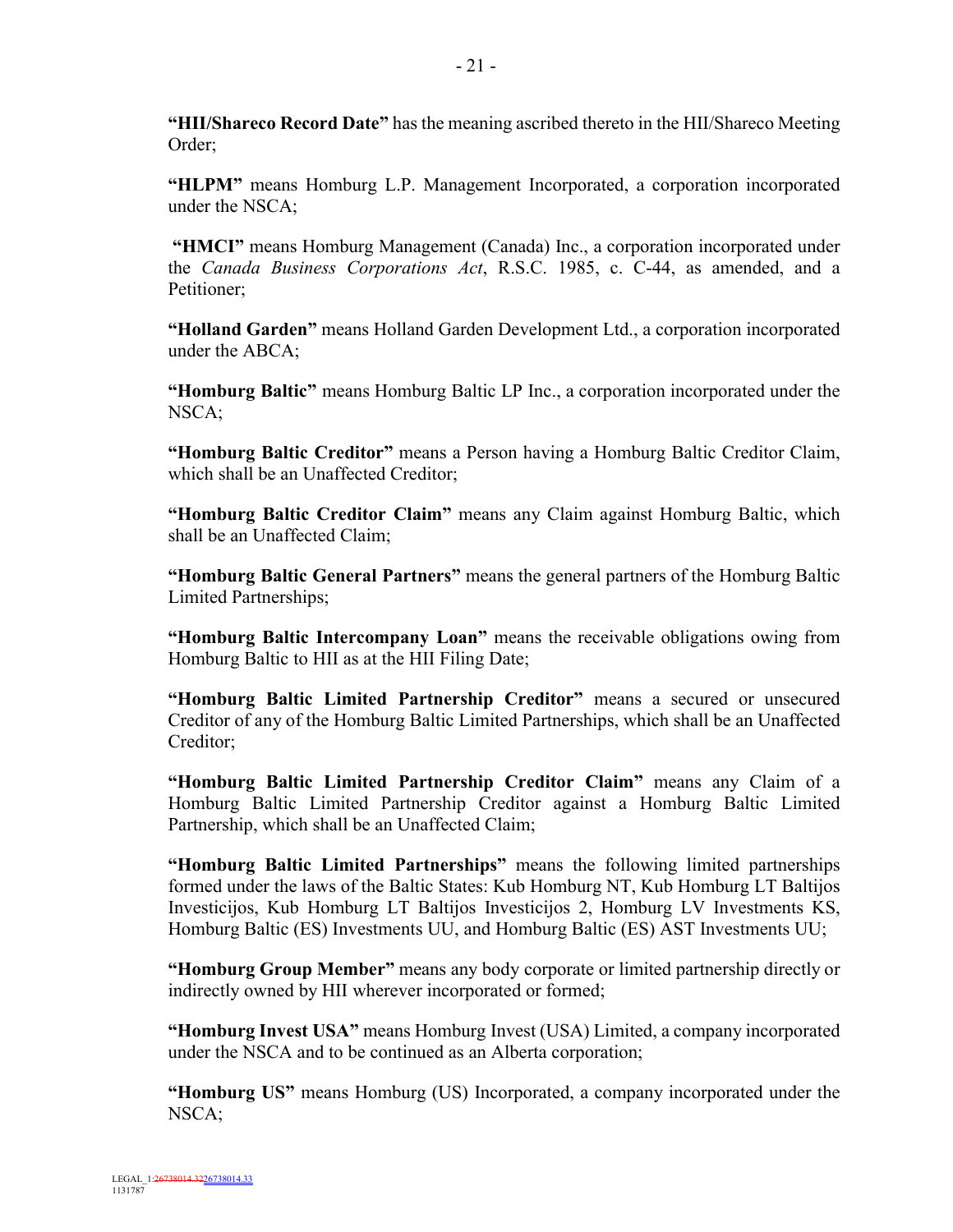**"Homburg US Intercompany Loan"** means all amounts loaned or advanced by HII to Homburg US on the Plan Implementation Date;

**"Homburg US Intercompany Loan (No Value)"** means an amount equal to the difference between the Homburg US Intercompany Loan and the fair market value of such loan, as at the Plan Implementation Date;

**"Homburg US Intercompany Loan Note (Value)"** means a priority promissory note having a principal amount equal to the difference between the Homburg US Intercompany Loan and the Homburg US Intercompany Loan (No Value);

**"Homco"** means a Homburg Group Member limited partnership formed under the NSLPA and as more particularly set out on and defined in Schedule "D" to the Plan;

**"Homco 61 Affected Claim"** means any Claim against Homco 61 LP, including for greater certainty, the Bond 6 Homco 61 Claim, but excluding the Homco 61 LP Unaffected Claims and Homco 61 Equity Claims;

**"Homco 61 Affected Creditor"** means a Creditor with a Homco 61 Affected Claim, including for greater certainty a Bond 6 Claim Holder;

**"Homco 61 Affected Creditor HII Claim"** means an Affected Claim against HII pertaining to the same obligation as a Homco 61 Affected Claim whether by Guarantee or otherwise, including for greater certainty the Bond 6 HII Claim;

**"Homco 61 Affected Creditor HII Deficiency Claim"** means the aggregate Proven Claim of any holder of a Homco 61 Affected Creditor HII Claim for distribution purposes under the Plan, which shall be deemed to be an amount equal to each such holder's Homco 61 Affected Creditor HII Claim less its Homco 61 Recovered Amount, including for greater certainty the Bond 6 HII Deficiency Claim;

**"Homco 61 Recovered Amount"** means the *pro rata* share of the HII Homco 61 Distribution recovered by a holder of a Homco 61 Affected Creditor HII Claim under the Homco 61 Plan on account of its Homco 61 Proven Claim, including for greater certainty the Bond 6 Homco 61 Recovered Amount;

**"Homco 61 Creditors' Meeting"** means the meeting or meetings of Homco 61 Affected Creditors (as defined under the Homco 61 Plan) to be called and held concurrently with the HII/Shareco Creditors' Meeting pursuant to the Homco 61 Meeting Order for the purpose of considering and voting upon the Homco 61 Plan, and includes any adjournment, postponement or rescheduling of such meeting or meetings;

**"Homco 61 Guarantee"** means the guarantee of Shareco's obligations under the Bond 6 Indenture granted by Homco 61 LP in favour of Stichting Homburg Bonds dated July 1, 2005;

**"Homco 61 Intercompany Claim"** means the aggregate gross amount owing by HII to Homco 61 LP as reflected in the books and records of HII in the amount of Cdn\$127,593,683 as at the HII Filing Date;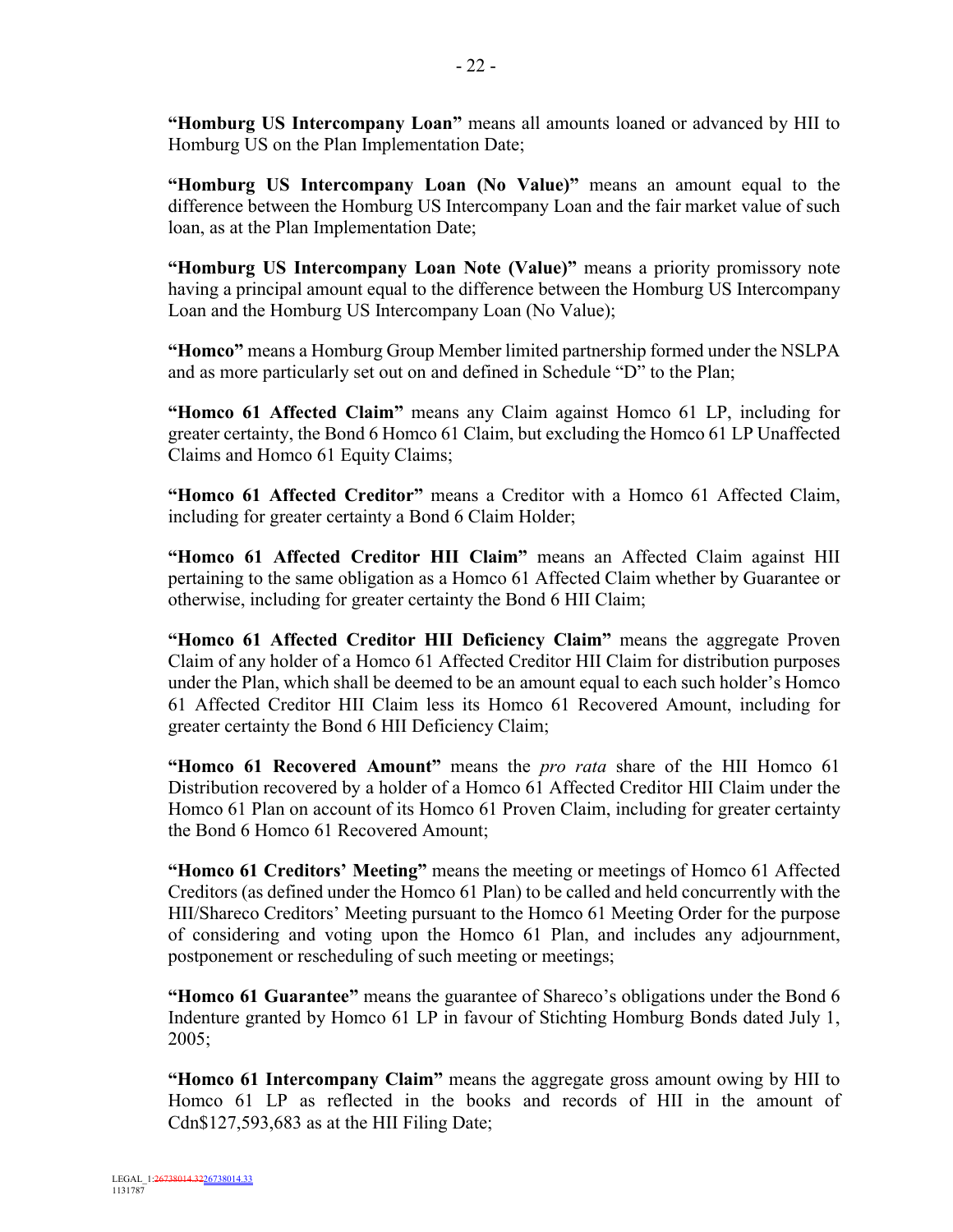**"Homco 61 LP"** means Homco Realty Fund (61) Limited Partnership, a limited partnership formed under the NSLPA;

**"Homco 61 Net Intercompany Claim"** means the amount of Cdn\$62,396,506 being the amount of the Homco 61 Intercompany Claim, after reduction pursuant to set-off effected under the Plan by the amount of the HII Loan, and which amount shall be Homco 61 LP's deemed Proven Claim against HII under the Plan;

**"Homco 61 Note"** means the demand promissory note dated July 4, 2005 evidencing the HII Loan, issued by Homco 61 LP to HII and pledged by HII to Shareco as security for the Shareco Loan and subsequently assigned by Shareco to Stichting Homburg Bonds;

**"Homco 69 LP Valbonne 2 BV Intercompany Loan"** means all amounts loaned or advanced by Valbonne 2 BV to Homco 69 LP as at the Plan Implementation Date;

**"Homco 61 Original Plan"** has the meaning ascribed thereto in the Recitals;

**"Homco 61 Plan"** means the Homco 61 Original Plan, as amended by the Homco 61 Restated Plan, and as may be amended, restated, modified and/or supplemented from time to time in accordance with its terms;

**"Homco 61 Restated Plan"** means the restated plan of compromise of Homco 61 LP filed by Homco 61 LP under the CCAA dated April 26, 2013;

**"Homco 70 LP Coët BV Intercompany Loan"** means all amounts loaned or advanced by Coët BV to Homco 70 LP as at the Plan Implementation Date;

**"Homco 86 LP HII Intercompany Loan"** means all amounts loaned or advanced by HII to Homco 86 LP as at the Plan Implementation Date;

**"Homco 86 LP Homco 86 BV Intercompany Loan"** means all amounts loaned or advanced by Homco 86 BV to Homco 86 LP as at the Plan Implementation Date;

**"Homco 87 LP HII Intercompany Loan"** means all amounts loaned or advanced by HII to Homco 87 LP as at the Plan Implementation Date;

**"Homco 87 LP Homco 87 BV Intercompany Loan"** means all amounts loaned or advanced by Homco 87 BV to Homco 87 LP as at the Plan Implementation Date;

**"Homco 110 LP HII Intercompany Loan"** means all amounts loaned or advanced by HII to Homco 110 LP as at the Plan Implementation Date;

**"Homco 110 LP Valbonne 5 BV Intercompany Loan"** means all amounts loaned or advanced by Valbonne 5 BV to Homco 110 LP as at the Plan Implementation Date;

**"Homco 190 Loan"** means the intercompany loan from Homco 190 LP to Homco 199 LP as evidenced by the Homco 190 Loan Promissory Note;

**"Homco 190 Loan Promissory Note"** means the promissory note dated May 25, 2010, delivered by Homco 199 LP to Homco 190 LP;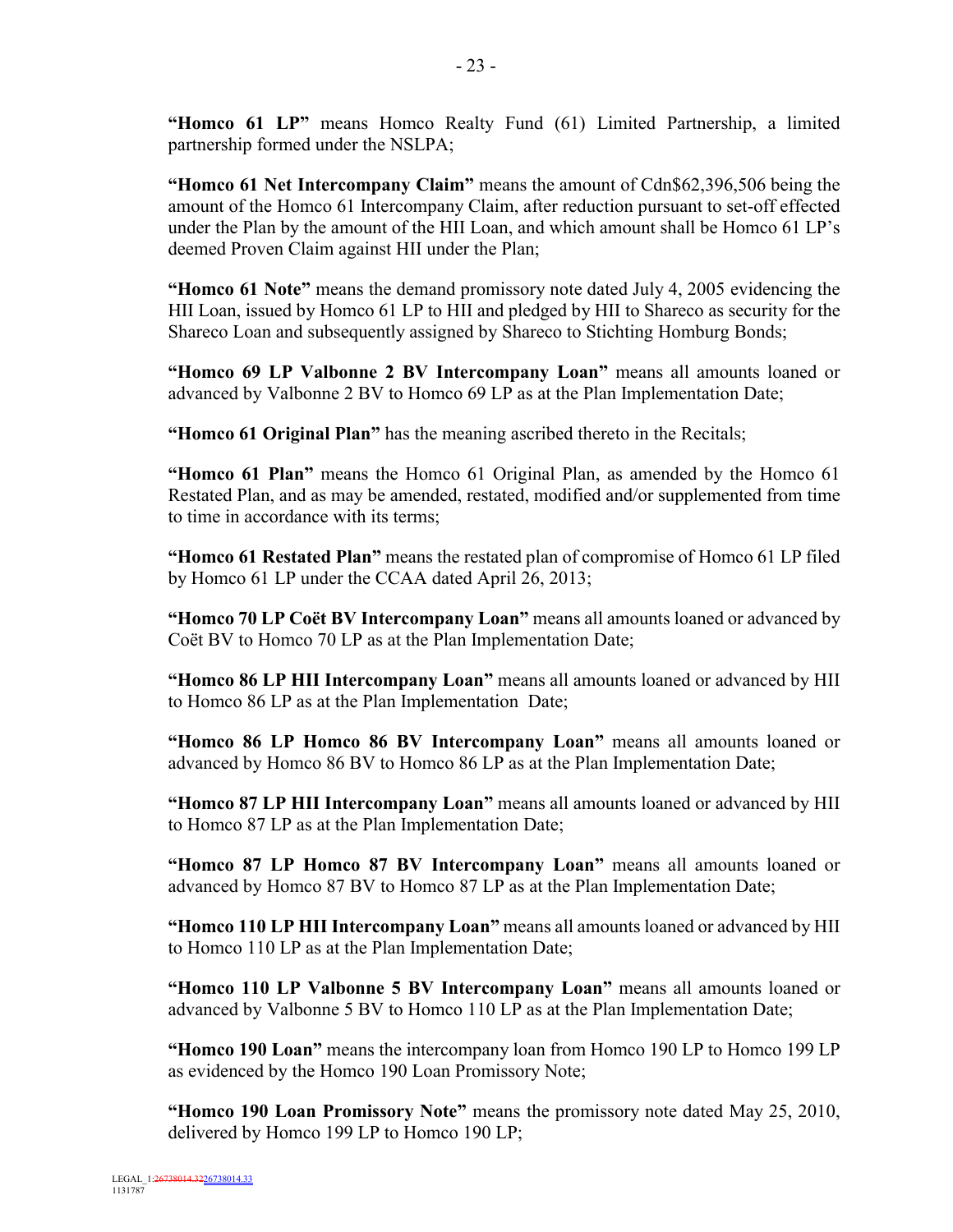**"Homco 190 LP"** means Homco Realty Fund (190) Limited Partnership, a limited partnership formed under the NSLPA;

**"Homco 191 Loan"** means the intercompany loan from Homco 191 LP to Homco 199 LP as evidenced by the Homco 191 Loan Promissory Note;

**"Homco 191 Loan Promissory Note"** means the promissory note dated May 25, 2010, delivered by Homco 199 LP to Homco 191 LP;

**"Homco 191 LP"** means Homco Realty Fund (191) Limited Partnership, a limited partnership formed under the NSLPA;

**"Homco 199 Cash Amount"** means the amount of Cash held by Homco 199 LP on the Plan Implementation Date;

**"Homco 199 Loan"** means all amounts loaned or advanced by Homco 199 LP to HII and outstanding as at the Plan Implementation Date;

**"Homco 199 LP"** means Homco Realty Fund (199) Limited Partnership, a limited partnership formed under the NSLPA;

**"Homco GP"** means the corporate general partner of a Homco other than a Core Homco and for greater certainty excluding HLPM;

**"HSBC"** means HSBC Bank Canada;

**"HSBC Secured Claim"** means the claim of HSBC against HII secured by HII's personal and movable property pursuant to a general security agreement dated July 5, 2001 and a hypothec on movable property dated December 16, 2010, to the extent of the amount of such security, subject to such security being valid and enforceable;

**"Incorporation Foundation"** means Stichting Oprichting Geneba Properties, a Dutch foundation (*Stichting*) incorporated solely for the purposes of incorporating Newco and acting as initial shareholder of Newco preference shares in accordance with the Pre-Plan Implementation Date Transactions;

"**Indebtedness**" of a Person means, without duplication:

- (a) all debts and liabilities of that Person for borrowed money;
- (b) all debts and liabilities of that Person representing the deferred acquisition cost of property and services; and
- (c) all Guarantees given by that Person;

**"Information Circular"** means the information circular prepared by HII on behalf of HII, Shareco and Homco 61 LP and any schedules or appendices thereto (including the Plan and the Homco 61 Plan), as may be amended, restated or varied from time to time, together with any other documents required by the Court in connection with the calling and holding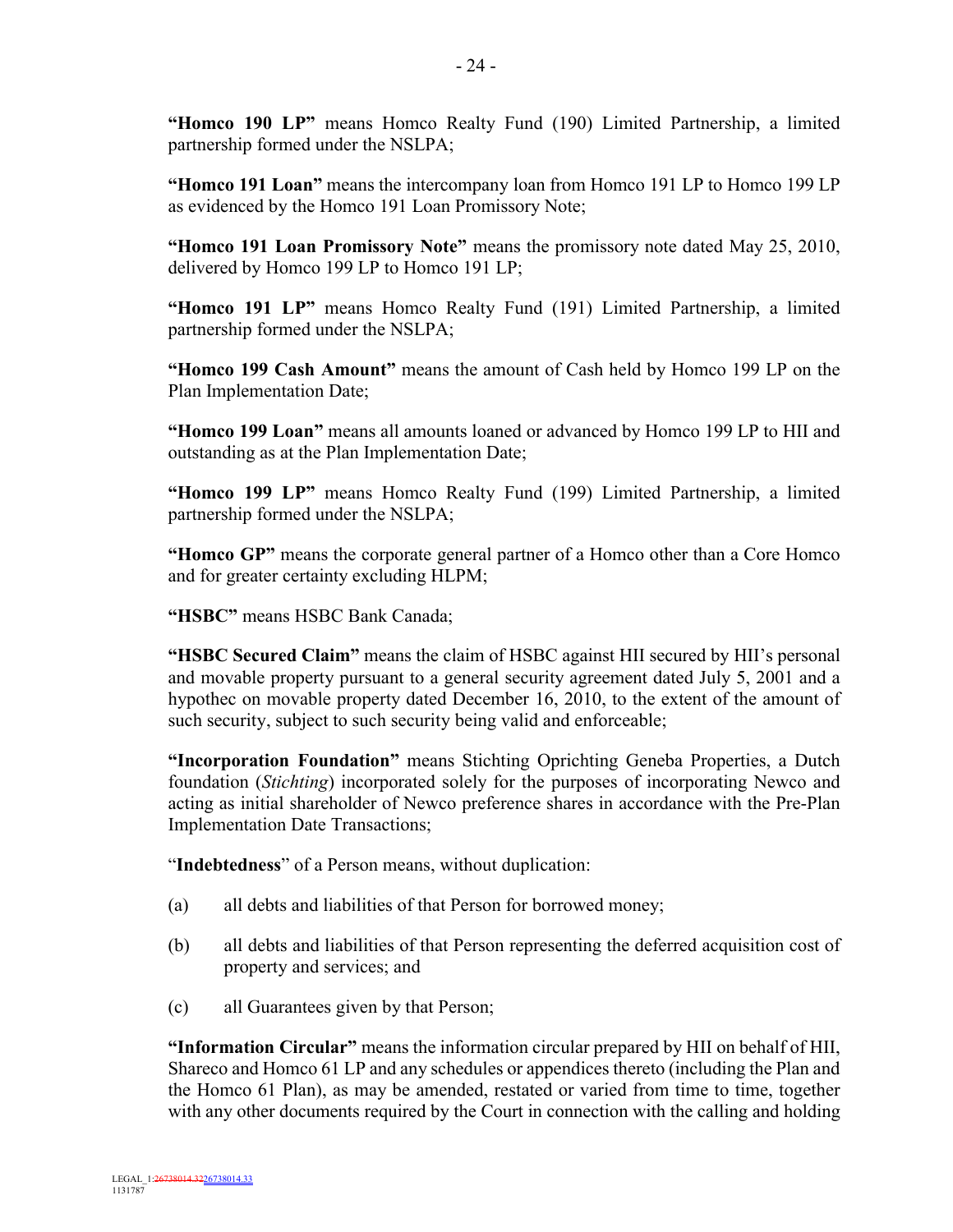of the HII/Shareco Creditors' Meeting and the Homco 61 Creditors' Meeting to consider and approve the Plan and the Homco 61 Plan respectively;

**"Initial Distribution Date"** means a date on or after the Plan Implementation Date as the Monitor shall have determined in its sole discretion, or such other date as specified in the HII/Shareco Sanction and Vesting Order;

**"Initial Order"** means the Order of the Court under the CCAA obtained by the Petitioners on September 9, 2011 and as same may be amended, restated or varied from time to time;

**"Insolvent Person"** means a Person the aggregate of whose property is not, at a fair valuation, sufficient, or, if disposed of at a fairly conducted sale under legal process, would not be sufficient, to enable payment of all its obligations, due and accruing due, or who is unable to meet its obligations generally as they become due;

**"Intercompany Claims"** means any Claim of HII or any Homburg Group Member against HII or any other Homburg Group Member, whether or not recorded in the usual and ordinary course in the books and records of the applicable Person;

**"Inverness"** means Inverness Estates Development Ltd., a corporation incorporated under the ABCA and a Petitioner;

**"Investment Proposal Process"** means the process approved by Order of the Court made on March 1, 2013, as amended by further Order of the Court made on March 14, 2013, providing for standard terms and conditions governing the delivery of investment proposals to HII and the Monitor;

"ITA" means the *Income Tax Act* (Canada), R.S.C. 1985, c. 1 ( $5<sup>th</sup>$  Supp.), as amended and any regulations thereunder;

**"KERP Claim"** means a claim of any Person under the KERPS;

**"KERP Fund"** means the monies held by the Monitor to pay the KERP Claims;

**"KERPS"** means the Key Employee Retention Plans approved by paragraph 32 of the Initial Order as amended and extended from time to time;

**"Letter of Instruction"** means a form to be completed by Affected Creditors (other than Convenience Class Creditors) that is to be delivered by such Affected Creditors to the Monitor in accordance with the Plan, which form shall set out (i) the registration details for the issuance of the Newco Common Shares to such Affected Creditors required for the Trading Platform; (ii) the address to which such Affected Creditors' DRS Transaction Advices (or similar notices for the Trading Platform) and other notices are to be mailed, and (if applicable) to which cash distributions in cheque form are to be delivered; and (iii) the IBAN number and other details for the account of such Affected Creditors to which cash distributions in wire transfer form are to be delivered;

**"Liabilities"** of a Person means all Indebtedness, obligations and other liabilities of that Person whether absolute, accrued, contingent, fixed or otherwise, or whether due or to become due;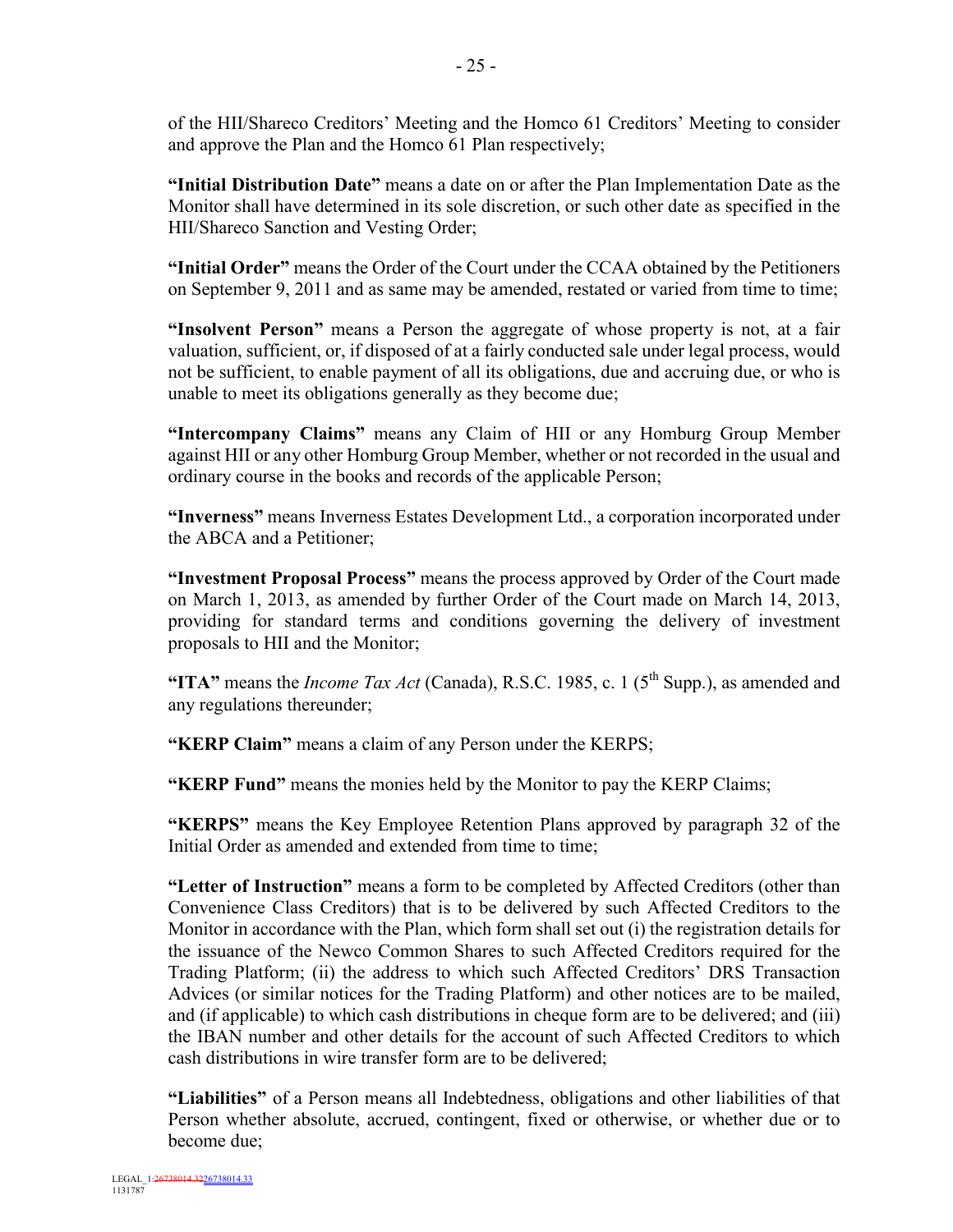**"Limited Partnership Agreement"** means an agreement between HII, as sole limited partner, and the relevant general partner or general partners of a Homco;

**"Liquidation Advisory Committee"** means the committee to be created under the HII/Shareco Sanction and Vesting Order, comprised of three individual members, one of whom shall be nominated by Stichting Homburg Bonds, one of whom shall be nominated by Catalyst, and one of whom shall be nominated by HII, with the powers, entitlements and duties set out therein and in the Plan;

**"Liquidation Charge"** means a prior ranking Charge created pursuant to the HII/Shareco Sanction and Vesting Order against the Non-Core Business Assets in favour of the Monitor as security for the Liquidation Costs;

**"Liquidation Costs"** means the costs of liquidation of the Non-Core Business Entities' Assets and of realization of the Non-Core Business Assets, including professional fees and disbursements;

**"Litigation Claim"** means any and all claims, actions, causes of action, demands, suits, rights, entitlements, litigation, arbitration, proceeding, hearing or complaint, whether known or unknown, reduced to judgment or not reduced to judgment, liquidated or unliquidated, contingent or non-contingent, matured or unmatured, disputed or undisputed, secured or unsecured, assertable directly or derivatively, in law, equity or otherwise, based in whole or in part on any act or omission or other event occurring at any time, whether before, on or after the HII Filing Date which may be asserted by or on behalf of (i) HII, Shareco, Homco 190 LP, Homco 191 LP and Homco 199 LP against any and all third parties; or (ii) the Monitor, pursuant to section 36.1 of the CCAA, or sections 95 to 101 of the BIA; provided however that in no event shall a Litigation Claim be a Claim being released by the Plan;

**"Litigation Proceeds"** any proceeds or settlement or judgment arising from the Litigation Claims, net of any Litigation Reserve Costs;

**"Litigation Reserve"** means a Cash reserve in the amount of Five Hundred Thousand (\$500,000) dollars, approved by the Court in the HII/Shareco Sanction and Vesting Order, which reserve shall be established and deposited by the Monitor into the Litigation Reserve Account for the purpose of paying the Litigation Reserve Costs;

**"Litigation Reserve Account"** means a segregated interest bearing trust account established by the Monitor to hold the Litigation Reserve;

**"Litigation Reserve Costs"** means professional fees, disbursements, judicial or extrajudicial costs or solicitor client costs of the Monitor (including of its legal counsel and other advisors) relating to the investigation and assessment of Creditor Causes of Action or Litigation Claims and the litigation or settlement of Litigation Claims;

**"Material Adverse Change"** means any event, circumstance, occurrence, fact, condition, change or effect that would be materially adverse to the Core Business Assets, the Non-Core Business Assets, the security affecting the Core Business Assets and Non-Core Business Assets or any third party secured claims affecting same, or the results of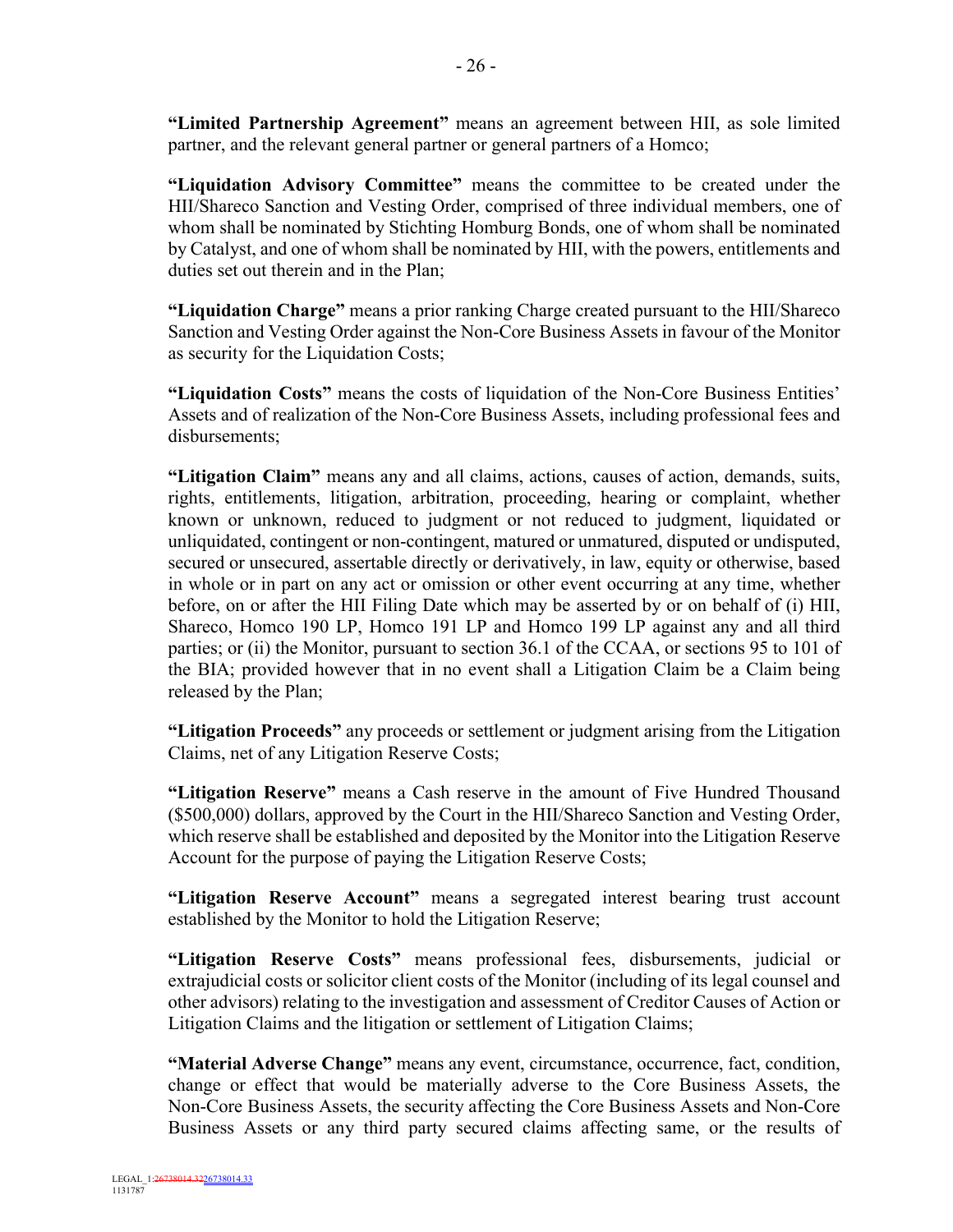operations or conditions (financial or otherwise) of the Core Business Entities (taken as a whole), provided however, that any event, circumstances, occurrence, fact, condition, change or effect:

- (a) relating to, or arising from, general economic conditions;
- (b) relating to, or arising from, any change in the global, national or regional political conditions (including the outbreak of hostilities or acts of terrorism) or any change in Applicable Laws;
- (c) relating to, or arising from, any emergency in the geographic area where the HII Group Entities operate (including a power outage);
- (d) relating to fluctuations in the earnings or liabilities of the HII Group Entities, taken as a whole, during the period commencing on January 1, 2013 and ending on the Plan Implementation Date; and
- (e) relating to, or arising from, any litigation matters relating to Disputed Claims;

shall be deemed not to constitute a "Material Adverse Change" and shall not be considered in determining whether a "Material Adverse Change" has occurred;

**"Monitor"** means Deloitte in its capacity as Court-appointed Monitor pursuant to the Initial Order;

**"Monitor's Plan Completion Certificate"** means the certificate substantially in the form attached as Schedule "D" to the HII/Shareco Sanction and Vesting Order to be filed by the Monitor with the Court;

**"Monitor's Plan Implementation Date Certificate"** means a certificate substantially in the form appended as Schedule "A" to the HII/Shareco Sanction and Vesting Order to be filed by the Monitor with the Court and declaring that all of the Conditions Precedent to implementation of the Plan have been satisfied or waived and that all right, title and interest in and to the Core Business Assets (other than the Core GP Assets) and the Core GP Assets have vested absolutely in Newco and the Newco Subsidiaries respectively, free and clear of all Encumbrances, other than Core Business Creditor Claims, in accordance with the HII/Shareco Sanction and Vesting Order;

**"Mortgage Bond Claim"** means any Claim of a debenture holder or Stichting Homburg Bonds arising under or in connection with the debentures issued under the Mortgage Bond Trust Indenture;

**"Mortgage Bond Proven Claim"** means a Mortgage Bond Claim that is a Proven Claim;

**"Mortgage Bond Trust Indenture"** means, collectively, a Trust Indenture dated as of December 15, 2002, between Shareco and Stichting Homburg Bonds, a Second Supplemental Indenture dated as of November 30, 2004, between Shareco and Stichting Homburg Bonds, a Third Supplemental Indenture dated as of December 31, 2004, between Shareco and Stichting Homburg Bonds, Fourth Supplemental Indenture dated as of July 4, 2005, between Shareco and Stichting Homburg Bonds, a Fifth Supplemental Indenture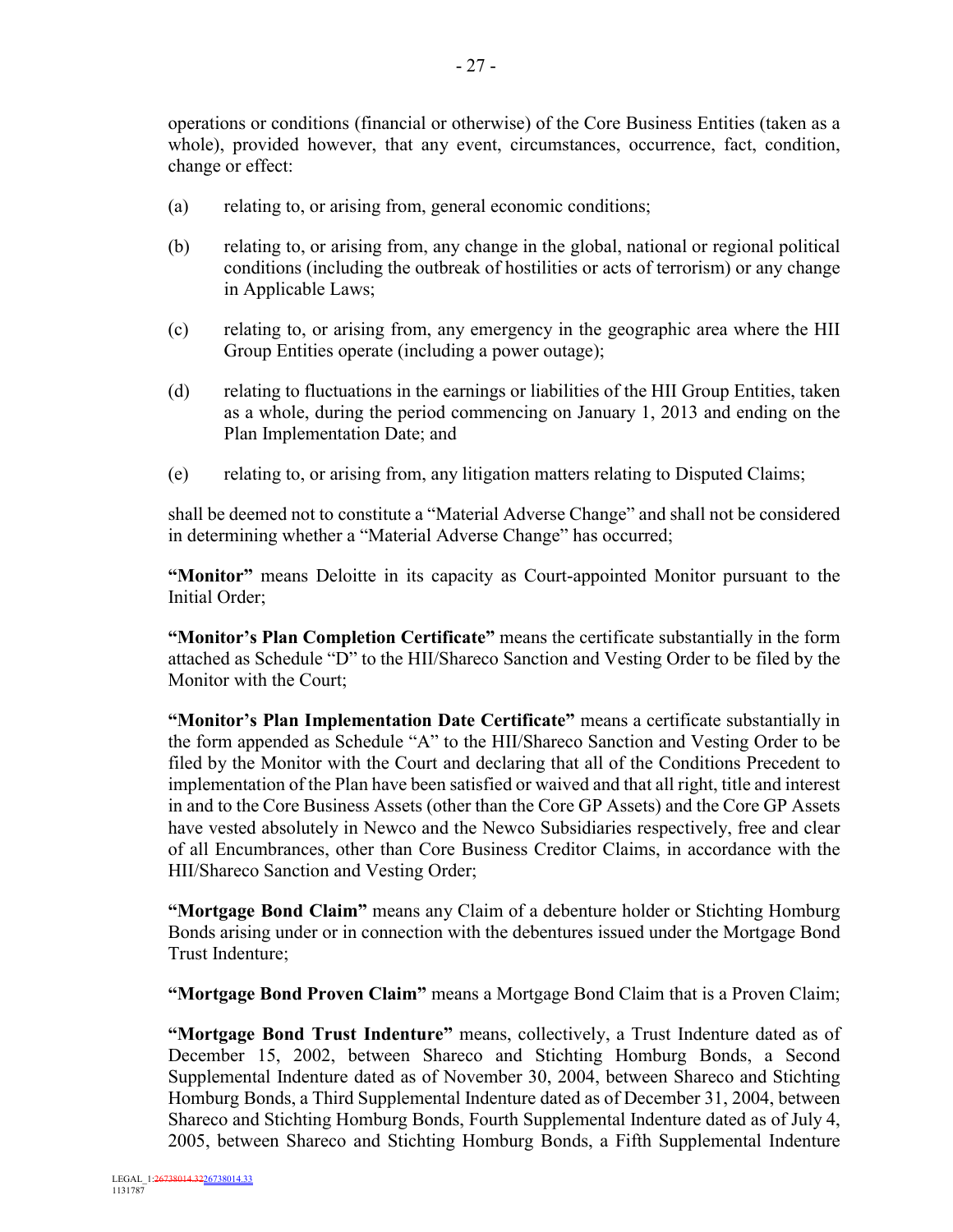dated as of July 1, 2005, between Shareco and Stichting Homburg Bonds, a Special Supplemental Indenture to the Second Supplement dated as of November 5, 2012, between Shareco and Stichting Homburg Bonds, a Special Supplemental Indenture to the Third Supplement dated as of August, 2005, between Shareco and Stichting Homburg Bonds, a Special Supplemental Indenture to the Third Supplement dated as of November 5, 2012, between Shareco and Stichting Homburg Bonds, a Special Supplemental Indenture to the Fourth Supplemental dated August, 2005, between Shareco and Stichting Homburg Bonds, a Second Special Supplemental Indenture to the Fourth Supplemental dated November 30, 2007, between Shareco and Stichting Homburg Bonds, and a Special Supplemental Indenture to the Fifth Supplement dated as of November 5, 2012, between Shareco and

Stichting Homburg Bonds, all of which are governed by the laws of the Province of Nova Scotia, the obligations under which are secured by the Mortgage Bond Trust Indenture Security;

**"Mortgage Bond Trust Indenture Security"** means the security and Guarantees, if any, granted by HII, Shareco and/or any Homburg Group Member, to the holders of notes issued under different series of the Mortgage Bond Trust Indenture, determined by the Monitor or the Court to be valid and opposable;

**"Mortgage Bond Trust Indenture Unsecured Claim"** means the aggregate amount outstanding as at the HII Filing Date in respect of each series of bonds issued under the Mortgage Bond Trust Indenture (including interest only accrued to the HII Filing Date) after realization of the Mortgage Bond Trust Indenture Security, as applicable, but excluding with respect to the Bond 5 Claim Holders and the Bond 6 Claim Holders, respectively, the Bond 5 Unsecured Claim and the Bond 6 HII Deficiency Claim;

**"Named Director"** means the following present and former directors and officers of the HII Group Entities: Jan Schöningh, James F. Miles, Walter Fitzgerald, Hartmut Fromm, Philip O'Brien, Edward Ovsenny, Jan Hielke Lamsma, Jan-Willem Wattel, Stephen Rosenhek, Jelle Martens, Peter van Jaarsveld and Rico Tel;

**"Named Officers"** means Jan Schöningh and James F. Miles;

**"Newco"** means a closed end property investment company without a separate manager (*beleggingsmaatschappij zonder aparte beheerder*) to be formed under the laws of the Netherlands in the Pre-Plan Implementation Date Transactions for purposes of the Plan, including its subsidiaries if the context so requires;

**"Newco Assumed Portion of Corporate Creditor Disputed Claims"** means that portion of all Corporate Creditor Disputed Claims in respect of which Newco becomes a co-obligor with HII, the amount of which shall be deemed to be that percentage of the Final Adjusted Newco Note Amount equal to the amount that the aggregate of each Corporate Creditor's pro rata share of the Newco Assumed Portion of Disputed Claims is of the Newco Assumed Portion of Disputed Claims;

**"Newco Assumed Portion of Corporate Creditor Proven Claims"** means that portion of all Corporate Creditor Proven Claims in respect of which Newco becomes a co-obligor with HII, the amount of which shall be deemed to be that percentage of the Final Adjusted Newco Note Amount equal to the amount that the aggregate of each Corporate Creditor's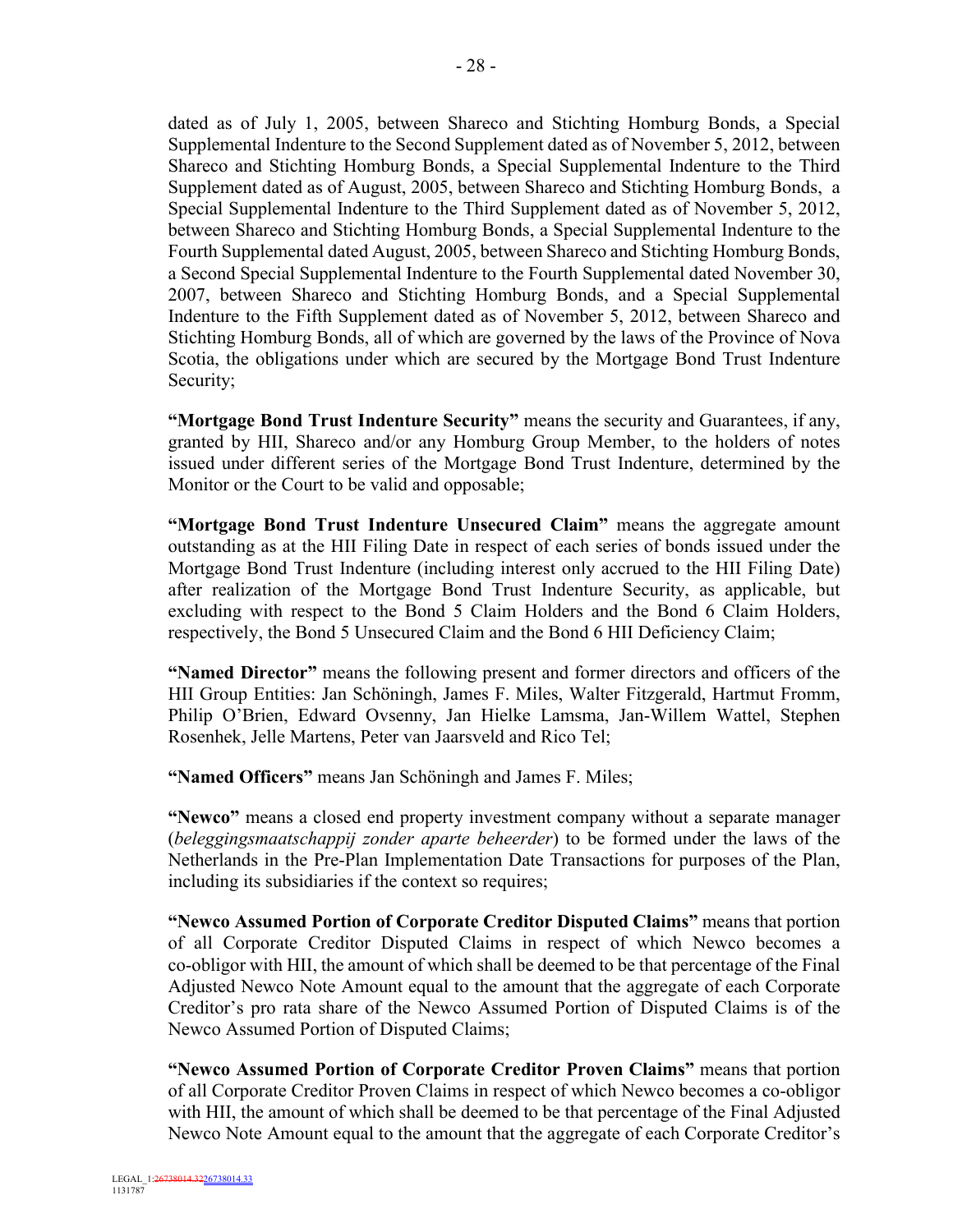pro rata share of the Newco Assumed Portion of Proven Claims is of the Newco Assumed Portion of Proven Claims;

**"Newco Assumed Portion of Disputed Claims"** means an amount equal to the Newco Assumed Portion of Non-Corporate Creditor Disputed Claims and the Newco Assumed Portion of Corporate Creditor Disputed Claims, which amount shall be subsequently adjusted to equal the finally determined value, if any, of such Creditors' Proven Claims;

**"Newco Assumed Portion of Non-Corporate Creditor Disputed Claims"** means that portion of all Non-Corporate Creditor Disputed Claims in respect of which Newco becomes a co-obligor with HII, the amount of which shall be deemed to be that percentage of the Final Adjusted Newco Note Amount equal to the amount that the aggregate of each Non-Corporate Corporate Creditor's pro rata share of the Newco Assumed Portion of Disputed Claims is of the Newco Assumed Portion of Disputed Claims;

**"Newco Assumed Portion of Non-Corporate Creditor Proven Claims"** means that portion of all Non-Corporate Creditor Proven Claims in respect of which Newco becomes a co-obligor with HII, the amount of which shall be deemed to be that percentage of the Final Adjusted Newco Note Amount equal to the amount that the aggregate of each Non-Corporate Creditor's pro rata share of the Newco Assumed Portion of Proven Claims is of the Newco Assumed Portion of Proven Claims;

**"Newco Assumed Portion of Proven Claims"** means an amount equal to the Newco Assumed Portion of Non-Corporate Creditor Proven Claims and the Newco Assumed Portion of Corporate Creditor Proven Claims;

**"Newco Bond 5 Guarantee"** means the unsecured guarantee given by HII to Stichting Homburg Bonds for the benefit of the Bond 5 Claim Holders (including Electing Creditors) guaranteeing that all such Bond 5 Claim Holders shall receive under the Plan or otherwise, distributions of Cash (including the Bond 5 Secured Claim Cash Payment) and Newco Common Shares, all of which such consideration shall have an aggregate minimum value equal to 50 per cent of the Bond 5 Unsecured Claim, such value to be calculated in accordance with the Bond 5 Secured Claim Settlement Agreement (including for greater certainty, all Bond 5 Claim Holders whether or not they are Electing Creditors);

**"Newco Bond 5 Guarantee Value"** means the fair market value of the Newco Bond 5 Guarantee on the Plan Implementation Date;

**"Newco Common Shares"** means the common shares issued by Newco pursuant to the Plan, which will be voting and participating rateably, the monetary value of which for distribution purposes shall be determined as at Plan Implementation Date;

**"Newco Common Shares Cash-Out Option"** means the option available for Affected Creditors (other than Convenience Class Creditors who have made a Convenience Class Claim Election) to receive, instead of all of the Newco Common Shares which would otherwise be issued to them for their Proven Claims (for distribution purposes) under the Plan, an amount equal to such Affected Creditor's *pro rata* share of the Aggregate Newco Common Shares Final Cash-Out Amount;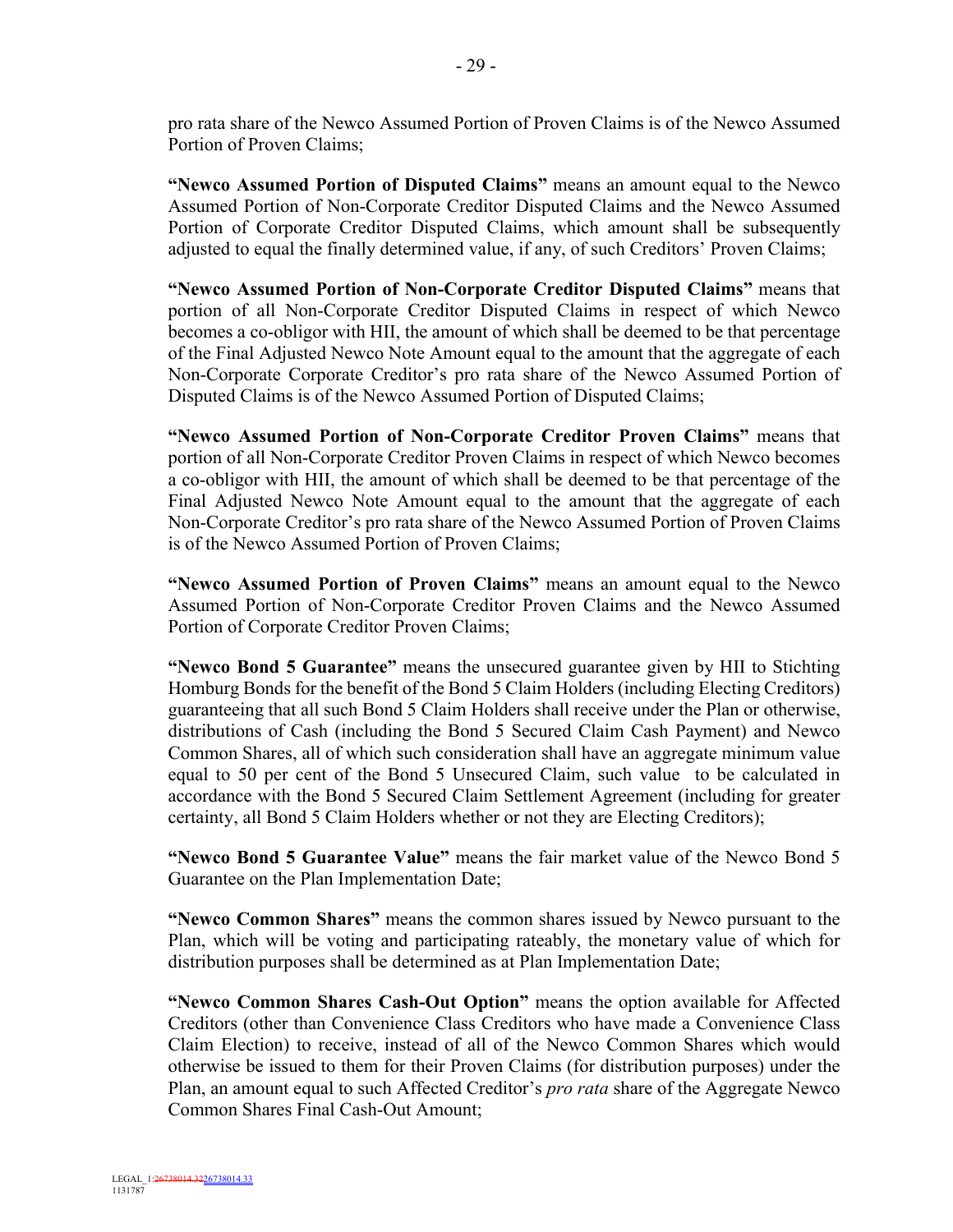**"Newco Common Shares Cash-Out Option Election"** means an election pursuant to which an Affected Creditor (other than a Convenience Class Creditor who has made a Convenience Class Claim Election) has validly elected by the Election/Proxy Deadline the Newco Common Shares Cash-Out Option in respect of all of its Pro Rata Share of the Newco Common Shares pursuant to its Cash-Out Election Form and is thereby deemed to vote in favour of the Plan in respect of such Electing Creditor's Voting Claim;

**"Newco Common Shares Cash-Out Price"** means the finally determined price per Newco Common Share, for the benefit of Electing Creditors who validly make the Newco Common Shares Cash-Out Option Election (including for greater certainty Affected Creditors with Disputed Claims that become Proven Claims under the Plan who validly make such election), based on an aggregate maximum price of EUR95,000,000 for 100% of the total Newco Common Shares to which Affected Creditors with Proven Claims (for distribution purposes) after final resolution of all Disputed Claims (including for greater certainty Disputed Claims of Electing Creditors) become entitled;

**"Newco Common Shares Put Right Period"** means the period from and after the date which is ninety one (91) calendar days following the Plan Implementation Date up to and including the date that is ninety (90) calendar days following such date;

**"Newco Common Shares Tag Along Period"** means the period from and after the date which is ninety-one (91) calendar days following the Plan Implementation Date up to and including the date that is one hundred and eighty (180) calendar days following such date;

**"Newco Common Shares Standstill Period"** means the period beginning on the Initial Distribution Date to and including the date that is ninety (90) calendar days following the Plan Implementation Date;

**"Newco Co-obligation Charge"** means a priority charge against the Core Business Assets (other than the Core GP Assets), and any proceeds arising therefrom, which charge shall secure the obligations of HII to Newco under the HII Co-obligation Note;

"**Newco Equity Pool**" means all of the Newco Common Shares to be issued by Newco on the Plan Implementation Date pursuant to the Plan. The number of Newco Common Shares to be issued on the Plan Implementation Date shall be agreed by Newco and the Monitor prior to the Plan Implementation Date;

**"Newco Equity Pool (Final)"** means immediately following the final resolution of all Disputed Claims, the number of Newco Common Shares issued pursuant to the Plan which shall be equal to the Newco Equity Pool less the number of Cancelled Newco Common Shares as at such time;

**"Newco Equity Pool (Interim)"** means, at the time of determination, the number of Newco Common Shares issued pursuant to the Plan which shall be equal to the Newco Equity Pool less the number of Cancelled Newco Common Shares as at such time;

**"Newco Incorporation Loan"** means the non-interest-bearing loan in the amount of EUR225,000 lent by HII from its Cash to the Incorporation Foundation for the purposes of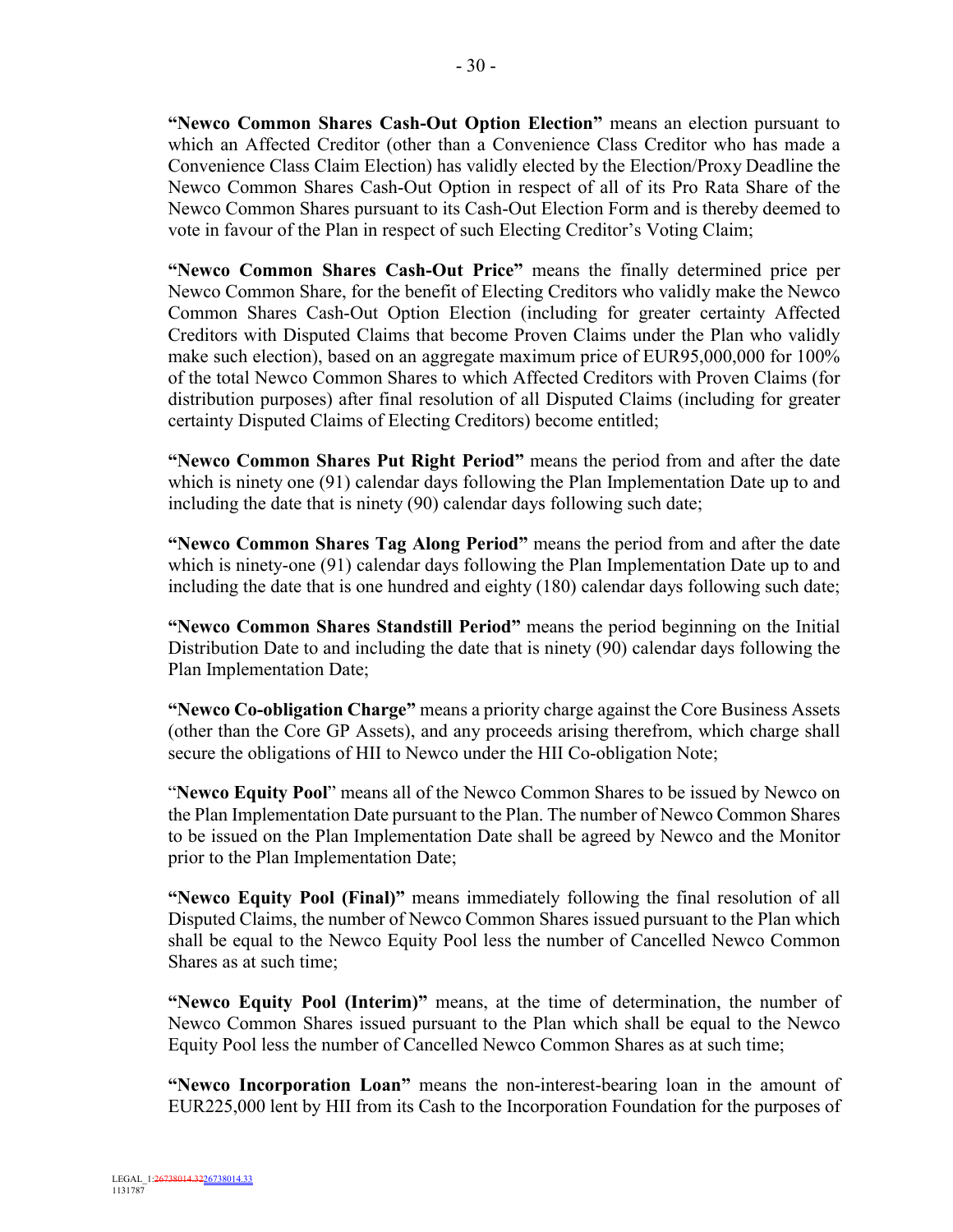incorporating Newco prior to the Plan Implementation Date pursuant to the Plan Transactions under the Plan;

**"Newco Incorporation Loan Note"** means the promissory note delivered by the Incorporation Foundation to HII to evidence the Newco Incorporation Loan;

**"Newco Initial Supervisory Board"** means the initial supervisory board of Newco, which shall be composed pursuant to the terms of the Restated Catalyst Support Agreement;

**"Newco Management Board"** means the management board of Newco, constituted in accordance with the Restated Catalyst Support Agreement by no later than May 31, 2013;

**"Newco Note"** means the demand adjustable non-interest bearing unsecured promissory note to be issued by Newco in favour of HII as consideration for the transfer of the HII Transferred Assets A with a principal amount equal to the fair market value of such HII Transferred Assets A;

**"Newco Prospectus"** means a prospectus the information memorandum filed by or on behalf of Newco as required (whether by Applicable Law or by the relevant regulations of the Trading Platform) for the purposes of listing the Newco Common Shares on the Trading Platform;

**"Newco Shareholder Rights Agreement"** means an agreement between Newco on behalf of the holders of Newco Common Shares and Catalyst, granting and implementing the Put Right and the Tag Along Right, in form satisfactory to HII, Catalyst, Stichting Homburg Bonds, acting reasonably, and the Monitor;

**"Newco Subsidiaries"** means the private limited liability companies (*besloten vennootschap met beperkte aansprakelijkheid*) incorporated under the laws of the Netherlands to receive the interests of Homco 86 GP and Homco 87 GP in each of their respective Core Homcos;

**"Newco Un-Assumed Portion of Corporate Creditor Proven Claims"** means that portion of all Corporate Creditor Proven Claims less the Newco Assumed Portion of Corporate Creditor Proven Claims;

**"Newco Un-Assumed Portion of Non-Corporate Creditor Proven Claims"** means that portion of all Non-Corporate Creditor Proven Claims less the Newco Assumed Portion of Non-Corporate Creditor Proven Claims;

**"Newco Un-Assumed Portion of Proven Claims"** means the Newco Un-Assumed Portion of Non-Corporate Creditor Proven Claims and the Newco Un-Assumed Portion of Corporate Creditor Proven Claims;

**"Non-Core Bankrupt Business Entity Creditor Claim"** means a Non-Core Business Entity Creditor Claim against a Non-Core Business Entity that has been assigned or petitioned into bankruptcy;

**"Non-Core Business Asset Gross Proceeds"** means the proceeds realized from the liquidation or realization of Non-Core Business Assets;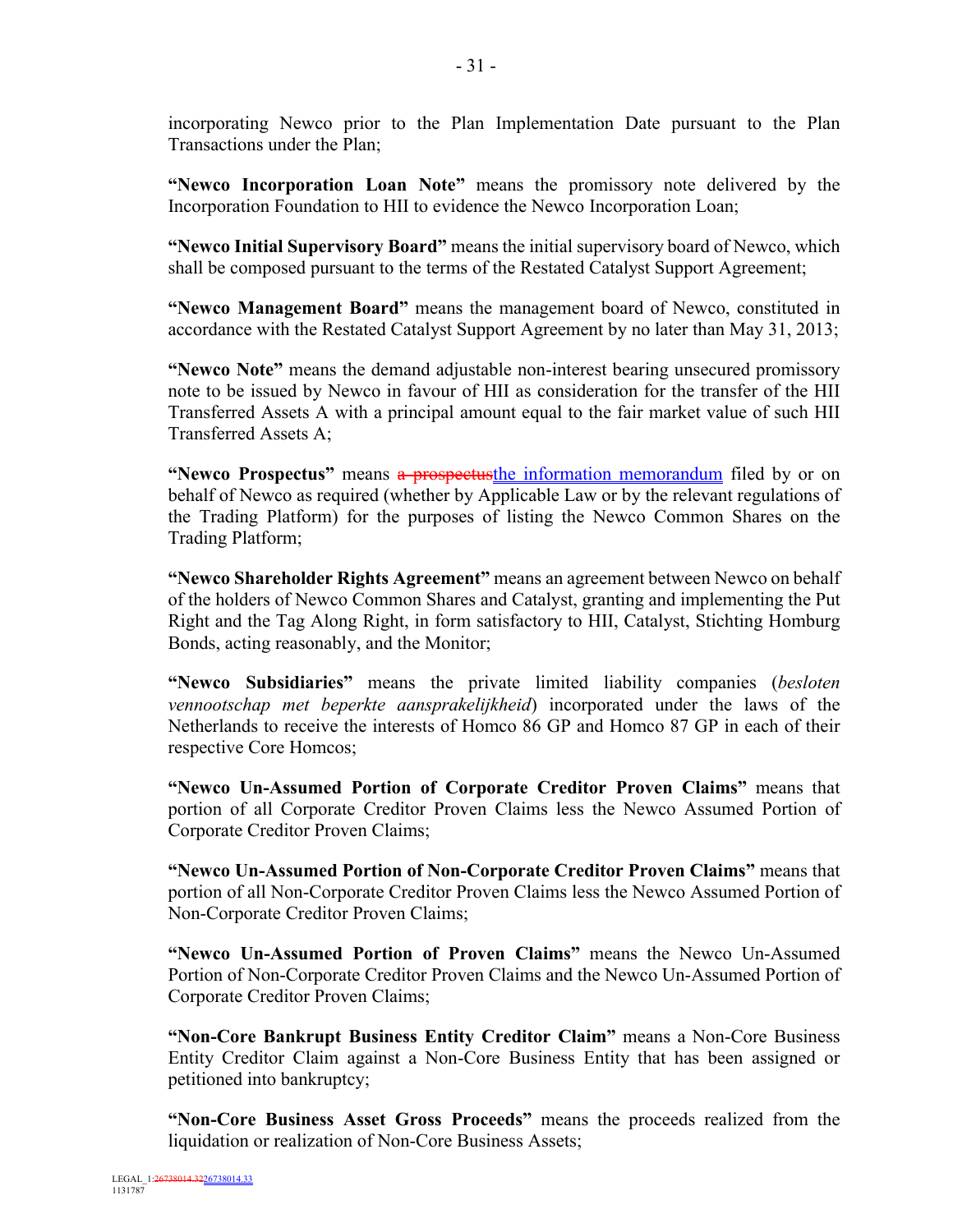**"Non-Core Business Asset Net Proceeds"** means the Non-Core Business Asset Gross Proceeds, net of the Asset Realization Costs;

**"Non-Core Business Asset Notes"** means, collectively, Note A (Non-Corporate Creditor) and Note B (Corporate Creditor);

**"Non-Core Business Assets"** means the HII Assets that are not Core Business Assets, including Bankruptcy Claims and Litigation Proceeds;

**"Non-Core Business Entity"** includes (i) any Cancos, other than any Amalgamating Canco and Homburg Baltic, and (ii) any Homco other than a Core Homco;

**"Non-Core Business Entity's Asset"** means any asset, including any Real Property, of a Non-Core Business Entity;

**"Non-Core Business Entity Creditor"** means a Person having a Non-Core Business Entity Creditor Claim, which shall be an Unaffected Creditor;

**"Non-Core Business Entity Creditor Claim"** means any Claim against a Non-Core Business Entity (which for greater certainty shall not include any Claim of a Non-Core Business Entity Creditor against HII or Shareco), which shall be an Unaffected Claim;

**"Non-Corporate Creditor"** means a Person having a Non-Corporate Creditor Claim, other than a Convenience Class Creditor;

**"Non-Corporate Creditor Claim"** means any unsecured Claim against HII and Shareco that is not a Corporate Creditor Claim;

**"Non-Corporate Creditor Disputed Claim"** means the face value of a Disputed Claim of a Non-Corporate Creditor;

**"Non-Corporate Creditor Proven Claim"** means a Proven Claim of a Non-Corporate Creditor;

**"North Calgary"** means North Calgary Land Ltd., a corporation incorporated under the ABCA and a Petitioner;

**"Note A (Non-Corporate Creditor)"** means the certificate of indebtedness being a global non-interest bearing variable note issued by HII and held by the Monitor on behalf of each holder of a Non-Corporate Creditor Proven Claim having a principal amount equal to the Non-Corporate Creditor's Pro Rata Share of the Asset Realization Cash Pool, which note shall be secured by the Affected Creditors' Charge;

**"Note B (Corporate Creditor)"** means the certificate of indebtedness being a global non-interest bearing variable note issued by HII and held by the Monitor on behalf of each holder of a Corporate Creditor Proven Claim having a principal amount equal to the Corporate Creditor's Pro Rata Share of the Asset Realization Cash Pool, which note shall be secured by the Affected Creditors' Charge;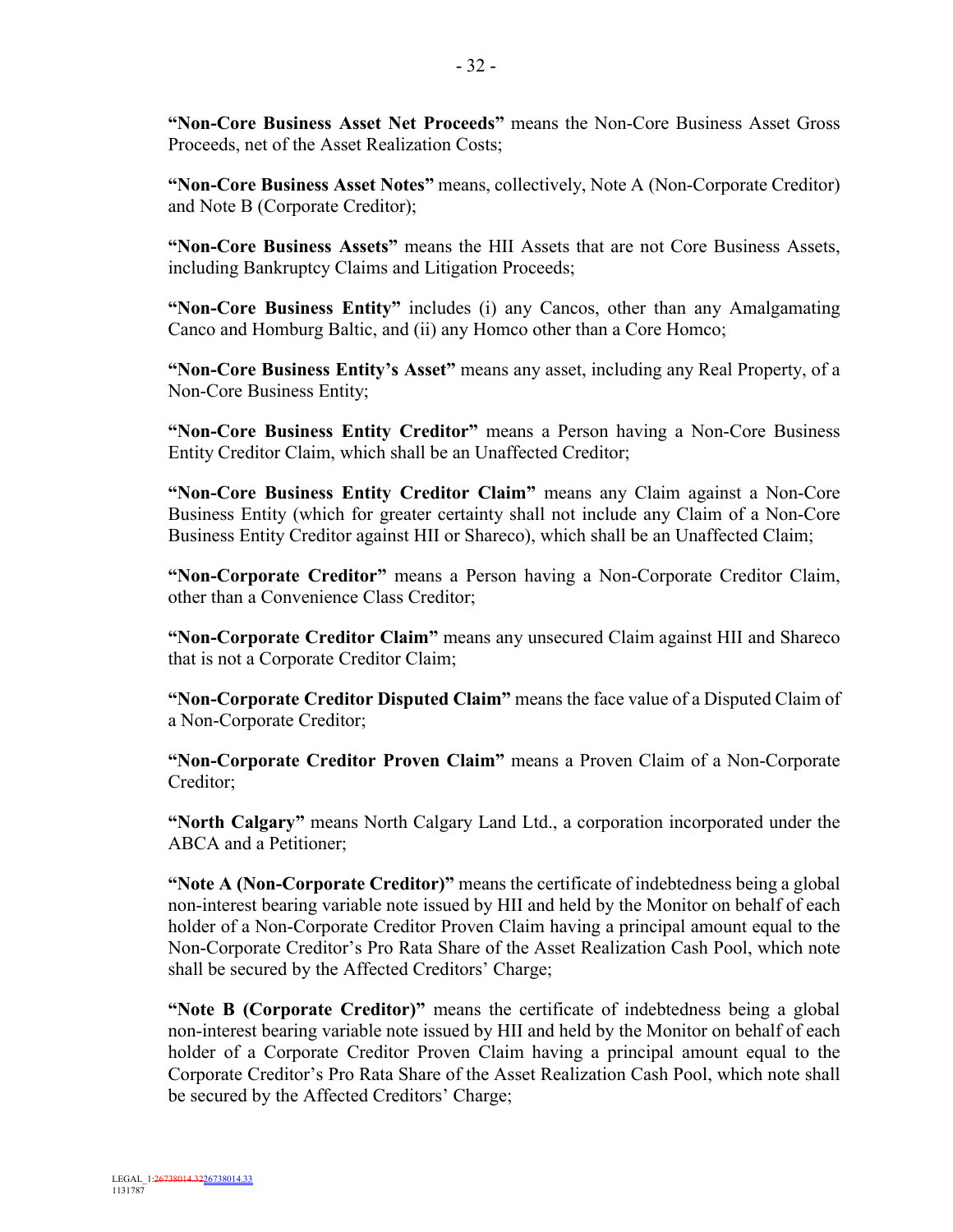**"Notice of Final Distribution"** means a notice to Affected Creditors to be published at least 30 days in advance of the Final Distribution Date in the Globe and Mail, the Calgary Herald and the Halifax Chronicle Herald (English version) and De Volkskrant, De Telegraaf, the NRC, and Het Financieele Dagblad (all published in the Netherlands) (Dutch version) notifying Affected Creditors of the Final Distribution Date, substantially in the form of Schedule "C" to the HII/Shareco Sanction and Vesting Order;

**"NPEX"** means Stichting NPEX Bewaarbedrijf, a foundation (*stichting*) existing under the laws of the Netherlands or if the context so requires, NPEX B.V.;

**"NSCA"** means the Nova Scotia *Companies Act*, R.S., c. 81, as amended;

**"NSLPA"** means Nova Scotia *Limited Partnerships Act*, R.S., c. 259, as amended;

**"Offer"** has the meaning ascribed thereto in Section 11.1(c)(ii) of the Plan;

**"Order"** means any order of the Court, or any order, directive, judgment, decree, injunction, decision, ruling, award or writ of any Governmental Authority;

**"Original Plan"** has the meaning ascribed thereto in the Recitals;

**"Person"** is to be broadly interpreted and includes an individual, a partnership, a corporation, a trust, a joint venture, any Governmental Authority, any trade union, any employee association or any incorporated or unincorporated entity or association of any nature and the executors, administrators, or other representatives of an individual in such capacity;

**"Petitioners"** means HII, Shareco, Churchill, Inverness, CP Development, North Calgary and HMCI, and each of them being a **"Petitioner"**;

**"Plan"** means the Original Plan, as amended by the Amended and Restated Plan, as further amended by the Second Joint Amended and Restated Plan of Compromise and Reorganization filed by HII and Shareco under the CCAA and the ABCA, dated April 25, 2013 and amended and filed as of May 3, 2013, the Third Joint Restated and Amended Plan of Compromise and Reorganization under the CCAA and the ABCA dated June 5, 2013, and this Fourth Joint Restated and Amended Plan of Compromise and Reorganization under the CCAA and the ABCA dated March 25,27, 2014, as such Plan may be amended, varied or supplemented from time to time by HII and Shareco and Catalyst acting reasonably, as approved by the Monitor, all in accordance with the terms hereof;

**"Plan Charges"** means the Administration Charge, the Directors' Charge, the Affected Creditors' Charge and the Liquidation Charge as continued and amended by and created by the HII/Shareco Sanction and Vesting Order and with the exception of the Directors' Charge, are intended to survive the Plan Implementation Date, but shall not include the Newco Co-obligation Charge;

**"Plan Filing Date"** means the date on which the Plan is filed with the Court;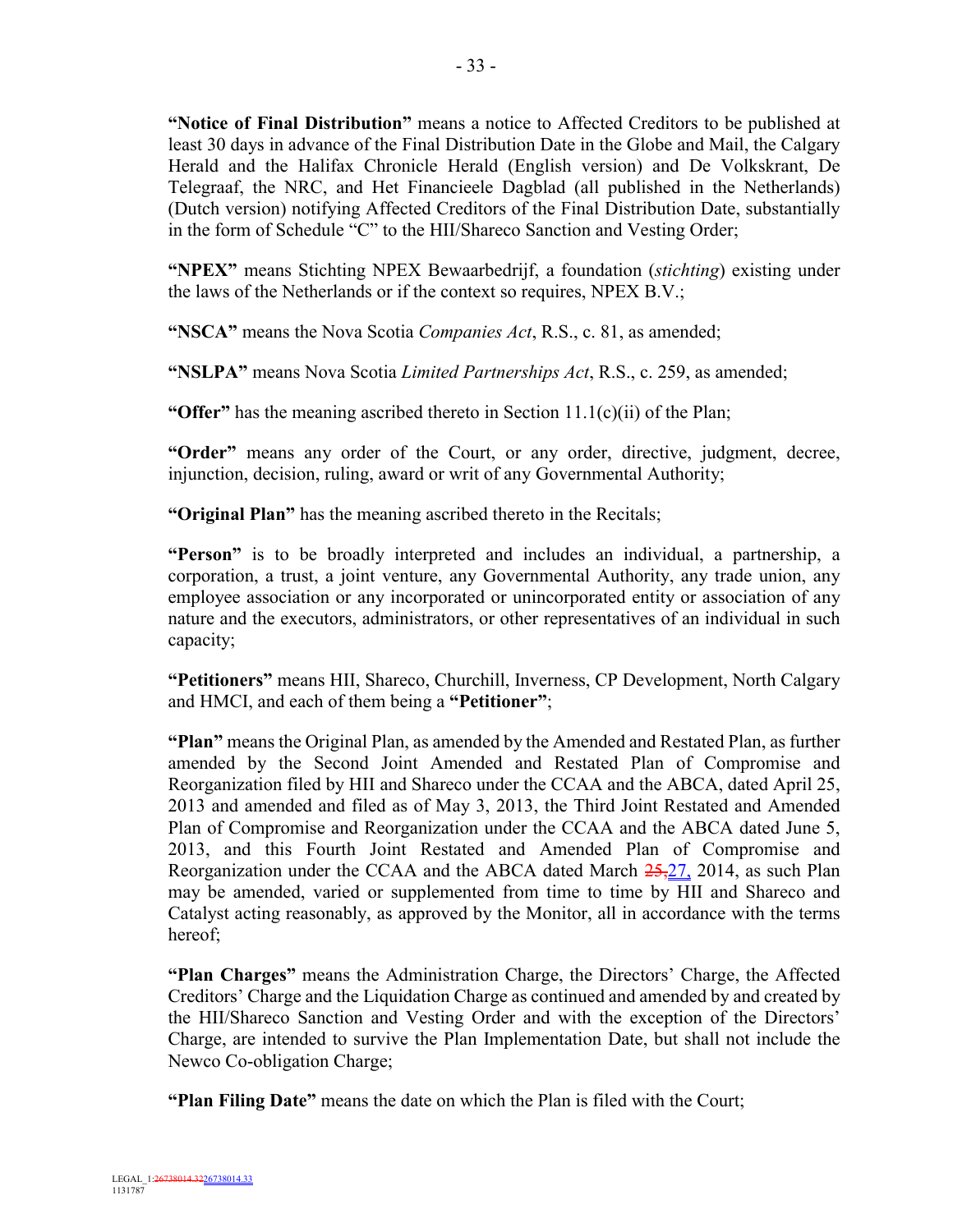**"Plan Implementation Date"** means the Business Day or Business Days on which all of the Conditions Precedent to the implementation of the Plan have been fulfilled or, to the extent permitted pursuant to the terms and conditions of the Plan, waived, as evidenced by the Monitor's Plan Implementation Date Certificate to be filed with the Court;

**"Plan Sanction Date"** means the date that the HII/Shareco Sanction and Vesting Order is made by the Court;

**"Plan Transactions"** means the steps or transactions considered necessary or desirable to give effect to the transactions contemplated in the Plan, including those set out in Section 12.3 hereof, which transactions may include one or more incorporations, mergers, amalgamations, consolidations, arrangements, continuations, restructurings, conversions, liquidations, winding ups, dissolutions, transfers, reorganizations, repayments, redemptions, exchanges, cancellations, offsets, compromises, releases and discharges or other transactions, and **"Plan Transaction"** means any individual transaction step;

**"Plan Transactions Notice"** means any notices setting out and detailing substantially all of the Plan Transactions to be posted on the Website on or before the Plan Transactions Notice Filing Date (highlighting any change to the Plan Transactions or the sequence thereof) with notice of such posting in each instance forthwith provided to the Service List (as such notice may thereafter be modified, amended, varied or supplemented in accordance with the Plan) provided that a final Plan Transactions Notice will be posted on the Website no later than the day immediately before the Plan Implementation Date with notice of such posting forthwith provided to the Service List;

**"Plan Transactions Notice Filing Date"** means the date which shall be at least ten (10) days prior to the date set forth in the HII/Shareco Meeting Order as the deadline for the return of proxies to the Monitor in connection with the HII/Shareco Creditors' Meeting, which date shall be confirmed by a notice posted on the Website and forthwith provided to the Service List;

**"Post-Filing Trade Payables"** means post-HII Filing Date trade payables excluding for greater certainty any Tax Claims that were incurred by the HII Group Entities (i) after the HII Filing Date and before the Plan Implementation Date, (ii) in the ordinary course of business, and (iii) in compliance with the Initial Order and other Orders issued in connection with the CCAA Proceedings;

**"Pre-Plan Implementation Date Transactions"** means those transactions to be effected prior to the Plan Implementation Date, including, without limitation, the transactions that are more particularly described in Schedule "B";

**"Principal Claim"** has the meaning ascribed thereto in Section 3.10 of the Plan;

**"Proof of Claim"** means the form to be completed and filed by a Creditor, pursuant to the Claims Process Order, by the applicable Claims Bar Date setting forth its applicable Claim;

**"Property"** means all present and future assets, shares, units, rights, undertakings, and properties of any Person, whether Real Property or personal property, moveable or immovable, tangible or intangible, of any nature and kind whatsoever and wherever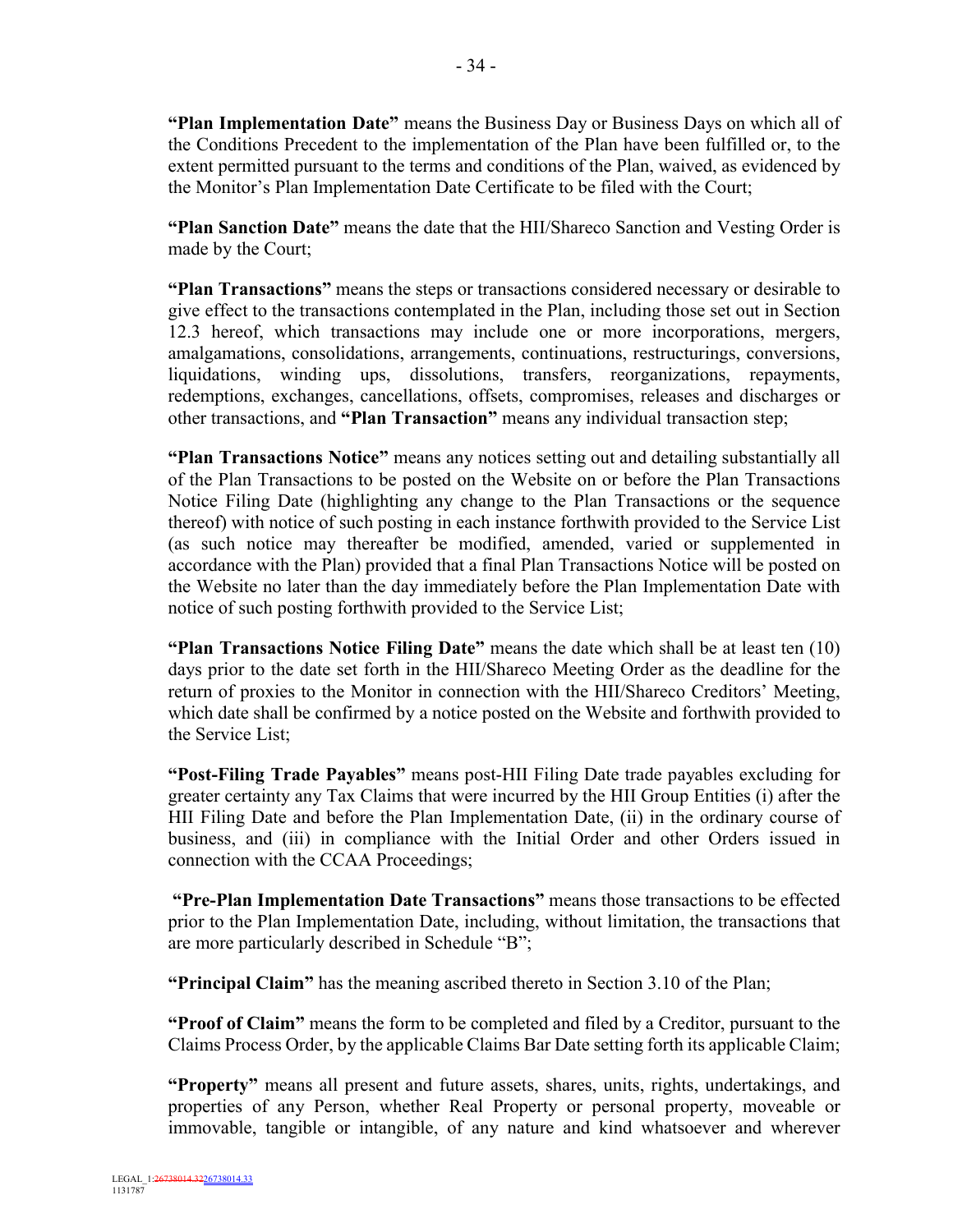situated, and whether held directly or indirectly, and which for greater certainty shall include Real Property Interests, and including all proceeds thereof;

**"Pro Rata Share"** means at the applicable time:

with respect to the Newco Common Shares, the Cash Pool, the Asset Realization Cash Pool, the Disputed Claims (Cash) Reserve, and the Disputed Claims (Asset Realization) Reserve, that fraction that is equal to (i) the amount of the Affected Creditor's Proven Claim (or where appropriate, the face value of the Affected Creditor's Disputed Claim), divided by (ii) the sum of: (A) the aggregate amount of all Proven Claims held by Affected Creditors (other than Convenience Class Creditors); and (B) the aggregate amount of all Disputed Claims held by Affected Creditors (other than Convenience Class Creditors);

**"Proven Claim"** means a Claim of an Affected Creditor finally determined for voting and distribution purposes in accordance with the Claims Process Order, the Plan and the HII/Shareco Meeting Order;

**"Proxy"** means the proxy form enclosed with the Information Circular to be sent or otherwise made available to the Affected Creditors in accordance with the HII/Shareco Meeting Order;

**"Purchaser"** has the meaning ascribed thereto in Section  $11.1(c)(i)$  of the Plan;

**"Put Right"** has the meaning ascribed thereto in Section 11.1(b) of the Plan;

**"Real Property"** means lands, tenements and hereditaments excluding leases;

**"Real Property Interests"** means any direct or indirect legal, beneficial or equitable interest in Real Property wherever situate;

**"Released Party"** means a Person who is released pursuant to Section 13.1 of the Plan, including for greater certainty an HII Released Party (as defined therein) and a non-HII Released Party (as defined therein);

**"Reorganization Transaction"** means the sequential steps to be effected on the Plan Implementation Date as set out in Section 12.3 of the Plan, as amended by any Plan Transactions Notice;

**"Required Majority"** means a majority in number of Affected Creditors who represent at least two-thirds in value of the Voting Claims of such Affected Creditors who actually vote on the Resolution (in person or by proxy) at the HII/Shareco Creditors' Meeting or were deemed to vote on the Resolution;

**"Reserve Adjustment"** means an increase in one or more Cash Reserves, as applicable, in such amount(s) as the Monitor may determine to be necessary or desirable, in its sole and unfettered discretion, which increase shall be funded from the Cash Pool Account on or after the Plan Implementation Date and allocated by the Monitor to the applicable Cash Reserve;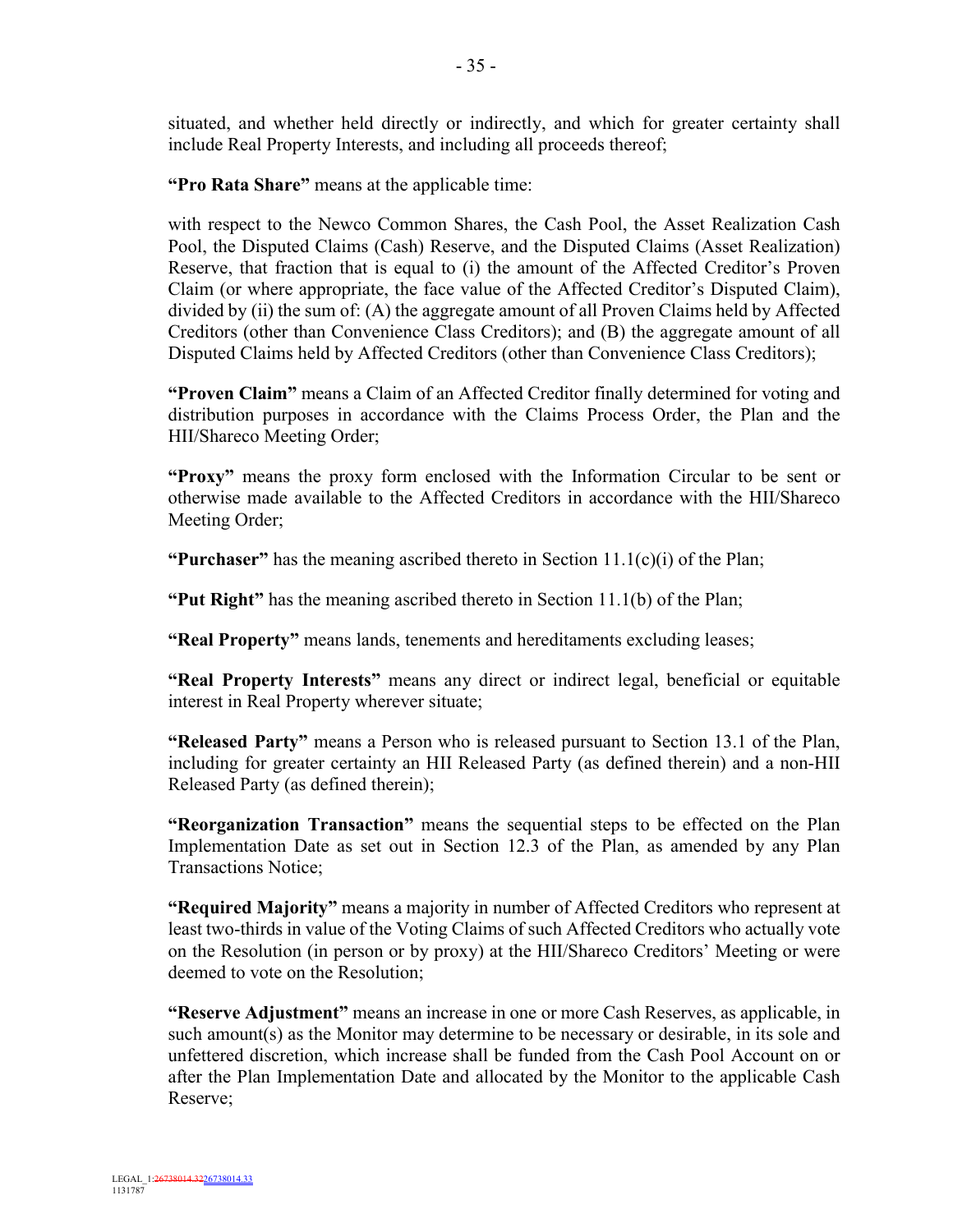**"Resolution"** means the resolution approving the Plan presented to the Affected Creditors for consideration at the HII/Shareco Creditors' Meeting;

**"Restated Catalyst Support Agreement Approval"** means the Order of the Court approving the Restated Catalyst Support Agreement, including, *inter alia*, the Catalyst Break Fee;

**"Restructuring Claim"** means any Claim arising as a result of or in connection with the disclaimer, resiliation, repudiation, termination or restructuring by any HII Group Entity of any contract, lease or other agreement or obligation, including any employment agreement, after the HII Filing Date but on or before April 30, 2012; provided that "Restructuring Claim" shall not include an Excluded Claim or Subsequent Restructuring Claim;

**"RETT"** means "real estate transfer taxes" and includes any taxes, duties, fees, premiums, assessments, imposts, levies and other charges of any kind whatsoever imposed by any Governmental Authority, including all interest, penalties, fines, additions to tax or other additional amounts imposed by any Governmental Authority in respect thereof, levied on, or measured by, transfers of land and buildings and other structures, including component parts, as well as other property assimilated to real or immoveable property for these purposes;

**"Second Joint Amended and Restated Plan of Compromise and Reorganization"**  means this Plan as described in the Recitals;

**"Service List"** means the service list posted on the Website, as may be amended from time to time;

**"Shareco"** means Homburg Shareco Inc., a corporation incorporated under the NSCA and a Petitioner;

**"Shareco Creditor"** means a Person having a Shareco Creditor Claim;

**"Shareco Creditor Claim"** means any Claim against Shareco, and in the case of Stichting Homburg Bonds, means the Mortgage Bond Trust Indenture Unsecured Claim;

**"Shareco Loan"** means the loan by Shareco to HII as evidenced by the demand promissory note dated July 4, 2005 issued by HII to Shareco;

**"Stay of Proceedings"** means the stay of proceedings created by the Initial Order as amended and extended by further Orders of the Court from time to time;

**"Stichting Advances"** means all amounts advanced by the Petitioners to counsel and advisors to the Corporate Indenture Trustees (other than Stichting Homburg Capital Securities) from time to time pursuant to the Funding Order;

**"Stichting Homburg Bonds"** means the trustee under the Corporate Bond Trust Indenture and the Mortgage Bond Trust Indenture (formerly Stichting Homburg Mortgage Bond);

**"Stichting Homburg Capital Securities"** means the trustee under the Capital Securities Trust Indenture;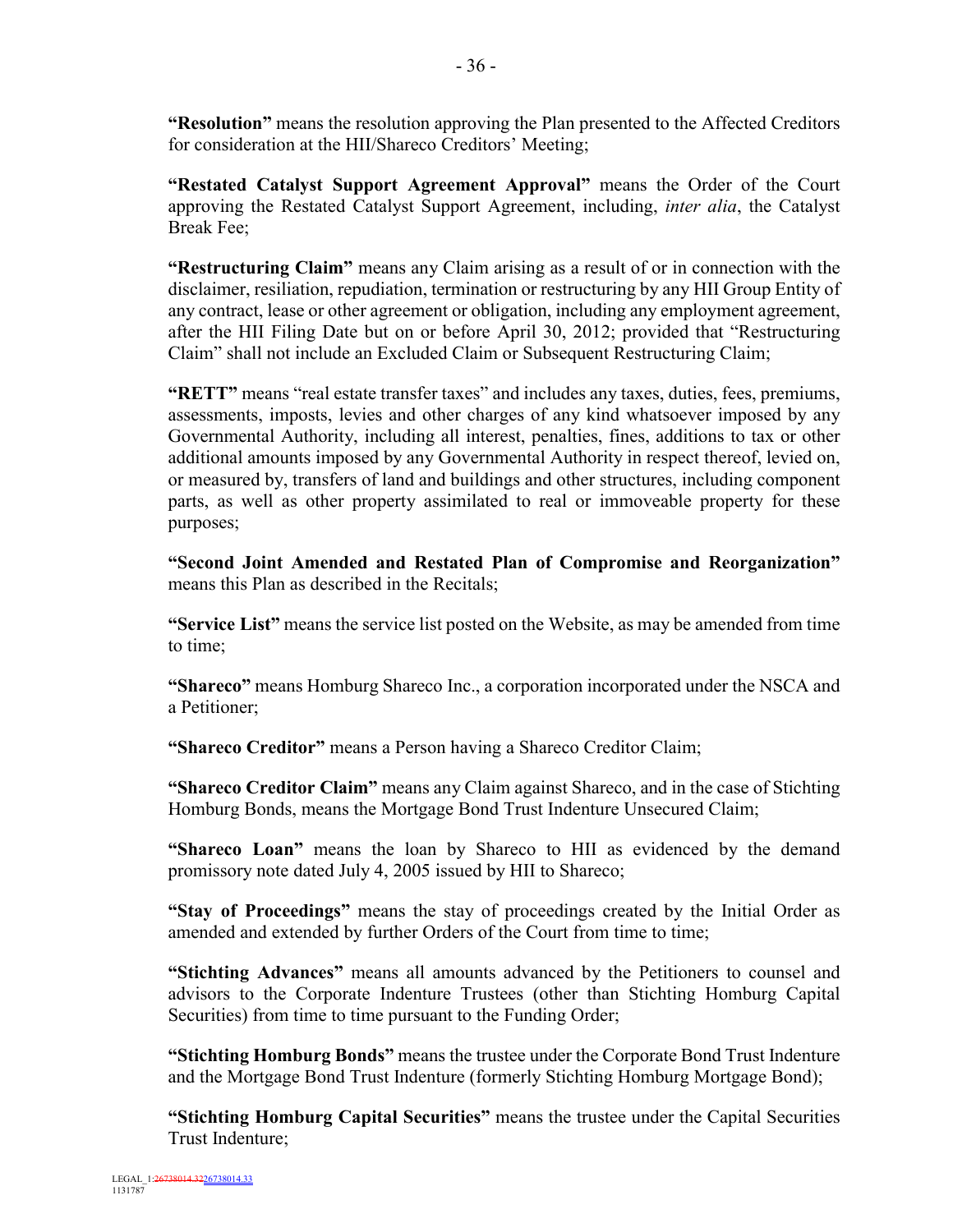**"Subsequent Restructuring Claim"** means any Claim arising as a result of or in connection with the disclaimer, resiliation, repudiation, termination or restructuring by any HII Group Entity of any contract, lease or other agreement, including any employment agreement, after April 30, 2012;

**"Subsidiary"** shall have the same meaning as such term is used in the ABCA;

**"Swiss Bondco"** means Swiss Bondco Inc., a company that is incorporated under the NSCA to be continued as an Alberta corporation;

**"Taberna Claim"** means the aggregate Claim as set out in the Proof of Claim filed by Wells Fargo (in respect of the Taberna Indentures) pursuant to the Claims Process Order;

**"Taberna Indentures"** means, collectively: (i) an Indenture dated July 26, 2006 for the issuance of US\$20,000,000 of notes due 2036 between HII and Wells Fargo, (ii) an Indenture dated July 26, 2006 for the issuance of EUR25,000,000 of notes due 2036 between HII and Wells Fargo, (iii) an Exchange Agreement dated February 28, 2011 among HII, Taberna Preferred Funding VIII, Ltd., Taberna Europe CDO I P.L.C and Taberna Europe CDO II P.L.C., (iv) an Amended and Restated Supplemental Indenture dated February 28, 2011 for the issuance of US\$12,000,000 due 2036 between HII and Wells Fargo on behalf of the Taberna VI noteholders: (v) an Indenture dated February 28, 2011 for the issuance of US\$8,000,000 of notes due 2036 between HII and Wells Fargo on behalf of the Taberna VIII noteholders; and (vi) an Indenture dated February 28, 2011 for the issuance of EUR25,000,000 of notes due 2036 between HII and Wells Fargo on behalf of the Taberna Europe I noteholders and the Taberna Europe II noteholders;

**"Taberna Order"** means a Final Order of the Court addressing the distribution entitlement of the holders of the Taberna Claim under the Plan in respect of the Taberna Claim and authorizing and directing HII and the Monitor to rely on such Order in connection with the Plan;

**"Tag Along Right"** means the right described in Section 11.1(c) of the Plan;

**"Tax"** means any and all taxes including all income, sales, use, goods and services, harmonized sales, value added, capital gains, RETT, alternative, net worth, transfer, profits, withholding, payroll, employer health, excise, franchise, real property, and personal property taxes and other taxes, customs, duties, fees, levies, imposts and other assessments or similar charges in the nature of a tax including Canada Pension Plan and provincial pension plan contributions, employment insurance and unemployment insurance payments and workers' compensation premiums, together with any instalments with respect thereto, and any interest, penalties, fines, fees, other charges and additions with respect thereto;

**"Tax Claims"** means claims of any Taxing Authorities against HII and Shareco arising from and after the Plan Implementation Date;

**"Tax Obligation"** means any amount of Tax owing by a Person to a Taxing Authority including RETT;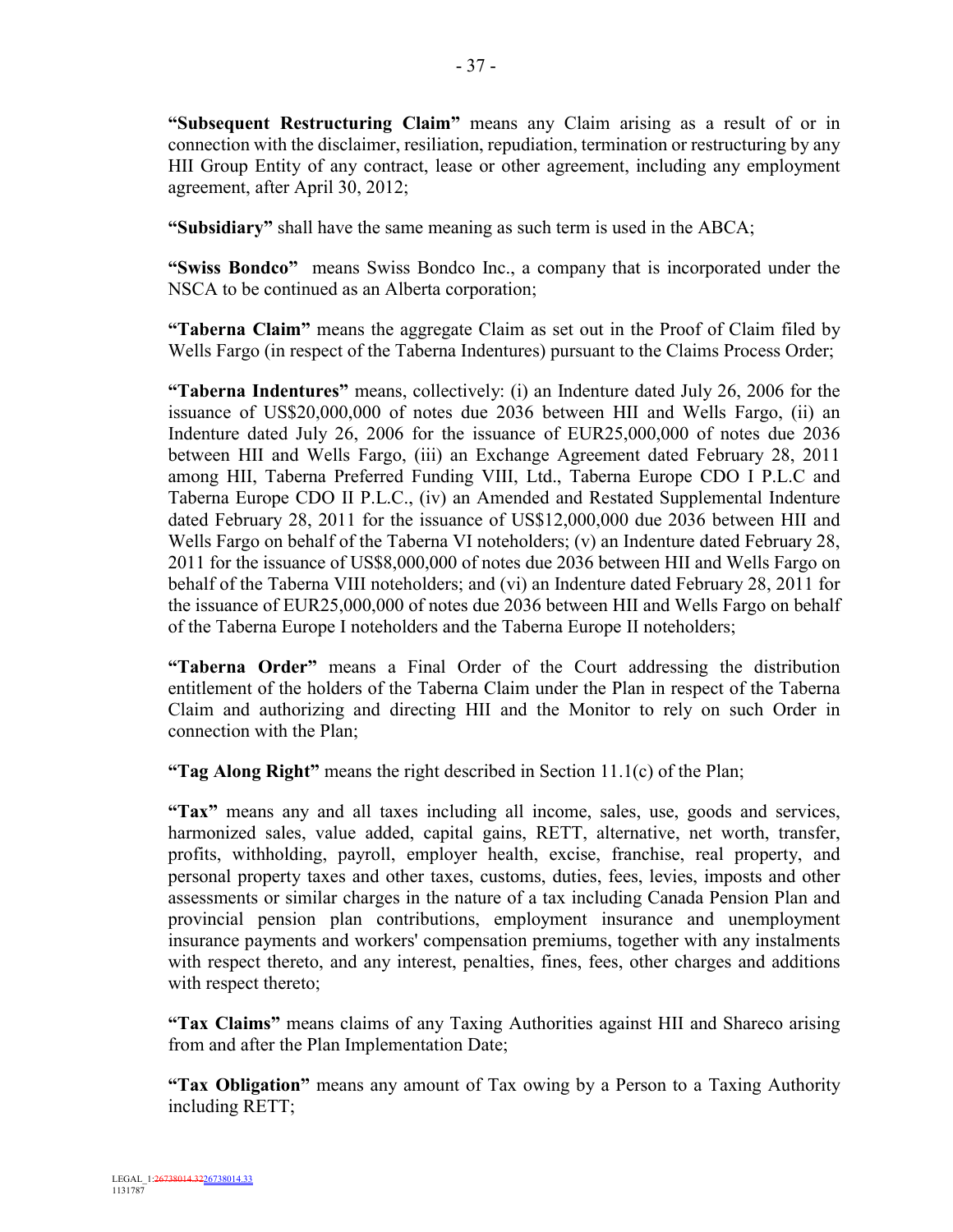**"Tax Statutes"** means the ITA, the *Excise Tax Act* (Canada) R.S.C. c.E-15 as amended and any regulations thereunder, the *Alberta Corporate Tax Act*, and the *Tax Administration Act* (Quebec), and any other similar, federal, provincial or territorial tax legislation;

**"Taxing Authorities"** means anyone of Her Majesty the Queen, Her Majesty the Queen in right of Canada, Her Majesty the Queen in right of any province or territory of Canada, the Canada Revenue Agency, any similar revenue or taxing authority of Canada and each and every province or territory of Canada and any political subdivision thereof and any Canadian or non-Canadian government, regulatory authority, government department, agency, commission, bureau, minister, court, tribunal or body or regulation making entity exercising taxing authority or power, and **"Taxing Authority"** means any one of the Taxing Authorities, as well as any corresponding taxing authorities of a foreign jurisdiction including Valsts Ieņēmumu Dienests (Latvia), Maksu- ja Tolliamet (Estonia), Valstybinė mokesčių inspekcija prie Lietuvos Respublikos finansų ministerijos (Lithuania), the Belastingdienst (Netherlands) and the Finanzamt (Germany);

**"Trading Platform"** means the online trading platform serviced by Nederlandsche Participatie Exchange B.V. or such other trading platform as agreed by Stichting Homburg Bonds, HII and Catalyst, acting reasonably, and the Monitor;

**"Transfer"** has the meaning ascribed thereto in subsection 11.1(c)(i) of the Plan;

**"Transfer Restrictions"** means any and all restrictions on the transfer of shares, limited partnership or other units or interests in Real Property including rights of first refusal, rights of first offer, shotgun rights, purchase options, change of control consent rights, puts or forced sales provisions or similar rights of shareholders or lenders in respect of such interests;

**"Trustee in Bankruptcy"** means any trustee in bankruptcy, interim receiver, receiver, receiver and manager, custodian, sequestrator, administrator, monitor or liquidator or any other Person with similar powers that is appointed in respect of any member of the HII Group Entities or of any Property;

**"Unaffected Claims"** means the Excluded Claims, the Employee Priority Claims, the Government Priority Claims, the Cash Management Lender Claims, the Bond 5 Secured Claim, the HSBC Secured Claim, the Cominar Claim, the Amalgamating Canco Creditor Claims, the Core Business Creditor Claims, the Non-Core Business Entity Creditor Claims, the Homburg Baltic Limited Partnership Creditor Claims, the Homco 190 Loan, the Homco 191 Loan, the Homco 199 Loan, and the Administrative Reserve Costs;

**"Unaffected Creditors"** means a Creditor who has an Unaffected Claim, but only in respect of and to the extent of such Unaffected Claim;

**"Un-assumed Portion of Corporate Creditor Proven Claim"** means that portion of each Corporate Creditor's Proven Claim in respect of which Newco does not become a co-obligor with HII;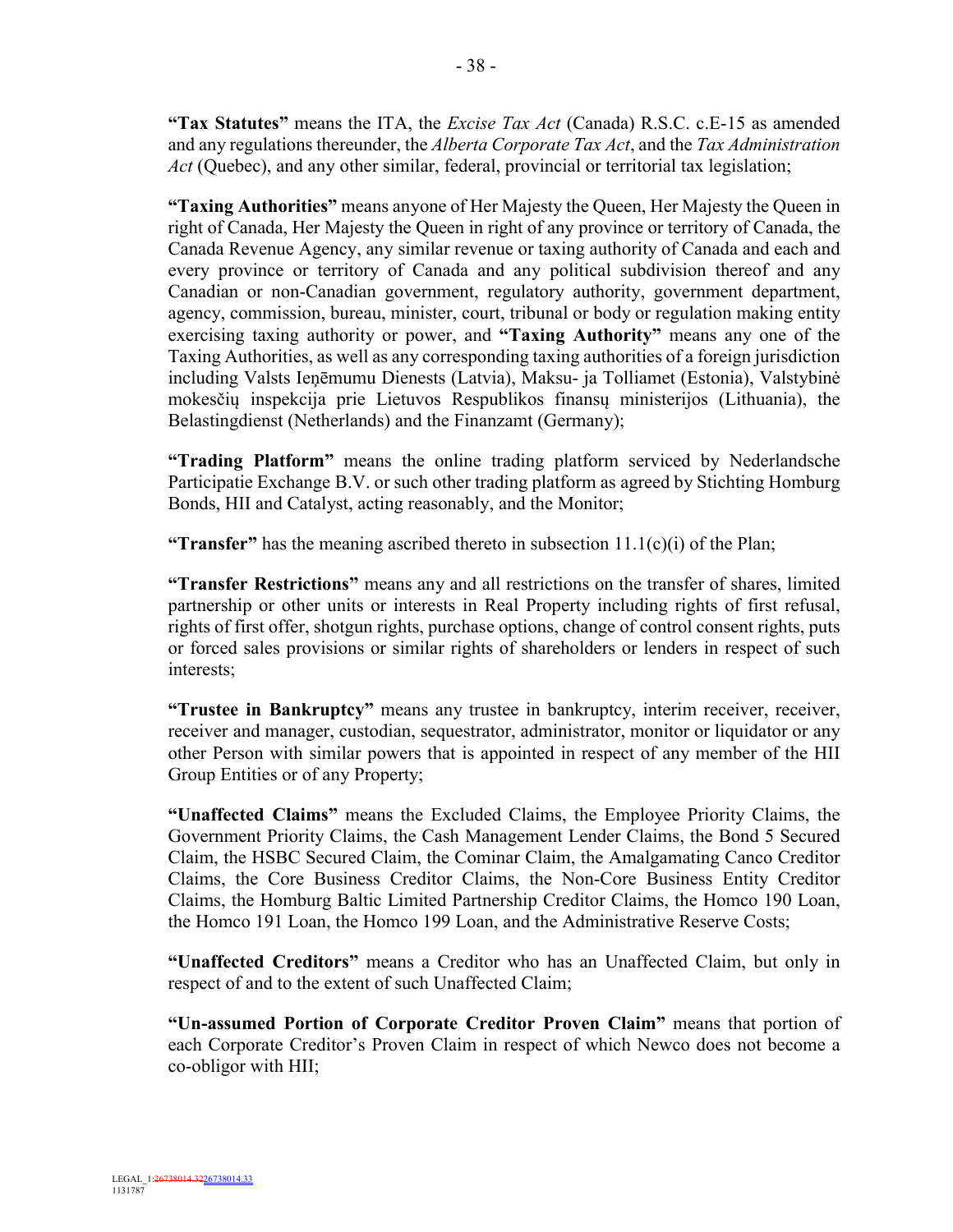**"Un-assumed Portion of Non-Corporate Creditor Proven Claim"** means that portion of each Non-Corporate Creditor's Proven Claim in respect of which Newco does not become a co-obligor with HII;

**"Un-assumed Portion of Proven Claims"** means the aggregate of the Un-assumed Portion of Non-Corporate Creditor Proven Claims and the Un-assumed Portion of Corporate Creditor Proven Claims;

**"Unsecured Creditors' Class"** means the sole class of Affected Creditors entitled to vote on the Plan at the HII/Shareco Creditors' Meeting;

**"Valbonne 2 BV"** means Valbonne Real Estate 2 BV;

**"Valbonne 5 BV"** means Valbonne Real Estate 5 BV;

**"Voting Claim"** means the amount of the Affected Claim of an Affected Creditor as finally determined for voting purposes in accordance with paragraph 30 of the Claims Process Order and the HII/Shareco Meeting Order entitling such Affected Creditor to vote at the HII/Shareco Creditors' Meeting in accordance with the provisions of the HII/Shareco Meeting Order, the Plan and the CCAA, and includes, for greater certainty, a Proven Claim;

**"Website"** means http://www.deloitte.com/ca/homburg-invest;

**"Wells Fargo"** means Wells Fargo Bank, N.A. the trustee under the Taberna Indentures; and

**"Withholding Obligation"** has the meaning ascribed thereto in Section 9.13(c) of the Plan.

## **1.2 Certain Rules of Interpretation**

For the purposes of the Plan:

- (a) any reference in the Plan to a contract, instrument, release, indenture, or other agreement or document being in a particular form or on particular terms and conditions means that such document shall be substantially in such form or substantially on such terms and conditions;
- (b) any reference in the Plan to an Order or an existing document or exhibit filed or to be filed means such Order, document or exhibit as it may have been or may be amended, modified, or supplemented;
- (c) unless otherwise specified, all references to (i) currency and to "\$" or "Cdn\$" are to Canadian dollars; and (ii) "EUR" are to Euros, except as otherwise indicated;
- (d) the division of the Plan into "Articles" and "Sections" and the insertion of a Table of Contents are for convenience of reference only and do not affect the construction or interpretation of the Plan, nor are the descriptive headings of "Articles" and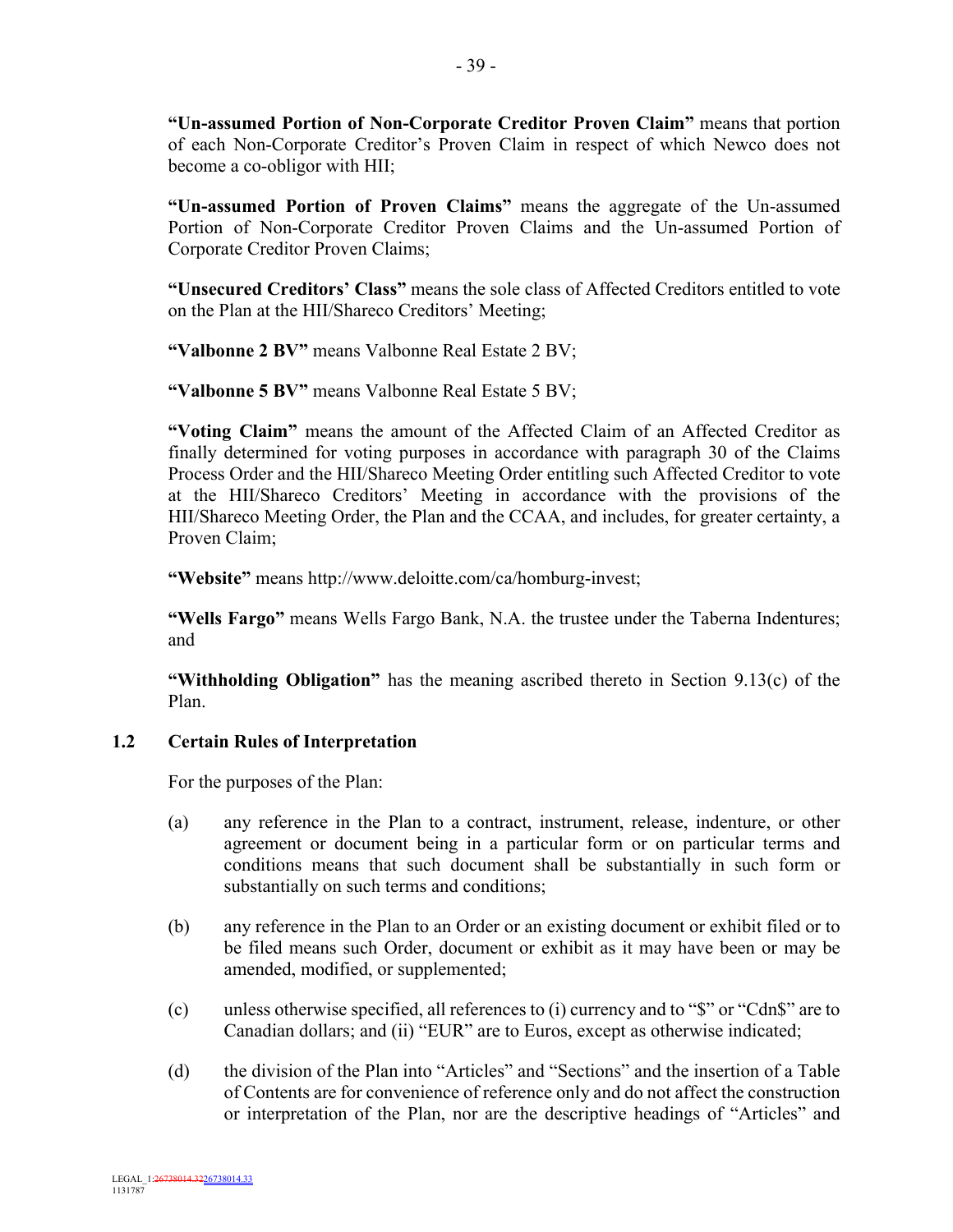"Sections" or otherwise intended as complete or accurate descriptions of the content thereof;

- (e) references in the Plan to "Articles", "Sections", "Subsections" and "Schedules" are references to Articles, Sections, Subsections and Schedules of or to the Plan;
- (f) the use of words in the singular or plural, or with a particular gender, including a definition, shall not limit the scope or exclude the application of any provision of the Plan or a Schedule hereto to such Person (or Persons) or circumstances as the context otherwise permits;
- (g) the words "includes" and "including" and similar terms of inclusion shall not, unless expressly modified by the words "only" or "solely", be construed as terms of limitation, but rather shall mean "includes but is not limited to" and "including but not limited to", so that references to included matters shall be regarded as illustrative without being either characterizing or exhaustive;
- (h) unless otherwise provided, any reference to a statute or other enactment of parliament or a legislature includes all regulations made thereunder, all amendments to or re-enactments of such statute or regulations in force from time to time, and, if applicable, any statute or regulation that supplements or supersedes such statute or regulation;
- (i) the terms "the Plan", "hereof", "herein", "hereto", "hereunder" and similar expressions shall be deemed to refer generally to the Plan and not to any particular "article", "section" or other portion of the Plan and include any documents supplemental hereto; and
- (j) the word "or" is not exclusive.

## **1.3 Time**

For purposes of the Plan, unless otherwise specified, all references to time herein and in any document issued pursuant hereto mean prevailing local time in Montreal, Quebec, Canada, unless otherwise stipulated.

## **1.4 Date and Time for any Action**

For purposes of the Plan:

- (a) In the event that any date on which any action is required to be taken under the Plan by any Person is not a Business Day, that action shall be required to be taken on the next succeeding day which is a Business Day, and any reference to an event occurring on a Business Day shall mean prior to 5:00 p.m. on such Business Day; and
- (b) Unless otherwise specified, time periods within or following which any payment is to be made or act is to be done shall be calculated by excluding the day on which the period commences and including the day on which the period ends and by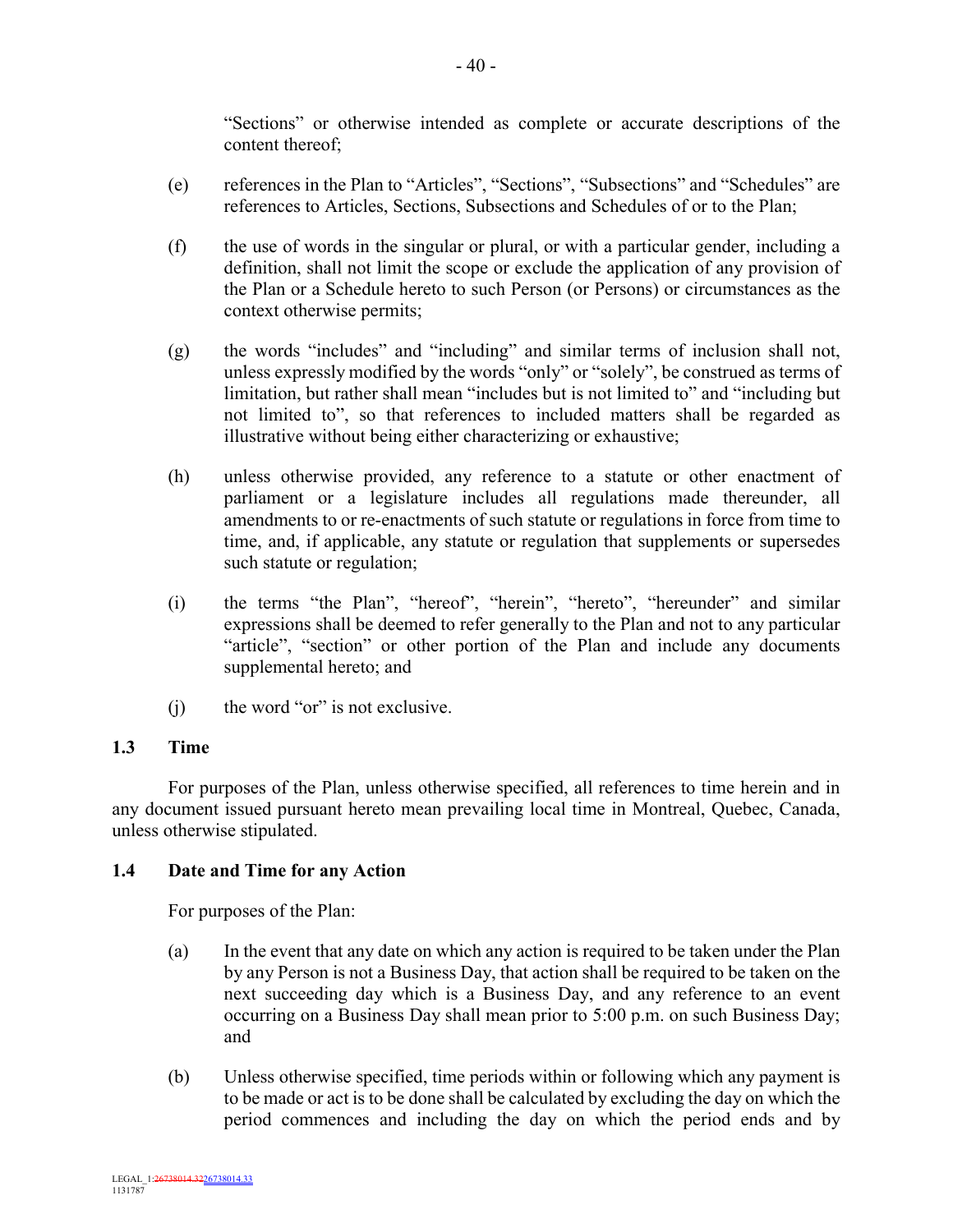extending the period to the next succeeding Business Day if the last day of the period is not a Business Day.

### **1.5 Successors and Assigns**

The Plan shall be binding upon and shall enure to the benefit of the heirs, administrators, executors, legal personal representatives, liquidators, receivers and trustees in bankruptcy, successors and assigns of any Person or party named or referred to in the Plan.

## **1.6 Governing Law**

The Plan shall be governed by and construed in accordance with the laws of the Province of Quebec and the federal laws of Canada applicable therein. All questions as to the interpretation of or application of the Plan and all proceedings taken in connection with the Plan and its provisions shall be subject to the exclusive jurisdiction of the Court.

### **1.7 Governing Language**

In the event of any conflict, inconsistency, ambiguity or difference between the English version of the Plan and any translations thereof, the English version shall govern and be paramount, and the applicable provision in the translation thereof shall be deemed to be amended to the extent necessary to eliminate any such conflict, inconsistency, ambiguity or difference.

### **1.8 Identification of Core Business Assets as at Plan Filing Date**

Schedule "**E**" identifies the Core Business Assets as at the Plan Filing Date.

#### **1.9 Schedules**

The following are the Schedules to the Plan, which are incorporated by reference into the Plan and form a part of it:

| Schedule "A" | Articles of Reorganization                                             |
|--------------|------------------------------------------------------------------------|
| Schedule "B" | Pre-Plan Implementation Date Transactions                              |
| Schedule "C" | HII/Shareco Meeting Order                                              |
| Schedule "D" | Homcos                                                                 |
| Schedule "E" | Core Business Assets as at the Plan Filing Date                        |
| Schedule "F" | Newco Articles                                                         |
| Schedule "G" | Restated Catalyst Support Agreement (without the<br>schedules thereto) |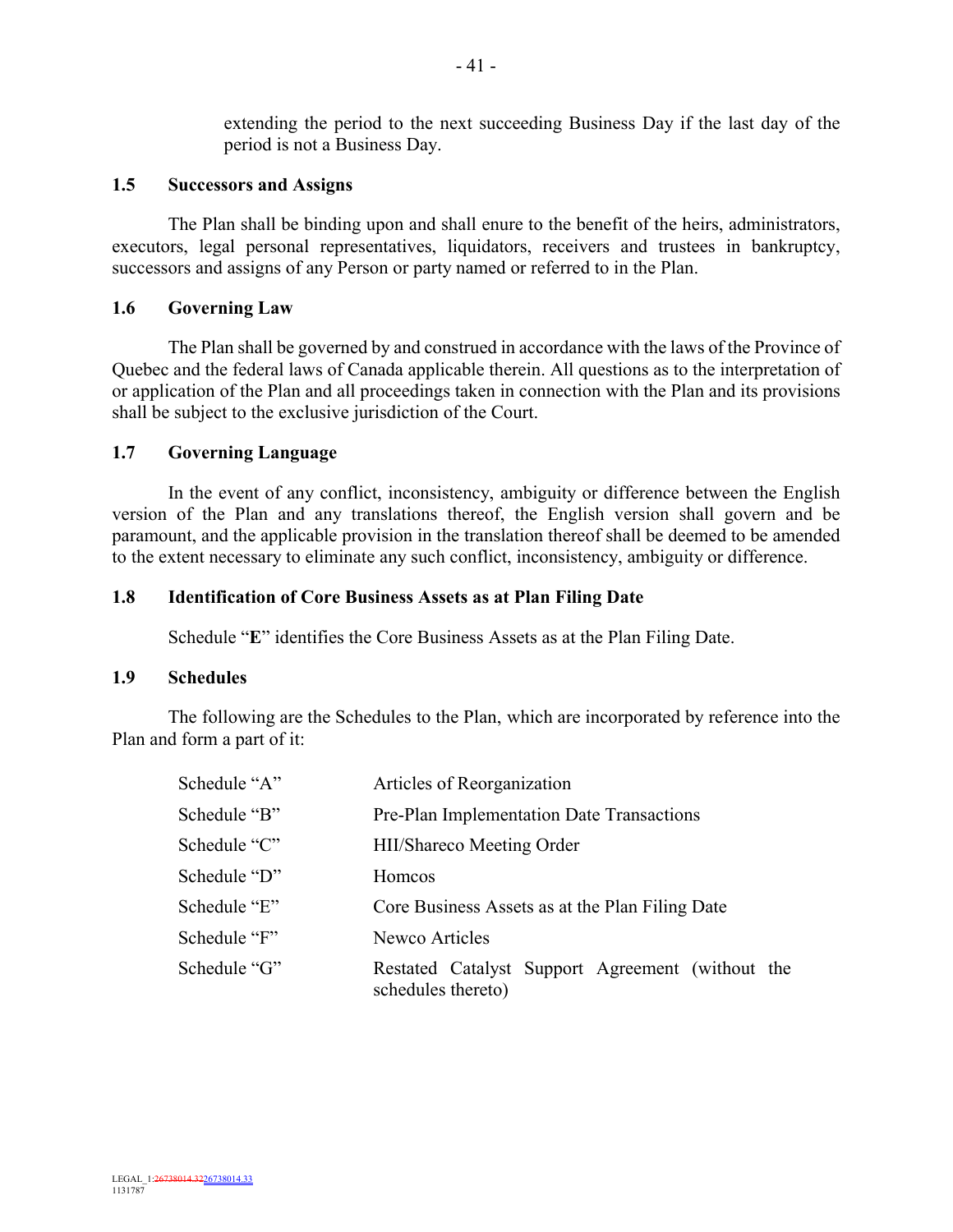## **ARTICLE 2 PURPOSE AND EFFECT OF THE PLAN**

## **2.1 Purpose and Background**

- (a) The purpose of the Plan is to:
	- (i) effect a compromise, settlement and payment of all Affected Claims as finally determined for voting and distribution purposes pursuant to the Claims Process Order, the HII/Shareco Meeting Order and the Plan;
	- (ii) streamline the structure and operation of the Business to maintain the Core Business Assets as a core portfolio of profitable properties in Europe and to identify and assess monetization opportunities within a reasonable timeframe;
	- (iii) facilitate an orderly liquidation of Non-Core Business Entities'Assets and a realization of the Non-Core Business Assets over a reasonable period of time; and
	- (iv) to implement the Catalyst Investment,

all in the expectation that all Persons with an economic interest in HII's Business will derive a greater benefit from the implementation of the Plan than would result from a bankruptcy of the Business in its entirety.

(b) The circumstances and events leading up to the Plan are described in the Information Circular circulated to Affected Creditors prior to and in connection with the HII/Shareco Creditors' Meeting, in accordance with the HII/Shareco Meeting Order.

## **2.2 Persons Affected**

The Plan provides for a coordinated reorganization of the Business and a compromise of the Affected Claims. The Plan will become effective at the Effective Time on the Plan Implementation Date. On the Plan Implementation Date, each Affected Claim will be fully and finally compromised, released, settled and discharged under the Plan. The Plan shall be binding on and enure to the benefit of HII, the Homburg Group Members, the Affected Creditors, the Released Parties and all other Persons named or referred to in, or subject to, the Plan.

## **2.3 Persons Not Affected**

For greater certainty, the Plan does not affect the Unaffected Creditors with respect to and to the extent of their Unaffected Claims. Nothing in the Plan shall affect the Homburg Group Members' rights and defences, both legal and equitable, with respect to any Unaffected Claims including, but not limited to, all rights with respect to legal and equitable defences or entitlements to set-offs or recoupments against such Unaffected Claims.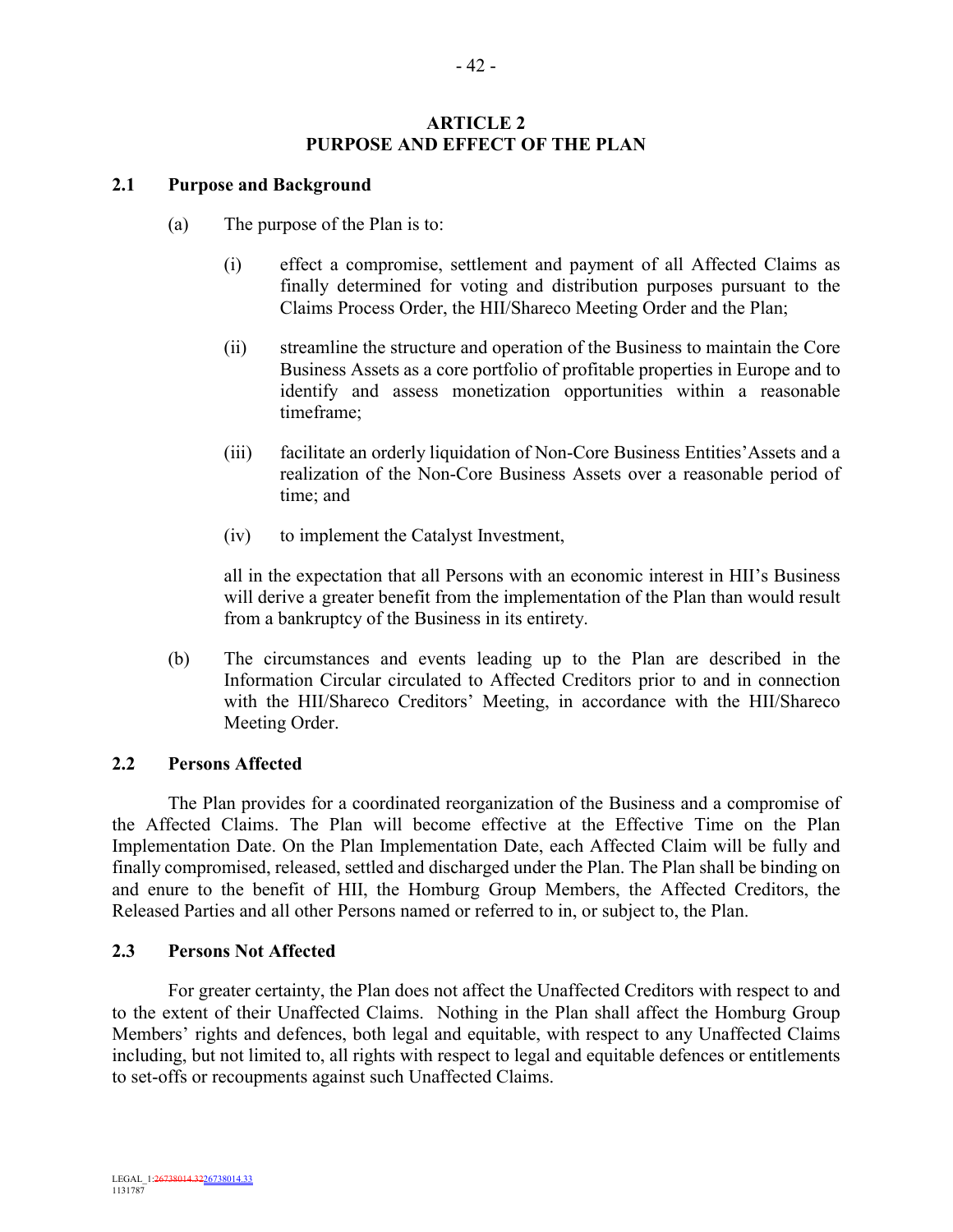## **2.4 Equity Claims**

All Persons holding Equity Claims, including the Claims of holders of HII Class A Shares and holders of HII Class B Shares, shall not be entitled to vote at or attend the HII/Shareco Creditors' Meeting, and shall not receive a distribution under the Plan or otherwise receive anything in respect of their HII Class A Shares and/or HII Class B Shares. At the Effective Time on the Plan Implementation Date, all Equity Claims shall be fully, finally, irrevocably and forever compromised, released, discharged, cancelled and barred and all HII's Existing Authorized Capital shall be deemed to be surrendered for cancellation and shall be deemed to be cancelled without compensation as set forth in the Plan.

# **2.5 Capital Securities Claims**

None of Stichting Homburg Capital Securities or the holders of the Capital Securities Claims shall be entitled to vote at or attend the HII/Shareco Creditors' Meeting, and shall not receive any distribution under the Plan. At the Effective Time on the Plan Implementation Date, the Capital Securities Claims shall be fully, finally, irrevocably and forever compromised, released, discharged, cancelled and barred.

## **2.6 Bond 4 Claim Holders and Bond 7 Claim Holders**

The Bond 4 Claim Holders and the Bond 7 Claim Holders are Affected Creditors under the Plan and shall be entitled to vote and to receive distributions under the Plan in respect of their respective Mortgage Bond Trust Indenture Unsecured Claims once such claims become Proven Claims. For greater certainty, the entire Mortgage Bond Claims of the Bond 4 Claim Holders and of the Bond 7 Claim Holders against HII and Shareco are being compromised, released and discharged pursuant to the Plan, but the Claims of the Bond 4 Claim Holders and the Bond 7 Claim Holders against, respectively, Homco 52 LP and Homco 88 LP, are not affected by the Plan.

# **2.7 Bond 5 Claim Holders**

The Bond 5 Claim Holders are Affected Creditors and shall be entitled to vote and to receive distributions under the Plan in respect of the Bond 5 Unsecured Claim. For greater certainty, the Bond 5 Secured Claim is an Unaffected Claim under the Plan and the Bond 5 Secured Claim Holders shall receive the Bond 5 Secured Claim Cash Payment in accordance with the Bond 5 Secured Claim Settlement Agreement.

# **2.8 Homco 61 LP and Homco 61 Affected Creditors (including Bond 6 Claim Holders)**

- (a) The treatment of Homco 61 LP and the Homco 61 Affected Creditors under the Plan is conditioned on and subject to approval of the Homco 61 Plan by the Required Majority of the Homco 61 Affected Creditors (as each such term is defined in the Homco 61 Plan) and the Court.
- (b) In the event that the Homco 61 Plan is not approved by such Required Majority of Homco 61 Affected Creditors at the Homco 61 Creditors' Meeting, and the Court, then the aggregate Proven Claim of the Homco 61 Affected Creditors and Homco 61 LP for both voting and distribution purposes under this Plan shall be determined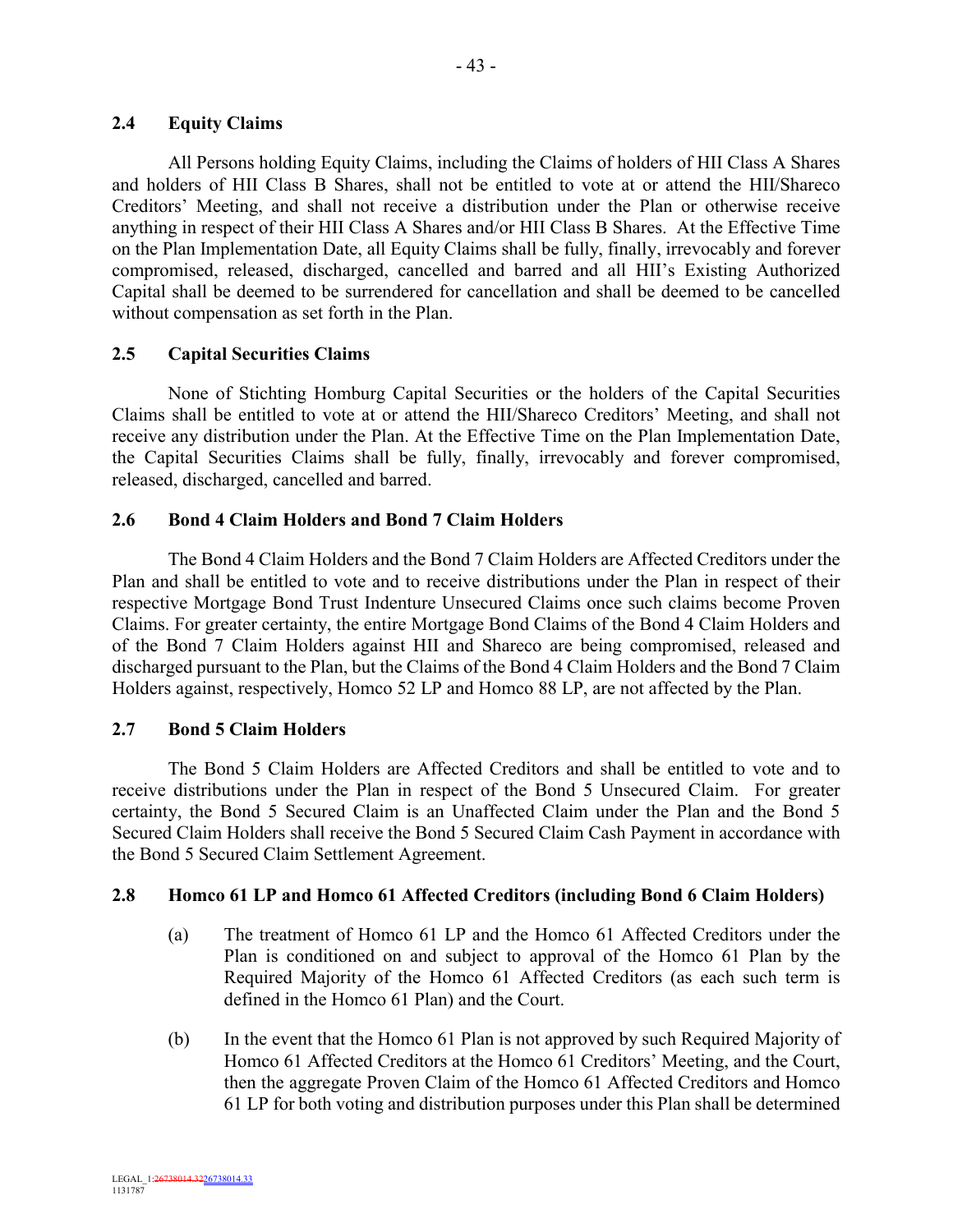by the Monitor and/or the Court provided however that the Bond 6 Claim for voting purposes shall not be redetermined.

(c) In the event that both the Plan is approved by the Required Majority of the Affected Creditors and the Court, and the Homco 61 Plan is approved by the Homco 61 Affected Creditors and the Court, then the aggregate Proven Claim of the Homco 61 Affected Creditors with a Homco 61 Affected Creditor HII Claim for voting purposes under this Plan shall be the full amount of their Claim in accordance with and as provided in the HII/Shareco Meeting Order and the Homco 61 Meeting Order. The aggregate Proven Claim of Homco 61 Affected Creditor with a Homco 61 Affected Creditor HII Claim for distribution purposes under the Plan shall be the Homco 61 Affected Creditor HII Deficiency Claim. At the Effective Time on the Plan Implementation Date the Homco 61 Affected Creditor HII Claims shall be fully, finally, irrevocably and forever compromised, released, discharged, cancelled and barred.

## **ARTICLE 3 CLASSIFICATION OF CREDITORS, VOTING CLAIMS AND RELATED MATTERS**

## **3.1 Classification of Creditors**

For the purposes of considering, voting on and receiving distributions under the Plan, the Affected Creditors shall constitute a single class, the "**Unsecured Creditors' Class**".

## **3.2 Claims of Affected Creditors**

- (a) Affected Creditors with Affected Claims that were less than or equal to Cdn\$10,000 in the aggregate as at the Claims Bar Date shall file a Convenience Class Claim Declaration with the Monitor on or before the deadline set out in the HII/Shareco Meeting Order. If any such Affected Creditor:
	- (i) makes a valid Convenience Class Claim Election in its Convenience Class Claim Declaration by the Election/Proxy Deadline, or does not return a Convenience Class Claim Declaration to the Monitor by the Election/Proxy Deadline, such Affected Creditor shall be deemed to vote in favour of the Plan and shall be entitled to receive only the Cash Elected Amount and no other Affected Creditors' Entitlement under the Plan; or
	- (ii) does not make a Convenience Class Claim Election in its Convenience Class Claim Declaration, such Affected Creditor shall be entitled to:
		- (A) make a valid Newco Common Shares Cash-Out Option Election on or before the Election/Proxy Deadline and thereby shall be an Electing Creditor under the Plan and shall be deemed to vote in favour of the Plan and shall be entitled to receive (i) such Electing Creditor's *pro rata* share of the Aggregate Newco Common Shares Final Cash-Out Amount, and (ii) such Electing Creditor's Pro Rata Share of the Cash Pool and the Asset Realization Cash Pool; or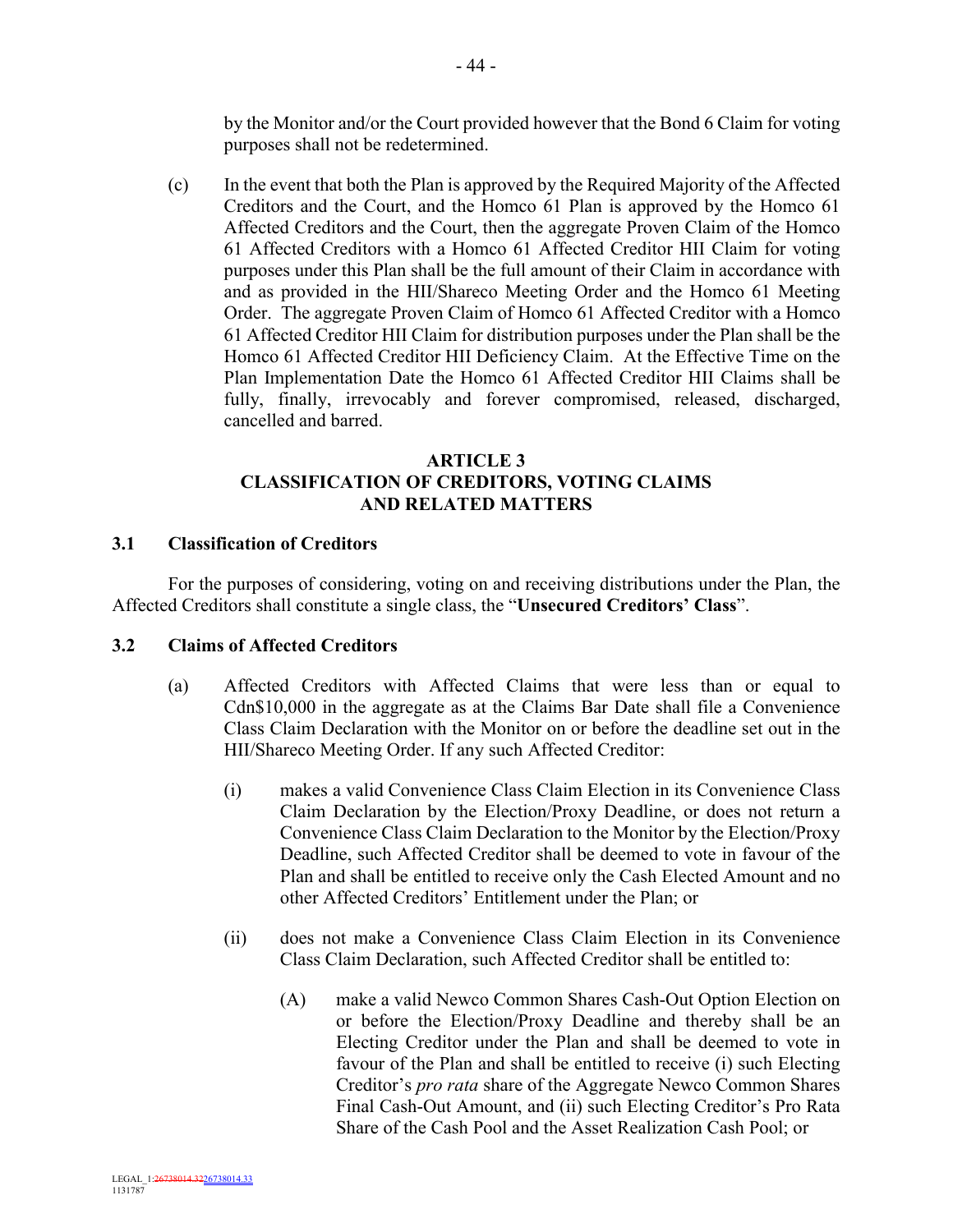- (B) vote its Voting Claim at the HII/Shareco Creditors' Meeting in respect of the Plan and shall be entitled to receive its respective Affected Creditors' Entitlement as provided for under and pursuant to the Plan;
- (b) Affected Creditors with Affected Claims that were greater than Cdn\$10,000 in the aggregate as at the Claims Bar Date (including Affected Creditors with Disputed Claims which have become Proven Claims) shall:
	- (i) not be entitled to make a Convenience Class Claim Election;
	- (ii) be entitled to:
		- (A) make a valid Newco Common Shares Cash-Out Option Election on or before the Election Proxy Deadline and thereby shall be an Electing Creditor and shall be deemed to vote in favour of the Plan and shall be entitled to receive (i) such Electing Creditor's *pro rata* share of the Aggregate Newco Common Shares Final Cash-Out Amount, (ii) its Pro Rata Share of the Cash Pool and the Asset Realization Cash Pool; or
		- (B) vote its Voting Claim at the HII/Shareco Creditors' Meeting in respect of the Plan and shall be entitled to receive its respective Affected Creditor's Entitlement provided for under and pursuant to the Plan.

# **3.3 Electing Creditors**

- (a) For greater certainty the Newco Common Shares Cash-Out Option Election may only be made in respect of all of the Electing Creditor's entitlement to receive Newco Common Shares under the Plan.
- (b) Where an Electing Creditor validly makes a Newco Common Shares Cash-Out Option Election:
	- (i) Catalyst shall not and shall be deemed never to have acquired or held any right, title or interest in the Affected Claim of such Electing Creditor;
	- (ii) Such Electing Creditor shall be deemed to have received its Affected Creditors' Entitlement, and to have assigned, transferred and sold its entitlement to receive any Newco Common Shares to be issued to such Affected Creditor under and pursuant to the Plan to Catalyst in consideration for its *pro rata* share of the Aggregate Newco Common Shares Final Cash-Out Amount;
	- (iii) Such Electing Creditor shall be deemed to agree to waive that portion of its Disputed Claim if any relating to post-Filing Date interest accruing on its Affected Claim as and from April 26, 2013; and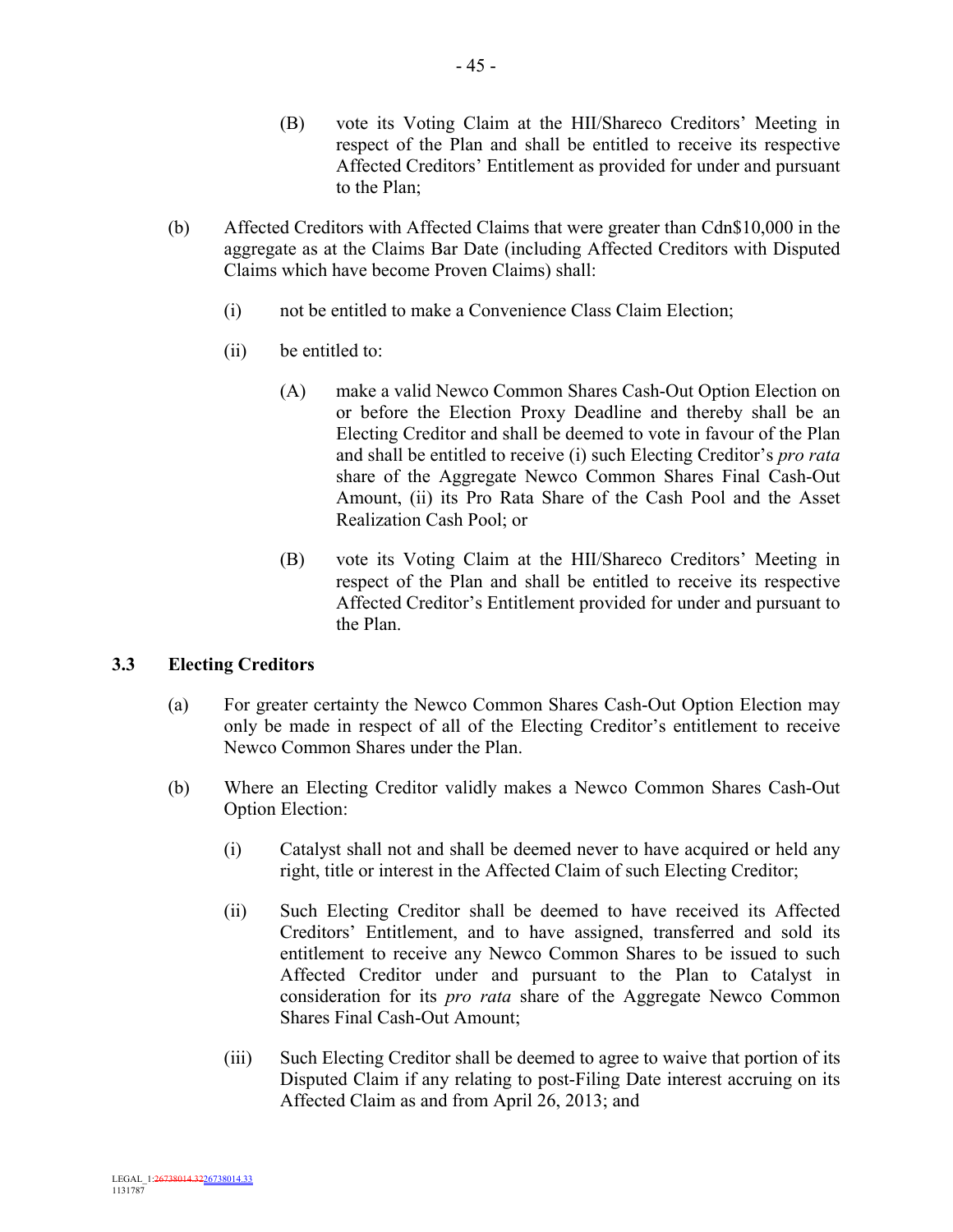- (iv) Such Electing Creditor shall be deemed to agree that the face amount of any Disputed Claim of such Electing Creditor shall be deemed to be no greater than the face amount of such Claim as set out in such Electing Creditor's Proof of Claim on April 26, 2013 for purposes of determining such Electing Creditor's respective Affected Creditors' Entitlement;
- (c) For greater certainty, Catalyst shall not be entitled to make a Newco Common Shares Cash-Out Option Election in respect of its Catalyst Affected Claims.

## **3.4 Unaffected Claims**

Unaffected Claims shall not be compromised under the Plan. No holder of an Unaffected Claim shall:

- (a) be entitled to make a Convenience Class Claim Election or a Newco Common Shares Cash-Out Option Election;
- (b) be entitled to vote on the Plan or attend at any HII/Shareco Creditors' Meeting; or
- (c) be entitled to or receive any Affected Creditors' Entitlement in respect of such Unaffected Claims, unless specifically provided for under and pursuant to the Plan.

## **3.5 Priority Claims**

The Employee Priority Claims and the Government Priority Claims, if any, shall be paid on or after the Plan Implementation Date from the Administrative Reserve pursuant to and in accordance with Section 12.3(u) of the Plan, the HII/Shareco Sanction and Vesting Order and the CCAA.

# **3.6 HII/Shareco Creditors' Meeting**

The HII/Shareco Creditors' Meeting shall be held in accordance with the Plan, the Claims Process Order, the HII/Shareco Meeting Order and any further Order of the Court. The only Persons entitled to attend the HII/Shareco Creditors' Meeting are representatives of the Homburg Group Members and Catalyst and their respective legal counsel and advisors, the Monitor and its legal counsel, the Corporate Indenture Trustees (other than Stichting Homburg Capital Securities) and their respective legal counsel and advisors, and all other Persons, including the other holders of proxies, entitled to vote at the HII/Shareco Creditors' Meeting and their legal counsel and advisors.

# **3.7 Voting**

(a) Each Affected Creditor in the Unsecured Creditors' Class who is entitled to vote at the HII/Shareco Creditors' Meeting, pursuant to and in accordance with the Claims Process Order, the HII/Shareco Meeting Order, the Plan and the CCAA, shall be entitled to one vote equal to the dollar value of its Affected Claim determined as a Voting Claim. Corporate Creditors under the Corporate Indentures who have beneficial ownership of a Voting Claim as of the HII/Shareco Record Date (other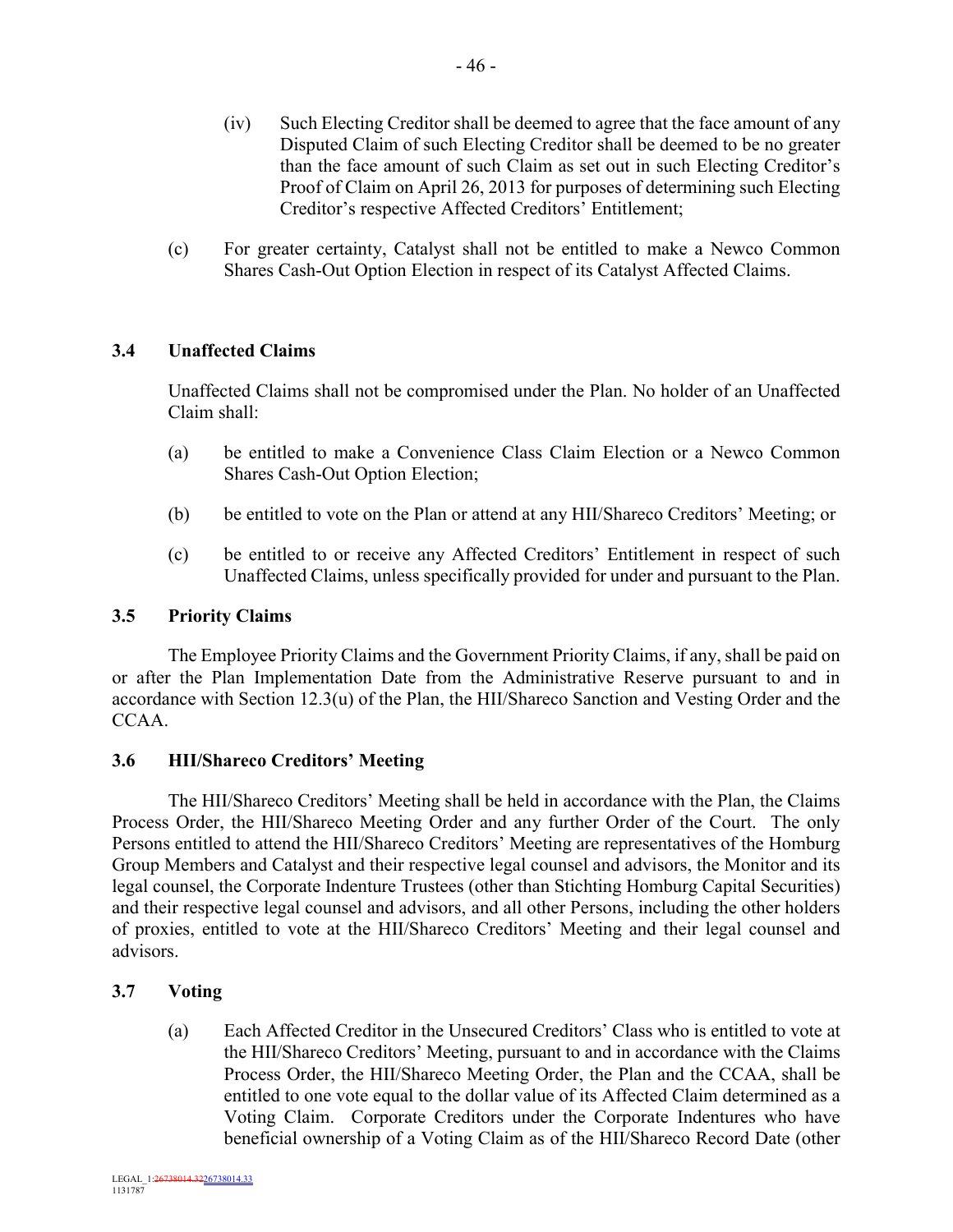than holders of a Capital Securities Claim) shall be entitled to vote on the Plan at the HII/Shareco Creditors' Meeting pursuant to and in accordance with the HII/Shareco Meeting Order. Holders of Intercompany Claims shall not be entitled to vote on the Plan.

- (b) Convenience Class Creditors and Electing Creditors shall be deemed to vote in favour of the Plan.
- (c) In the case of the Homco 61 Affected Creditors including Bond 6 Claim Holders:
	- (i) if a Homco 61 Affected Creditor elects the Newco Common Shares Cash-Out Option under the Plan, Homco 61 LP will be deemed to make a corresponding election in respect of such Homco 61 Affected Creditor's *pro rata* share of the HII Homco 61 Distribution;
	- (ii) for avoidance of doubt, all Homco 61 Affected Creditors with Proven Claims will be entitled to elect the Newco Common Shares Cash-Out Option in respect of their *pro rata* share of the HII Homco 61 Distribution; and
	- (iii) in the event that a Bond 6 Claim Holder becomes an Electing Creditor, such Bond 6 Claim Holder shall be deemed to vote in favour the Plan.

### **3.8 Procedure for Valuing Voting Claims**

The procedure for valuing Voting Claims and resolving disputes and entitlements to voting is set forth in the Claims Process Order, the HII/Shareco Meeting Order, the Plan and the CCAA. HII and the Monitor shall have the right to seek the assistance of the Court in valuing any Voting Claim in accordance with the Claims Process Order, the HII/Shareco Meeting Order and the Plan, if required, and to ascertain the result of any vote on the Plan.

### **3.9 Approval by Creditors**

In order to be approved, the Plan must receive the affirmative vote in the Required Majority of the Unsecured Creditors' Class.

#### **3.10 Guarantees and Similar Covenants**

No Person who has a Claim under a Guarantee, surety, indemnity or similar covenant in respect of any Claim which is compromised under the Plan (such compromised Claim being the "**Principal Claim**"), or who has any right to claim over in respect of or to be subrogated to the rights of any Person in respect of a Principal Claim shall:

- (a) be entitled to any greater rights as against HII than the Person holding the Principal Claim;
- (b) be entitled to vote on the Plan to the extent that the Person holding the Principal Claim is voting on the Plan; or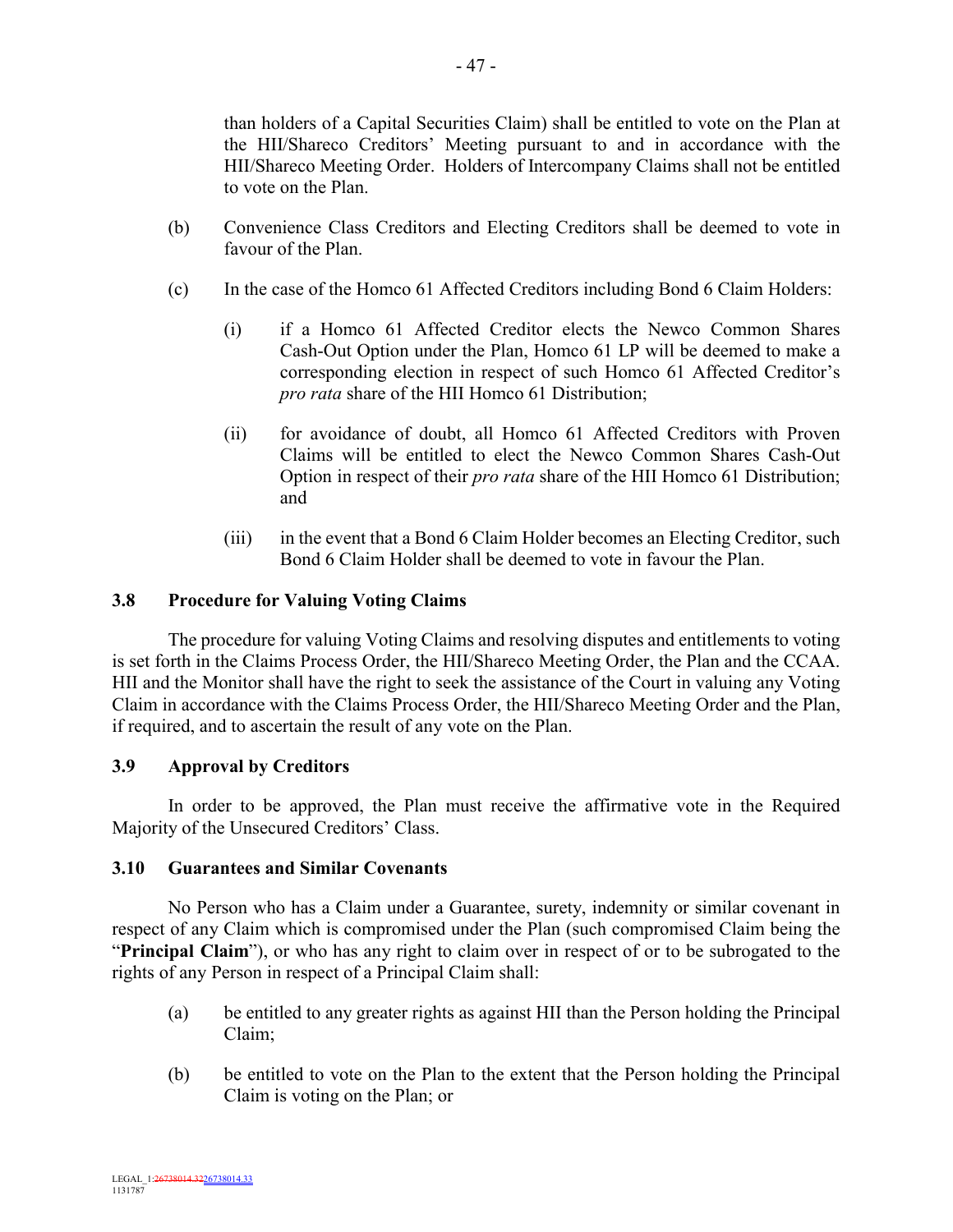(c) be entitled to receive any distribution under the Plan to the extent that the Person holding the Principal Claim is receiving a distribution.

### **ARTICLE 4 CASH POOL, CASH RESERVES AND KERP FUND**

#### **4.1 Creation of the Cash Pool**

On the Plan Implementation Date, HII and Shareco shall deliver to the Monitor by way of wire transfer(s) (in accordance with wire transfer instructions provided by the Monitor at least three (3) Business Days prior to the Plan Implementation Date) the aggregate of all their Cash net of the Cash Reserves pursuant to Section 12.3(r)(ii) of the Plan, which Cash shall be held by the Monitor as the Cash Pool. The Monitor shall hold the Cash Pool in the Cash Pool Account for distribution to Affected Creditors with Proven Claims and Disputed Claims (to the extent such Disputed Claims subsequently become Proven Claims) pursuant to and in accordance with the Plan.

#### **4.2 The Administrative Reserve**

- (a) On the Plan Implementation Date, HII and Shareco shall deliver to the Monitor by way of wire transfer(s) (in accordance with wire transfer instructions provided by the Monitor at least three (3) Business Days prior to the Plan Implementation Date) the amount of the Administrative Reserve. The Monitor shall hold the Administrative Reserve in the Administrative Reserve Account for the purpose of paying the Administrative Reserve Costs in accordance with the Plan, with any remaining balance to be contributed to the Cash Pool for distribution to the Affected Creditors with Proven Claims and Disputed Claims (to the extent such Disputed Claims subsequently become Proven Claims) pursuant to and in accordance with the Plan.
- (b) The Monitor shall pay the Administrative Reserve Costs from the Administrative Reserve Account as same become due from and after the Plan Implementation Date.

### **4.3 The Disputed Claims (Cash) Reserve**

On the Plan Implementation Date, HII and Shareco shall deliver to the Monitor by way of wire transfer(s) (in accordance with wire transfer instructions provided by the Monitor at least three (3) Business Days prior to the Plan Implementation Date) the amount of the Disputed Claims (Cash) Reserve. The Monitor shall hold the Disputed Claims (Cash) Reserve in the Disputed Claims Reserve Account for the purpose of paying amounts to Affected Creditors in respect of their Disputed Claims which have become Proven Claims in accordance with the Plan, the Claims Process Order and the HII/Shareco Meeting Order, with any remaining balance (once all Disputed Claims have been finally determined) to be contributed by the Monitor to the Cash Pool for distribution to the Affected Creditors with Proven Claims under and in accordance with the Plan.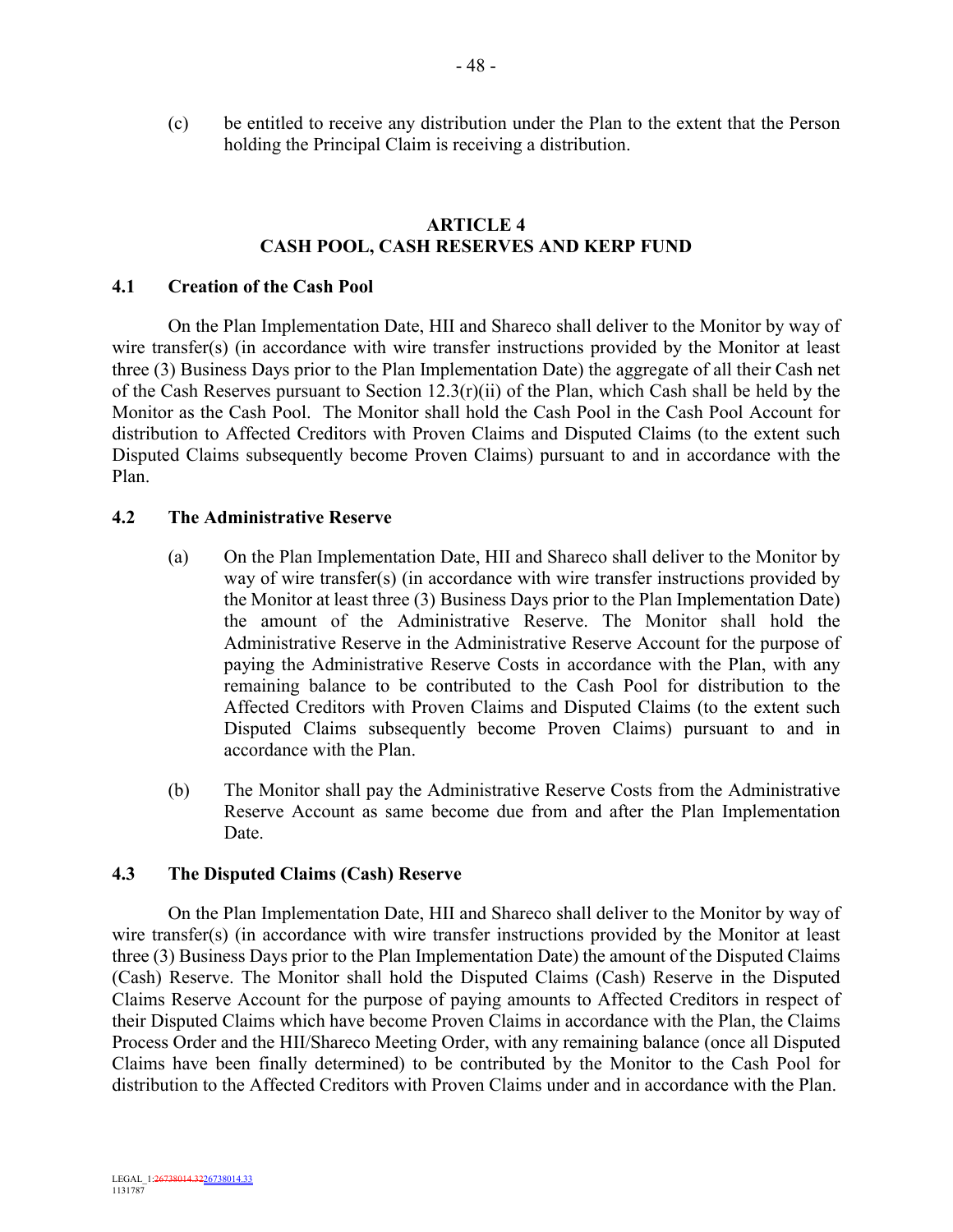## **4.4 The Litigation Reserve**

On the Plan Implementation Date, HII and Shareco shall deliver to the Monitor by way of wire transfer(s) (in accordance with wire transfer instructions provided by the Monitor at least three (3) Business Days prior to the Plan Implementation Date) the amount of the Litigation Reserve. The Monitor shall hold the Litigation Reserve in the Litigation Reserve Account for the purpose of paying and shall pay the Litigation Reserve Costs, with any remaining balance to be contributed by the Monitor with the approval of the Liquidation Advisory Committee to the Cash Pool for distribution to the Affected Creditors with Proven Claims and Disputed Claims (to the extent that such Disputed Claims subsequently become Proven Claims) in accordance with the Plan.

## **4.5 The KERP Fund**

On the Plan Implementation Date, the Monitor shall continue to hold the KERP Fund for payment in accordance with the KERPS, and the Monitor shall pay the KERPS to the holders of proven KERP Claims in accordance with their entitlements.

# **ARTICLE 5 CASH-OUT POOL, DISPUTED CLAIMS (CASH-OUT) RESERVE**

## **5.1 Creation of the Cash-Out Pool**

- (a) Within two (2) Business Days following the Election/Proxy Deadline, HII and the Monitor shall advise Catalyst of the aggregate of (i) the amount of Proven Claims of Electing Creditors who have validly elected the Newco Common Shares Cash-Out Option, and (ii) the amount of Disputed Claims of Electing Creditors who have validly elected the Newco Common Shares Cash-Out Option, and (iii) the total Proven Claims of all Affected Creditors, and shall provide to Catalyst all information reasonably required to verify such amounts.
- (b) On the fifth  $(5<sup>th</sup>)$  Business Day prior to the Plan Implementation Date, Catalyst shall deliver the Catalyst Investment Initial Funding Amount (net of the Catalyst Deposit) to the Monitor by way of wire transfer(s) in accordance with wire transfer instructions provided by the Monitor at least three (3) Business Days before such date.
- (c) The Catalyst Investment Initial Funding Amount so delivered in (b) and the Catalyst Deposit, net of the Disputed Claims (Cash-Out) Reserve which shall be segregated in accordance with Section 5.2 below, shall be held in trust by the Monitor until the Plan Implementation Date, whereupon such funds shall form the Cash-Out Pool. The Monitor shall hold the Cash-Out Pool in the Cash-Out Pool Account for distribution to Electing Creditors with Proven Claims and Disputed Claims (to the extent such Disputed Claims subsequently become Proven Claims) pursuant to and in accordance with Article 9 of the Plan.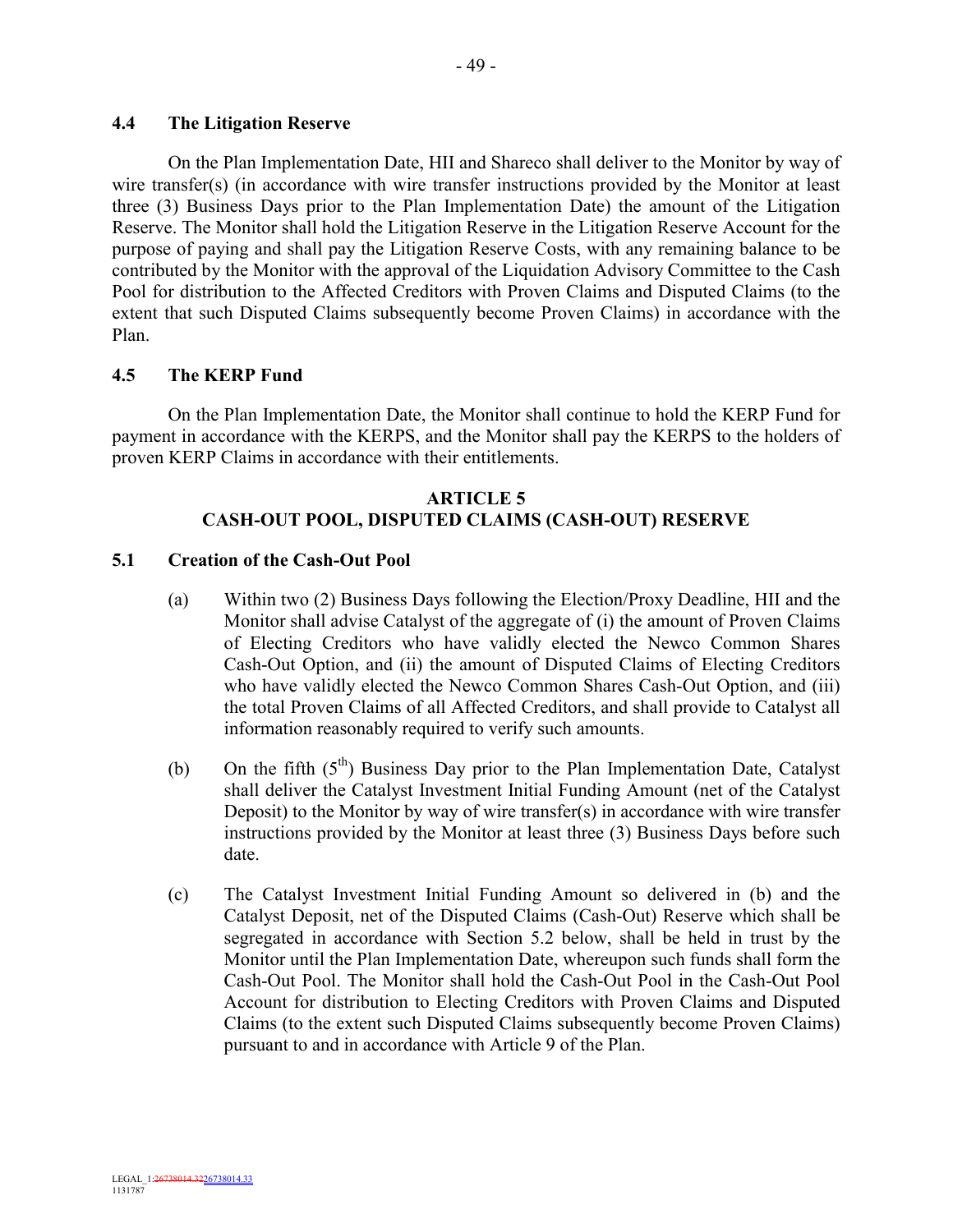## **5.2 The Disputed Claims (Cash-Out) Reserve**

- (a) On the Plan Implementation Date, the Monitor shall segregate the Disputed Claims (Cash-Out) Reserve and shall hold the Disputed Claims (Cash-Out) Reserve in the Disputed Claims (Cash-Out) Reserve Account for the purpose of paying amounts to Electing Creditors in respect of the portion of their Disputed Claims, if any, which have become Proven Claims within twelve (12) months following the Plan Implementation Date in accordance with the Plan, the Claims Process Order and the HII/Shareco Meeting Order.
- (b) If a Disputed Claim of an Electing Creditor for which a Newco Common Shares Cash-Out Option Election has been made does not become a Proven Claim in whole or in part within the twelve (12) month period following the Plan Implementation Date, any such election shall be null and void under the Plan and such Affected Creditor shall not be treated as an Electing Creditor under the Plan. The Monitor and Catalyst will make any appropriate adjustments to the Newco Common Shares Cash-Out Price.
- (c) Within thirty (30) days following final determination by the Monitor of the Aggregate Newco Common Shares Final Cash-out Amount, the Monitor shall pay to Catalyst the Catalyst Investment Adjustment Amount, if any.

## **ARTICLE 6 DISPUTED CLAIMS (NEWCO SHARES) RESERVE**

## **6.1 Disputed Claims (Newco Shares) Reserve**

On the Plan Implementation Date, the Disputed Claims (Newco Shares) Reserve shall be established by the Monitor from the Newco Common Shares issued to the Monitor or its designate which Disputed Claims (Newco Shares) Reserve shall be held by the Monitor or its designate on behalf of and for the purposes of distributing such Newco Common Shares to Affected Creditors (other than Convenience Class Creditors or Electing Creditors) in respect of their Disputed Claims which have become Proven Claims in accordance with the Plan, the Claims Process Order and the HII/Shareco Meeting Order, with any remaining Newco Common Shares in respect of all or part of a Disputed Claim that is determined to not be a Proven Claim to be transferred at that time by the Monitor or its designate to Newco for cancellation for no consideration (such cancelled shares, the "**Cancelled Newco Common Shares**").

## **6.2 No Liability**

The Monitor or its designate shall hold the Newco Common Shares issued to it on the Initial Distribution Date in respect of an Affected Creditor's Disputed Claim pursuant to Section 10.2 of the Plan until the earlier of:

(a) a transfer of such Newco Common Shares to such Affected Creditor on a Distribution Date in respect of such Affected Creditor's Proven Claim, in the event such Affected Creditor's Disputed Claim becomes a Proven Claim, in whole or in part, in accordance with Section 10.2(a) of the Plan; or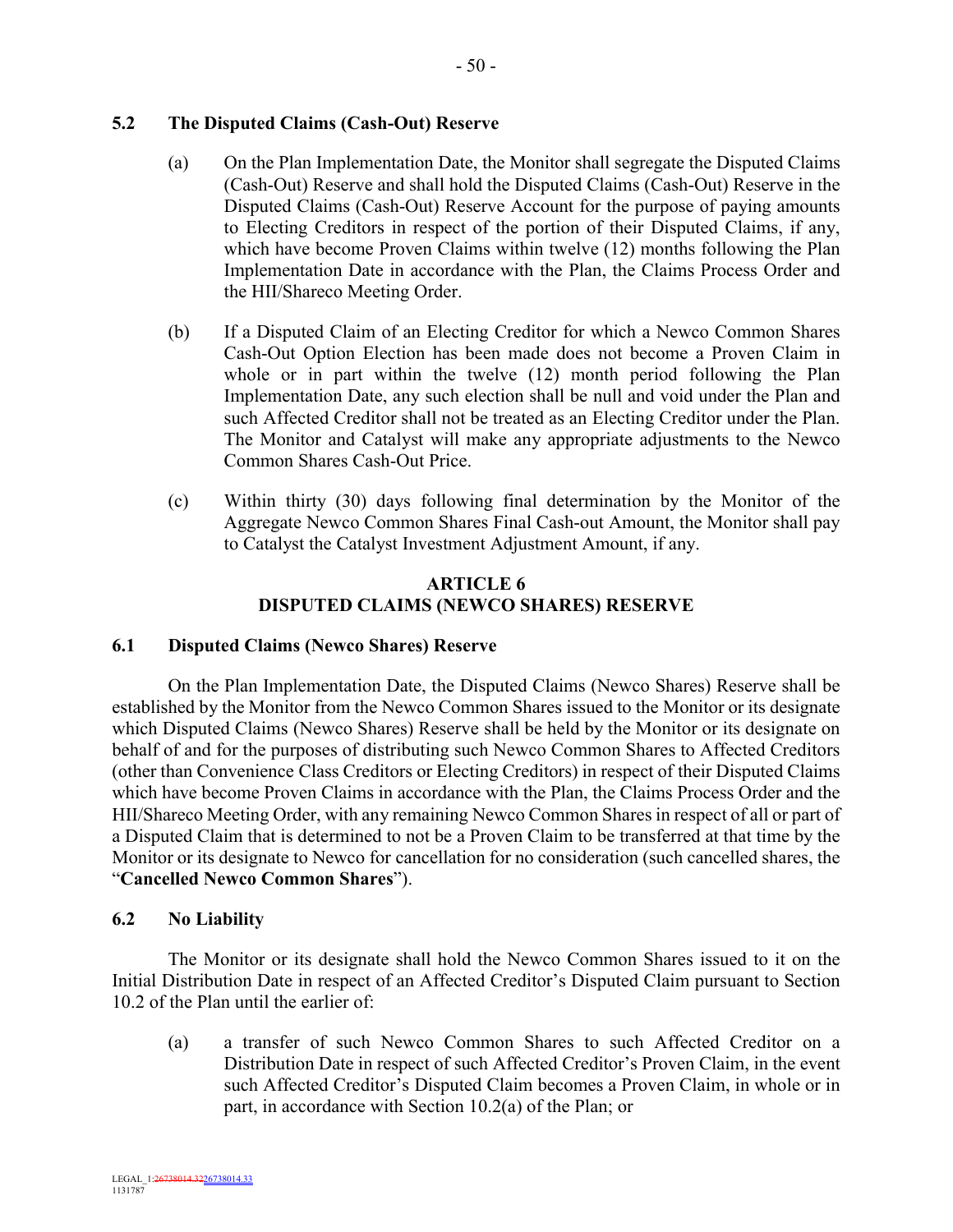(b) the Final Distribution Date, in the event such Affected Creditor's Disputed Claim, in whole or in part, is finally determined to be invalid, in which case the portion of such Newco Common Shares relating to such invalid Disputed Claim shall be donated to Newco for cancellation for no consideration in accordance with Section 10.3 of the Plan.

The Monitor or its designate shall have no authority to transfer Newco Common Shares to any Person other than in accordance with the Plan. The Monitor or its designate shall have no personal liability relating to holding the Newco Common Shares in the Disputed Claims (Newco Shares) Reserve, or in relation to Newco Common Shares being held in escrow pursuant to Section 9.2 including without limitation for any loss arising out of fluctuations in the market value of the Newco Common Shares while held in the Disputed Claims (Newco Shares) Reserve, other than its obligation to transfer shares from the Disputed Claims (Newco Shares) Reserve pursuant to and in accordance with the Plan. The Monitor or its designate shall not exercise any voting rights in respect of the Newco Common Shares.

## **ARTICLE 7 REALIZATION OF NON-CORE BUSINESS ASSETS**

### **7.1 Realization of Non-Core Business Assets**

Pursuant to the Plan and the HII/Shareco Sanction and Vesting Order, from and after the Plan Implementation Date, the Monitor:

- (a) shall take control and manage any bank accounts of any of the Non-Core Business Entities;
- (b) shall pay any ongoing Administrative Reserve Costs;
- (c) shall, subject to Section 7.1(j) hereof, liquidate the Non-Core Business Entities' Assets and realize any of the Non-Core Business Assets;
- (d) shall be entitled to forgive on behalf of HII after the disposition of the Non-Core Business Entity's Assets, any of the loans from HII to any relevant Non-Core Business Entity;
- (e) shall pay the Asset Realization Costs from the Non-Core Business Asset Gross Proceeds;
- (f) shall contribute any Non-Core Business Asset Net Proceeds to the Asset Realization Cash Pool for payment to Affected Creditors (other than Convenience Class Creditors) with Proven Claims and Disputed Claims (to the extent such Disputed Claims subsequently become Proven Claims) pursuant to and in accordance with the Plan;
- (g) shall determine whether any Non-Core Business Entity is in fact or has become an Insolvent Person and should be assigned into bankruptcy with the prior approval of the Liquidation Advisory Committee;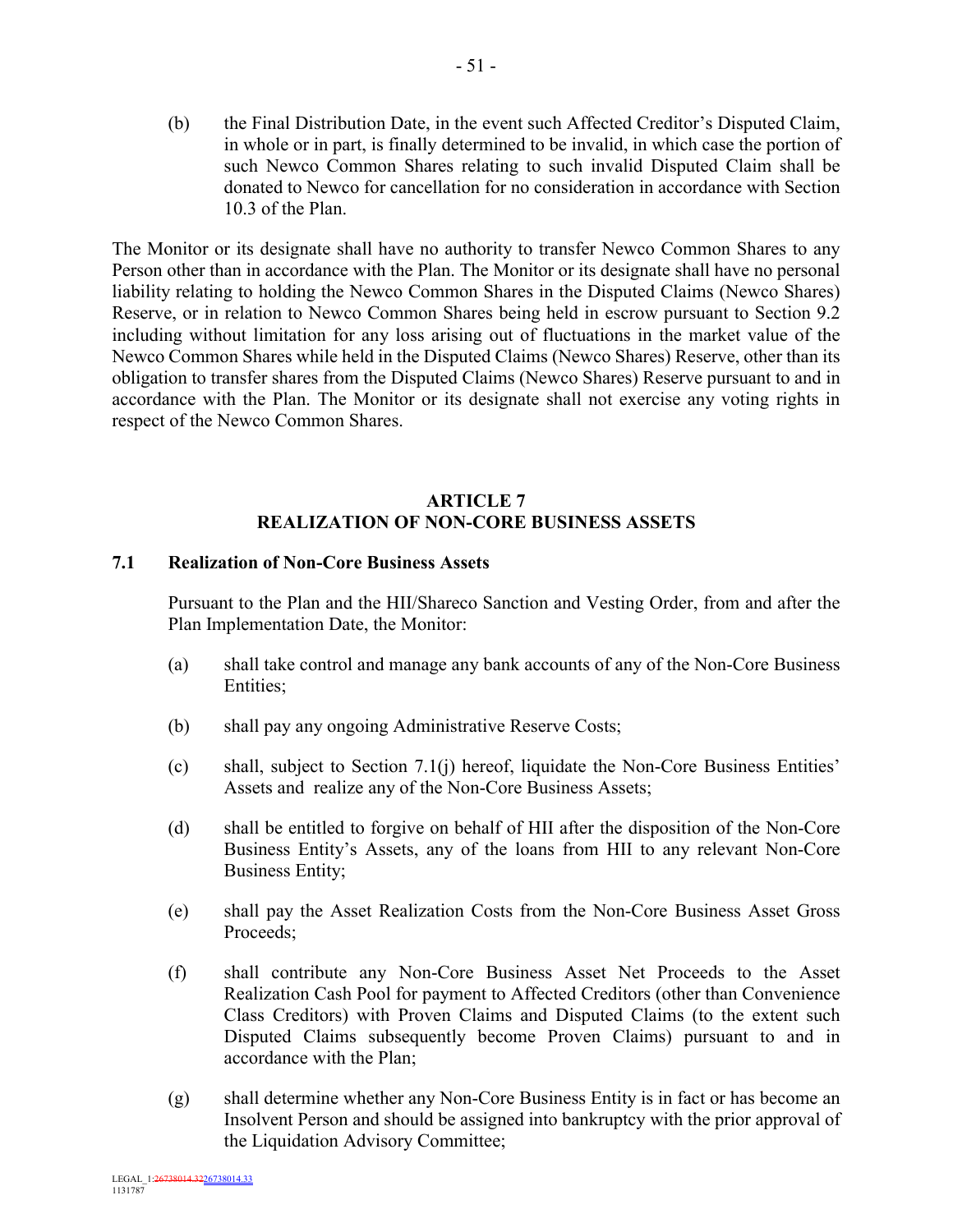- (h) may assign or cause to be assigned HII, or any Non-Core Business Entity which is not yet in bankruptcy proceedings into bankruptcy, and, to the extent that HII and any such Non-Core Business Entity is incorporated or formed under Canadian federal or provincial law, the Monitor shall be entitled but not obligated to act as Trustee in Bankruptcy thereof;
- (i) shall be considered an "interested person" pursuant to section 206.1 of the ABCA and the Monitor shall be entitled but not obligated to apply to the Court for a dissolution or a liquidation and dissolution of HII or any Non-Core Business Entity formed under the ABCA or any other applicable corporate law;
- (j) may on behalf of HII or any Homburg Group Member, prepare, file, negotiate and if necessary litigate any Bankruptcy Claim in any bankruptcy estate of a Non-Core Business Entity, whether or not the Monitor is also acting as Trustee in Bankruptcy of such Non-Core Business Entity; and
- (k) shall receive distributions in respect of any Bankruptcy Claim and contribute any such distributions to the Asset Realization Cash Pool for distribution to Affected Creditors (other than Convenience Class Creditors) with Proven Claims and Disputed Claims (to the extent such Disputed Claims subsequently become Proven Claims) pursuant to and in accordance with the Plan.

# **7.2 Litigation Claims**

On the Plan Implementation Date, pursuant to the HII/Shareco Sanction and Vesting Order:

- (a) all Litigation Claims shall be administered by the Monitor on behalf and for the benefit of the Affected Creditors;
- (b) the Monitor, upon direction of the Liquidation Advisory Committee, and the exercise of their collective reasonable business judgment, shall in an efficient and responsible manner take all advisable steps to investigate and assess any Litigation Claim or Creditor Cause of Action and the Monitor shall report to the Liquidation Advisory Committee in respect of such Litigation Claim or Creditor Cause of Action, it being understood that the Monitor shall not bear any liability in respect of Litigation Claims and Creditor Causes of Action, whether or not asserted;
- (c) the Monitor shall be authorized but not obligated to prosecute and/or settle any Litigation Claim on prior consultation with and the approval of the Liquidation Advisory Committee;
- (d) any Litigation Proceeds shall be contributed by the Monitor to the Asset Realization Cash Pool and deposited to the Cash Pool Account for distribution to Affected Creditors (other than Convenience Class Creditors) with Proven Claims and Disputed Claims (to the extent such Disputed Claims subsequently become Proven Claims) pursuant to and in accordance with the Plan;
- (e) the Litigation Reserve Costs shall be reimbursed from the Litigation Reserve; and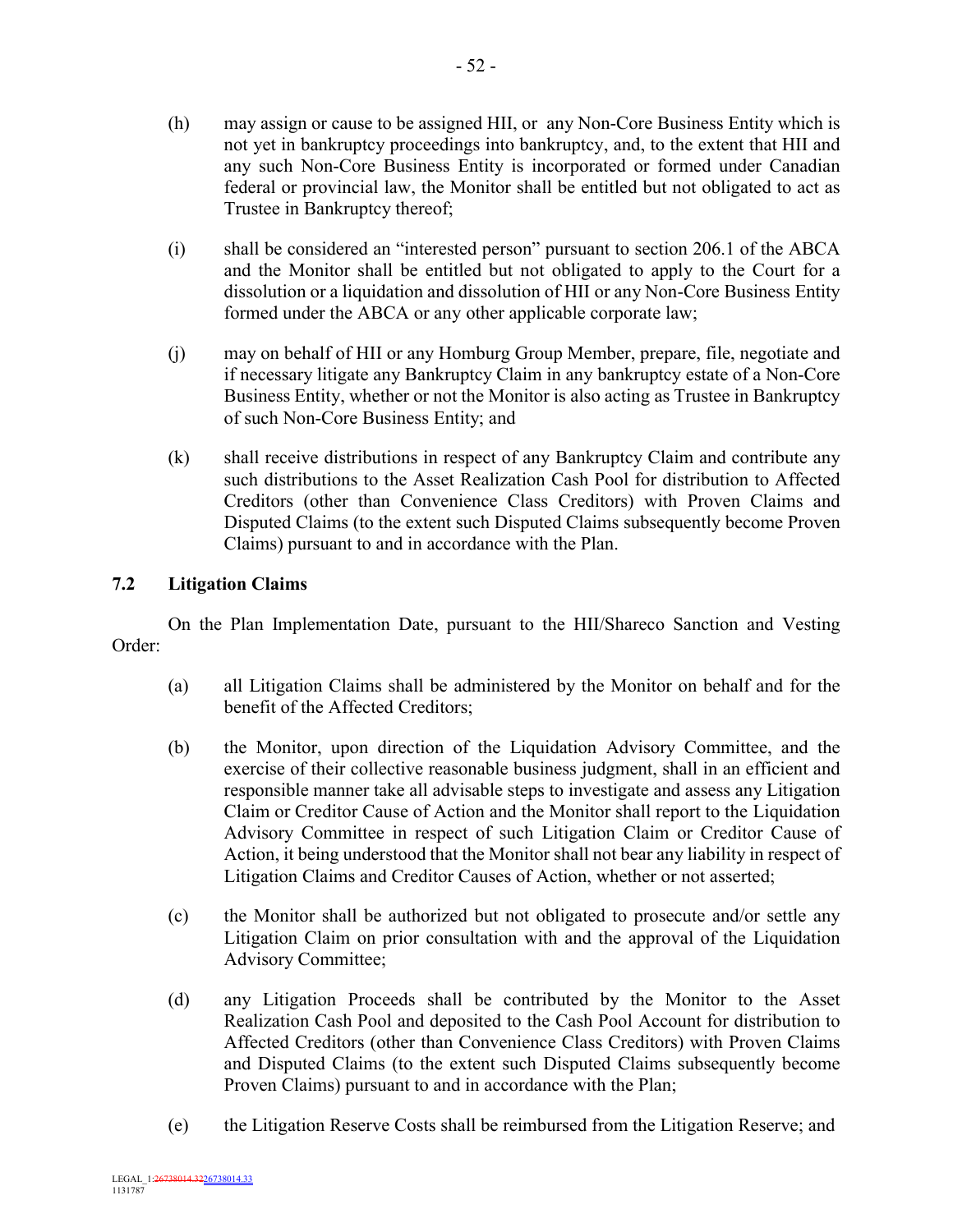(f) prior to the Final Distribution Date, upon determination by the Liquidation Advisory Committee that no Litigation Claims or Creditor Causes of Action remain to be investigated or that no Litigation Claims remain to be prosecuted by the Monitor, any amounts remaining in the Litigation Reserve shall be contributed by the Monitor to the Cash Pool for distribution to Affected Creditors with Proven Claims pursuant to and in accordance with the Plan.

## **7.3 Non-Core Business Entity Creditors**

For greater certainty, Non-Core Business Entity Creditors shall be Unaffected Creditors under the Plan. Any realization or liquidation of a Non-Core Business Entity's Assets, shall be subject to such Non-Core Business Entity's Creditor Claims, which Non-Core Business Entity's Creditor Claims shall be satisfied by the relevant Non-Core Business Entity in full or otherwise provided for as agreed to by the Monitor to the satisfaction of the relevant Non-Core Business Entity Creditors or in the event of a bankruptcy otherwise dealt with in accordance with Applicable Laws.

## **7.4 Creation of Asset Realization Cash Pool**

From and after the Plan Implementation Date, the Monitor shall establish the Asset Realization Cash Pool from the Non-Core Business Asset Net Proceeds, which shall be net of the Disputed Claims (Asset Realization) Reserve, and such Asset Realization Cash Pool shall be deposited to the Cash Pool Account.

#### **7.5 The Disputed Claims (Asset Realization) Reserve**

After the Plan Implementation Date, as authorized and directed by the HII/Shareco Sanction and Vesting Order, the Monitor shall establish the Disputed Claims (Asset Realization) Reserve from the Non-Core Business Asset Net Proceeds. The Disputed Claims (Asset Realization) Reserve shall be held by the Monitor in the Disputed Claims Reserve Account, from which the Monitor shall pay amounts to Affected Creditors (other than Convenience Class Creditors) in respect of their Disputed Claims which have become Proven Claims in accordance with the Plan, the Claims Process Order and the HII/Shareco Meeting Order.

#### **7.6 The Administration Charge**

The Administration Charge shall continue to and shall secure the Bankruptcy Trustee Fees in connection with the bankruptcy of any Non-Core Business Entity to the extent that there is insufficient value in such bankruptcy estate to satisfy such Bankruptcy Trustee Fees.

## **ARTICLE 8 LIQUIDATION ADVISORY COMMITTEE**

#### **8.1 Constitution of Liquidation Advisory Committee**

The Liquidation Advisory Committee shall be constituted on the Plan Implementation Date pursuant to the HII/Shareco Sanction and Vesting Order and the Plan. The Monitor shall meet with the Liquidation Advisory Committee at least quarterly or more frequently as the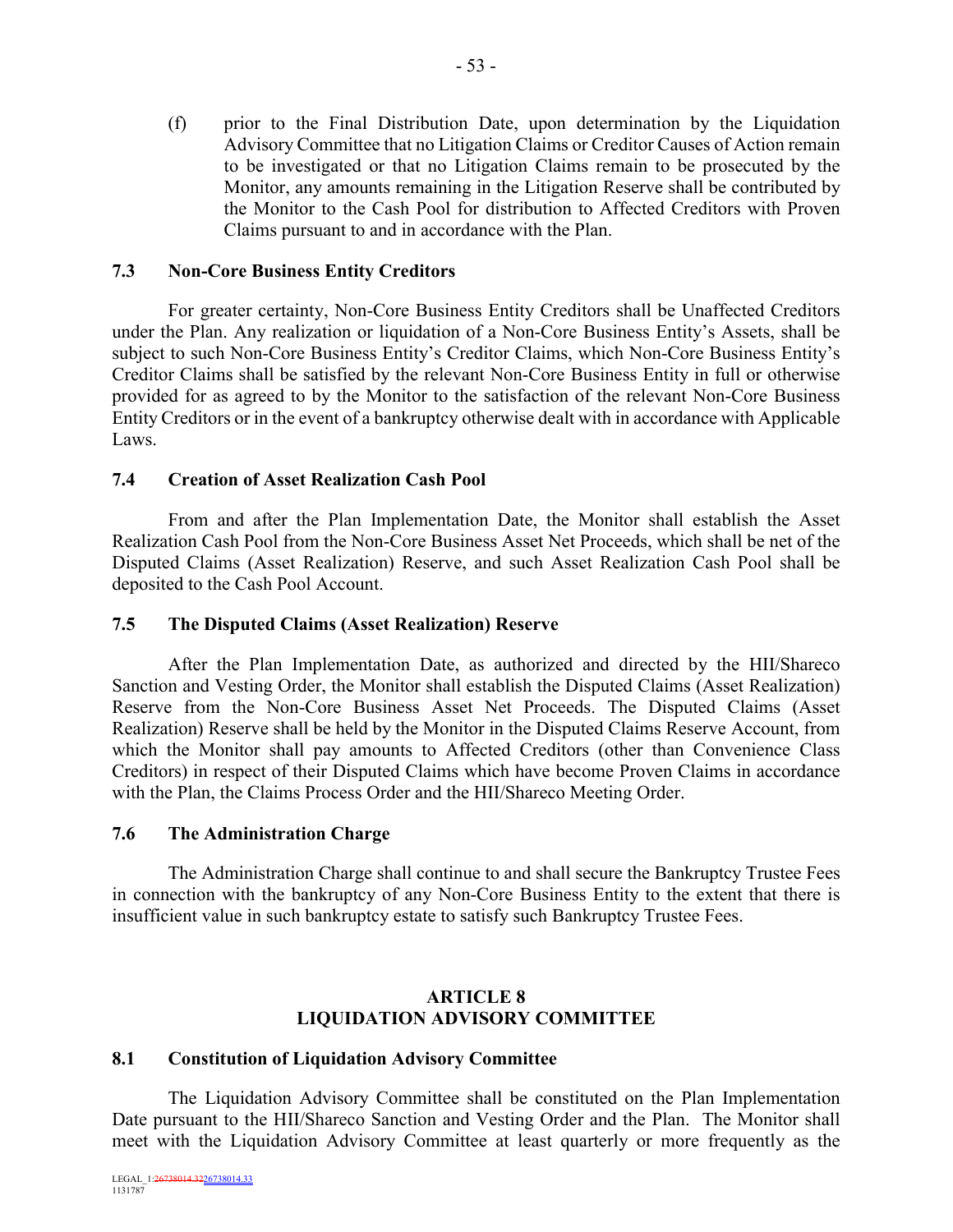Liquidation Advisory Committee deems necessary or prudent. The members of the Liquidation Advisory Committee shall be entitled to reasonable compensation for their fees and disbursements relating to their service on the Liquidation Advisory Committee in an amount to be agreed upon by such members and the Monitor, which fees and disbursements shall form part of the Administrative Reserve Costs to be funded from the Administrative Reserve Account.

## **8.2 Liquidation of Non-Core Business Entities' Assets and Realization of Non-Core Business Assets**

The Monitor shall consult with the Liquidation Advisory Committee and keep it apprised regarding the liquidation of the Non-Core Business Entities' Assets and the realization of the Non-Core Business Assets. In particular, the Monitor shall advise the Liquidation Advisory Committee of the terms of any proposed sale of any Non-Core Business Entities' Assets and shall require the approval of the Liquidation Advisory Committee to complete such sale. In the event that the approval of the Liquidation Advisory Committee is not forthcoming, the Monitor shall so advise the Court and seek instructions thereon.

## **8.3 Bankruptcy of Non-Core Business Entities**

The Monitor shall apprise the Liquidation Advisory Committee of the assignment into bankruptcy of any Non-Core Business Entity.

## **8.4 Litigation Claims**

Pursuant to Section 7.2 of the Plan, the Monitor shall consult with and require the approval of the Liquidation Advisory Committee with respect to the commencement, prosecution or settlement of any Litigation Claim.

## **ARTICLE 9 PROVISIONS REGARDING DISTRIBUTIONS AND PAYMENTS**

## **9.1 Distributions to Affected Creditors**

The Affected Creditors with Proven Claims shall receive the distributions provided herein in full satisfaction of such Proven Claims in accordance with the terms of the Plan, and on the Plan Implementation Date, all Affected Claims will be affected and compromised, settled, released and discharged in accordance with the terms of the Plan, the HII/Shareco Sanction and Vesting Order and the CCAA. From and after the Plan Implementation Date, subject to the Newco Common Shares Standstill Period provided for Article 11:

- (a) Each Convenience Class Creditor with a Proven Claim for distribution purposes who has validly made a Convenience Class Claim Election shall receive, from the Cash Pool, the Cash Elected Amount in respect of its Convenience Class Claim;
- (b) Each Affected Creditor with a Proven Claim for distribution purposes who has validly made a Newco Common Shares Cash-Out Option Election shall be treated as an Electing Creditor and shall receive: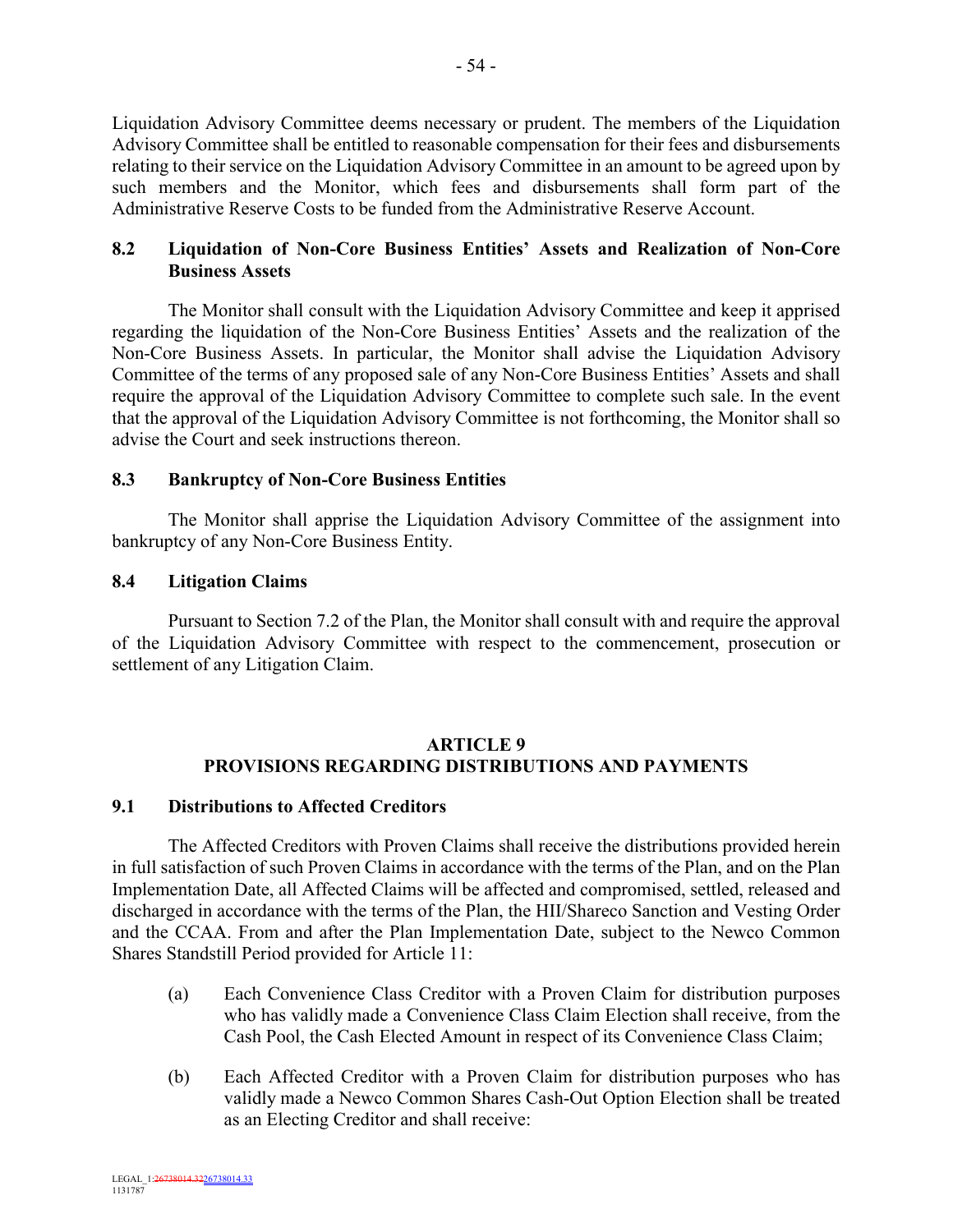- (i) for such Electing Creditor's entitlement to Newco Common Shares, an amount equal to the Newco Common Shares Cash-Out Price multiplied by that number of Newco Common Shares which would have otherwise been issued to such Electing Creditor under the Plan (which number of shares would have been its Pro Rata Share of the Newco Equity Pool); and
- (ii) such Electing Creditor's respective Pro Rata Share of the Cash Pool and the Asset Realization Cash Pool;
- (c) Each Affected Creditor with a Proven Claim who is not an Electing Creditor (including for greater certainty Catalyst in respect of Catalyst Affected Claims) shall receive its respective Pro Rata Share of the following:
	- (i) The Newco Equity Pool;
	- (ii) The Cash Pool; and
	- (iii) The Asset Realization Cash Pool; and
- (d) Catalyst shall receive the Newco Common Shares of the Electing Creditors with Proven Claims who have made a Newco Common Shares Cash-Out Option Election (which number of shares would have been such Electing Creditors' Pro Rata Share of the Newco Equity Pool), and those provisions of the Plan that apply to Affected Creditors (other than the Convenience Class Creditors) shall apply to Catalyst in respect of the foregoing distributions *mutatis mutandis* except as otherwise provided for herein.

## **9.2 Distribution Mechanics – Newco Common Shares**

In order to effect the distribution of Newco Common Shares on the Initial Distribution Date to Affected Creditors (other than Convenience Class Creditors) with Proven Claims and to the Monitor in respect of Disputed Claims, the following steps will be taken from and after the Plan Implementation Date (and where reference is made to the Monitor holding Newco Common Shares, it is holding same on behalf of Affected Creditors (other than Convenience Class Creditors) with Disputed Claims that are finally determined to be Proven Claims):

(a) On or before the Distribution Materials Record Date, the Monitor shall send a blank Letter of Instruction by prepaid first class mail, courier, email or facsimile to each Affected Creditor (other than a Convenience Class Creditor) who has a Proven Claim and who is not an Electing Creditor, and to each Affected Creditor (other than a Convenience Class Creditor) with a Disputed Claim (whether or not such Affected Creditor is an Electing Creditor) in order that the Distribution Materials Record Date take effect, to the address for such Affected Creditor specified in such Affected Creditor's Proof of Claim, or as evidenced by any assignment or transfer in accordance with Sections 9.11 and 9.12 of the Plan; provided however, that in the case of the Corporate Creditors having Corporate Creditor Claims under the Corporate Indentures, the Monitor shall send by email, facsimile, and/or courier a blank Letter of Instruction to each Corporate Indenture Trustee for completion on behalf of such Corporate Creditors;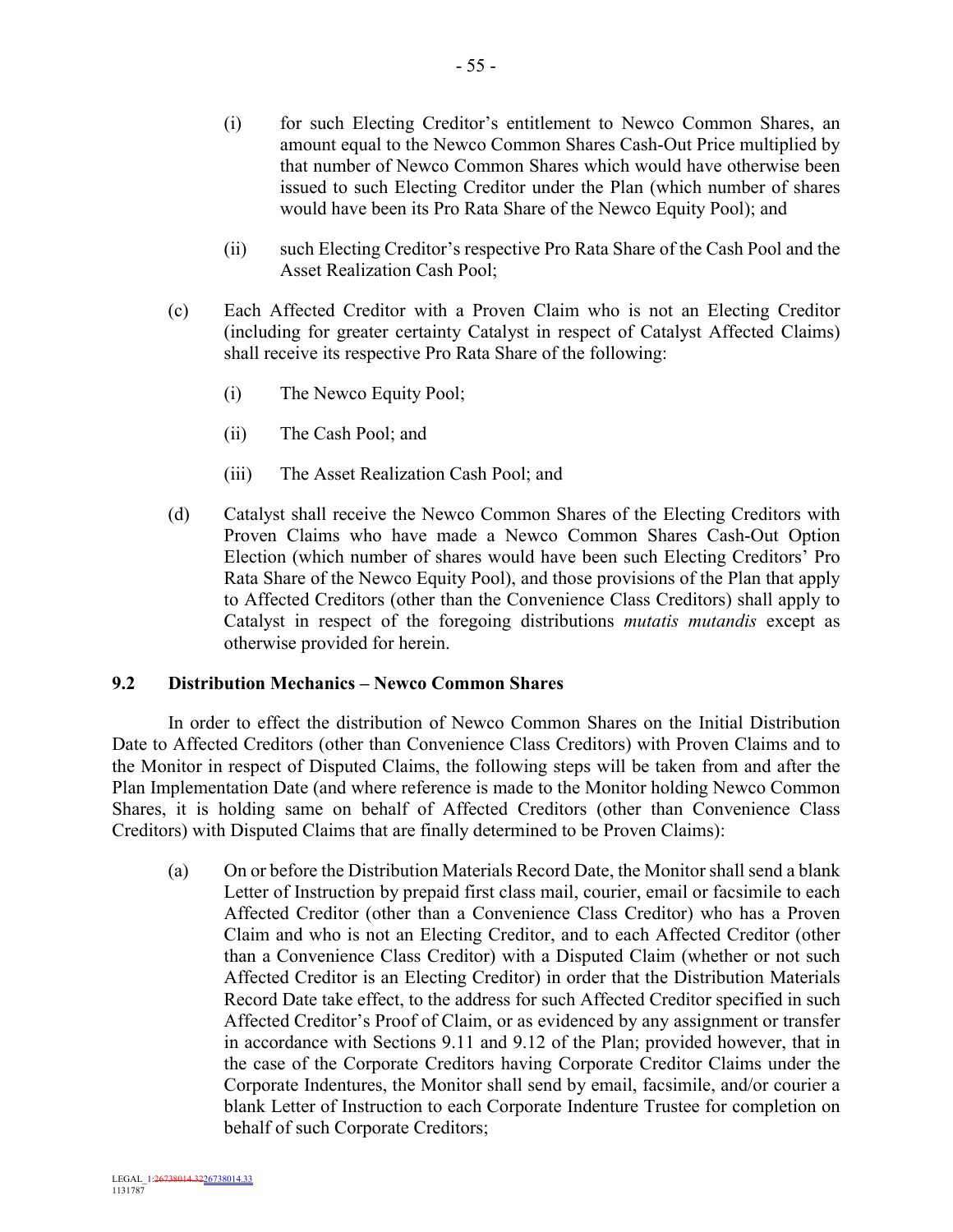- (b) Each Affected Creditor (other than a Convenience Class Creditor or Electing Creditor), including each Corporate Indenture Trustee on behalf of its respective Corporate Creditors, shall deliver to the Monitor a duly completed and executed Letter of Instruction that must be received by the Monitor at least seven (7) days before the Plan Implementation Date or such other date as the Monitor may agree;
- (c) Catalyst shall deliver to the Monitor a duly completed Letter of Instruction in respect of its Catalyst Affected Claims, as well as in respect of the Affected Creditors' Entitlements to which it is entitled under the Plan, which must be received by the Monitor at least seven (7) days before the Plan Implementation Date or such other date as the Monitor and Catalyst may agree;
- (d) The Monitor shall deliver a direction to Newco or its agent, as applicable, directing Newco or its agent, as applicable, to issue Newco Common Shares to:
	- (i) Affected Creditors (other than Convenience Class Creditors) with Proven Claims who are not Electing Creditors;
	- (ii) Catalyst;
	- (iii) the Monitor or its designate in respect of Affected Creditors (other than Convenience Class Creditors) with Disputed Claims whether or not such Affected Creditors with Disputed Claims are Electing Creditors; or
	- (iv) the Monitor or its designate in respect of Affected Creditors who have provided a Letter of Instruction that is incomplete such that it does not allow Newco Common Shares to be recorded in accordance with the rules of the Trading Platform;
- (e) The Monitor's direction shall be based on information received by the Monitor in accordance with this Section 9.2 (a), (b) and (c) above and Newco and the Monitor shall be entitled to rely on such information as is without verifying same. The Monitor's direction shall include the following information:
	- (i) registration and delivery details of each such Affected Creditor listed therein (including Catalyst) as required in connection with the Trading Platform; and
	- (ii) the number of Newco Common Shares to be issued by Newco to each such Affected Creditor, Catalyst and the Monitor listed therein on such Distribution Date;
- (f) Newco or its agent, as applicable (at the expense of HII) shall cause the Trading Platform, and/or any transfer agent as applicable, to make the required entries recording the total number of Newco Common Shares that are to be issued to all Affected Creditors (other than Convenience Class Creditors but including Catalyst in respect of Catalyst Affected Claims) with Proven Claims pursuant to and in accordance with the Plan and to Catalyst (in respect of the Newco Common Shares in respect of which an Electing Creditor with a Proven Claim made a Newco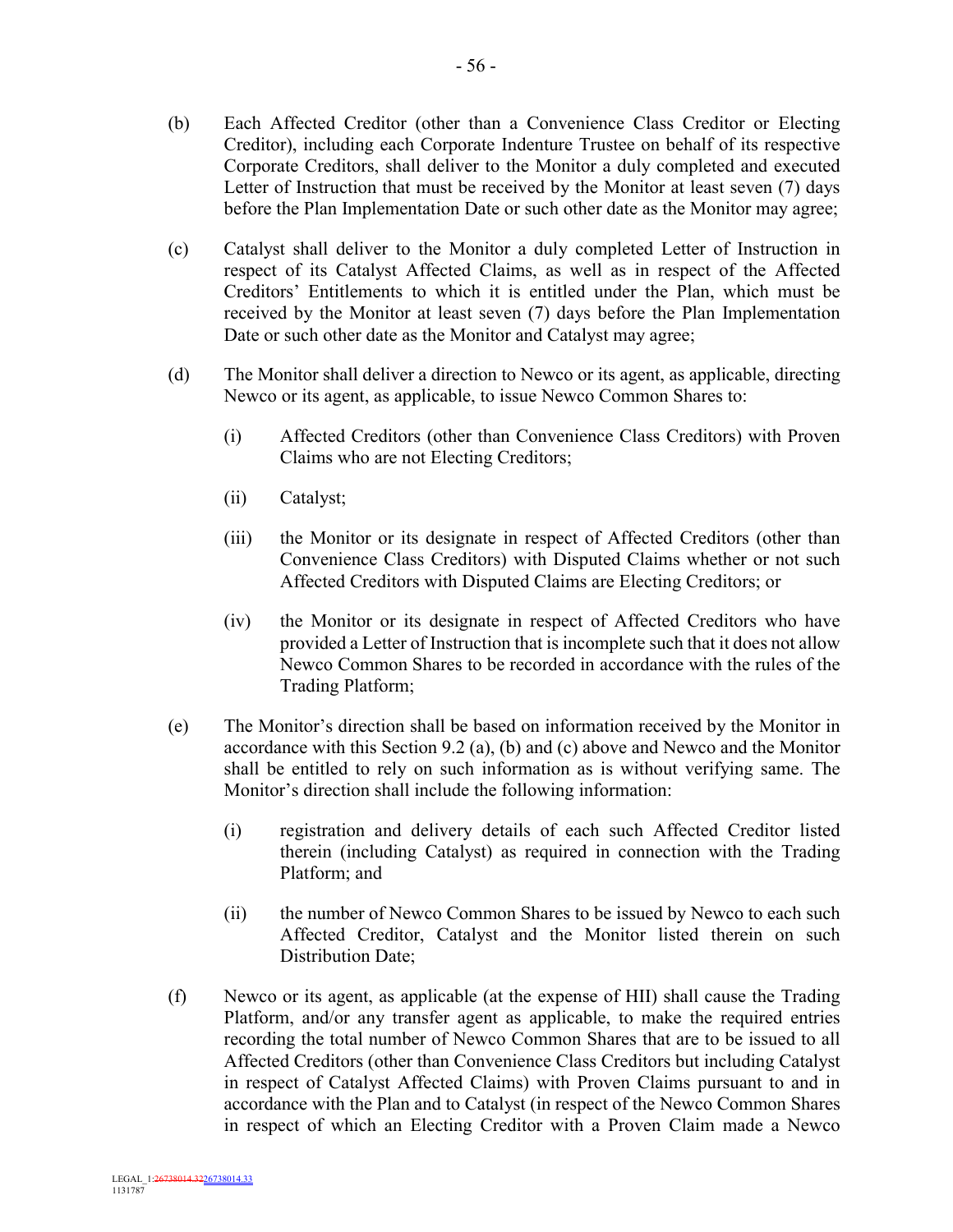Common Shares Cash-Out Option Election), and shall send to such Affected Creditor and Catalyst a DRS Transaction Advice or similar notice appropriate to the Trading Platform, and/or any transfer agent as applicable, to the address of such Affected Creditor specified in such Affected Creditor's Letter of Instruction;

- (g) Newco, or its agent, as applicable (at the expense of HII), shall cause the Trading Platform, and/or any transfer agent as applicable, to make the required entries recording the total number of Newco Common Shares that are to be issued to the Monitor or its designate in respect of the Disputed Claims of Affected Creditors whether or not they are Electing Creditors and to be deposited to the Disputed Claims (Newco Shares) Reserve, and held by the Monitor or its designate for distribution pursuant to and accordance with the Plan, and shall deliver to the Monitor a DRS Transaction Advice or similar notice appropriate to the Trading Platform and or any transfer agent as applicable;
- (h) If a Homburg Group Member is an Affected Creditor with a Proven Claim and entitled to receive Newco Common Shares on the Initial Distribution Date and such Claim is classified as a Corporate Creditor Claim, Newco shall issue such Newco Common Shares to the Incorporation Foundation which shall have given an irrevocable power of attorney to its Dutch notary to immediately thereafter transfer such Newco Common Shares to such Homburg Group Member;
- (i) With respect to the distributions to be made to Affected Creditors (other than Convenience Class Creditors) with Proven Claims pursuant to the Plan, no fractional Newco Common Shares will be issued. Recipients of Newco Common Shares will have their share entitlements adjusted downwards to the nearest whole number of Newco Common Shares to eliminate any such fractions and no compensation will be given for the fractional interest. On the Final Distribution Date, to the extent any Newco Common Shares remain with the Monitor or its designate as a result of the downward adjustments to eliminate fractions made in connection with the issuance of Newco Common Shares on such day, those remaining Newco Common Shares shall be transferred to Newco for no consideration and will subsequently be cancelled;
- (j) An Affected Creditor (other than a Convenience Class Creditor or an Electing Creditor) with a Proven Claim that does not return a Letter of Instruction to the Monitor shall be deemed to direct the Monitor to cause such Affected Creditor's Newco Common Shares to be recorded (to the extent possible) in the book entry system of the Trading Platform and/or any transfer agent as applicable, in accordance with the information set out in such Affected Creditor's Proof of Claim and otherwise in Newco's shareholder register. In the event that such information set out in the Affected Creditor's Proof of Claim or a Letter of Instruction is incomplete such that it does not allow the Monitor to cause such Affected Creditor's Newco Common Shares to be recorded in accordance with the rules of the Trading Platform, such Newco Common Shares, once issued, shall be held in escrow by the Monitor and be distributed by the Monitor once the Letter of Instruction is received with appropriate information after the Newco Common Shares Standstill Period. The Monitor shall be entitled to exercise reasonable steps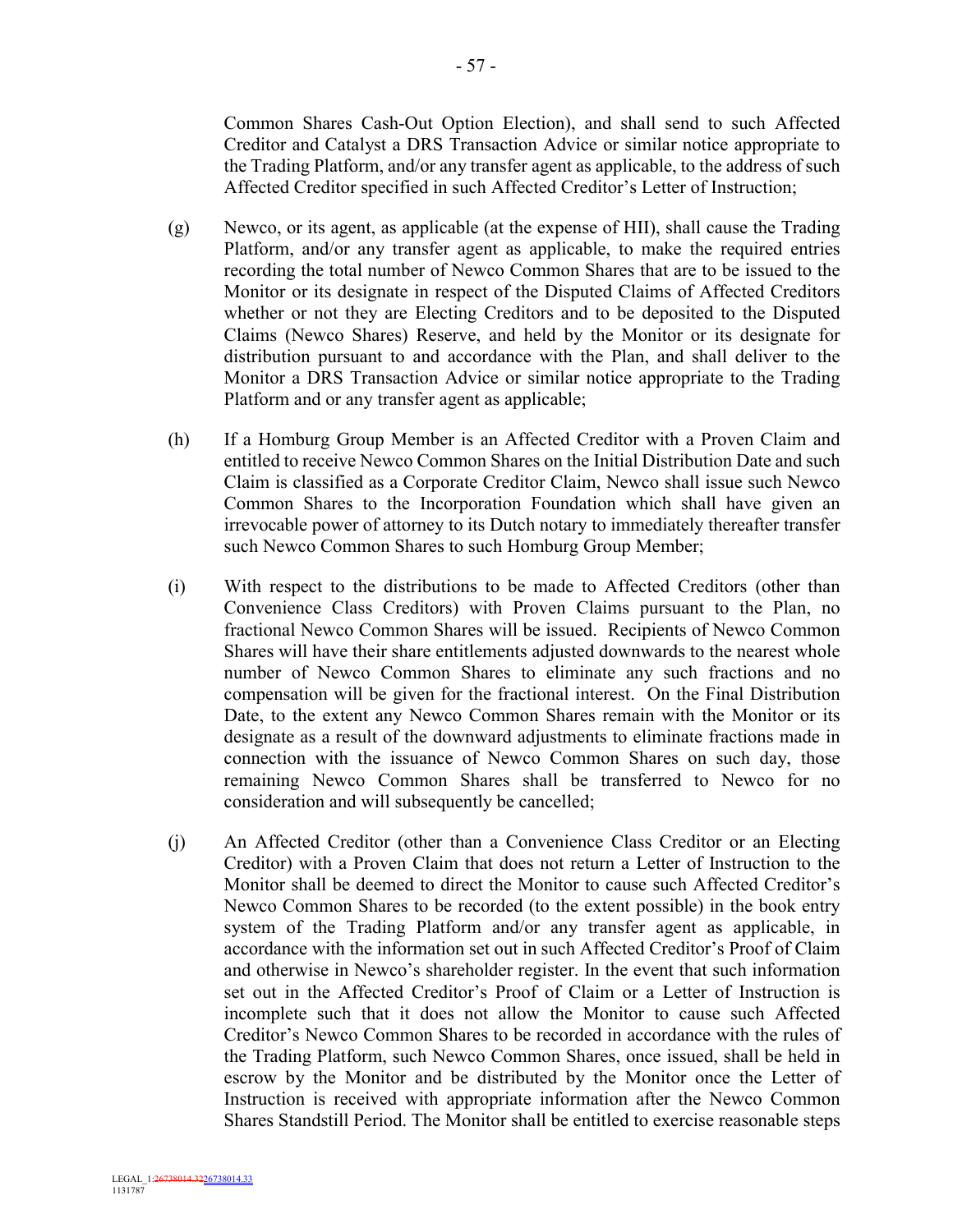in its discretion to obtain any missing Letter of Instruction or to determine any missing information contained therein ; and

- (k) Notwithstanding the foregoing
	- (i) all Newco Common Shares shall in fact be held in the manner appropriate to the Trading Platform, and/or any transfer agent as applicable, to give effect to the Newco Common Shares Standstill Period, such manner of holding to be agreed to by HII, Stichting Homburg Bonds and Catalyst, acting reasonably, and the Monitor. Such Newco Common Shares shall be delivered to the proper recipients thereof upon the expiration of the Newco Common Shares Standstill Period in accordance with the Plan;
	- (ii) the issuance of all Newco Common Shares to Affected Creditors (other than convenience Class Creditors) and to the Monitor or its designate shall be established through the execution of one or more notarial deeds, in which deeds the Newco Common Shares are issued to NPEX and in which deeds NPEX assumes the obligation to credit the account maintained by NPEX for the benefit of the relevant Affected Creditor (or the Monitor or its designate) with the number of Newco Common Shares to be issued to such Affected Creditor (or the Monitor or its designate) pursuant to the Plan; and
	- (iii) Notwithstanding the issuance of the Newco Common Shares to NPEX, NPEX shall have no obligations to pay the issue price for such shares.

## **9.3 Distribution Mechanics – Cash-Out Pool**

- (a) From and after the Plan Implementation Date, and in any event no later than ten (10) Business Days following the Plan Implementation Date, the Monitor shall act as a disbursing agent and shall disburse to each Electing Creditor with a Proven Claim as at the Plan Implementation Date who has validly exercised the Newco Common Shares Cash-Out Option Election, an initial amount in the Monitor's sole discretion in partial satisfaction of each such Electing Creditor's respective *pro rata* share of the Aggregate Newco Common Shares Final Cash-Out Amount.
- (b) The Monitor shall not make the disbursements in Section 9.3(a) above to each Electing Creditor but shall hold such amounts in escrow until the Newco Common Shares in respect of such Newco Common Shares Cash-Out Price is to be paid have been issued and delivered to the Monitor in trust for the benefit of Catalyst (subject only to the expiry of the Newco Common Shares Standstill Period), and for greater certainty, upon actual delivery of such Newco Common Shares to the Monitor, the Monitor shall make the disbursements in (a) above to each such Electing Creditor.
- (c) From and after the date of the initial disbursements referenced in Section 9.3(a) above, the Monitor will make, pursuant to the Plan, further partial contributions from time to time from the Disputed Claims (Cash-Out) Reserve to the Cash-Out Pool as Disputed Claims of Electing Creditors who have validly exercised the Newco Common Shares Cash-Out Option Election are resolved.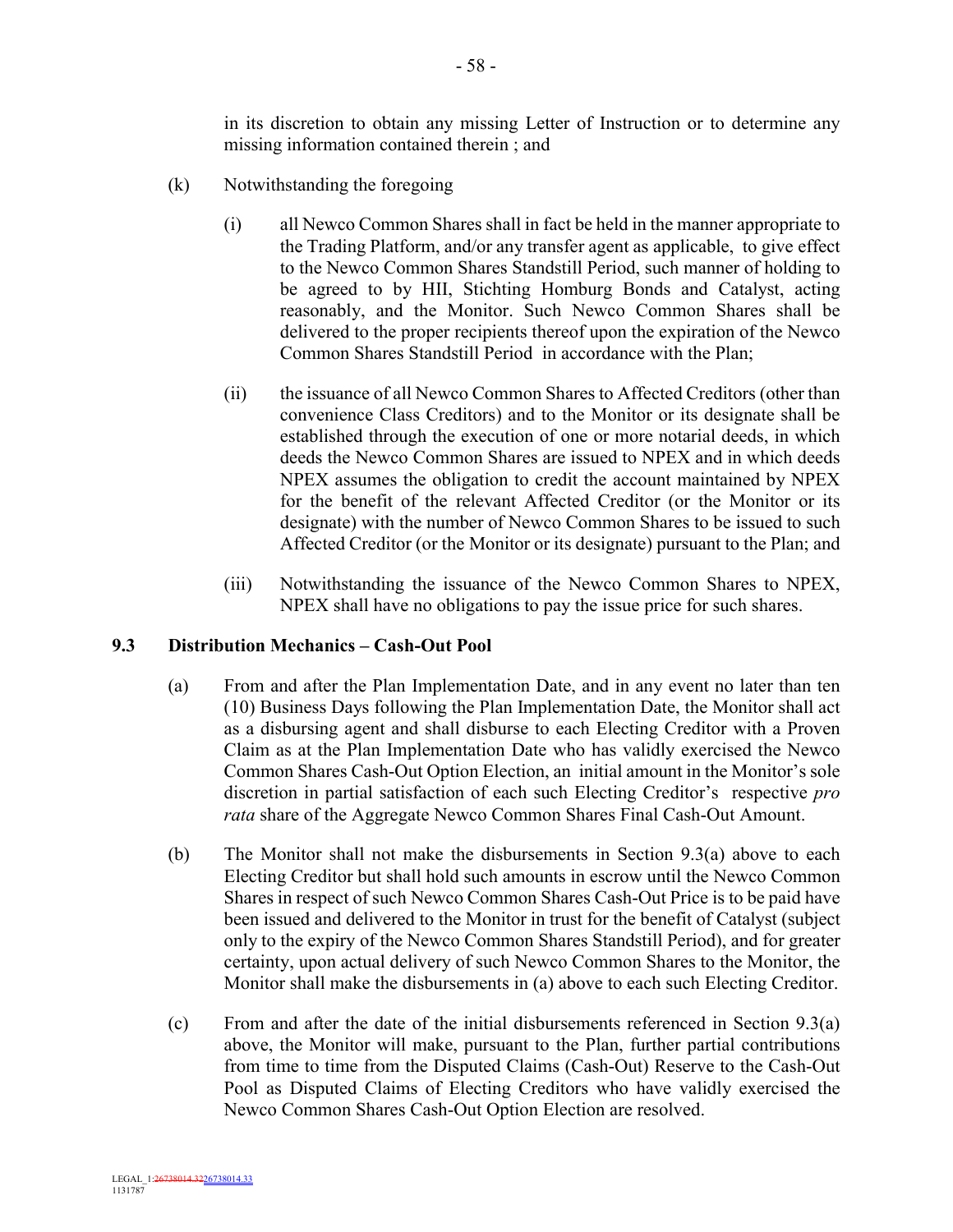- (d) If a Disputed Claim of an Electing Creditor is finally determined in accordance with the Claims Process Order, the Plan, and the HII/Shareco Meeting Order prior to the expiry of such twelve (12) months period following the Plan Implementation Date, then:
	- (i) the Monitor shall make the appropriate adjustment to the Cash-Out Pool and to the Disputed (Cash-Out) Reserve, on prior written notice to Catalyst; and
	- (ii) the Monitor shall make a disbursement from the Cash-Out Pool to such Electing Creditor in respect of its Proven Claim in accordance with this Section 9.3, and Catalyst shall become entitled to receive and the Monitor shall distribute to Catalyst (i) those Newco Common Shares in respect of which such Electing Creditor was otherwise entitled in accordance with Section 9.2, (which number of Newco Common Shares would have been such Electing Creditor's Pro Rata Share of the Newco Equity Pool (Interim) at such time), and Sections 9.2 and 10.2(a) shall apply *mutatis mutandis* to Catalyst, and (ii) any corresponding payment as a result of the adjustment made in Section 9.3(d)(i);
- (e) From time to time, the Monitor shall make further disbursements from the Cash-Out Pool in its sole discretion to the Electing Creditors with Proven Claims in respect of and to be credited towards their *pro rata* share of the Aggregate Newco Common Shares Final Cash-Out Amount**.**
- (f) Once the Disputed Claims of all Affected Creditors (including the Disputed Claims of the Electing Creditors) have been finally resolved, and any funds in the Disputed Claims Cash-Out Reserve contributed to the Cash-Out Pool pursuant to Section 9.3(c) above, the Newco Common Shares Cash-Out Price shall be determined. The Monitor shall act as disbursing agent and shall make final disbursements from the Cash-Out Pool in such amount as is required to satisfy each Electing Creditors' entitlement to receive its respective *pro rata* share of the Aggregate Newco Common Share Final Cash-Out Amount. Following the satisfaction in full of all such Electing Creditors' entitlements,
	- (i) the Monitor shall remit any balance remaining in the Cash-Out Pool to Catalyst; and
	- (ii) Catalyst shall thereafter receive a distribution of the Newco Common Shares which would otherwise have been issued to an Affected Creditor with a Proven Claim who has validly made a Newco Common Shares Cash-Out Option Election, (which number of shares would have been such Affected Creditor's Pro Rata Share of the Newco Equity Pool (Final)), and Sections 9.2 and 10.2(a) shall apply *mutatis mutandis* to Catalyst. The Newco Common Shares issued by Newco to Catalyst shall be held by the Monitor or its designate in escrow for the benefit of Catalyst and shall not be delivered to Catalyst until the expiry of the Newco Common Shares Standstill Period.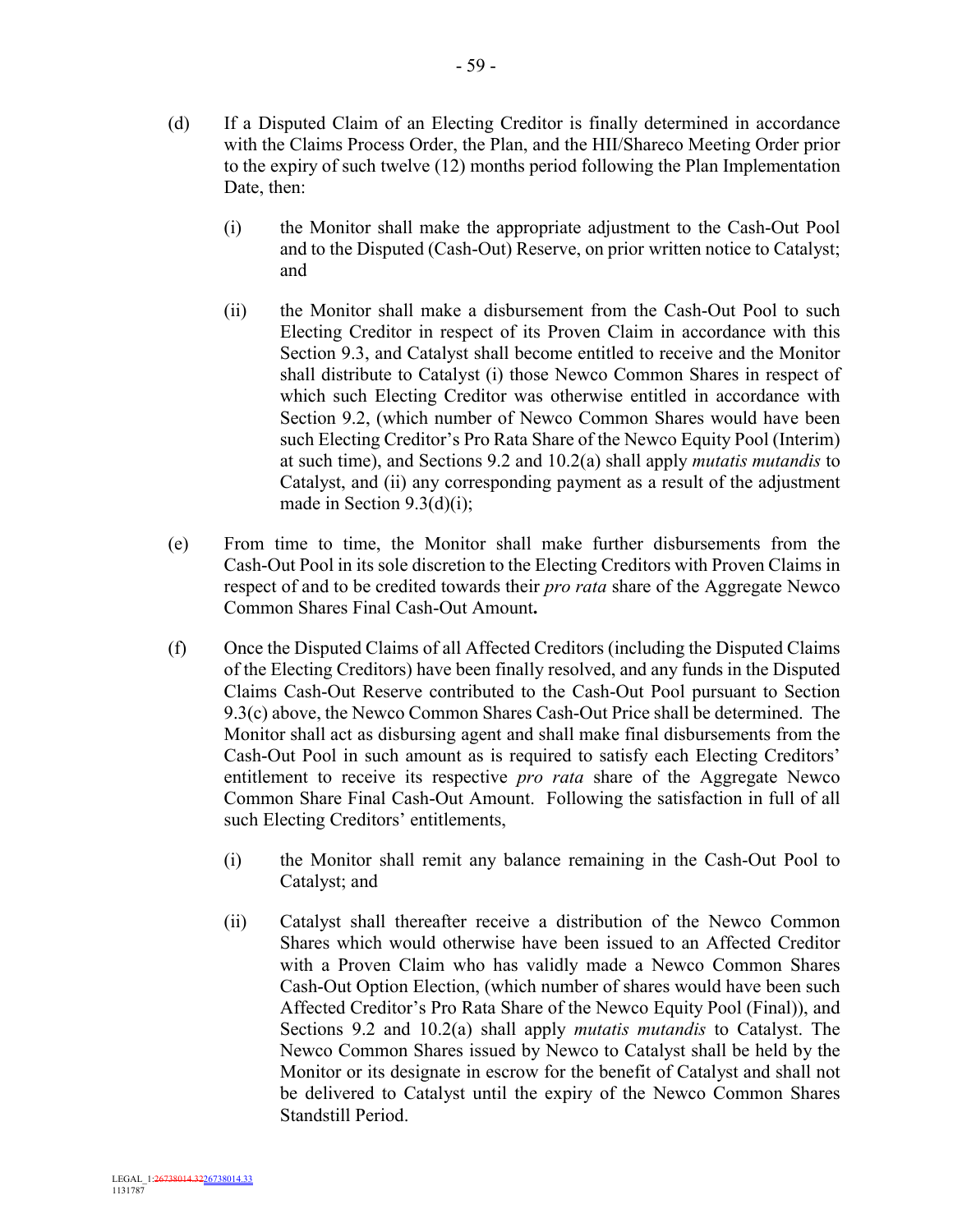(g) Any interest accrued on funds in the Cash-Out Pool and the Disputed Claims Cash-Out Reserve shall be for the account of Catalyst.

### **9.4 Distribution Mechanics – Cash Pool**

- (a) From and after the Initial Distribution Date and each subsequent Distribution Date, the Cash Pool shall be distributed by the Monitor, on behalf and for the account of HII and Shareco, as follows:
	- (i) each Convenience Class Creditor with a Proven Claim shall receive a distribution from the Cash Pool in an amount equal to the Cash Elected Amount in accordance with the Convenience Class Claim Declaration filed by or on behalf of such Affected Creditor (or in the absence of a Convenience Class Claim Declaration in accordance with such Affected Creditors' Proof of Claim); and
	- (ii) after the payments in Section 9.4(a)(i) above, each Affected Creditor (other than a Convenience Class Creditor) with a Proven Claim shall receive a distribution from the remaining Cash Pool in an amount equal to its Pro Rata Share of such Cash Pool in accordance with the Letter of Instruction or Proxy filed by or on behalf of such Affected Creditor (or in the absence thereof in accordance with such Affected Creditor's Proof of Claim).
- (b) Notwithstanding any other provision in the Plan, each holder of a Proven Claim that is a Corporate Bond Claim or a Mortgage Bond Claim shall receive at the time of each distribution from the Cash Pool, the amount of its Pro Rata Share of the Cash Pool (after distributions to Convenience Class Creditors with Proven Claims) that is net of an amount equal to each such holder's allocation of the Stichting Advances then outstanding pursuant to the Funding Order and the extraordinary resolutions adopted by the holders of the Corporate Bond Claims and the Mortgage Bond Claims on May 9 and 10, 2012 (namely on a pro rata basis, based on the amount to be distributed or paid in respect of each Corporate Bond Claim or Mortgage Bond Claim as a percentage of the total amount to be distributed in respect of all Corporate Bond Claims or Mortgage Bond Claims). For greater certainty, for the purpose of this allocation (which shall be determined at the time of the first distribution from the Cash Pool and which allocation shall apply in respect of each distribution), (i) each holder of a Corporate Bond Claim or a Mortgage Bond Claim will be deemed to receive its entitlement to the Newco Common Shares, based on the value of the Newco Common Shares included in the Newco Prospectus, notwithstanding whether such holder is an Electing Creditor or not, (ii) in the event that the properties of Homco 52 LP or Homco 88 LP, which are the object of a security in favour of respectively the Bond 4 Claim Holders and the Bond 7 Claim Holders, are not sold or that the sale proceeds from such sale have not been distributed, the amount of the distribution or payment attributed to the Bond 4 Claim Holders or the Bond 7 Claim Holders will include an estimate of their eventual recovery from their respective security on said properties, and (iii) the amount of the distribution to the Bond 6 Claim Holders will include an estimate of the Bond 6 HII Deficiency Claim. On the Final Distribution Date, the obligation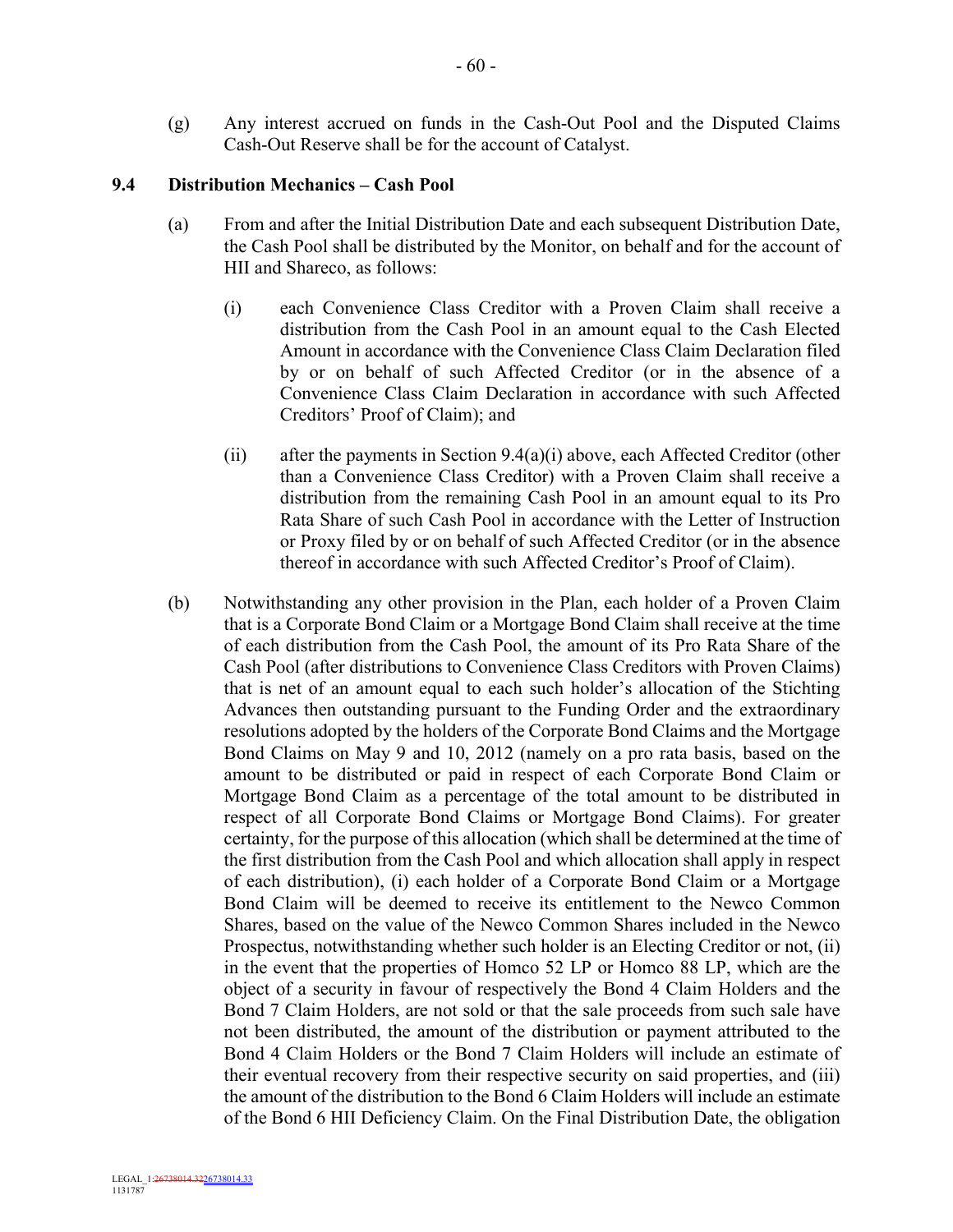of the Petitioners to pay such Stichting Advances shall be deemed to have been satisfied in full.

# **9.5 Distribution Mechanics –Asset Realization Cash Pool and Non-Core Business Asset Notes**

- (a) The Monitor shall hold the Non-Core Business Asset Notes on behalf of the Affected Creditors (other than Convenience Class Creditors) with Proven Claims until such time as the Asset Realization Cash Pool has been distributed in full by the Monitor.
- (b) The Asset Realization Cash Pool shall be distributed by the Monitor, on behalf of and for the account of HII, on a Distribution Date as follows:
	- (i) Each Affected Creditor (other than a Convenience Class Creditor) with a Proven Claim shall receive a distribution by the Monitor from the Asset Realization Cash Pool in the amount of its Pro Rata Share of such Asset Realization Cash Pool in accordance with the Letter of Instruction or Proxy filed by or on behalf of such Affected Creditor (or in the absence thereof in accordance with such Affected Creditor's Proof of Claim); and
	- (ii) Upon each distribution on a Distribution Date, the amounts evidenced under each of the Non-Core Business Asset Notes shall be reduced by the amounts of such distributions to such Affected Creditors.

# **9.6 The Capital Securities Claims and the Taberna Claim**

- (a) Notwithstanding any other provision in the Plan, the holders of the Capital Securities Claims shall not be entitled to receive any distribution on account of the Capital Securities Claims under the Plan, but for greater certainty the Capital Securities Claims shall be affected, compromised, settled, released, discharged, cancelled and barred under the Plan.
- (b) Notwithstanding any other provision in the Plan, HII and the Monitor shall comply with the Taberna Order in making any distributions on account of the Taberna Claim under the Plan, using the reserves created under the HII/Shareco Plan, as applicable. To the extent that the Taberna Order directs that the distribution entitlement under the Plan in respect of the Taberna Claim shall be remitted to any Person or Persons other than the holders of the Taberna Claim, any Newco Common Shares Cash-Out Election made by any holders of the Taberna Claim shall be null and void.

# **9.7 Administrative Reserve Costs**

On the Plan Implementation Date, the Administrative Reserve Account will be funded in accordance with Section 4.2(a) of the Plan and the HII/Shareco Sanction and Vesting Order and the Monitor shall pay the Administrative Reserve Costs from and after the Plan Implementation Date in accordance with the Plan.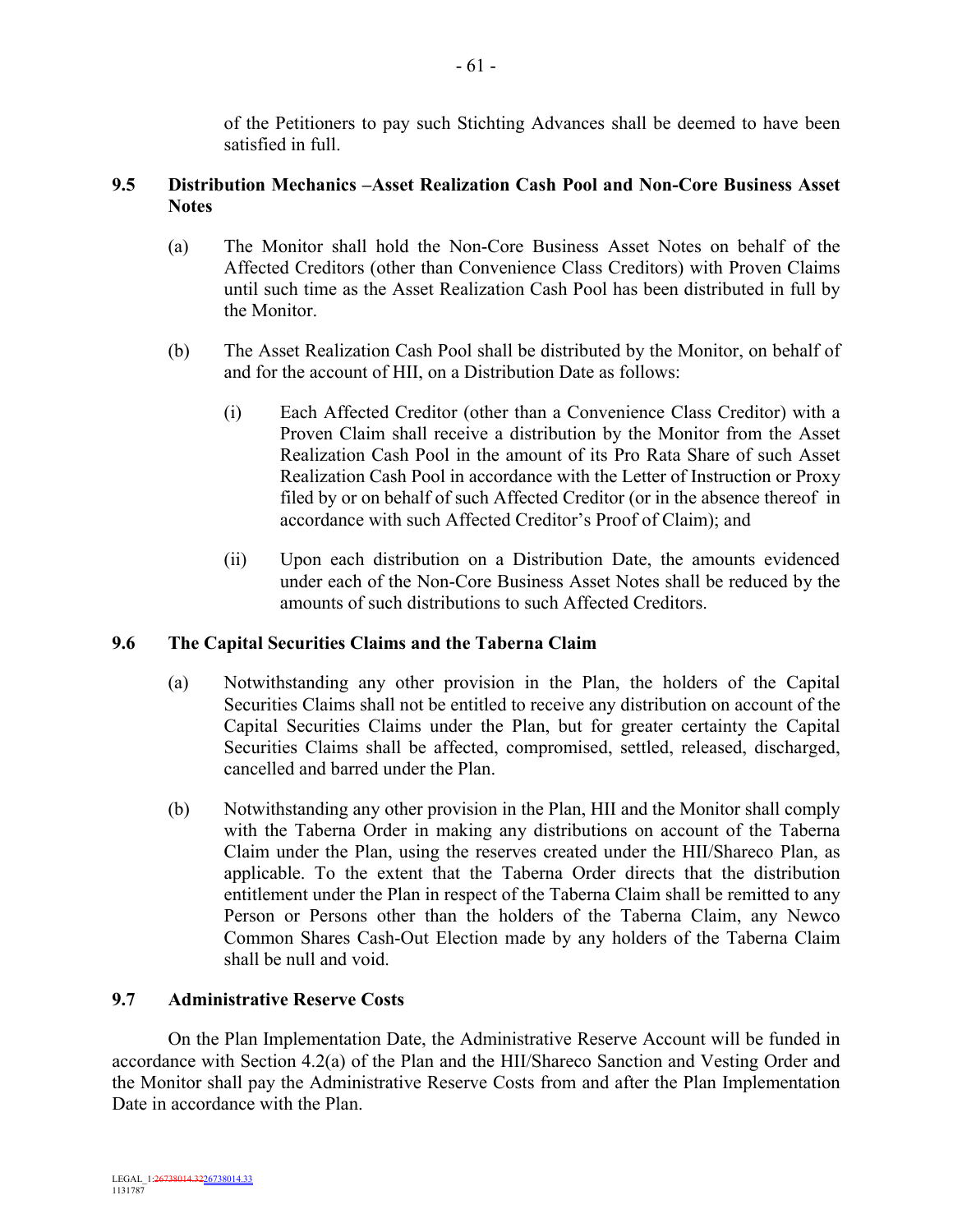## **9.8 Currency**

Unless specifically provided for in the Plan or the HII/Shareco Sanction and Vesting Order, for the purposes of voting or distribution under the Plan, a Claim shall be denominated in Canadian dollars and all payments and distributions to the Affected Creditors on account of their Proven Claims shall be made in Canadian dollars. Any Claim in a currency other than Canadian dollars must be converted to Canadian dollars, and such amount shall be regarded as having been converted at the noon spot rate of exchange quoted by the Bank of Canada for exchanging such currency to Canadian dollars as at the HII Filing Date, which rate is Cdn\$1.3626: EUR1.0000, and Cdn\$0.9971: US\$1.

## **9.9 Interest and Fees**

Interest shall not accrue or be paid on Affected Claims after the HII Filing Date, and no holder of an Affected Claim shall be entitled to interest accruing nor to fees and expenses incurred in respect of an Affected Claim on or after the HII Filing Date and any Claims in respect of interest accruing or fees and expenses incurred on or after the HII Filing Date shall be deemed to be forever extinguished and released.

## **9.10 Treatment of Undeliverable Distributions**

- (a) If any Affected Creditor's distribution by way of cheque or wire transfer is returned as undeliverable or is not cashed, no further distributions to such Affected Creditor shall be made unless and until the Monitor is notified by such Affected Creditor of such Affected Creditor's current address or wire particulars, at which time all such distributions shall be made to such Affected Creditor without interest. All claims for undeliverable or un-cashed distributions in respect of Proven Claims must be made on or before the deadline specified in the Notice of Final Distribution, after which date the Proven Claims of any Affected Creditor or successor of such Affected Creditor with respect to such unclaimed or un-cashed distributions shall be forever discharged and forever barred, without any compensation therefor, notwithstanding any Applicable Laws to the contrary, at which time the Cash amount held by the Monitor in relation to such Proven Claim shall be returned to the Cash Pool or the Asset Realization Cash Pool as the case may be. Nothing contained in the Plan shall require the Monitor to attempt to locate any holder of a Proven Claim.
- (b) If any Affected Creditor's Newco Common Shares are still held in escrow by the Monitor pursuant to Section 9.2 at the time of the Notice of Final Distribution, the applicable Letter of Instruction or missing information in relation thereto must be made on or before the deadline specified in the Notice of Final Distribution, after which date the Proven Claim of any Affected Creditor or successor of such Affected Creditor with respect to such Newco Common Shares shall be forever discharged and barred without any compensation therefor notwithstanding any applicable laws to the contrary, at which time the Newco Common Shares shall be transferred to Newco by the Monitor for cancellation for no consideration.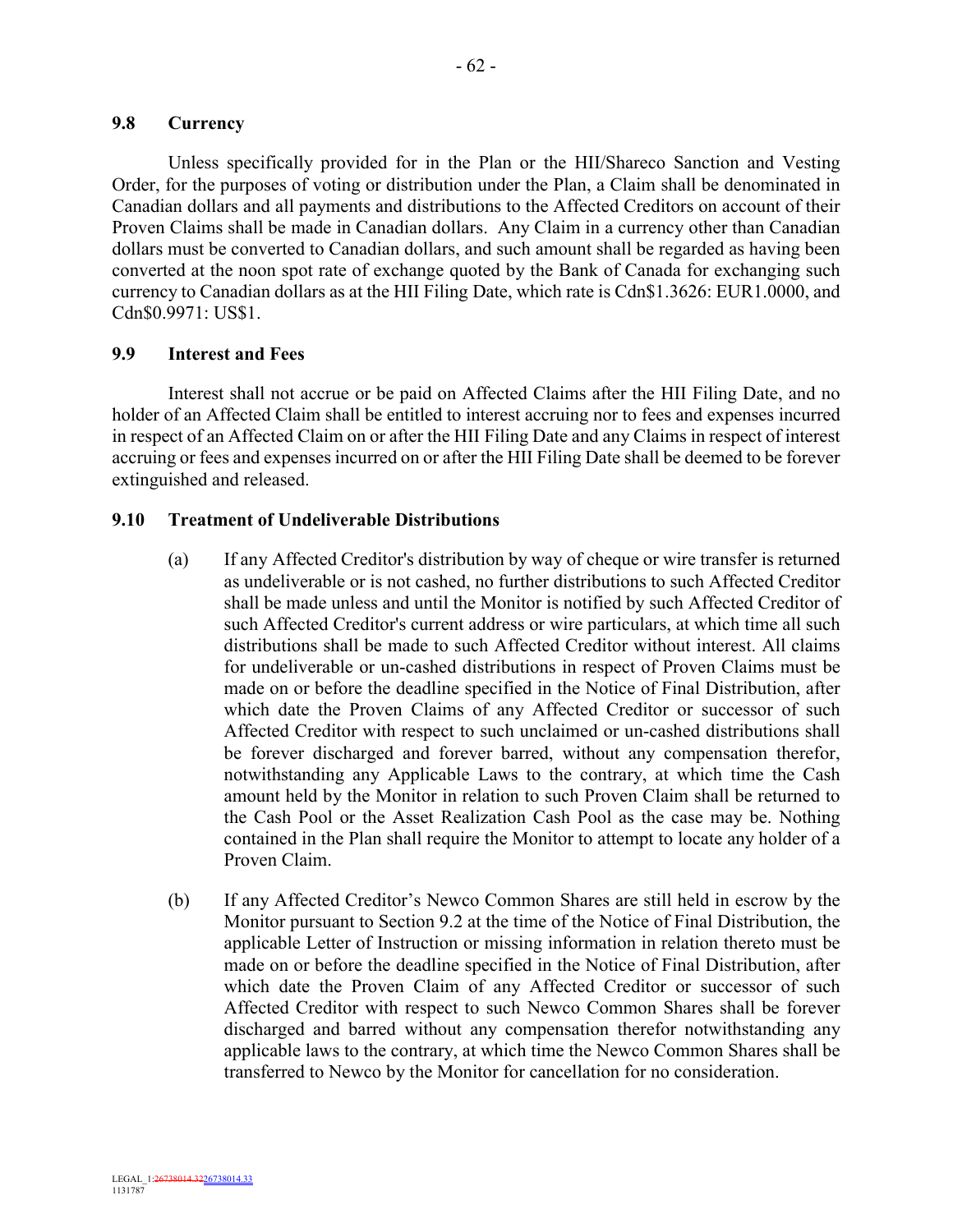- 63 -

# **9.11 Assignment of Claims for Voting and Distribution Purposes – Prior to the HII/Shareco Creditors' Meeting**

Subject to any restrictions contained in Applicable Laws, an Affected Creditor may transfer or assign the whole of its Claim prior to the HII/Shareco Creditors' Meeting provided that HII shall not be obliged to deal with any such transferee or assignee as an Affected Creditor in respect thereof, including allowing such transferee or assignee to vote at the HII/Shareco Creditors' Meeting, unless and until (i) actual notice of the transfer or assignment, together with satisfactory evidence of such transfer or assignment, has been received by HII and the Monitor on or prior to the HII/Shareco Record Date or (ii) the name of such transferee or assignee appears as of the HII/Shareco Record Date as the holder of such transferred or assigned Voting Claim in accordance with the HII/Shareco Meeting Order. Thereafter, such transferee or assignee shall, for all purposes in accordance with the Claims Process Order and the HII/Shareco Meeting Order constitute an Affected Creditor and shall be bound by any and all notices previously given to the transferor or assignor in respect of such Claim. For greater certainty, partial transfers or assignments of Claims shall not be recognized by HII or the Monitor.

## **9.12 Assignment of Claims for Distribution Purposes After the HII/Shareco Creditors' Meeting**

Subject to any restrictions contained in Applicable Laws, an Affected Creditor (other than a Convenience Class Creditor or Electing Creditors) may transfer or assign the whole of its Claim after the HII/Shareco Creditors' Meeting provided that the Monitor shall not be obliged to make distributions to any such transferee or assignee or otherwise deal with such transferee or assignee as an Affected Creditor in respect thereof unless and until actual notice of the transfer or assignment, together with satisfactory evidence of such transfer or assignment and a duly completed and executed Letter of Instruction has been received by HII and the Monitor; thereafter, such transferee or assignee shall, for all purposes in accordance with the Claims Process Order, the HII/Shareco Meeting Order and the Plan constitute an Affected Creditor and shall be bound by notices given and steps taken in respect of such Claim. For greater certainty, partial transfers or assignments of Claims shall not be recognized by HII or the Monitor.

## **9.13 Tax Matters**

- (a) Any terms and conditions of any Affected Claims which purport to deal with the ordering of or grant priority of payment of principal, interest, penalties or other amounts shall be deemed to be void and ineffective (for greater certainty without any impact on any inter-lender arrangements).
- (b) All distributions made by the Monitor pursuant to this Plan shall be first in consideration for the outstanding principal amount of such Affected Claims and secondly in consideration for accrued and unpaid interest and penalties, if any, which form part of such Claims. Notwithstanding any provisions of the Plan, each Affected Creditor that is to receive a distribution pursuant to the Plan shall have sole and exclusive responsibility for the satisfaction and payment of any Tax Obligations imposed by any Taxing Authority on account of such distribution.
- (c) The Monitor shall be entitled to deduct and withhold from any distribution, payment or consideration otherwise payable to any Affected Creditor or to any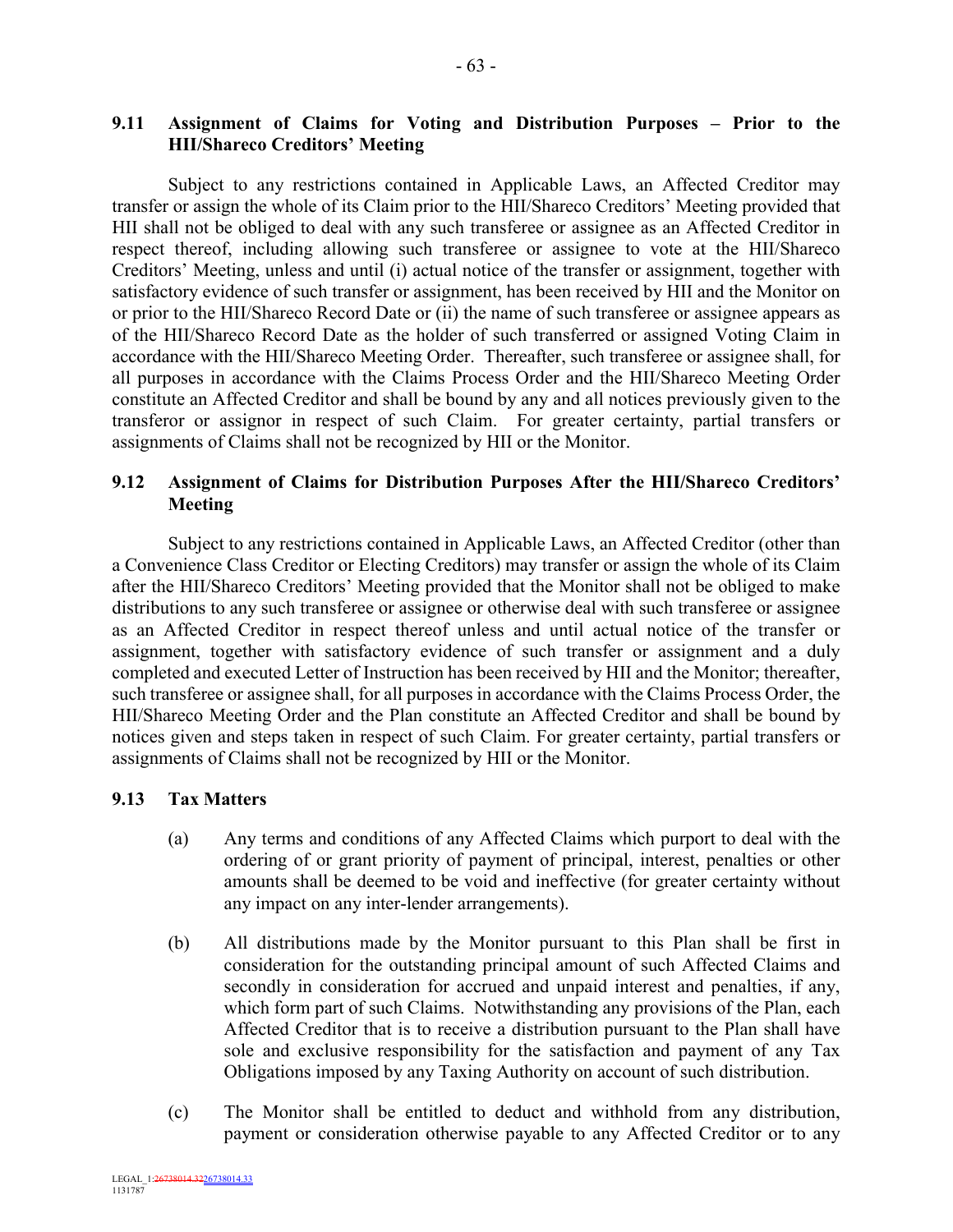Person on behalf of any Affected Creditor such amounts (a "**Withholding Obligation**") if the Monitor is required to deduct and withhold with respect to such payment under the ITA, or any provision of federal, provincial, territorial, state, local or foreign tax law, in each case, as amended or succeeded.

- (d) To the extent that amounts are so withheld or deducted and paid over to the applicable Taxing Authority, such withheld or deducted amounts shall be treated for all purposes of the Plan as having been paid to such Person as the remainder of the payment in respect of which such withholding and deduction were made. For greater certainty, no distribution, payment or other consideration shall be made to or on behalf of a holder of a Proven Claim pursuant to the Plan unless and until such holder has made arrangements satisfactory to the Monitor for the payment and satisfaction of any Withholding Obligations imposed on the Monitor by any Taxing Authority.
- (e) For avoidance of doubt, it is expressly acknowledged and agreed that the Monitor will not hold any assets hereunder, including Cash and Newco Common Shares, for its own account, and no provision hereof shall be construed to have such effect.

#### **ARTICLE 10**

# **PROCEDURE FOR DISTRIBUTIONS REGARDING DISPUTED CLAIMS AND FINAL DISTRIBUTIONS**

### **10.1 No Distribution Pending Allowance**

Notwithstanding any other provision of the Plan, no issuance of Newco Common Shares shall be made by Newco to Affected Creditors with Disputed Claims, and no payments, distributions or transfers of Cash or Newco Common Shares shall be made by the Monitor or its designate with respect to all or any portion of a Disputed Claim unless and to the extent such Disputed Claim has become a Proven Claim, in whole or in part (and for greater certainty a Convenience Class Creditor shall not be entitled to receive Newco Common Shares).

## **10.2 Distributions After Disputed Claims Resolved – Interim Distribution Dates**

- (a) From and after the Plan Implementation Date, on the last Business Day of every month (or more or less frequently as the Monitor may determine in its sole and unfettered discretion), the Monitor or its designate shall transfer that number of Newco Common Shares corresponding to the finally determined amount of each Disputed Claim (other than a Convenience Class Claim) that has become a Proven Claim in whole or in part, on or before the third Business Day prior to a Distribution Date (other than the Final Distribution Date), from the Disputed Claims (Newco Share) Reserve, to such Affected Creditor (other than a Convenience Class Creditor) or Catalyst as the case may be whose Disputed Claim has been finally resolved and has become a Proven Claim, whereby:
	- (i) whereby such Affected Creditor shall be deemed to make a share premium contribution on the Newco Common Shares it receives equal to the amount of its *pro rata* share of the Newco Assumed Portion of Disputed Claims that has been finally resolved and has become a Proven Claim, which then is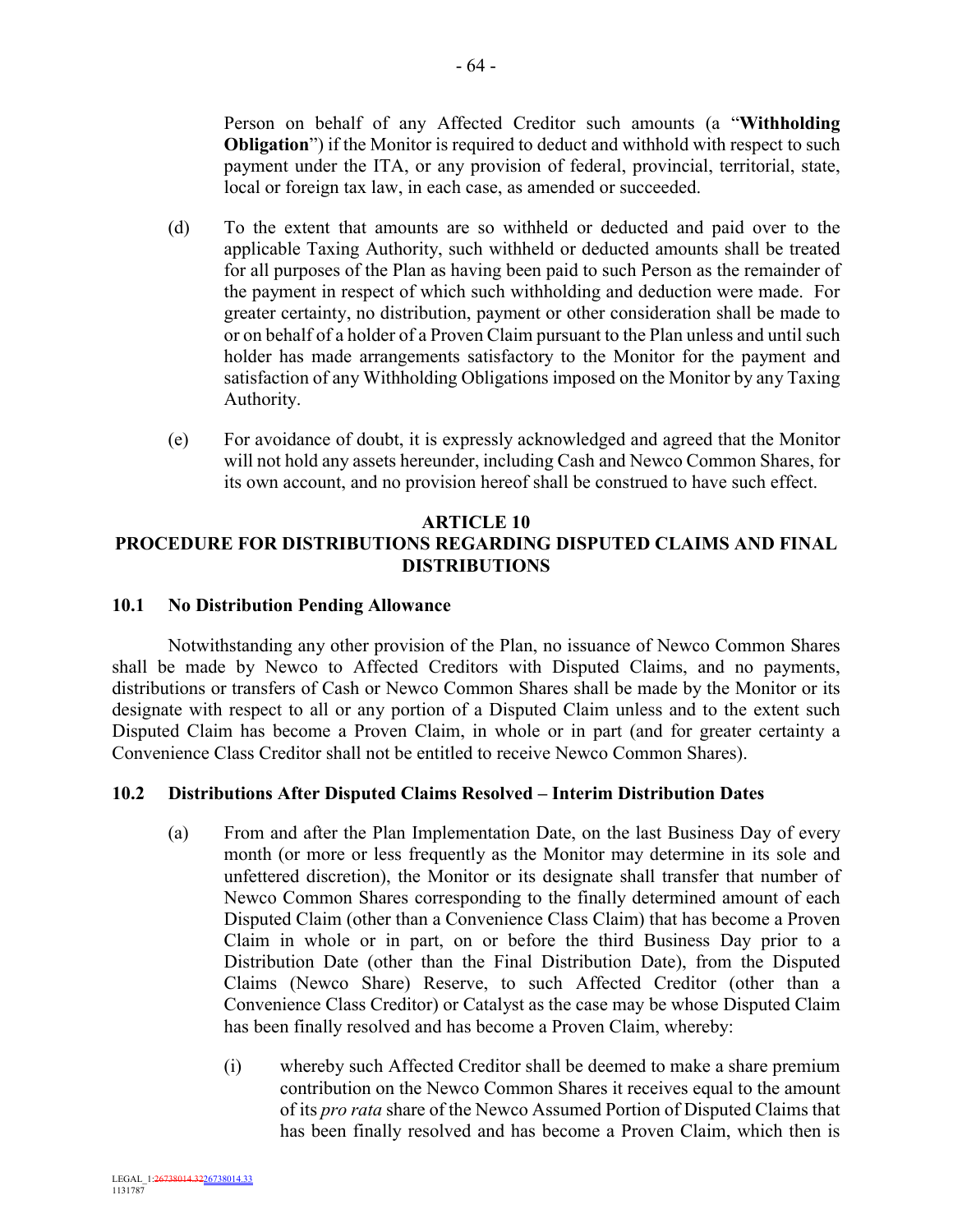satisfied in full by setting off such obligation against such *pro rata* share of the Newco Assumed Portion of Disputed Claims that has been finally resolved and has become a Proven Claim; and

- (ii) such that after giving effect to that distribution and any prior distributions, each such Affected Creditor shall have received its Pro Rata Share of the Newco Equity Pool (Interim) as at such Distribution Date.
- (b) From and after the Plan Implementation Date, on the last Business Day of every month (or more or less frequently as the Monitor may determine in its sole and unfettered discretion), the Monitor on behalf of HII shall distribute to each Affected Creditor with a Disputed Claim that has become a Proven Claim in whole or in part, on or before the third Business Day prior to a Distribution Date (other than the Final Distribution Date), in the case of all Affected Creditors, the appropriate amount of Cash from the Disputed Claims (Cash) Reserve, and in addition, in the case of all Affected Creditors (other than the Convenience Class Creditors), the appropriate amount of Cash from the Disputed Claims (Asset Realization) Reserve, in respect of such Proven Claim, such that after giving effect to that distribution and any prior distributions, each such Affected Creditor, on such Distribution Date shall have received its Pro Rata Share of the Cash Pool and the Asset Realization Cash Pool, as applicable, as at such Distribution Date.

# **10.3 Distributions After Disputed Claims Resolved – Final Distribution Date**

On the Final Distribution Date:

- (a) Any remaining Newco Common Shares held by the Monitor (i) in the Disputed Claims (Newco Shares) Reserve or (ii) in escrow pursuant to Section 9.2, that are not to be distributed to Affected Creditors, shall be transferred to Newco by the Monitor for cancellation for no consideration;
- (b) The Monitor shall pay any final Administrative Reserve Costs;
- (c) The Monitor shall contribute and aggregate the following amounts to the Cash Pool Account:
	- (i) any balance remaining in the Cash Reserves; and
	- (ii) any balance remaining in the Asset Realization Cash Pool; and
- (d) Thereafter, any Cash in the Cash Pool Account
	- (i) shall be paid to the Affected Creditors (other than the Convenience Class Creditors) with Proven Claims, on a pro rata basis such that after giving effect to that distribution and any prior distributions, each such Affected Creditor on such Final Distribution Date shall have received its Pro Rata Share of the Cash Pool; and
	- (ii) Any Disputed Claims to the extent that they are finally determined in accordance with the Claims Process Order or the Court to be invalid such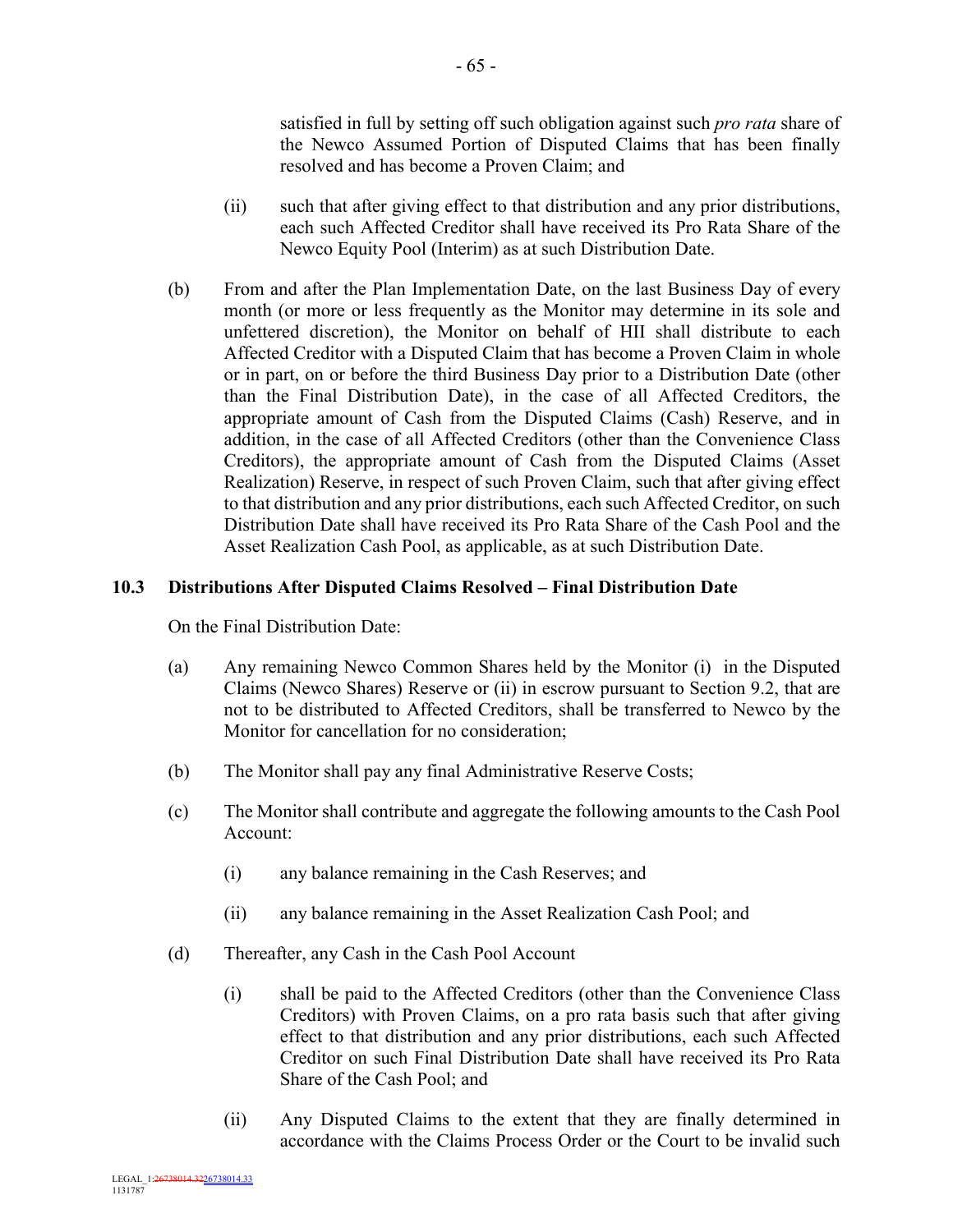that they have not become Proven Claims on or before the Final Distribution Date shall be forever compromised, released, discharged, cancelled and barred, without any compensation therefor.

### **ARTICLE 11**

# **CATALYST INVESTMENT: STANDSTILL, PUT RIGHTS, TAG ALONG RIGHTS, TERMINATION OF CATALYST INVESTMENT**

### **11.1 Newco Common Shares Rights and Restrictions:**

Newco Common Shares issued to Affected Creditors including Catalyst under the Plan are subject to the rights and restrictions set forth in this Article 11 as more fully set forth in the Newco Shareholder Rights Agreement:

- (a) Newco Common Shares Standstill: During the Newco Common Shares Standstill Period, no holder of Newco Common Shares shall, directly or indirectly:
	- (i) sell, transfer, gift, assign, pledge, hypothecate, encumber, convert or otherwise dispose of any of its Newco Common Shares or any interest or entitlement therein, or endorse any security, enter into any agreement, arrangement, or understanding in connection therewith, except that Catalyst may transfer its rights to the Newco Common Shares held in escrow with the Monitor to the extent Catalyst is managing the Newco Common Shares on behalf of a fund, to another fund managed by Catalyst, if the Catalyst Representations and Warranties remain true and correct in all respects after such transfer, and provided however that such transfer shall not release Catalyst from any of its obligations under the Restated Catalyst Support Agreement;
	- (ii) deposit any of its Newco Common Shares into a voting trust (except a voting trust approved by the Newco Initial Supervisory Board or prior to the constitution of such board, by HII and the Monitor acting reasonably, or grant (or permit to be granted) any proxies, or powers of attorney or attorney in fact, or enter into a voting agreement, understanding or arrangement with respect to the voting of its Newco Common Shares; or
	- (iii) list or seek approval for the listing of the Newco Common Shares on any stock exchange (other than the Trading Platform) to the extent such listing is effective during the Newco Common Shares Standstill Period;
- (b) Newco Common Shares Put Right:
	- (i) During the Newco Common Shares Put Right Period, each holder of Newco Common Shares shall have the right (the "**Put Right**") to sell to Catalyst all or part of its Newco Common Shares and Catalyst shall purchase such Newco Common Shares for an amount equal to 66 2/3% of the Newco Common Shares Cash-Out Price, as determined by the Newco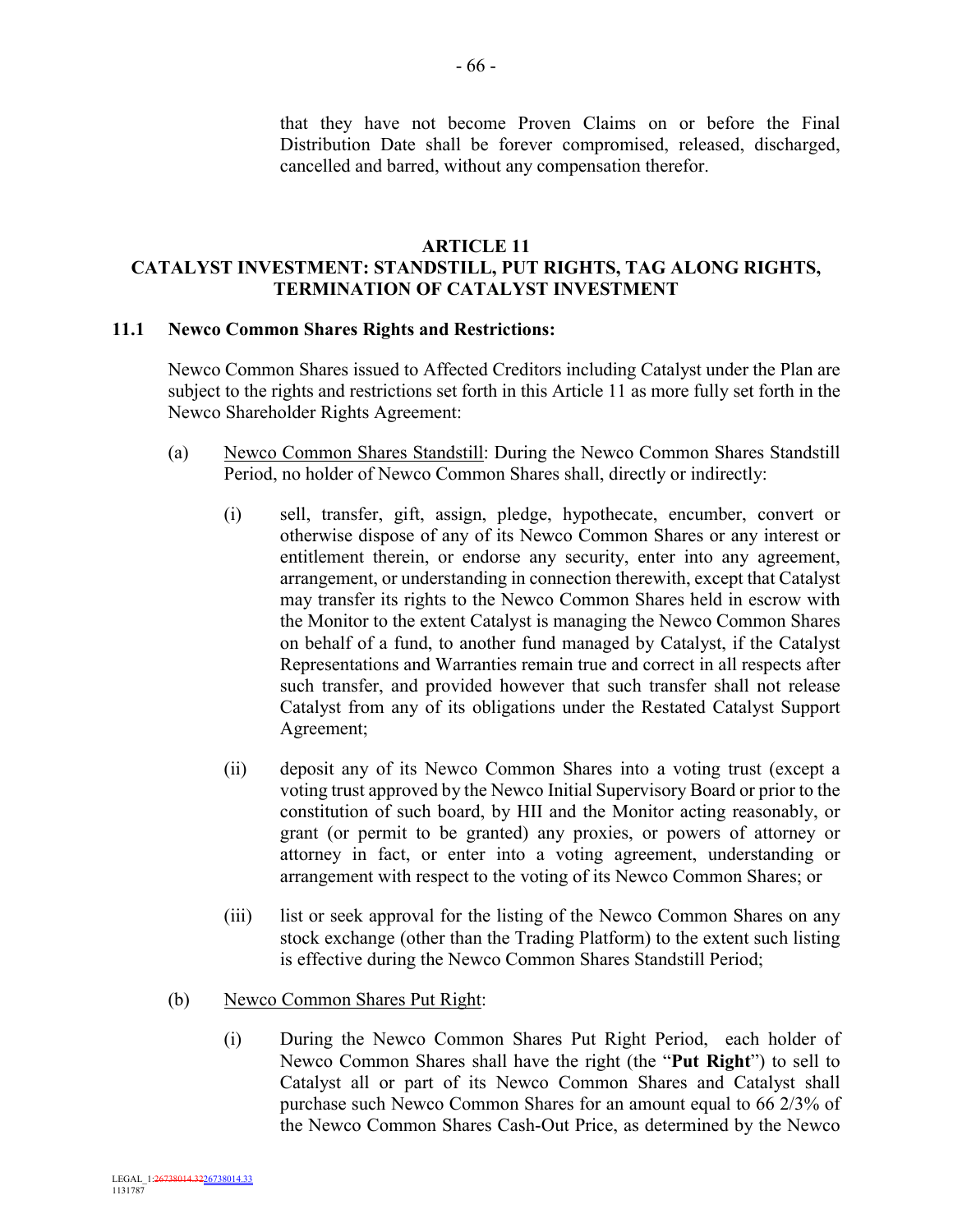Initial Supervisory Board and the Monitor solely for the purposes of this Section 11.1(b) at the beginning of the Newco Common Shares Put Right Period based on then available information, for each Newco Common Share purchased by Catalyst; provided that Catalyst shall not have any obligation to purchase any Newco Common Shares following the Newco Common Shares Put Right Period and shall not have any obligation to purchase any Newco Common Shares during the Newco Common Shares Put Right Period if Newco is unable to pay its debts as such debts become due, or is, or is adjudged or declared to be, or admits to being, bankrupt or insolvent, or suspends the conduct of, or ceases to carry on, its business or operations;

(ii) Prior to the beginning of the Newco Common Shares Put Right Period, Catalyst may apply to the applicable securities regulators for exemptive relief from the formal take-over bid provisions with respect to the Put Right at HII's expense, provided that, in any event, the Put Right shall become effective on the Plan Implementation Date in accordance with Section 12.3 herein;

# (c) Newco Common Shares Tag Along Right:

- (i) During the Newco Common Shares Tag Along Period, subject to Section 11.1(c)(ii),(iii), and (iv) below, Catalyst shall not directly or indirectly sell, trade, transfer or otherwise dispose of Newco Common Shares ("**Transfer**") if as a result of such Transfer, a Person individually or together with its affiliates and Persons acting jointly or in concert therewith (a "**Purchaser**"), would acquire from Catalyst Newco Common Shares which, together with any other Newco Common Shares, held by such Person, constitutes in the aggregate thirty (30%) per cent or more of the outstanding Newco Common Shares as of the effective date of the Transfer (a "**Control Transfer**");
- (ii) Catalyst may effect a Control Transfer to the Purchaser within five (5) Business Days following the Expiry Date (as defined below) strictly in accordance with the terms set out in the Disposition Notice (as defined below) if: (A) at least twenty-one (21) Business Days prior to the date specified for completion of the Control Transfer, it gives notice in writing (a "**Disposition Notice**") to the Newco Initial Supervisory Board of the number of Newco Common Shares to be subject to the Control Transfer, the name and address of the Purchaser, the consideration per Newco Common Share, and any other material terms and conditions pursuant to which the Control Transfer is to be effected, and (B) the Purchaser shall have made an Offer (as defined below) to each other registered holder of Newco Common Shares. An "**Offer**" means an offer to purchase Newco Common Shares by the Purchaser that (I) is made in compliance with applicable corporate and securities legislation and the requirements of any stock exchange on which the Newco Common Shares are then listed; (II) is in writing; (III) provides for a date by which Newco Common Shares tendered to the Offer will be accepted and purchased in accordance with the terms and conditions of the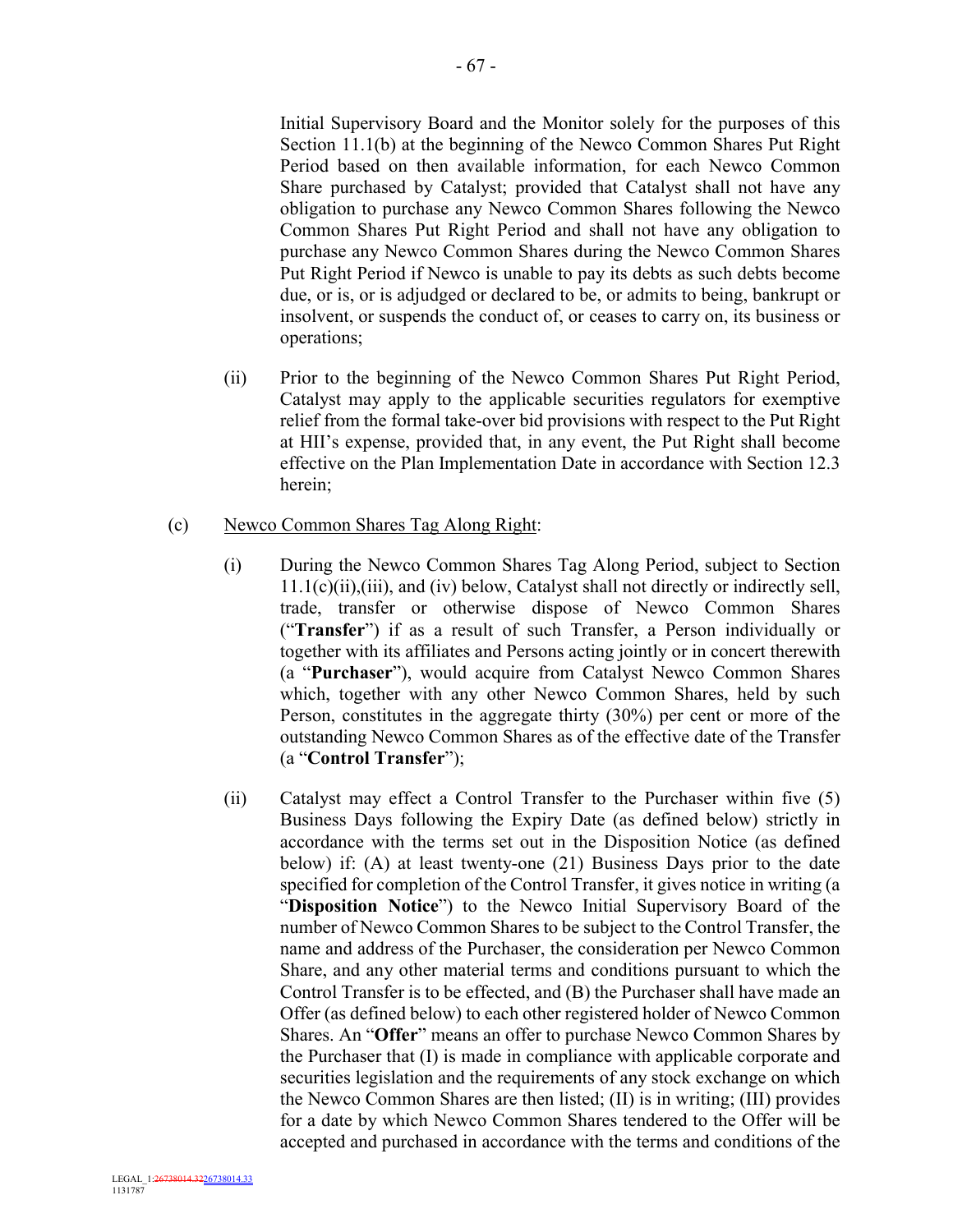Offer, provided that such date shall not be less than twenty (20) Business Days following the mailing of such written offer, (the "**Expiry Date**"); and (IV) is identical to the offer to purchase Newco Common Shares set out in the Disposition Notice, including with respect to price per Newco Common Share, form of consideration, and the percentage of Newco Common Shares held by each other shareholder of Newco to be acquired by the Purchaser. For greater certainty, if the Offer is for less than all the outstanding Newco Common Shares and a greater number of Newco Common Shares are tendered to the Offer then the Purchaser is bound to acquire under the Offer (and for this purpose all of the Newco Common Shares of Catalyst subject to the Control Transfer shall be included), the Purchaser shall take up and pay for Newco Common Shares proportionately according to the number of Newco Common Shares deposited by each shareholder (including Catalyst).

- (iii) Catalyst may Transfer Newco Common Shares to or between its wholly owned subsidiaries or affiliates (provided that such subsidiary or affiliate is, or agrees to be, bound by the terms of this Section 11.1(c) and that such Transfer does not relieve Catalyst of any of its obligations under this Section 11.1(c)).
- (iv) Notwithstanding any other provision in this Section 11.1(c) the provisions set out in this Section 11.1(c) shall be effective during the Newco Common Shares Tag Along Period, following which the provisions set out in this Section 11.1(c) shall expire and be of no force or effect

# **11.2 Termination of Catalyst Investment**

The completion of the Catalyst Investment is not a condition precedent to implementation of the Plan. If the Restated Catalyst Support Agreement is validly terminated in accordance with its terms prior to the Plan Implementation Date then:

- (a) Any election of the Newco Common Shares Cash-Out Option will be deemed to be null and void, and such Electing Creditors will receive their Affected Creditors' Entitlement as if no election was made;
- (b) Catalyst shall have no obligation to pay the Newco Common Shares Cash-Out Price and shall have no entitlement to receive any Affected Creditors' Entitlement (other than in respect of the Catalyst Affected Claims);
- (c) Any Catalyst Funds held by the Monitor in accordance with the Plan shall be returned to Catalyst pursuant to the Restated Catalyst Support Agreement without set-off or deduction, provided however that Catalyst shall have no entitlement to a return of the Catalyst Deposit in the event of a termination of the Restated Catalyst Support Agreement resulting from a breach or default of Catalyst;
- (d) In the event that the Restated Catalyst Support Agreement terminates prior to the HII/Shareco Creditors Meeting and the Homco 61 Creditors Meeting, HII, Shareco and Homco 61 LP shall be entitled to rely on all Proxies received for the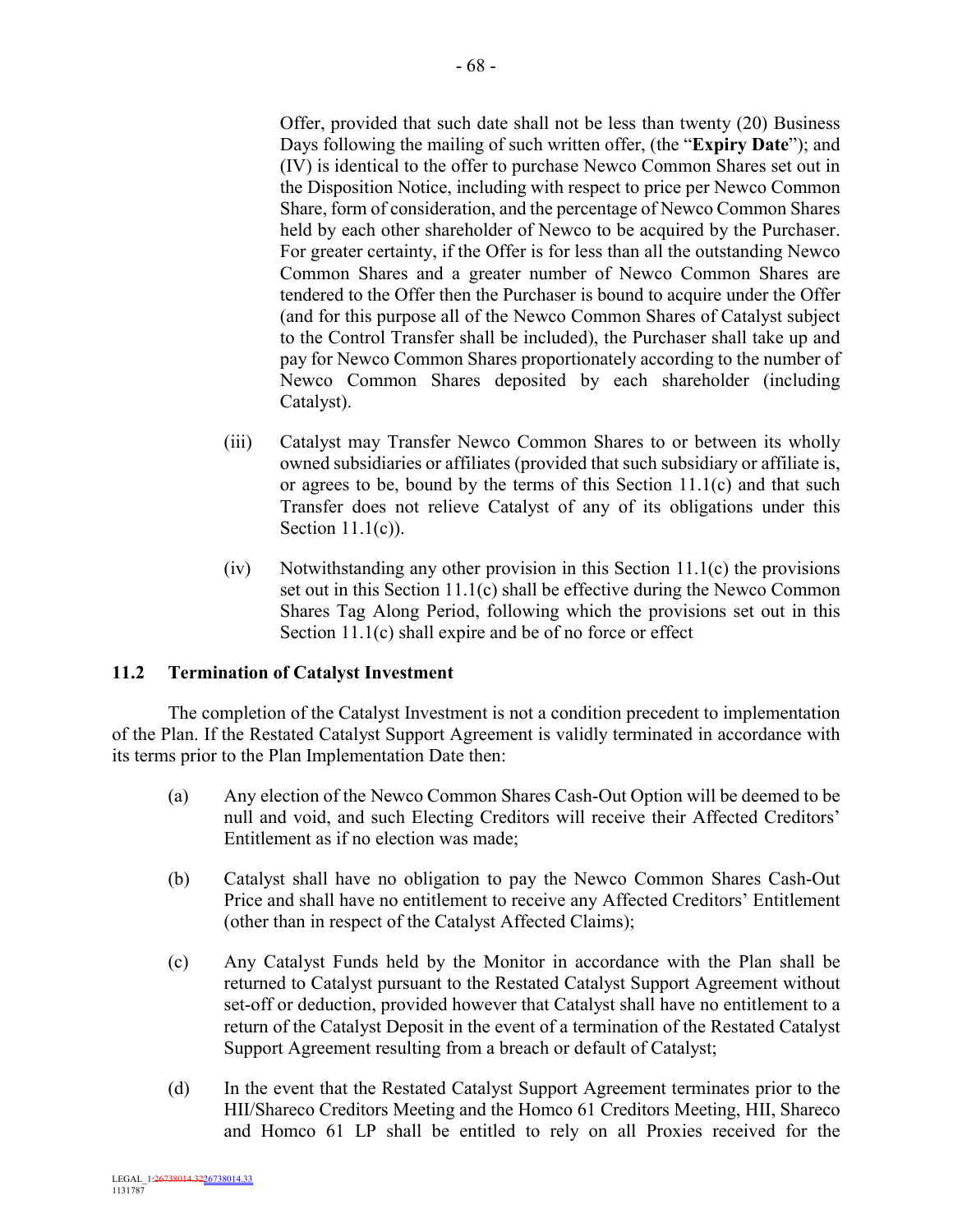HII/Shareco Creditors Meeting and the Homco 61 Creditors Meeting respectively notwithstanding the termination of the Restated Catalyst Support Agreement and in no event will HII, Shareco or Homco 61 LP be required to re-solicit Proxies;

- (e) In the event that the Restated Catalyst Support Agreement terminates after the HII/Shareco Creditors Meeting and the Homco 61 Creditors Meeting, HII, Shareco and Homco 61 LP respectively shall be entitled to rely on the voting results at each such meeting; and
- (f) All provisions of the Plan will remain in full force and effect other than the provisions relating to the Catalyst Investment, together with the provisions relating to the Newco Common Shares Put Right and Newco Common Shares Tag Along Right which are components thereof, and to or for the benefit of or an obligation of Catalyst (and without limiting the generality of the foregoing to the requirement for any consent of Catalyst but excluding, for greater certainty, any provisions relating to rights and entitlements of Catalyst as an Affected Creditor) which provisions shall be of no further force or effect and shall be deemed to be severed from the Plan in their entirety, and for greater certainty, any Electing Creditor shall be deemed to have voted in favour of the Plan and any entitlement of Catalyst to representation on the Newco Initial Supervisory Board, the Newco Management Board or the Liquidation Advisory Committee shall be terminated with such vacancies to be designated by the remaining members of the Newco Initial Supervisory Board, the Newco Management Board and the Liquidation Advisory **Committee**

## **ARTICLE 12 HII GROUP ENTITIES' REORGANIZATION**

#### **12.1 Corporate Authorizations**

The adoption, execution, delivery, implementation and consummation of all matters contemplated under the Plan involving corporate action of any of the Homburg Group Members will occur and be effective as of the Plan Implementation Date, and will be authorized and approved under the Plan and by the Court, where appropriate, as part of the HII/Shareco Sanction and Vesting Order, in all respects and for all purposes without any requirement of further action by shareholders, directors or officers of such Homburg Group Member. All necessary approvals to take actions shall be deemed to have been obtained from the directors or the shareholders of the Homburg Group Member, as applicable, including the deemed passing by any class of shareholders of any resolution or special resolution and no shareholders' agreement or agreement between a shareholder and another Person limiting in any way the right to vote shares held by such shareholder or shareholders with respect to any of the steps contemplated by the Plan shall be effective and shall be deemed to have no force and effect.

# **12.2 Pre-Plan Implementation Date Transactions**

HII and Shareco shall implement or cause to be implemented the Pre-Plan Implementation Date Transactions prior to the Plan Implementation Date.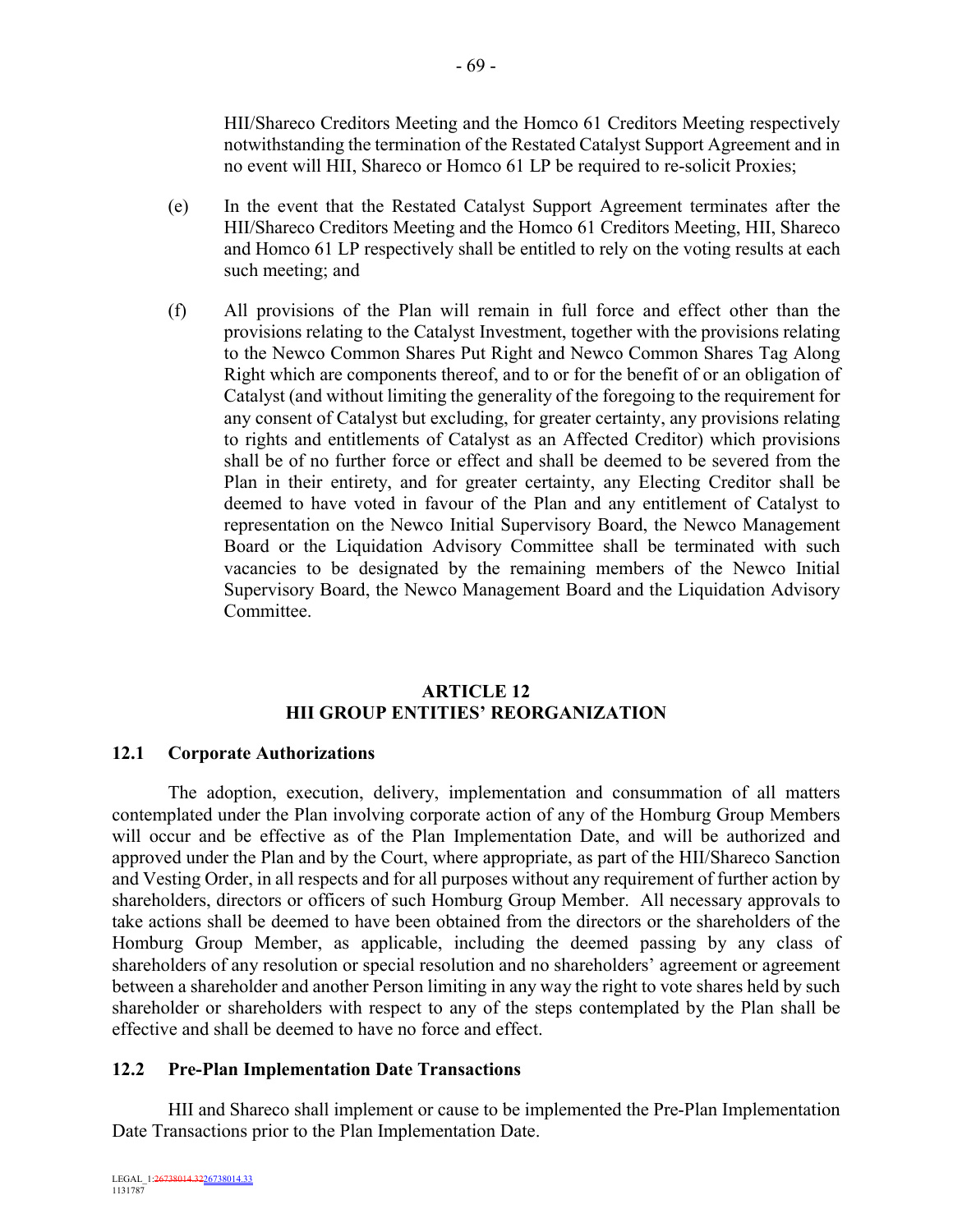#### **12.3 Plan Implementation Date Transactions**

Subject to Section 12.4 and any Plan Transactions Notice, the following transactions, steps, offsets, compromises, releases and discharges to be effected in the implementation of the Plan (the "**Plan Transactions**") shall occur, and be deemed to have occurred sequentially in the following order without any further act or formality, on the Plan Implementation Date beginning at the Effective Time:

#### A. Phase One

During Phase One the following Plan Transactions shall and shall be deemed to occur sequentially in the following order:

- (a) Dissolution of Homco 190 LP, Homco 191 LP and Homco 199 LP:
	- (i) The following steps shall be taken prior to the dissolution of Homco 190 LP, Homco 191 LP and Homco 199 LP:
		- (A) Homco 199 LP shall be deemed to pay to Homco 191 LP the amount of the Homco 199 Cash Amount in a first partial repayment of the Homco 191 Loan and the Homco 191 Loan Promissory Note shall be deemed to be reduced accordingly;
		- (B) Homco 191 LP shall be deemed to repay any indebtedness to HII (including for greater certainty any amount assumed by Homco 191 on the dissolution of any subsidiary partnership) if any, and then to make a return of capital with the balance to its sole limited partner, HII, in an amount equal to the Homco 199 Cash Amount;
		- (C) HII shall be deemed to pay to Homco 199 LP an amount equal to the Homco 199 Cash Amount in a first partial repayment of the Homco 199 Loan and the Homco 199 Loan shall be deemed to be reduced accordingly;
		- (D) Homco 199 LP shall be deemed to pay to Homco 191 LP an amount equal to the remaining balance of the Homco 191 Loan, in a second and final repayment of the Homco 191 Loan and the Homco 191 Loan Promissory Note shall be deemed to be satisfied in its entirety and such note shall be deemed to be cancelled;
		- (E) Homco 199 LP shall be deemed to pay to Homco 190 LP an amount equal to the Homco 199 Cash Amount less the amount of the final payment in D above, in a first partial repayment of the Homco 190 Loan and the Homco 190 Loan Promissory Note shall be deemed to be reduced accordingly;
		- (F) Homco 190 LP shall be deemed to make a return of capital to its sole limited partner, Homco 191 LP, in the amount equal to the partial repayment paid in E above;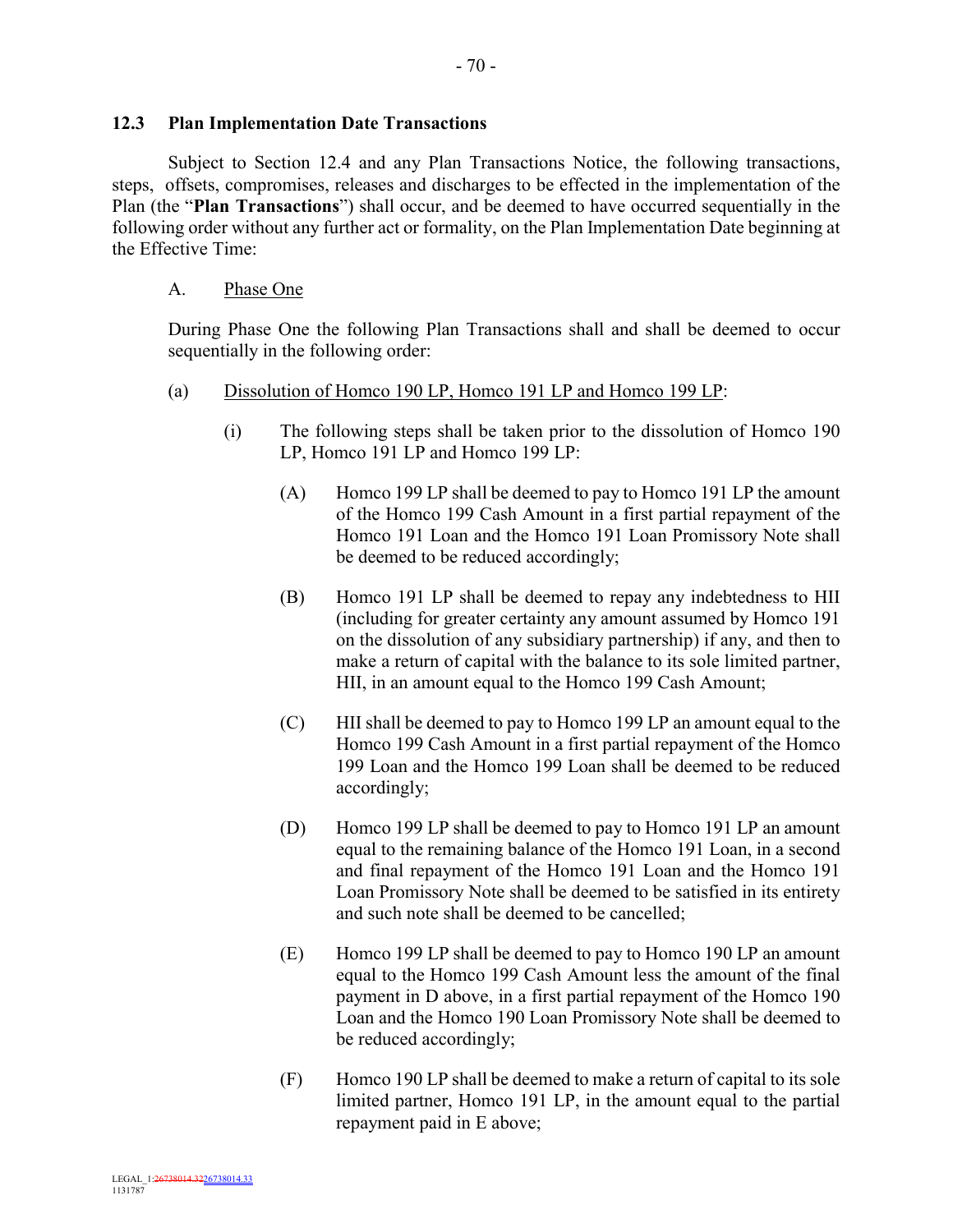- (G) Homco 191 LP shall be deemed to make a return of capital to its sole limited partner, HII, in an amount equal to the Homco 199 Cash Amount (being the aggregate of the amounts paid in D and E above);
- (H) HII shall be deemed to pay to Homco 199 LP the amount equal to the Homco 199 Cash Amount (and being the aggregate of the amounts paid in D and F above), in a second partial repayment of the Homco 199 Loan and the Homco 199 Loan shall be deemed to be reduced accordingly;
- (I) Homco 199 LP shall be deemed to pay to Homco 190 LP an amount equal to the remaining balance of the Homco 190 Loan, in a second and final repayment of the Homco 190 Loan, and the Homco 190 Loan Promissory Note shall be deemed to be deemed to be satisfied in its entirety and such note shall be deemed to be cancelled;
- (J) Homco 190 LP shall be deemed to make a return of capital to its sole limited partner, Homco 191 LP, in an amount equal to the amount paid in I above;
- (K) Homco 191 LP shall be deemed to make a return of capital to its sole limited partner, HII, in an amount equal to the amount paid in I above;
- (L) HII shall be deemed to pay to Homco 199 LP an amount equal to the amount paid in I above, in a third partial repayment of the Homco 199 Loan and the Homco 199 Loan shall be deemed to be reduced accordingly;
- (M) Homco 199 LP shall be deemed to make a return of capital to its sole limited partner, HII, in an amount equal to the balance of the Homco 199 Loan;
- (N) HII shall repay amounts owed to Homco 190 LP, if any, and Homco 190 LP shall make a return of capital in such amount, if any, to Homco 191 LP, and Homco 191 LP shall make a return of capital to HII in any such amount, if any; and
- (O) HII shall be deemed to pay Homco 199 LP an amount equal to the amount as paid in M above, as a fourth and final payment made in full satisfaction of the Homco 199 Loan, and the Homco 199 Loan shall be deemed to be satisfied in its entirety; and
- (ii) The steps in A through O above shall be deemed to be executed or repeated (with as many conforming changes as may be necessary) as many times as is necessary based upon the amount of the Homco 199 Cash Amount, in order to repay the Homco 191 Loan, the Homco 190 Loan and the Homco 199 Loan in their entireties;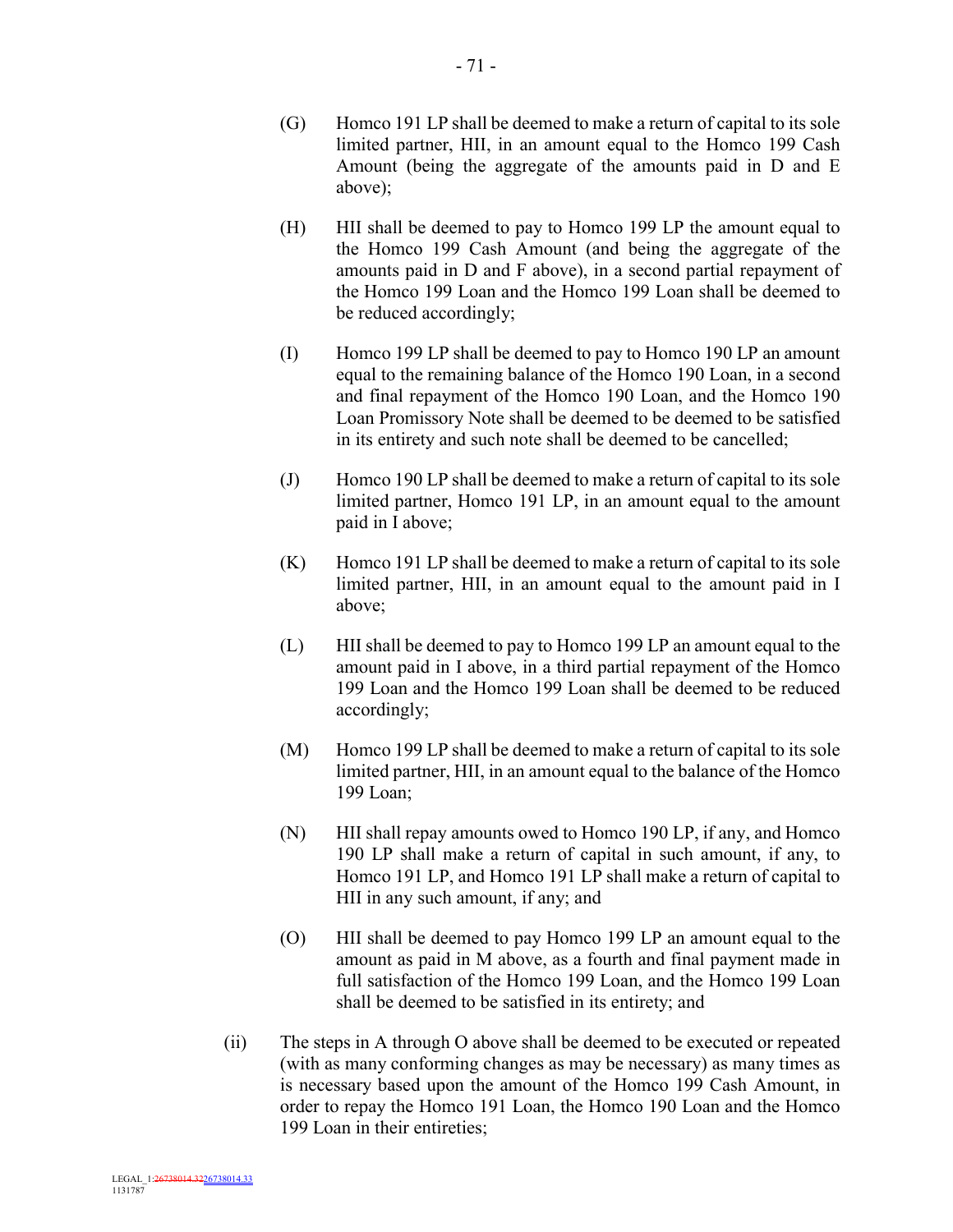- (iv) Upon the deemed dissolution of each of Homco 190 LP, Homco 191 LP and Homco 199 LP, their respective assets including all Cash shall be deemed to be transferred to and vested in HII free and clear of Encumbrances and their respective liabilities which shall be deemed to be assumed by HII, and such liabilities shall be compromised under the Plan; and
- (v) Each Homco GP of Homco 190 LP, Homco 191 LP and Homco 199 LP shall be deemed to be dissolved and its Certificate of Dissolution filed and recorded in accordance with the NSCA; and
- (b) Homco 69 LP and Homco 70 LP: Reorganization of Share Capital
	- (i) Homco 70 LP
		- (A) HII shall capitalize Homco 70 LP with an amount not exceeding EUR3.5M by way of a capital contribution; and
		- (B) Homco 70 LP shall use the EUR3.5M received in  $12.3(b)(i)(A)$ above to repay all or part of the principal amount of the Homco 70 Coët BV Intercompany Loan (and, for greater certainty, no accrued and unpaid interest shall be repaid at that time; only the principal amount).
	- (ii) Declaration of Dividends
		- (A) Valbonne 2 BV shall declare (but not pay) to Homco 69 LP a dividend in an amount equal to the principal amount of the Homco 69 LP Valbonne 2 BV Intercompany Loan;
		- (B) Coët BV shall declare (but not pay) to Homco 70 LP a dividend in an amount equal to the outstanding principal amount of the Homco 70 LP Coet BV Intercompany Loan (i.e. taking into account the partial repayment of the Homco 70 LP Coet BV Intercompany Loan by Homco 70 LP made under (i)(B) above);
	- (iii) Sale of BV Ordinary Shares
		- (1) HII (69) GP on behalf of Homco 69 LP will sell and transfer 956 of the 18,800 issued and outstanding ordinary shares of Valbonne 2 BV (which, for greater certainty, will not include Homco 69 LP's entitlement to the dividend declared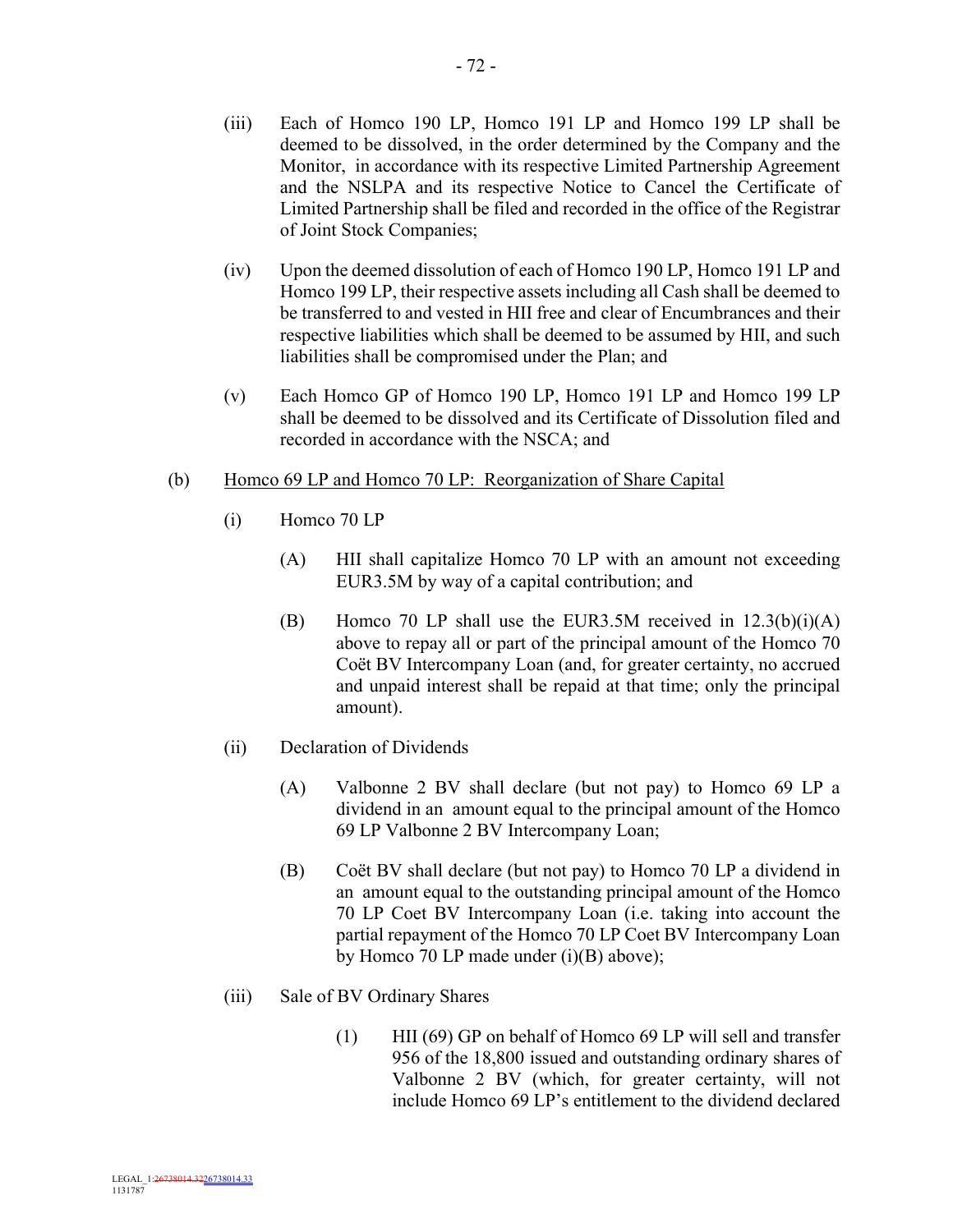under Section 12.3(b)(ii)(A) above to Stichting Coeval for fair market value consideration;

- (2) In satisfaction of the fair market value consideration payable in Section 12.3(b)(iii)(1) above, Stichting Coeval will issue to Homco 69 LP an interest-bearing promissory note in the principal amount equal to the sale price (the "**Homco 69 Note**");
- (3) As approved by shareholders' resolution, all of the 1,260 issued and outstanding preferred shares of Valbonne 2 BV held by Stichting Coeval will be cancelled;
- (4) HII (70) GP on behalf of Homco 70 LP will sell and transfer 860 of the 16,920 issued and outstanding ordinary shares of Coët BV (which, for greater certainty, will not include Homco 70 LP's entitlement to the dividend declared under Section 12.3(b)(ii)(B) above to Stichting Coeval for fair market value consideration;
- (5) In satisfaction of the fair market value consideration in Section 12.3(b)(iii)(4) above, Stichting Coeval will issue to Homco 70 LP an interest-bearing promissory note in the principal amount equal to the sale price (the "**Homco 70 Note**"); and
- (6) As approved by shareholders' resolution, all of the issued and outstanding preferred shares of Coët BV held by Stichting Coeval will be cancelled;

# (c) Homburg Baltic Creditors and Homburg Baltic Limited Partnership Creditors:

All amounts to be paid to Homburg Baltic Creditors or Homburg Baltic Limited Partnership Creditors in an amount not to exceed in the aggregate EUR15,000,000, shall be paid by HII, directly or indirectly, through the capitalisation by way of loan or capital contribution (including share subscription) of Homburg Baltic and/or Homburg Baltic Limited Partnerships as provided for by the Monitor and the Company and in accordance with the agreements reached with the Homburg Baltic Creditors or Homburg Baltic Limited Partnership Creditors. Homburg Baltic shall be exported from the NSCA and imported to New Brunswick under the *New Brunswick Corporations Act* (the "NBCA").

- (d) Homburg US Transactions:
	- (i) HII incorporates HII US Subco under the NSCA and HII subscribes for ten (10) common shares of HII US Subco for Cdn\$10;
	- (ii) Homburg US shall issue to HII the Homburg US Intercompany Loan Note (Value) as partial payment of the Homburg US Intercompany Loan (the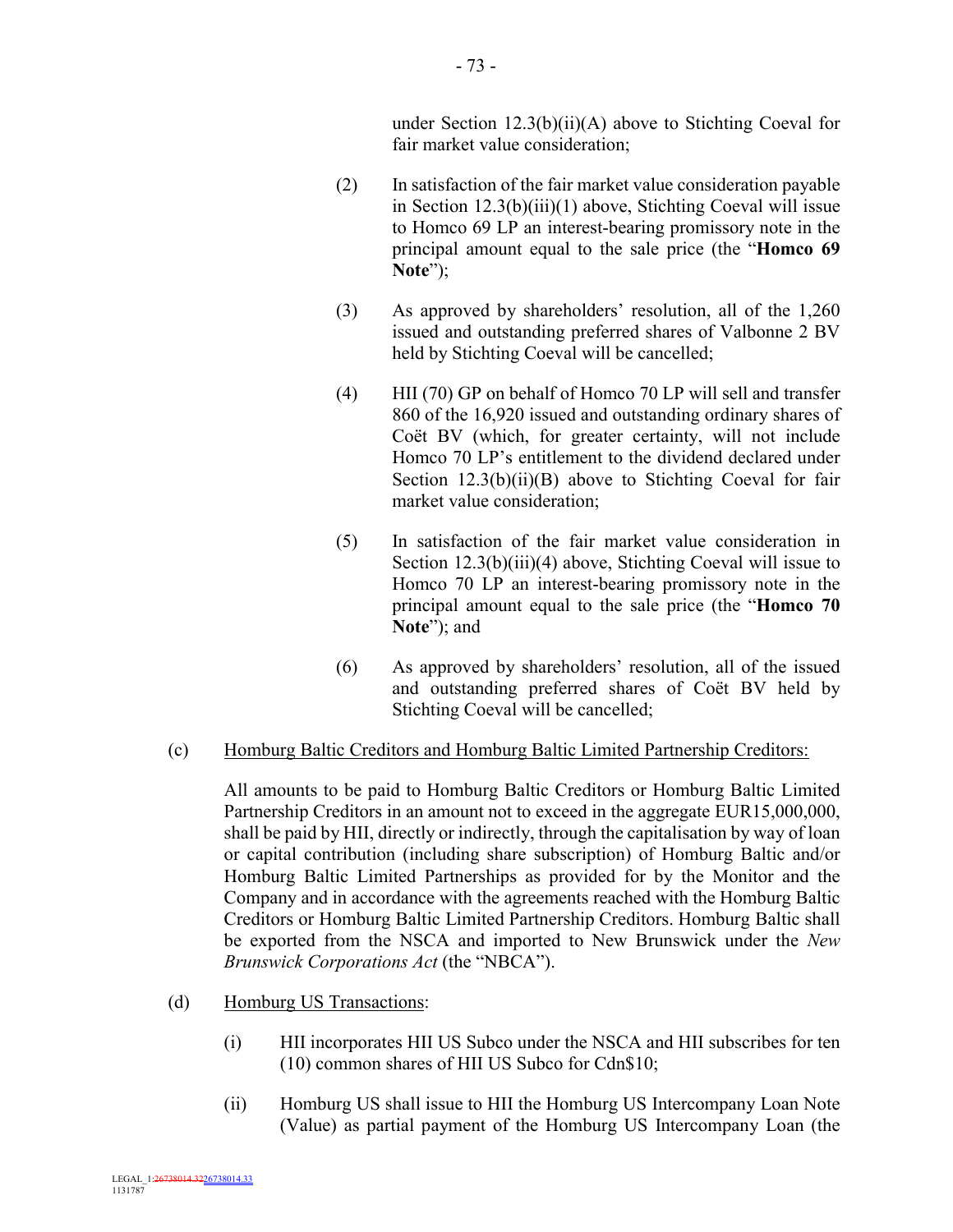balance of such loan being the Homburg US Intercompany Loan (No Value);

- (iii) HII transfers the Homburg US Intercompany Loan (No Value) to HII US Subco for that number of additional common shares of HII US Subco equal to the fair market value of the Homburg US Intercompany Loan (No Value);
- (iv) HII transfers its common shares of HII US Subco to Homburg US in consideration for that number of additional shares of Homburg US equal to the fair market value of such transferred common shares; and
- (v) HII US Subco is wound up into Homburg US pursuant to section 137 of the NSCA and the Homburg US Intercompany Loan (No Value) shall be deemed to be extinguished; and
- (vi) For greater certainty, the Homburg US Intercompany Loan Note (Value) shall remain owing by Homburg US to HII.
- (e) Intercompany Amalgamations Shareco and Amalgamating Cancos:
	- (i) Each of Shareco, Homburg Invest USA and Swiss Bondco shall be exported from the NSCA and imported to Alberta under the ABCA;
	- (ii) The stated capital accounts for Shareco and each Amalgamating Canco shall be and shall be deemed to be reduced to zero for no consideration;
	- (iii) Shareco and each Amalgamating Canco shall collectively undertake a short form vertical amalgamation pursuant to section 184 of the ABCA with HII and shall continue as amalgamated HII, and the Continuing Directors shall be deemed to be the Directors of amalgamated HII, and the Shareco Creditor Claims and the Amalgamating Canco Creditor Claims shall be assumed by amalgamated HII, and only the Amalgamating Canco Creditor Claims shall be Unaffected Claims; and
	- (iv) HII shall file Articles of Amalgamation to give effect to the short form vertical amalgamation of Shareco and each Amalgamating Canco with HII as more particularly set out above, with the name of the amalgamated entity to be a corporate number assigned under the ABCA;
	- (v) The Continuing Directors shall have and be deemed to have the benefit of the Directors' Charge in connection with their serving as Directors of amalgamated HII and the Directors' Charge shall be deemed to attach to the property of amalgamated HII; and
- (f) Newco Bond 5 Guarantee:

HII shall issue the Newco Bond 5 Guarantee to Stichting Homburg Bonds; and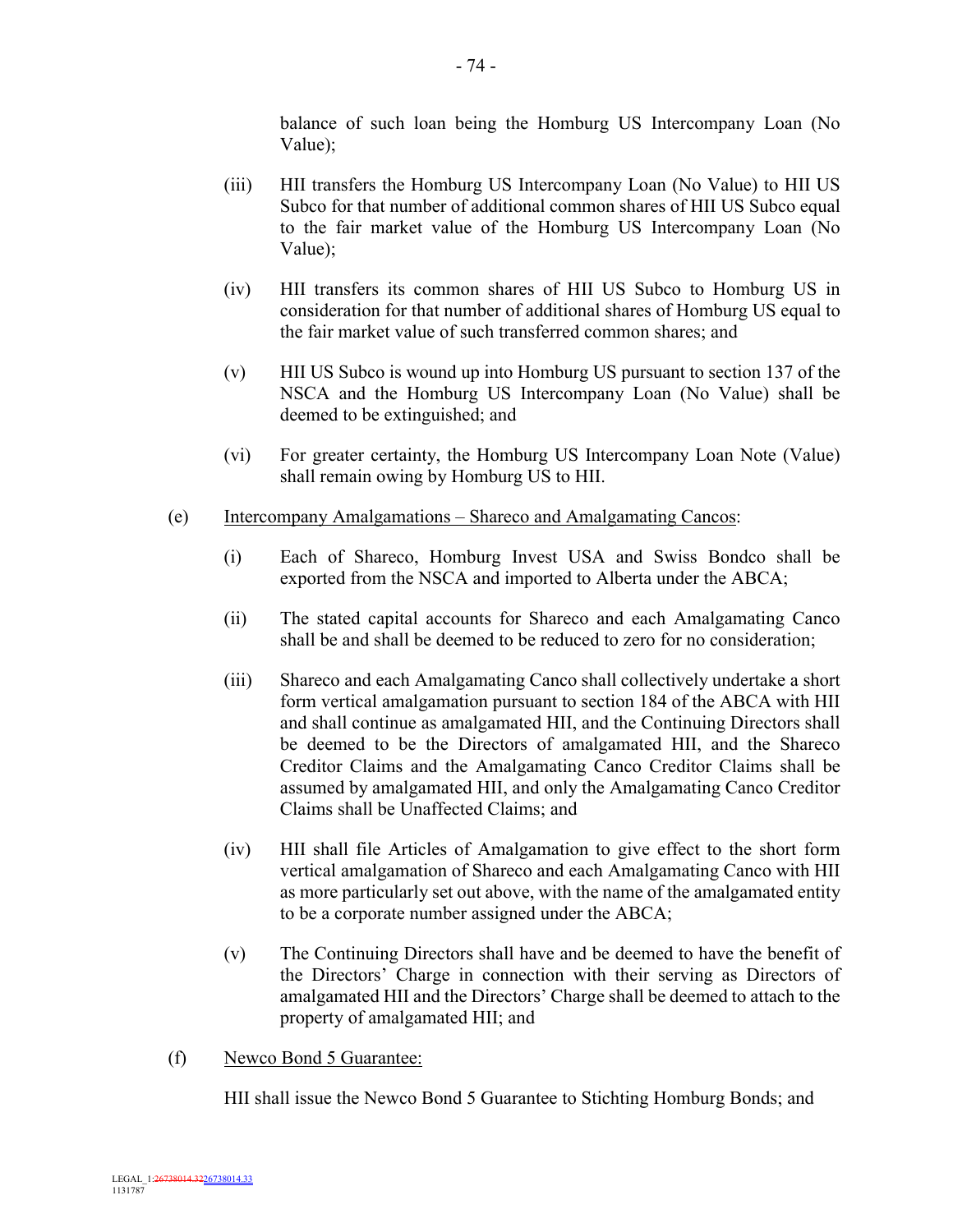- (g) Newco becomes Co-Obligor:
	- (i) Newco enters into the Assumption Agreement and thereunder becomes co-obligor with HII for the Newco Assumed Portion of Proven Claims and the Newco Assumed Portion of Disputed Claims, and waives any rights of or entitlement to contribution, indemnity or subrogation against HII in respect of the original obligations of HII so assumed by Newco, but for greater certainty such waiver shall not affect the principal amount of the HII Co-Obligation Note;
	- (ii) In consideration for Newco entering into the Assumption Agreement, HII shall issue the HII Co-obligation Note in favour of Newco which shall be deemed to be secured by the Newco Co-obligation Charge; and
	- (iii) The aggregate amount of the Newco Assumed Portion of Proven Claims plus the Newco Assumed Portion of Disputed Claims and the amount outstanding under the HII Co-obligation Note shall each be deemed to be equal to the Final Adjusted Newco Note Amount; and
- (h) Treatment of Homco 61 Intercompany Claim:

HII shall set off the amount of the HII Loan against the amount of the Homco 61 Intercompany Claim. The unpaid balance owing on the Homco 61 Intercompany Claim shall be the Homco 61 Net Intercompany Claim, which shall constitute the sole Proven Claim of Homco 61 LP entitling Homco 61 LP to the HII Homco 61 Distribution and for greater certainty Homco 61 LP shall have no other claim against HII including by subrogation or otherwise; for greater certainty, this particular Plan Transaction may be deemed to occur at such later time in the sequence of Plan Transactions contained in Section 12.3 as may be determined by HII and Shareco in accordance with Section 12.4;

- (hh) Newco Common Shares Rights and Restrictions:
	- (i) Newco shall enter into the Newco Shareholder Rights Agreement;
	- (ii) The Newco Common Shares Standstill Period shall become effective on the Plan Implementation Date and will apply to all holders of Newco Common Shares;
	- (iii) The Put Right shall become effective on the Plan Implementation Date and may be exercised by holders of Newco Common Shares during the Newco Common Shares Put Right Period in accordance with Section 11.1(b) herein and the terms of the Newco Shareholder Rights Agreement, as applicable, provided that the Restated Catalyst Support Agreement has not been validly terminated in accordance with its terms prior to the Plan Implementation Date, in which case the Put Right shall be of no force and effect and may not be exercised by any holder of Newco Common Shares; and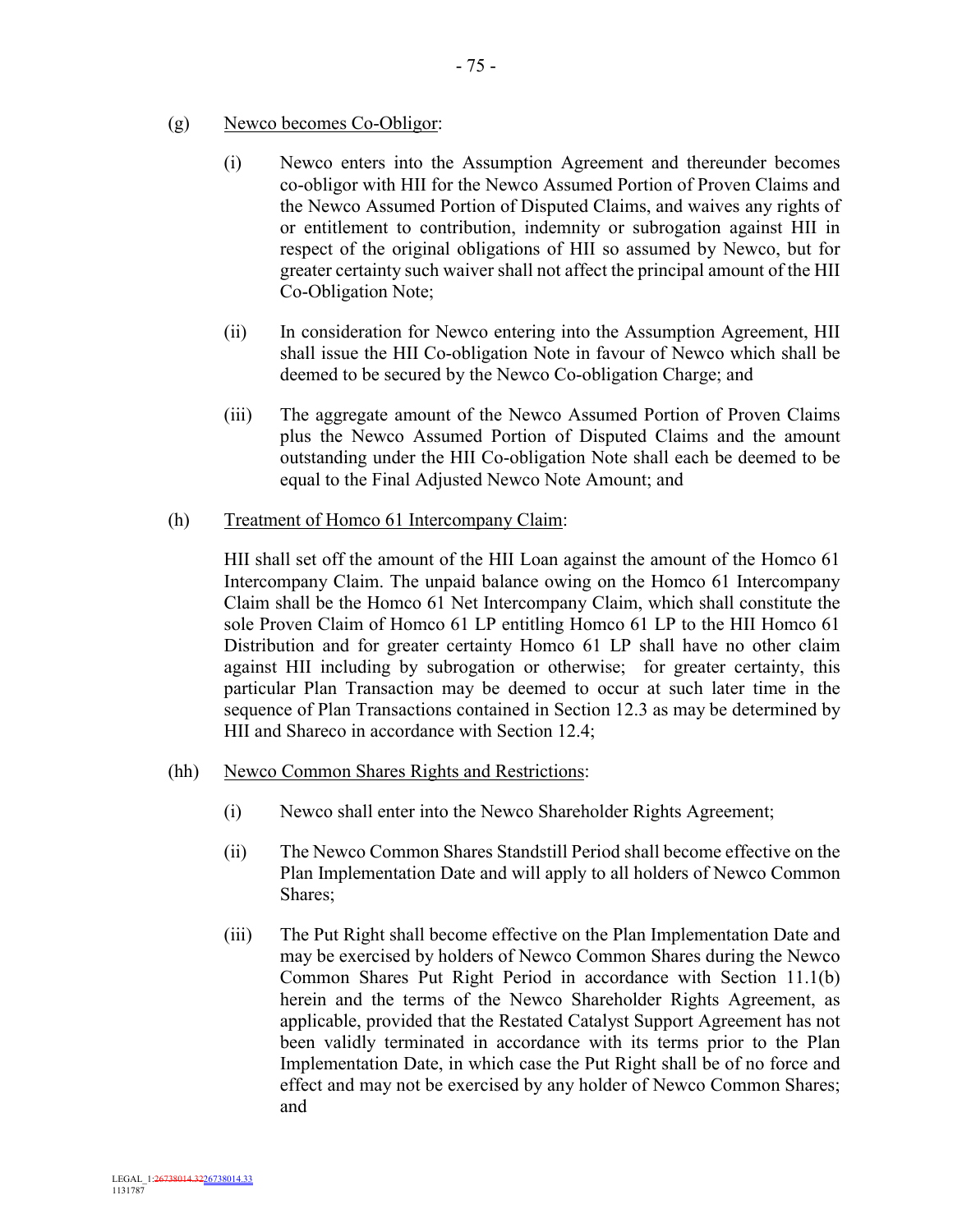- 76 -

(iv) The Tag Along Right shall become effective on the Plan Implementation Date and may be exercised by holders of Newco Common Shares during the Newco Common Shares Tag Along Period in accordance with Section 11.1(c) herein and the terms of the Newco Shareholder Rights Agreement, as applicable, provided that the Restated Catalyst Support Agreement has not been validly terminated in accordance with its terms prior to the Plan Implementation Date, in which case the Tag Along Right shall be of no force and effect and may not be exercised by any holder of Newco Common Shares.

# (i) Treatment of Non-Corporate Creditors:

In the following Section 12.3(i), where reference is made to the Monitor holding Newco Common Shares, it is holding same on behalf of Affected Creditors (other than Convenience Class Creditors) with Disputed Claims that are finally determined to be Proven Claims:

- (i) Each Non-Corporate Creditor with a Non-Corporate Creditor Proven Claim (including for greater certainty, Electing Creditors) shall be deemed to subscribe for each such Non-Corporate Creditor's Pro Rata Share of Newco Common Shares, the entire subscription price for which shall be deemed to be an amount equal to the Newco Assumed Portion of Non-Corporate Creditor Proven Claims;
- (ii) The Monitor or its designate in respect of the Non-Corporate Creditors with Disputed Claims (including for greater certainty, Electing Creditors), based on the face value of such Disputed Claims or such lesser amount as shall be determined by the Monitor, shall be deemed to subscribe for each such Non-Corporate Creditor's Pro Rata Share of Newco Common Shares, the subscription price for which shall be equal to the nominal amount of such Newco Common Shares;
- (iii) The Non-Corporate Creditors with Non-Corporate Creditor Proven Claims (including for greater certainty Electing Creditors) who are deemed to have subscribed for Newco Common Shares in Subparagraph 12.3(i)(i) above, will be and will be deemed to be obligated to pay the subscription price for the Newco Common Shares subscribed for in Subparagraph 12.3(i)(i) above;
- (iv) The Monitor or its designate shall hold the Newco Common Shares subscribed for in Section 12.3(i)(ii) above in the Disputed Claims (Newco Shares) Reserve;
- (v) The obligation to pay the subscription price in Section  $12.3(i)(iii)$  above by the Non-Corporate Creditors with Non-Corporate Creditor Proven Claims (including for greater certainty Electing Creditors) shall be deemed to be satisfied in full by setting off such obligation against the Newco Assumed Portion of Non-Corporate Creditor Proven Claims, and such Newco Assumed Portion of Non-Corporate Creditor Proven Claims shall be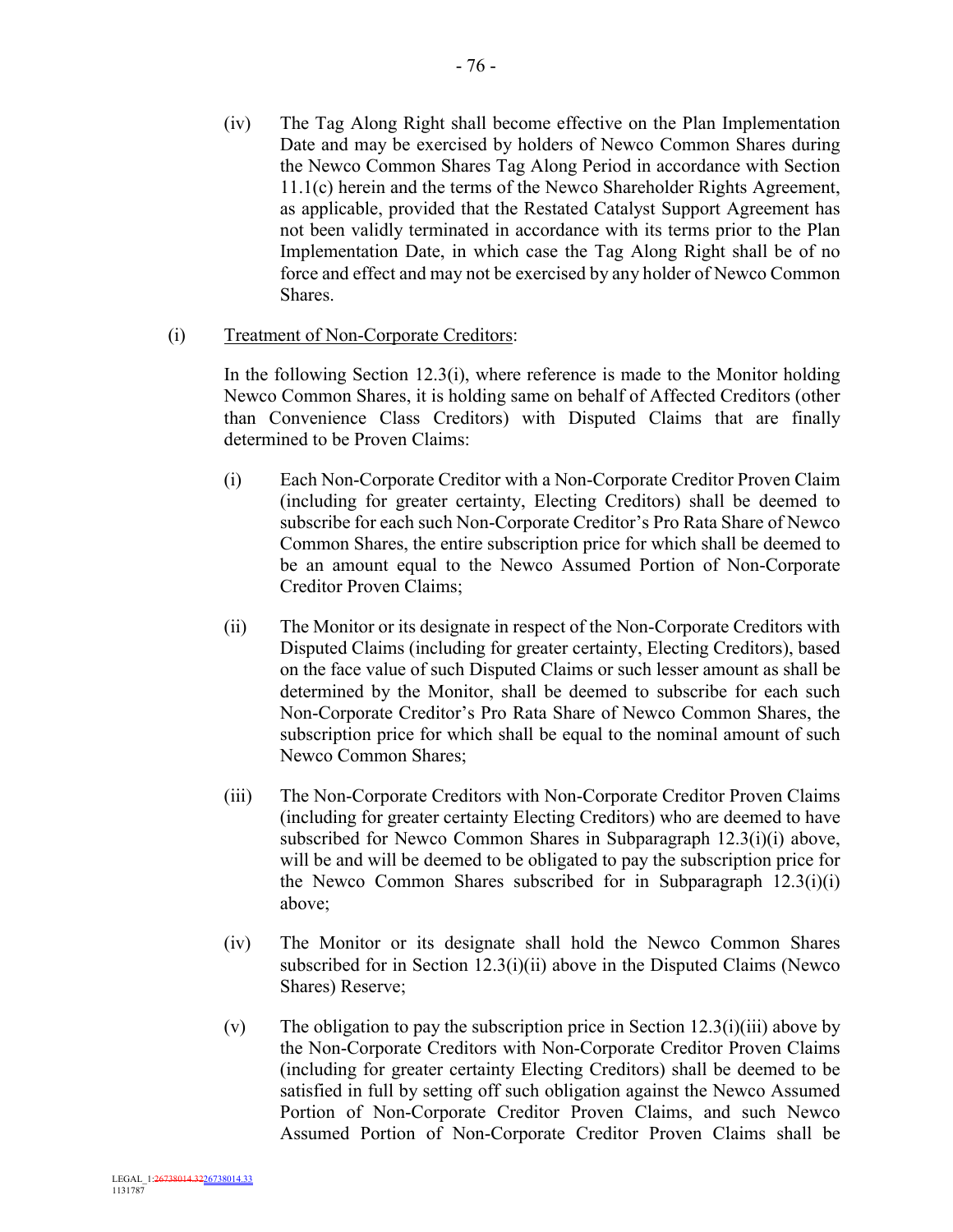deemed to be paid in full and each Non-Corporate Creditor's Pro Rata Share of Newco Common Shares shall become issuable to such Non-Corporate Creditors with Proven Claims in accordance with the Plan;

- (vi) Newco shall be obligated to issue the Newco Common Shares subscribed for in Section 12.3(i)(i) above by the Non-Corporate Creditors with Proven Claims to such Non-Corporate Creditors and their obligation to pay the subscription price in Section  $12.3(i)(iii)$  above shall be deemed to be satisfied in full by setting off both such obligations against the Newco Assumed Portion of Non-Corporate Creditor Proven Claims and such Newco Assumed Portion of Non-Corporate Creditor Proven Claims shall be deemed to be paid in full in accordance with the Plan;
- (vii) Newco shall issue the Newco Common Shares subscribed for in Section  $12.3(i)(ii)$  above by the Monitor or its designate to the Monitor and the subscription price shall be paid up out of the share premium reserve of Newco;
- (viii) The Newco Un-assumed Portion of Non-Corporate Creditor Proven Claims shall be deemed to be settled in accordance with the Plan, in consideration for which such Non-Corporate Creditors (including Electing Creditors) shall be entitled to receive in respect of such Newco Un-assumed Portion of Non-Corporate Creditor Proven Claims, (i) their Pro Rata Share of the Cash Pool and (ii) their Pro Rata Share of the Asset Realization Cash Pool, on repayment of the Note A (Non-Corporate Creditor) principal amount;
- (ix) Newco shall issue the Newco Common Shares subscribed for above by Non-Corporate Creditors other than Electing Creditors to such Non-Corporate Creditors; and
- (x) Each Non-Corporate Creditor with a Non-Corporate Creditor Proven Claim who has elected the Newco Common Shares Cash-Out Option shall and shall be deemed to assign, transfer and sell its entitlement to its Pro Rata Share of the Newco Common Shares to which it is entitled under Section 12.3(i) above to Catalyst in consideration for its *pro rata* share of the Aggregate Newco Common Shares Cash-Out Price and such Electing Creditors shall direct Newco to issue and Newco shall issue, such Newco Common Shares to Catalyst in accordance with the Plan.

#### B. Phase Two

During Phase Two the following Plan Transactions shall and shall be deemed to occur sequentially in the following order:

- (j) Acquisition of Control of HII:
	- (i) HII shall file Articles of Reorganization under the ABCA and such Articles of Reorganization shall be deemed to give effect to the following steps or transactions: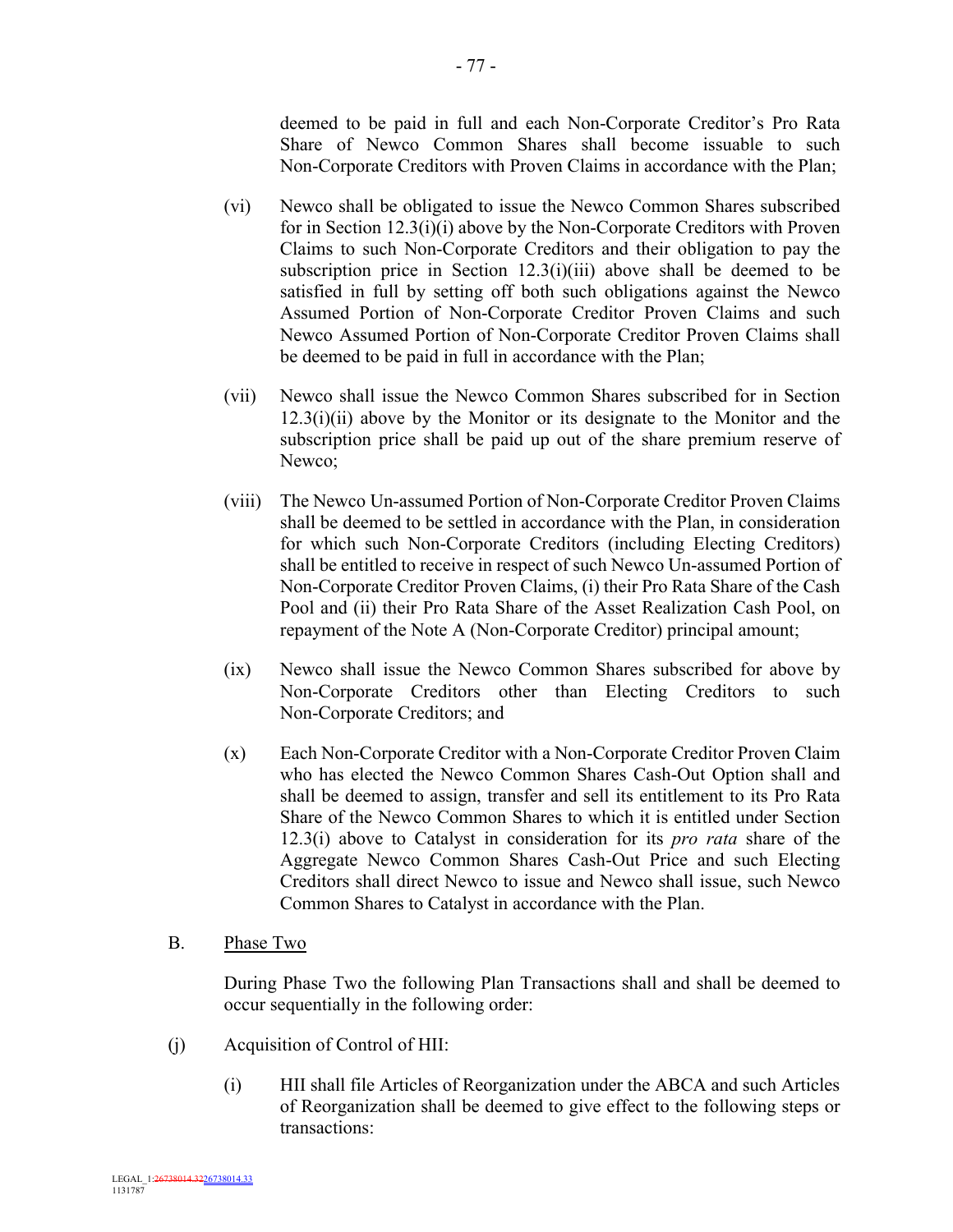- (A) HII's articles of amalgamation shall be amended under the ABCA to create a new class of authorized HII New Common Shares; and
- (B) To give effect to 12.3(j)(iii) below, HII's articles of amalgamation shall be amended under the ABCA to cancel the authorized HII Class A Shares, the authorized HII Class B Shares, the authorized HII Class A Preferred Shares and the authorized HII Class B Preferred Shares;
- (ii) Newco shall subscribe for and HII shall issue 100 HII New Common Shares to Newco, for the subscription purchase price of Cdn\$100. Such shares shall be deemed to be validly issued and outstanding as fully paid and non-assessable on the Plan Implementation Date and an amount of Cdn\$100 shall be deemed to be added to the stated capital account for the HII New Common Shares;
- (iii) The outstanding HII Class A Shares and outstanding HII Class B Shares and all other outstanding equity securities of HII other than the HII New Common Shares are deemed to be surrendered for cancellation and shall be deemed to be cancelled without compensation, such deemed cancellation being deemed to have occurred immediately prior to the effectiveness of the amendment in Section 12.3(j)(i)(B);
- (iv) The stated capital account for HII's Existing Authorized Capital shall be deemed to be reduced to zero for no consideration; and
- (k) BV Intercompany Loans:
	- (i) Homco 69 LP shall be deemed to repay the principal amount of the Homco 69 LP Valbonne 2 BV Intercompany Loan as follows:
		- (A) Valbonne 2 BV shall forgive the accrued and unpaid interest owing by Homco 69 LP on the Homco 69 LP Valbonne 2 BV Intercompany Loan;
		- (B) the dividend declared in  $12.3(b)(ii)(A)$  above shall be paid by Valbonne 2 BV by the issuance of a demand promissory note in like amount; and
		- (C) Homco 69 LP and Valbonne 2 BV shall be deemed to set off the amount of the above demand promissory note against the principal amount of the Homco 69 LP Valbonne 2 BV Intercompany Loan and both obligations shall be deemed to be and shall be extinguished; and
	- (ii) Homco 70 LP shall be deemed to repay the principal amount of Homco 70 LP Coët BV Intercompany Loan as follows: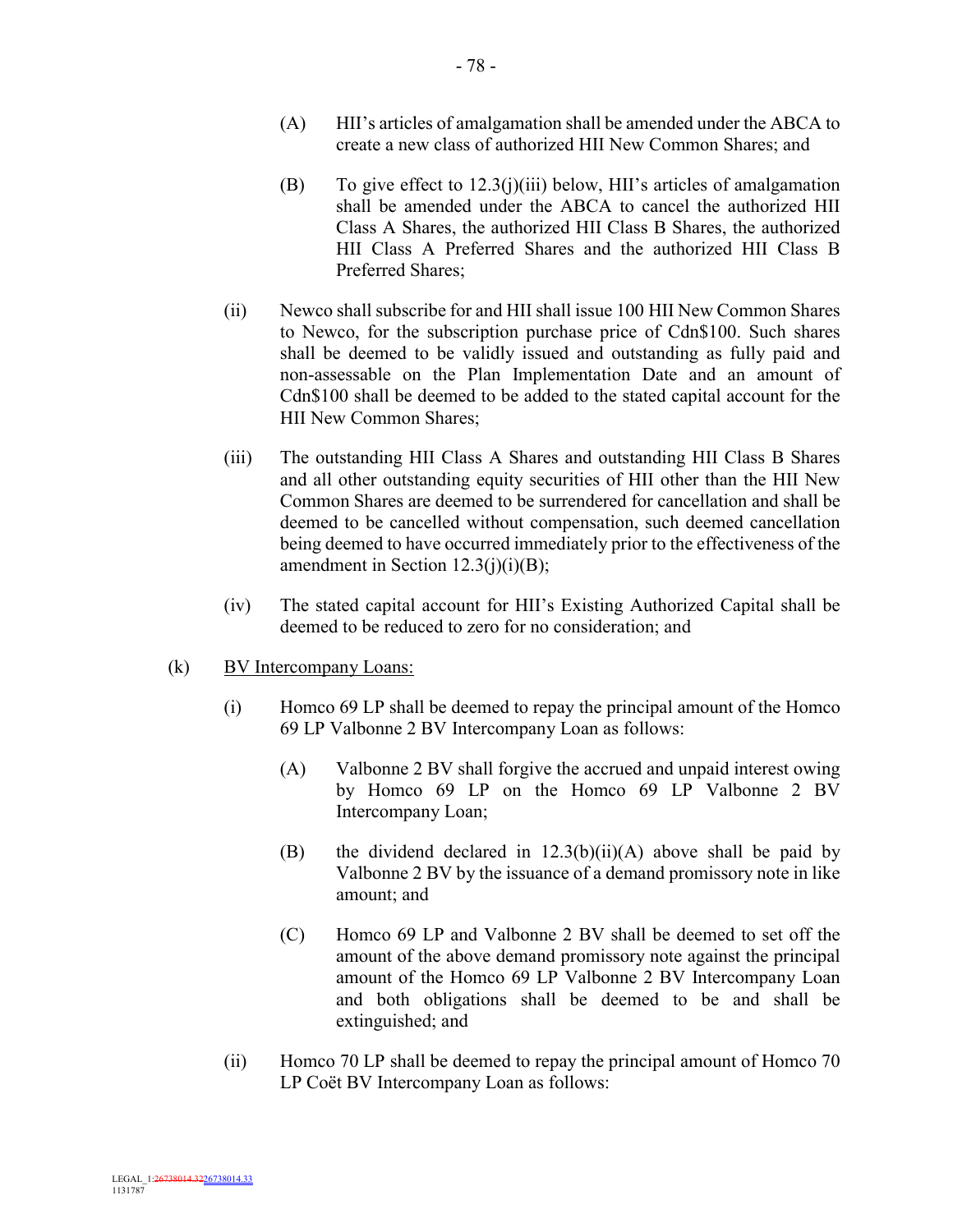- (A) Coët BV shall forgive the accrued and unpaid interest owing by Homco 70 LP on the Homco 70 LP Coët BV Intercompany Loan;
- (B) the dividend declared in  $12.3(b)(ii)(B)$  above shall be paid by Coët BV by the issuance of a demand promissory note in like amount; and
- (C) Homco 70 LP and Coët BV shall be deemed to set off the amount of the above demand promissory note against the principal amount of the Homco 70 LP Coët BV Intercompany Loan and both obligations shall be deemed to be and shall be extinguished; and
- (iii) Homco 86 LP shall be deemed to repay the principal amount of the Homco 86 LP Homco 86 BV Intercompany Loan as follows:
	- (A) Homco 86 BV shall forgive the accrued and unpaid interest owing by Homco 86 LP on the Homco 86 LP Homco 86 BV Intercompany Loan;
	- (B) Homco 86 BV shall convert its share premium into legal stated capital;
	- (C) Homco 86 BV shall make a return of capital to Homco 86 LP in an amount equal to the principal amount of the Homco 86 LP Homco 86 BV Intercompany Loan, such return of capital to be paid by a demand promissory note in like amount; and
	- (D) Homco 86 LP and Homco 86 BV shall be deemed to set off the amount of the above demand promissory note against the principal amount of the Homco 86 LP Homco 86 BV Intercompany Loan and both obligations shall be deemed to be and shall be extinguished; and
- (iv) Homco 87 LP shall be deemed to repay the principal amount of the Homco 87 LP Homco 87 BV Intercompany Loan as follows:
	- (A) Homco 87 BV shall forgive the accrued and unpaid interest owing by Homco 87 LP on the Homco 87 LP Homco 87 BV Intercompany Loan;
	- (B) Homco 87 BV shall convert its share premium into legal stated capital;
	- (C) Homco 87 BV shall make a return of capital to Homco 87 LP in an amount equal to the principal amount of the Homco 87 LP Homco 87 BV Intercompany Loan, such return of capital to be paid by a demand promissory note in like amount; and
	- (D) Homco 87 LP and Homco 87 BV shall be deemed to set off the amount of the above demand promissory note against the principal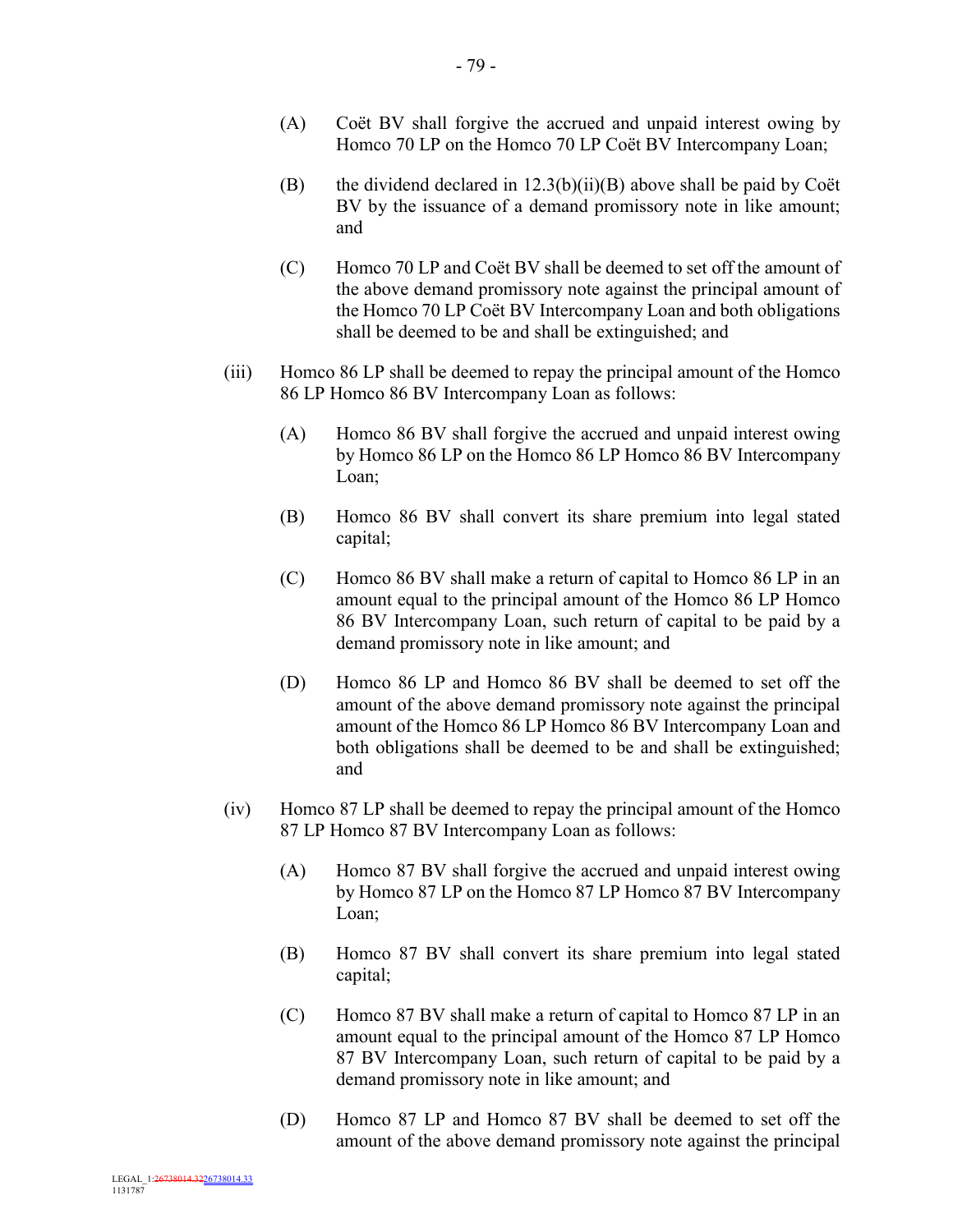amount of the Homco 87 LP Homco 87 BV Intercompany Loan and both obligations shall be deemed to be and shall be extinguished; and

- (v) Homco 110 LP shall be deemed to repay the principal amount of the Homco 110 LP Valbonne 5 BV Intercompany Loan as follows:
	- (A) Valbonne 5 BV shall forgive the accrued and unpaid interest owing by Homco 110 LP on the Homco 110 LP Valbonne 5 BV Intercompany Loan;
	- (B) Valbonne 5 BV shall convert its share premium into legal stated capital;
	- (C) Valbonne 5 BV shall make a return of capital to Homco 110 LP in an amount equal to the principal amount of the Homco 110 LP Valbonne 5 BV Intercompany Loan, such return of capital to be paid by a demand promissory note in like amount; and
	- (D) Homco 110 LP and Valbonne 5 BV shall be deemed to set off the amount of the above demand promissory note against the principal amount of the Homco 110 LP Valbonne 5 BV Intercompany Loan and both obligations shall be deemed to be and shall be extinguished; and
- (l) Treatment of Corporate Creditors:

In the following Section 12.3(l), where reference is made to the Monitor holding Newco Common Shares, it is holding same on behalf of Affected Creditors (other than Convenience Class Creditors) with Disputed Claims that are finally determined to be Proven Claims:

- (i) Each Corporate Creditor with a Corporate Creditor Proven Claim (including for greater certainty, Electing Creditors) shall be deemed to subscribe for each such Corporate Creditor's Pro Rata Share of Newco Common Shares, the entire subscription price for which shall be deemed to be an amount equal to the Newco Assumed Portion of Corporate Creditor Proven Claims;
- (ii) The Monitor or its designate in respect of the Corporate Creditors with Disputed Claims (including for greater certainty Electing Creditors), based on the face value of such Disputed Claims or such lesser amount as shall be determined by the Monitor, shall be deemed to subscribe for each such Corporate Creditor's Pro Rata Share of Newco Common Shares, the subscription price for which shall be equal to the nominal amount of such Newco Common Shares;
- (iii) The Corporate Creditors with Corporate Creditor Proven Claims (including for greater certainty Electing Creditors) who are deemed to have subscribed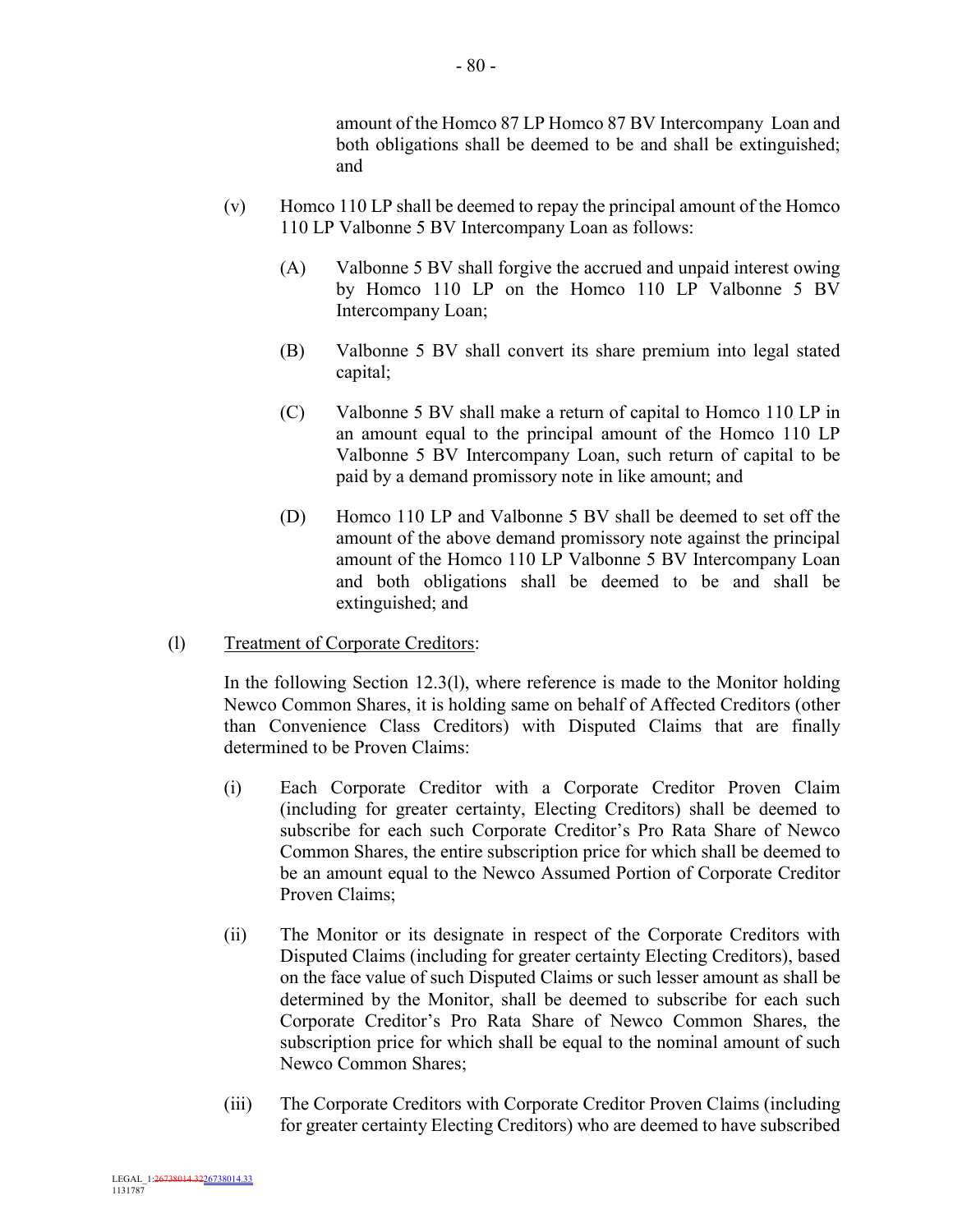for Newco Common Shares in Section 12.3(l)(i) will be and will be deemed to be obligated to pay to Newco the subscription price for the Newco Common Shares in Section 12.3(l)(i) above;

- (iv) The Monitor or its designate shall hold the Newco Common Shares subscribed for in Section 12.3(l)(ii) above in the Disputed Claims (Newco) Shares) Reserve;
- (v) The obligation to pay the subscription price in Section  $12.3(1)(iii)$  above by the Corporate Creditors with Corporate Creditor Proven Claims (including for greater certainty Electing Creditors) shall be deemed to be satisfied in full by setting off such obligation against the Newco Assumed Portion of Corporate Creditor Proven Claims, and such Newco Assumed Portion of Corporate Creditor Proven Claims shall be deemed to be paid in full and each Corporate Creditor's Pro Rata Share of Newco Common Shares shall become issuable to such Corporate Creditors with Proven Claims in accordance with the Plan;
- (vi) Newco shall be obligated to issue the Newco Common Shares subscribed for by the Corporate Creditors with Proven Claims in Section 12.3(l)(i) above to such Corporate Creditors with Proven Claims, and the obligation of such Corporate Creditors to pay the subscription price in Section  $12.3(1)(iii)$  shall be deemed to be satisfied in full by setting off both such obligations against the Newco Assumed Portion of Corporate Creditor Proven Claims, and such Newco Assumed Portion of Corporate Creditor Proven Claims shall be deemed to be paid in full in accordance with the Plan;
- (vii) Newco shall issue the Newco Common Shares subscribed for in Section  $12.3(1)(ii)$  above by the Monitor to the Monitor or its designate and the subscription price shall be paid up out of the share premium reserve of Newco;
- (viii) The Newco Un-assumed Portion of Corporate Creditor Proven Claims shall be deemed to be settled in accordance with the Plan, in consideration for which such Corporate Creditors shall be entitled to receive in respect of such Newco Un-assumed Portion of Corporate Creditor Proven Claims, (i) their Pro Rata Share of the Cash Pool and (ii) their Pro Rata Share of the Asset Realization Cash Pool, on repayment of the Note B (Corporate Creditor) principal amount;
- (ix) Newco shall issue the Newco Common Shares subscribed for above by the Corporate Creditors other than Electing Creditors to such Corporate Creditors;
- (x) Each Corporate Creditor with a Corporate Creditor Proven Claim who has elected the Newco Common Shares Cash-Out Option shall and shall be deemed to assign, transfer and sell its entitlement to its Pro Rata Share of the Newco Common Shares to which it is entitled under Section 12.3(l)(i)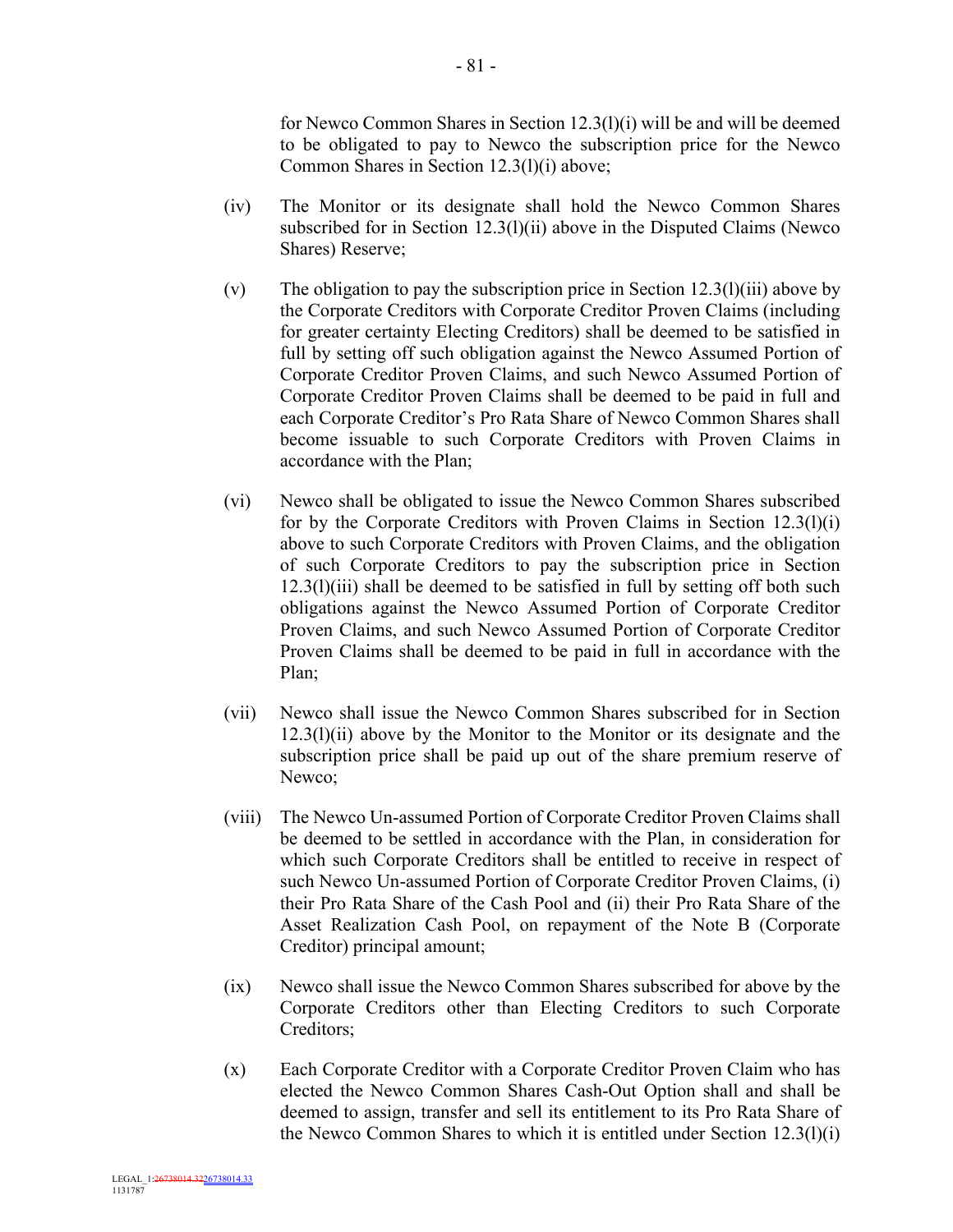above to Catalyst in consideration for its *pro rata* share of the Aggregate Newco Common Shares Cash- Out Price and such Electing Creditors shall direct Newco to issue, and Newco shall issue, such Newco Common Shares to Catalyst in accordance with the Plan; and

- (m) Dissolution of Homco 69 LP, Homco 70 LP and Homco 110 LP and Transfer of their Assets to HII:
	- (i) HII shall contribute the Homco 110 LP HII Intercompany Loan to Homco 110 LP in exchange for additional limited partnership interests equal to the value of such loan;
	- (ii) Each Core Homco (which for the avoidance of doubt excludes the Homburg Baltic Limited Partnerships), except for Homco 86 LP and Homco 87 LP, shall be deemed to be dissolved in accordance with its applicable Limited Partnership Agreement and the NSLPA and its respective Notice to Cancel the Certificate of Limited Partnership shall be filed and recorded in the office of the Registrar of Joint Stock Companies shall and shall be deemed to cease to exist;
	- (iii) Upon such deemed dissolution, the HII Transferred Assets A owned by each of Homco 69 LP, Homco 70 LP and Homco 110 LP, shall be deemed to be transferred to and vested in HII free and clear of all Encumbrances except the Core Homco Creditor Claims, and each of their respective Core Homco Liabilities shall be deemed to be assumed by HII and such Core Homco Creditor Claims shall be Unaffected Claims; and
	- (iv) Upon such deemed dissolution of each of Homco 69 LP, Homco 70 LP and Homco 110 LP, each of HII 69 GP's, HII 70 GP's, and HII 110 GP's respective interests in such partnership Property shall be deemed to be transferred to and vested in each such general partner free and clear of all Encumbrances except the Core Homco Creditor Claims; and
- (n) Transfer of Core Business Assets to Newco and Core GP Assets to Newco Subsidiaries:
	- (i) HII shall contribute the Homco 86 LP HII Intercompany Loan to Homco 86 LP in exchange for additional limited partnership interests equal to the value of such loan;
	- (ii) HII shall contribute the Homco 87 LP HII Intercompany Loan to Homco 87 LP in exchange for additional limited partnership interests equal to the value of such loan;
	- (iii) HII 86 GP and HII 87 GP shall transfer their respective Core GP Assets to the Newco Subsidiaries for Cdn\$1,000 respectively and such interests shall be deemed to be transferred to and shall vest in the Newco Subsidiaries, free and clear of all Encumbrances other than the Core Business Creditor Claims, and the Newco Subsidiaries shall assume and shall be deemed to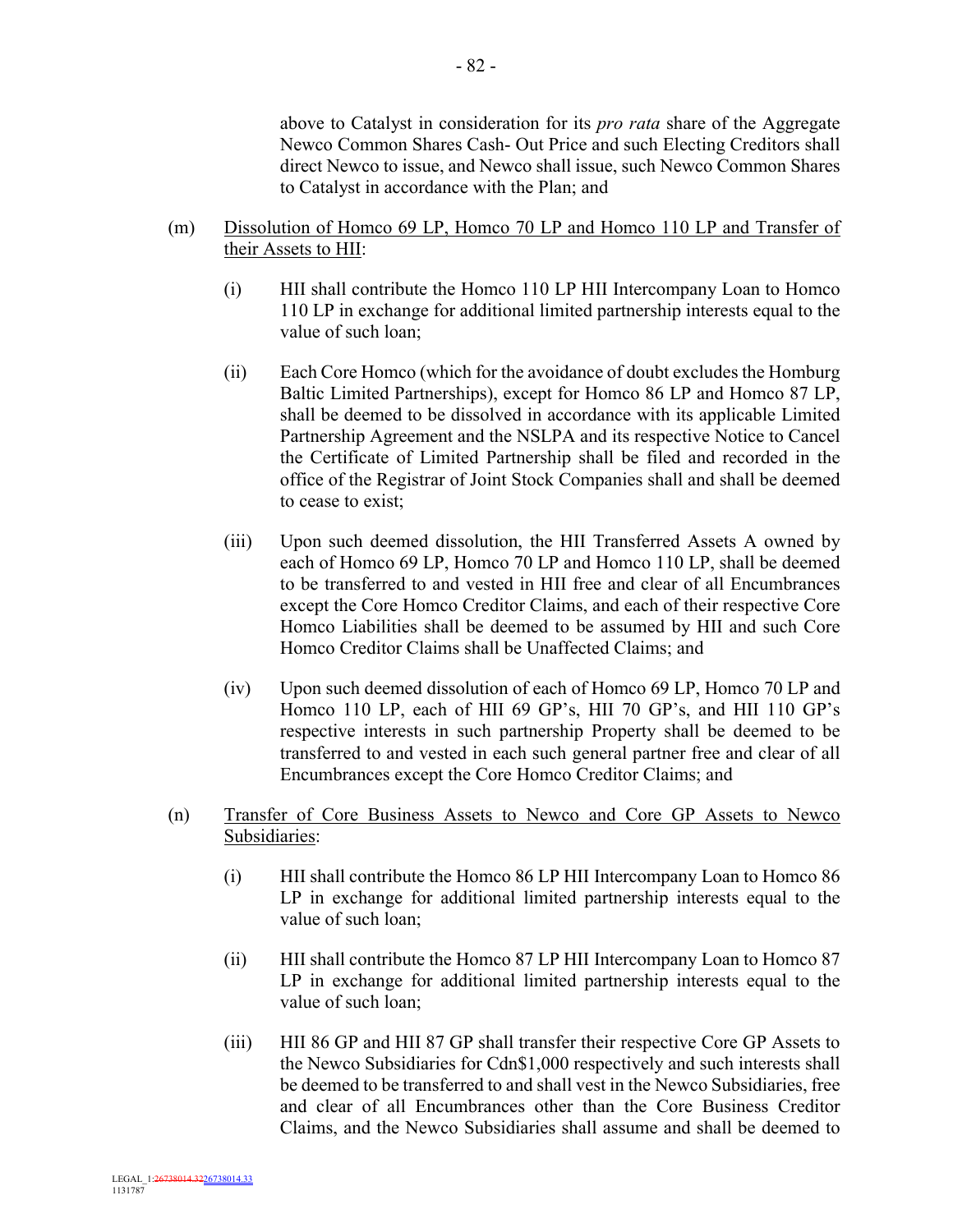assume the HII 86 GP Liabilities and the HII 87 GP Liabilities (and for greater certainty HII 86 GP and HII 87 GP shall be deemed to have no liability in respect of such HII 86 GP Liabilities and HII 87 GP Liabilities, respectively);

- (iv) Pursuant to and in accordance with the HII/Shareco Sanction and Vesting Order, HII shall be deemed to transfer all of its right, title and interest in and to the HII Transferred Assets A that it owns to Newco and such HII Transferred Assets A shall be deemed to be transferred to and shall vest in Newco, free and clear of all Encumbrances other than the Core Business Creditor Claims;
- (v) As consideration for such transfer by HII to Newco in Subsection  $12.3(n)(iv)$  above, Newco shall issue the Newco Note to HII;
- (vi) Each of HII 69 GP, HII 70 GP and HII 110 GP shall be deemed to be dissolved and its respective certificate of dissolution filed and recorded in accordance with the NSCA;
- (vii) Pursuant to and in accordance with the HII/Shareco Sanction and Vesting Order, HII shall be deemed to transfer all of its right, title and interest in and to the HII Transferred Assets B (other than the Core GP Assets) that it owns to Newco, and such HII Transferred Assets B shall be deemed to be transferred to and shall vest in Newco free and clear of all Encumbrances other than the Core Business Creditor Claims;
- (viii) As consideration for such transfer by HII to Newco in Subsection 12.3(n)(vii) above, Newco shall amend and restate the Newco Note as the Amended and Restated Newco Note and assume HII's obligations under the Newco Bond 5 Guarantee, and HII shall be released from such obligations and the security relating to the Bond 5 Secured Claim shall be deemed to be released and extinguished (and for greater certainty, the Bond 5 Unsecured Claim shall remain as an obligation of HII to be compromised as an Affected Claim under the Plan); and
- (ix) For greater certainty, the amendment and restatement of the Newco Note as the Amended and Restated Newco Note shall not constitute a novation, rescission or accord and satisfaction of the Newco Note;
- (x) The amounts owing under the HII Co-obligation Note and the Amended and Restated Newco Note shall be deemed to be set off and the obligations thereunder shall be deemed to be satisfied in full and the HII Co-obligation Note and the Amended and Restated Newco Note shall be deemed to be cancelled and the Newco Co-obligation Charge shall be deemed to be discharged; and
- (o) Repurchase of preference shares, Repayment of Newco Incorporation Loan and Additional Incorporation Foundation Loan :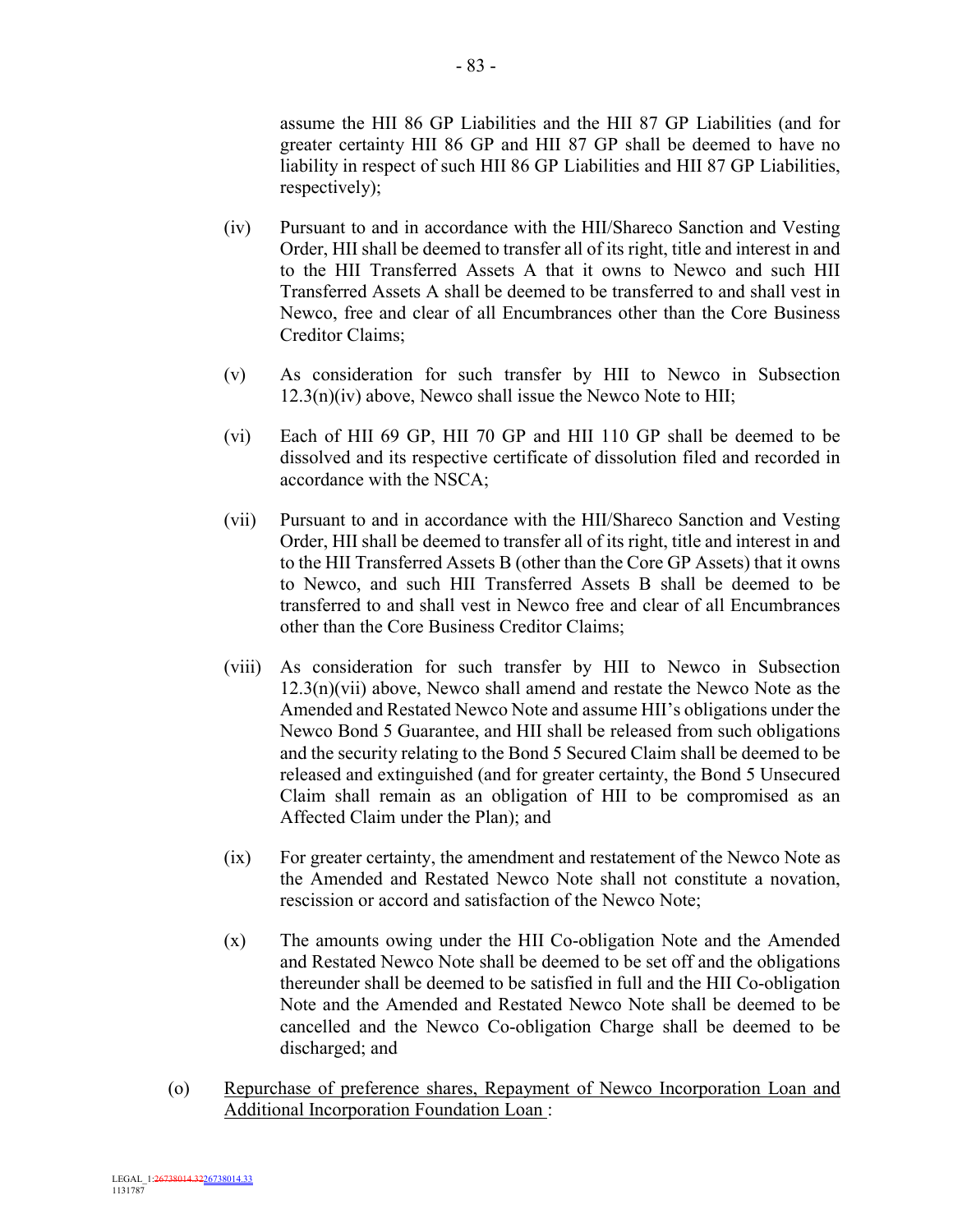Upon the issuance of Newco Common Shares to Affected Creditors with Proven Claims in accordance with the Plan, (i) Newco shall repurchase the preference shares held by the Incorporation Foundation for the sum of EUR362,000; and (ii) Newco shall repay, by no later than two months following Plan Implementation Date, the Newco Incorporation Loan and the Additional Incorporation Foundation Loan on the Incorporation Foundation's behalf, following which payment the Newco Incorporation Loan Note and the Additional Incorporation Foundation Loan Note shall each be cancelled; and

- (p) Dissolution of HII 86 GP and HII 87 GP:
	- (i) HII86 GP and HII 87 GP shall be deemed to be dissolved and their respective certificates of dissolution shall be filed and recorded in accordance with the NSCA;
- (q) Homburg Baltic Luxemburg Continuance:

Homburg Baltic shall be exported from the NBBCA to Luxembourg under Luxembourg's Commercial Companies Act, 1915; and

- (r) Receipt of Newco Common Shares and Cash by Monitor:
	- (i) Newco shall issue to the Monitor or its designate to be held on behalf of the Affected Creditors (other than Convenience Class Creditors) with Disputed Claims that are finally determined to be Proven Claims, that number of Newco Common Shares needed to establish the Disputed Claims (Newco Shares) Reserve;
	- (ii) HII shall deliver to the Monitor the aggregate of all their Cash, together with the Cash Reserves;
	- (iii) The Monitor shall receive from HII and Shareco:
		- (A) the Administrative Reserve and shall deposit same into the Administrative Reserve Account;
		- (B) the Disputed Claims (Cash) Reserve and shall deposit same into the Disputed Claims Reserve Account;
		- (C) the Litigation Reserve and shall deposit same into the Litigation Reserve Account; and
	- (iv) The Monitor shall receive the Cash Pool from HII and Shareco and shall deposit same into the Cash Pool Account;
- (s) Non-Core Business Asset Notes and Realization of Non-Core Business Assets:
	- (i) HII shall issue Note A (Non-Corporate Creditor) to the Monitor to hold on behalf of each of the Non-Corporate Creditors evidencing each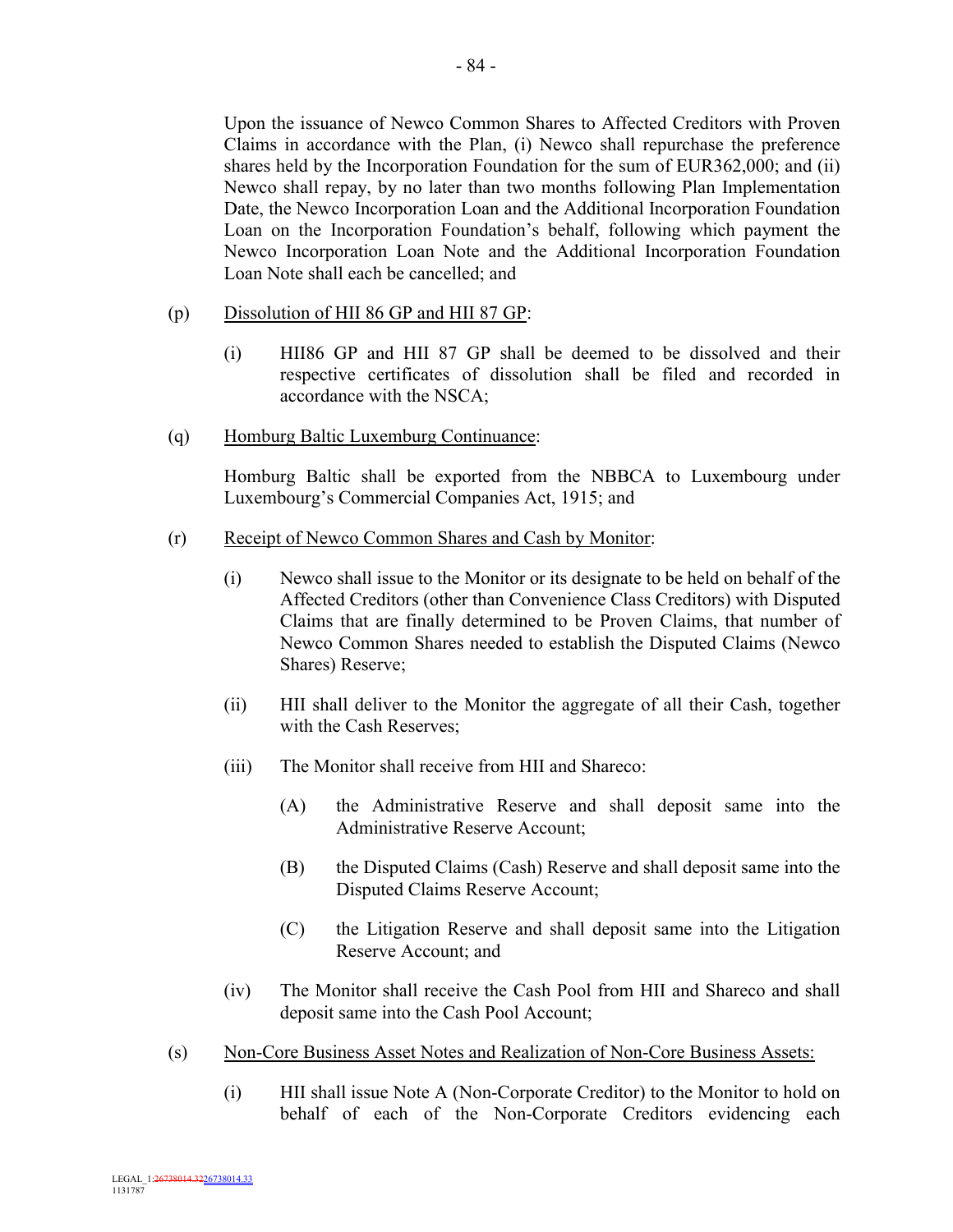Non-Corporate Creditor's Pro Rata Share of the Asset Realization Cash Pool and which shall be repaid in full with the Asset Realization Cash Pool;

- (ii) HII shall issue Note B (Corporate Creditor) to the Monitor to hold on behalf of each of the Corporate Creditors evidencing each Corporate Creditor's Pro Rata Share of the Asset Realization Cash Pool;
- (iii) Pursuant to the HII/Shareco Sanction and Vesting Order, the Affected Creditors' Charge shall be created and deemed to secure, *inter alia*, HII's obligations to the Non-Corporate Creditors under Note A (Non-Corporate Creditor) and to the Corporate Creditors under the Note B (Corporate Creditor); and
- (iv) HII shall be deemed to enter into sole shareholder declarations assuming the management of the business and affairs of the Non-Core Business Entities that are corporations and the corporate general partners of the Non-Core Business Entities that are Homcos; and
- (t) Directors and Officers: The Continuing Directors shall and shall be deemed to resign as Directors of amalgamated HII and without requirement of further action on the part of such Continuing Directors, unless they affirmatively elect to remain as Directors. The Directors of the HII Group Entities, the Core Business Entities and the Non-Core Business Entities shall and shall be deemed to resign and without requirement of further action on the part of such Directors, unless they affirmatively elect to remain as Directors; and
- (u) Payments by Monitor: The Monitor shall pay:
	- (i) the following Administrative Reserve Costs from the Administrative Reserve on or after the Plan Implementation Date pursuant to the HII/Shareco Sanction and Vesting Order and the CCAA:
		- (A) all fees and disbursements owing as at the Plan Implementation Date to counsel to the HII Group Entities, the Monitor, and counsel to the Monitor;
		- (B) all amounts on account of Employee Priority Claims;
		- (C) all amounts on account of Government Priority Claims;
		- (D) all amounts on account of Cash Management Lender Claims;
		- (E) all amounts on account of the Post-Filing Trade Payables;
		- (F) the Bond 5 Secured Claim Cash Payment;
		- (G) the HSBC Secured Claim;
		- (H) Newco's costs incurred in respect of the issuance of the Newco Common Shares, including all financial advisory fees and expenses,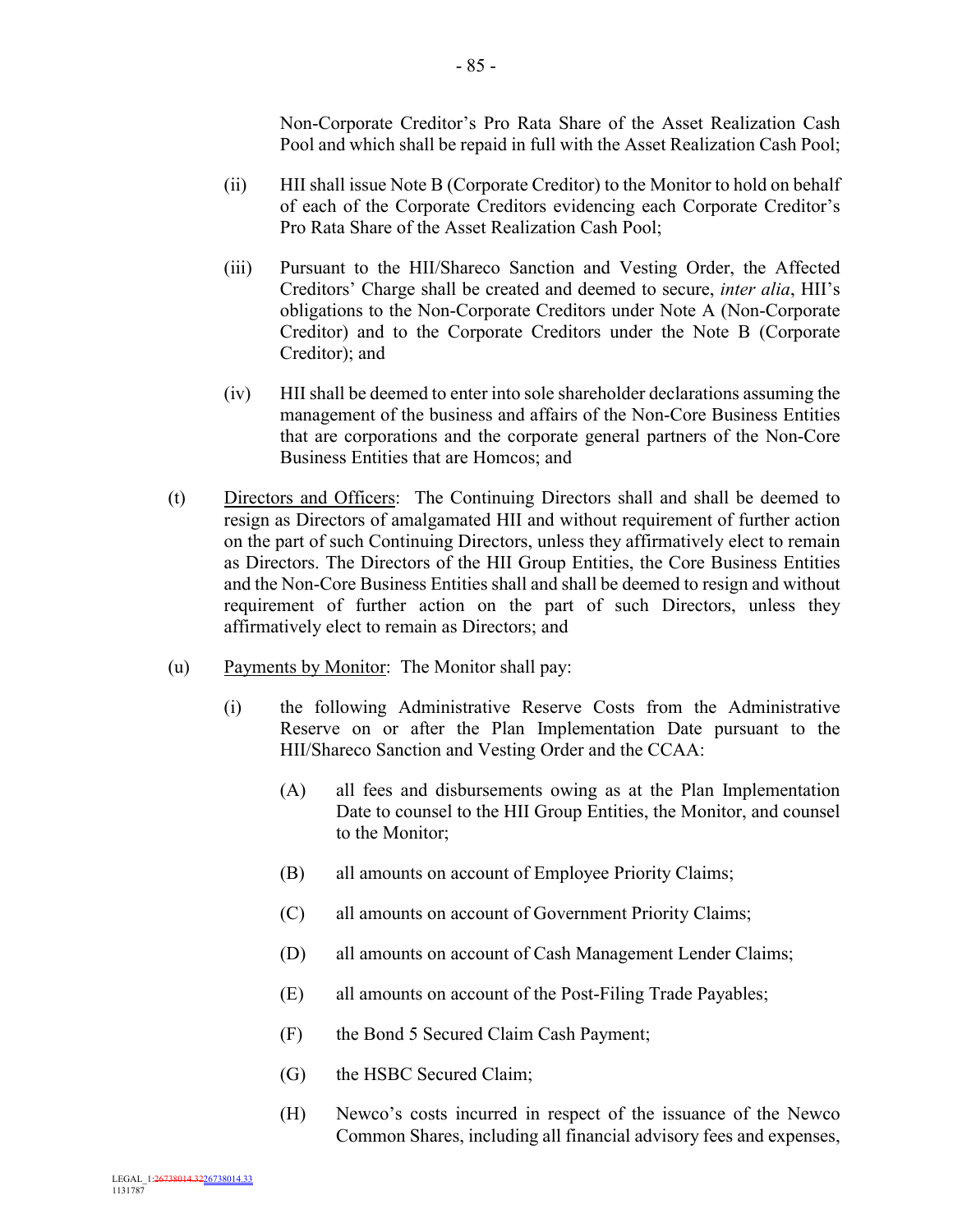legal fees and expenses, and fees and expenses paid to rating agencies;

- (I) all amounts to be paid to Core Business Creditors in connection with the transfer of Core Business Assets in the sequence provided herein if applicable, such amounts not to exceed in the aggregate EUR18,500,000;
- (J) the costs of administration of the Homco 61 Plan;
- (K) Bankruptcy Trustee Fees;
- (L) The reasonable fees and disbursements of members of the Liquidation Advisory Committee, in an amount to be agreed upon by such members and the Monitor;
- (M) The reasonable fees and disbursements of the Continuing Directors, if any, appointed following Plan Implementation Date in an amount to be agreed upon by such Continuing Directors and the Monitor;
- (N) The reasonable winding-up costs and expenses of Stichting Homburg Bonds, such amounts not to exceed Cdn\$35,000; and
- (ii) from the KERP Fund, all amounts owing to Persons on account of their KERP Claims; and
- (v) Distributions:

The Monitor shall on behalf of HII hold, maintain and administer:

- (i) the Cash Pool, the Asset Realization Cash Pool and the Cash Reserves, and shall hold same in escrow for the benefit of the Affected Creditors with Proven Claims for distribution in accordance with the Plan once the Monitor has determined that all requisite consents, declarations, certificates or approvals of or by any Governmental Authority as may be considered necessary by the Monitor in respect of any such distribution have been obtained;
- (ii) the Non-Core Business Asset Notes;
- (iii) the Disputed Claims (Newco Shares) Reserve in accordance with the Plan, which shall be held by the Monitor or its designate for the benefit of the Affected Creditors (other than Convenience Class Creditors) with Disputed Claims, to the extent that their Disputed Claims become Proven Claims, for distribution in accordance with the Plan; and
- (w) Directors Charge:
	- (i) The Continuing Directors shall have and be deemed to have the benefit of the Directors' Charge in connection with their serving as Directors of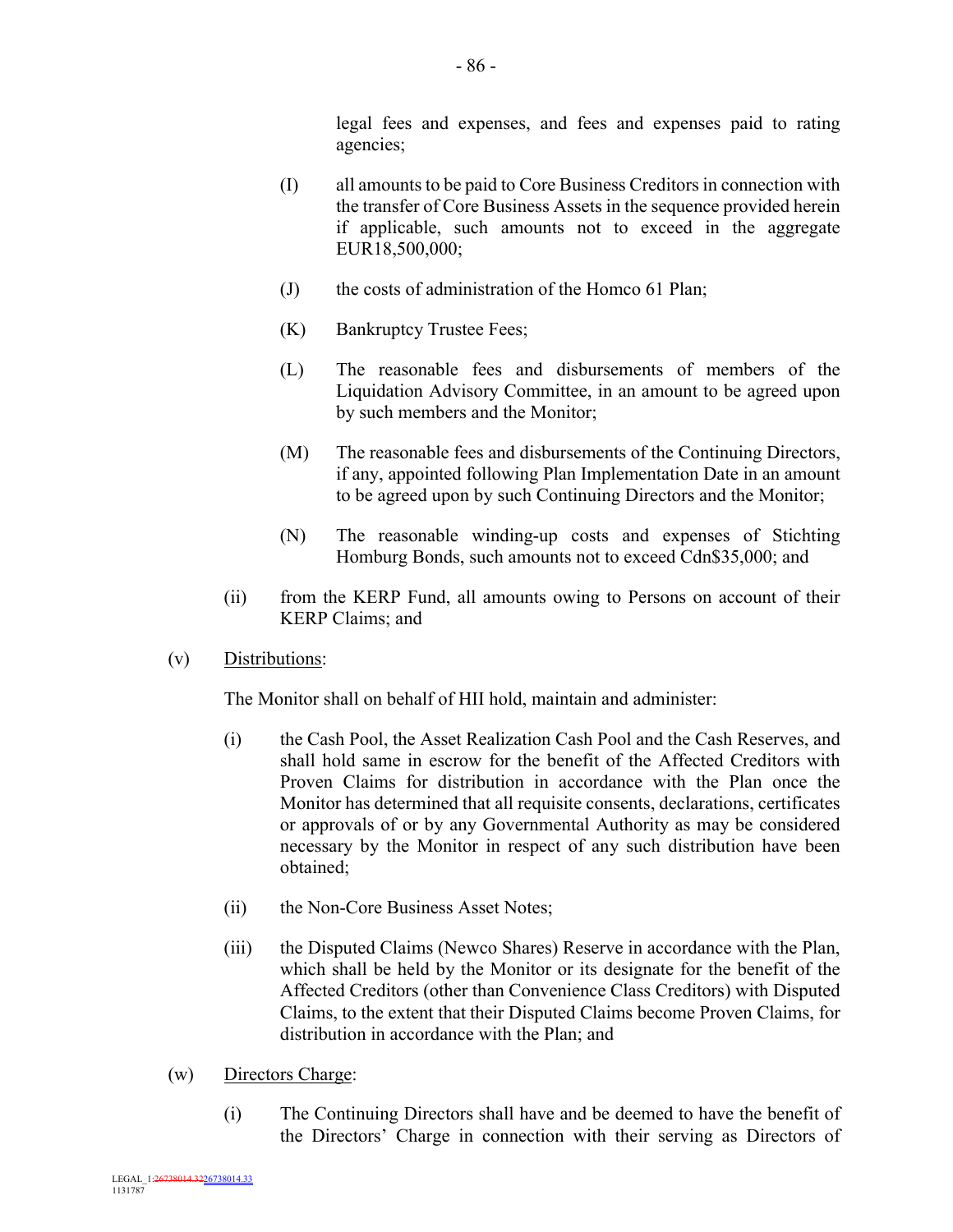amalgamated HII, and the Directors' Charge shall be deemed to attach to the property, assets and undertaking of amalgamated HII under and in accordance with the Plan (but for greater certainty shall not attach to the Core Business Assets vested in Newco);

- (ii) The Directors' Charge shall be and shall be deemed to be discharged immediately following the resignation of the last Continuing Director and for greater certainty the Directors' Charge shall survive the Plan Implementation Date until such last resignation;
- (x) Plan Charges:

The HII/Shareco Sanction and Vesting Order shall provide for the following Plan Charges to be created on and to survive the Plan Implementation Date in the following order of priority:

- (i) The Administration Charge shall continue and shall attach against the Cash Pool, the Asset Realization Cash Pool, the Cash Reserves, and the Non-Core Business Assets (but for greater certainty shall not attach to the Core Business Assets vested in Newco);
- (ii) The Liquidation Charge shall attach against the Asset Realization Cash Pool and the Disputed Claims (Asset Realization) Reserve, which Liquidation Charge shall rank behind the Administration Charge (but for greater certainty shall not attach to the Core Business Assets vested in Newco); and
- (iii) The Affected Creditors' Charge shall attach against the Cash Pool, the Asset Realization Cash Pool, the Cash Reserves and the Non-Core Business Assets, which Affected Creditors' Charge and shall rank behind the Administration Charge, the Directors' Charge and the Liquidation Charge (but for greater certainty shall not attach to the Core Business Assets vested in Newco) ;
- (y) Compromise and Release: The compromises with the Affected Creditors and the Release of the Released Parties referred to in Article 13 shall become effective in accordance with the Plan.

# **12.4 Plan Transactions**

HII and Shareco shall take actions as may be necessary or appropriate to effect the Plan Transactions as set forth in the Plan and as modified by any Plan Transactions Notice, including the transactions necessary or appropriate to simplify HII's and Shareco's structure and to effect a restructuring of the Business. Such actions may include, without limitation: (i) the execution and delivery of appropriate articles, agreements or other documents of incorporation, merger, amalgamation, consolidation, arrangement, continuation, restructuring, exchange, conversion, liquidation, winding-up, dissolution, transfer, reorganization, repayments, cancellations, discharges, or other transactions containing terms that are consistent with the terms of the Plan; (ii) the execution and delivery of appropriate instruments of transfer, assignment, assumption,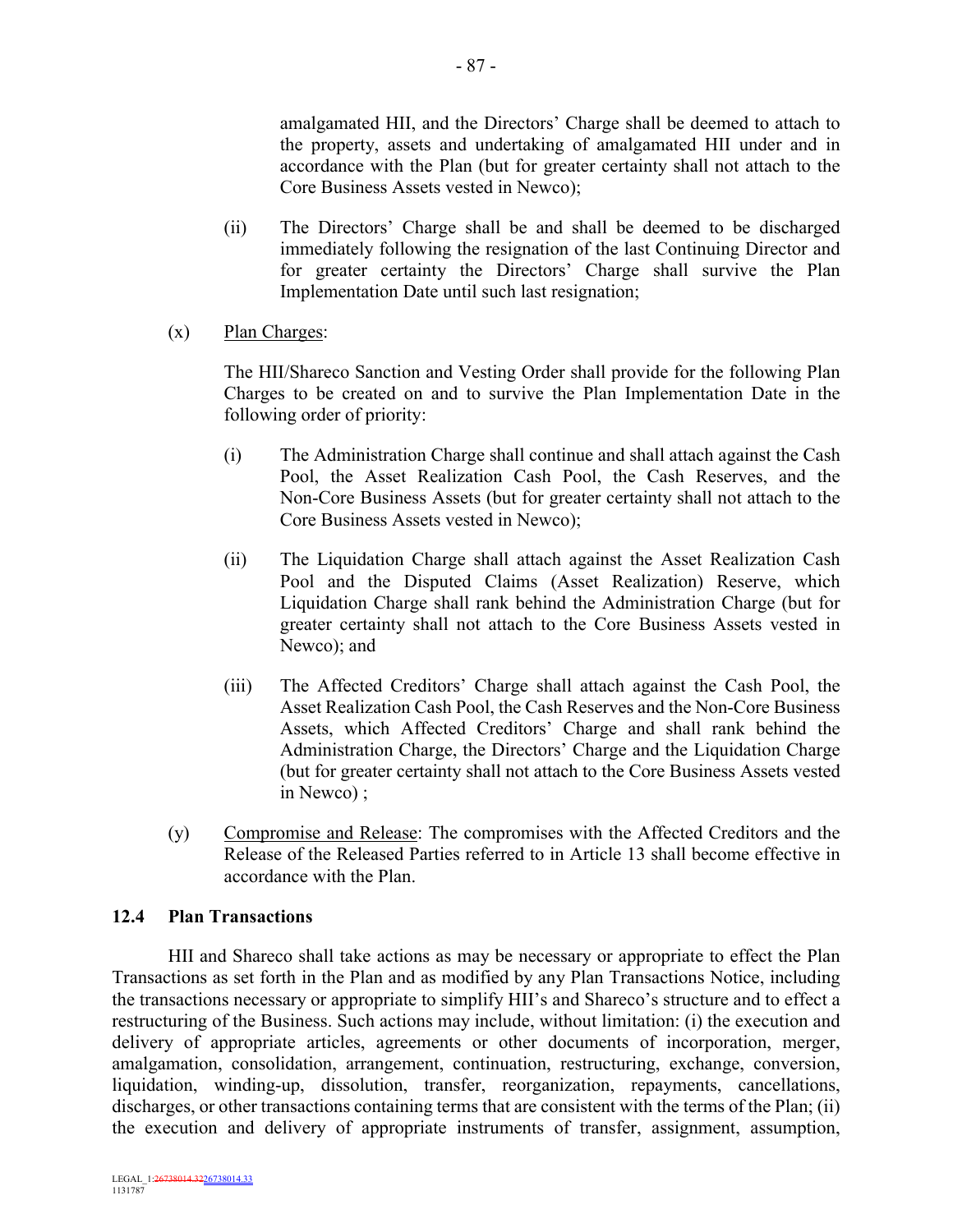including, where applicable, with respect to the assumption of liabilities upon the transfer or assignment of assets or liquidation or winding-up of any Homburg Group Member, Guarantee, or delegation of any property, right, privilege, liability, duty, or obligation on terms consistent with the terms of the Plan, in each case without the need to obtain any consent by any Person; (iii) the filing of appropriate articles, agreements, or other documents of incorporation, merger, amalgamation, consolidation, arrangement, continuation, restructuring, exchange, conversion, liquidation, winding-up, dissolution, transfer, reorganization, repayments, cancellations, discharges, or other transactions with the appropriate Governmental Authorities under Applicable Law; (iv) the determination of the manner and the sequence in which the Affected Claims are settled, compromised, or otherwise dealt with; (v) the modification of any Plan Transaction or the determination of the manner, timing and/or sequence in which such Plan Transactions will be effected or deemed to be effected; and (vi) all other actions that HII or Shareco may determine are necessary or appropriate to give effect to the Plan Transactions, including the making of filings or recordings in connection with the relevant Plan Transactions. HII and Shareco shall be permitted to implement certain of the Plan Transactions after the Plan Implementation Date as contemplated in the Plan and as modified by any Plan Transactions Notice as the case may be. The form of each Plan Transaction shall, where applicable, be determined by HII and Shareco and their successors party to any Plan Transaction, and shall be approved by the Monitor; provided, however, that HII and Shareco reserve the right to undertake transactions in lieu of or in addition to such Plan Transactions as HII and Shareco may deem necessary or appropriate under the circumstances and as approved by the Monitor. Notwithstanding the foregoing or any other provision of the Plan, the implementation of any of the Plan Transactions or other transactions undertaken in accordance with this Section shall not affect the distributions under the Plan and any such Plan Transactions or other transactions that are material shall be filed with the Court for approval.

#### **ARTICLE 13 RELEASES**

#### **13.1 Plan Releases**

(a) On the Plan Implementation Date, HII, Shareco, Homco 190 LP, Homco 191 LP and Homco 199 LP, their respective employees (including the Named Officers serving as a legal representative of HLPM at the request of HII), legal counsel and agents, and the Named Directors (being herein referred to individually as an "**HII Released Party**") shall be released and discharged from any and all demands, claims, actions, causes of action, counterclaims, suits, debts, sums of money, accounts, covenants, damages, judgments, orders, including for injunctive relief or specific performance and compliance orders, expenses, executions, Encumbrances and other recoveries on account of any liability, obligation, demand or cause of action of whatever nature which any Creditor, Affected Creditor or other Person may be entitled to assert, including any and all Claims in respect of the payment and receipt of proceeds and statutory liabilities of the Named Directors and employees of the HII Released Parties and any alleged fiduciary or other duty (whether such employees are acting as a Director, member or employee), whether known or unknown, matured or unmatured, foreseen or unforeseen, existing or hereafter arising, based in whole or in part on any omission, transaction, duty, responsibility, indebtedness, liability, obligation, dealing or other occurrence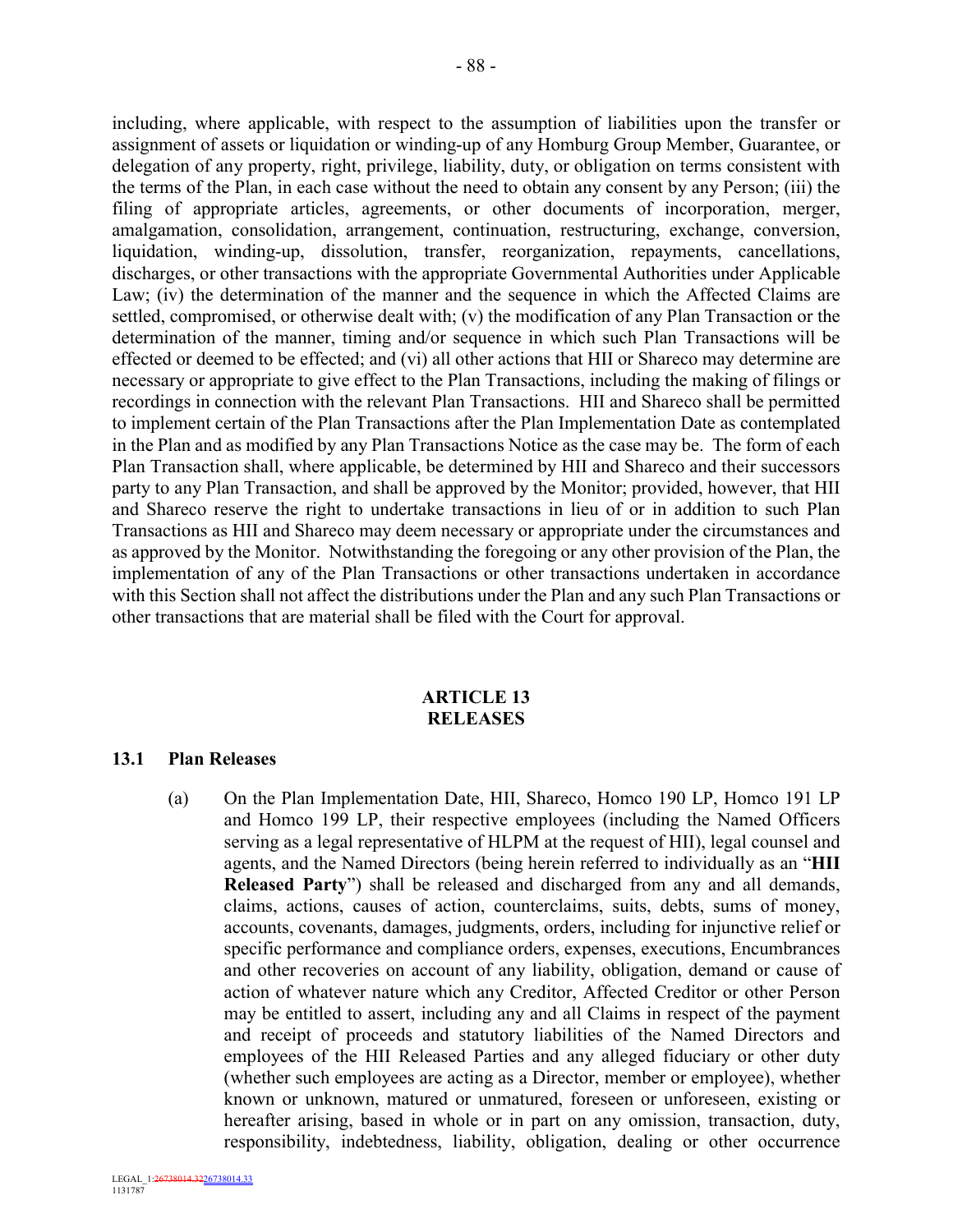existing or taking place on or prior to the later of the Plan Implementation Date and the date on which actions are taken to implement the Plan that are in any way relating to, arising out of or in connection with the Claims, the Business whenever or however conducted, the Plan, the CCAA Proceedings, or any Claim that has been barred or extinguished by the Claims Process Order and all Claims arising out of such actions or omissions shall be forever waived and released (other than the right to enforce the HII Entities' obligations under the Plan or any related document), all to the full extent permitted by Applicable Law, provided that nothing herein shall release or discharge (A) any HII Released Party if such HII Released Party is judged by the expressed terms of a judgment rendered on a final determination on the merits to have committed criminal, fraudulent or other wilful misconduct or (B) the Named Directors with respect to matters set out in section 5.1(2) of the CCAA.

(b) On the Plan Implementation Date, Catalyst (solely in its capacity as an investor under the Restated Support Agreement), Stichting Homburg Bonds, Stichting Homburg Capital Securities, Stichting CanTrust and 1028167 Alberta Ltd. (collectively, the "**Foundation Entities**"), the Monitor, and Deloitte, and their respective directors (including current directors), officers, employees, advisors, legal counsel and agents (being herein referred to individually as a "**Non-HII Released Party**", and together with the HII Released Parties, the "**Released Parties**") shall be released and discharged from any and all demands, claims, actions, causes of action, counterclaims, suits, debts, sums of money, accounts, covenants, damages, judgments, orders, including for injunctive relief or specific performance and compliance orders, expenses, executions, Encumbrances and other recoveries on account of any liability, obligation, demand or cause of action of whatever nature which any Creditor, Affected Creditor or other Person may be entitled to assert, whether known or unknown, matured or unmatured, foreseen or unforeseen, existing or hereafter arising, based in whole or in part on any omission, transaction, duty, responsibility, indebtedness, liability, obligation, dealing or other occurrence existing or taking place on or prior to the later of the Plan Implementation Date and the date on which actions are taken to implement the Plan that are in any way relating to, arising out of or in connection with the Claims, the Business whenever or however conducted, the Plan, the CCAA Proceedings, or any Claim that has been barred or extinguished by the Claims Process Order and all Claims arising out of such actions or omissions shall be forever waived and released (other than the right to enforce the HII Entities' obligations under the Plan or any related document), all to the full extent permitted by Applicable Law, provided that nothing herein shall release or discharge (A) any Non-HII Released Party if such Non-HII Released Party is judged by the expressed terms of a judgment rendered on a final determination on the merits to have committed criminal, fraudulent or other wilful misconduct or (B) any of the Foundation Entities or their respective directors or officers (other than the Named Directors and for greater certainty, current directors), employees, advisors, legal counsel and agents retained or employed prior to the HII Filing Date for any Claims in existence or relating to any period prior to the HII Filing Date.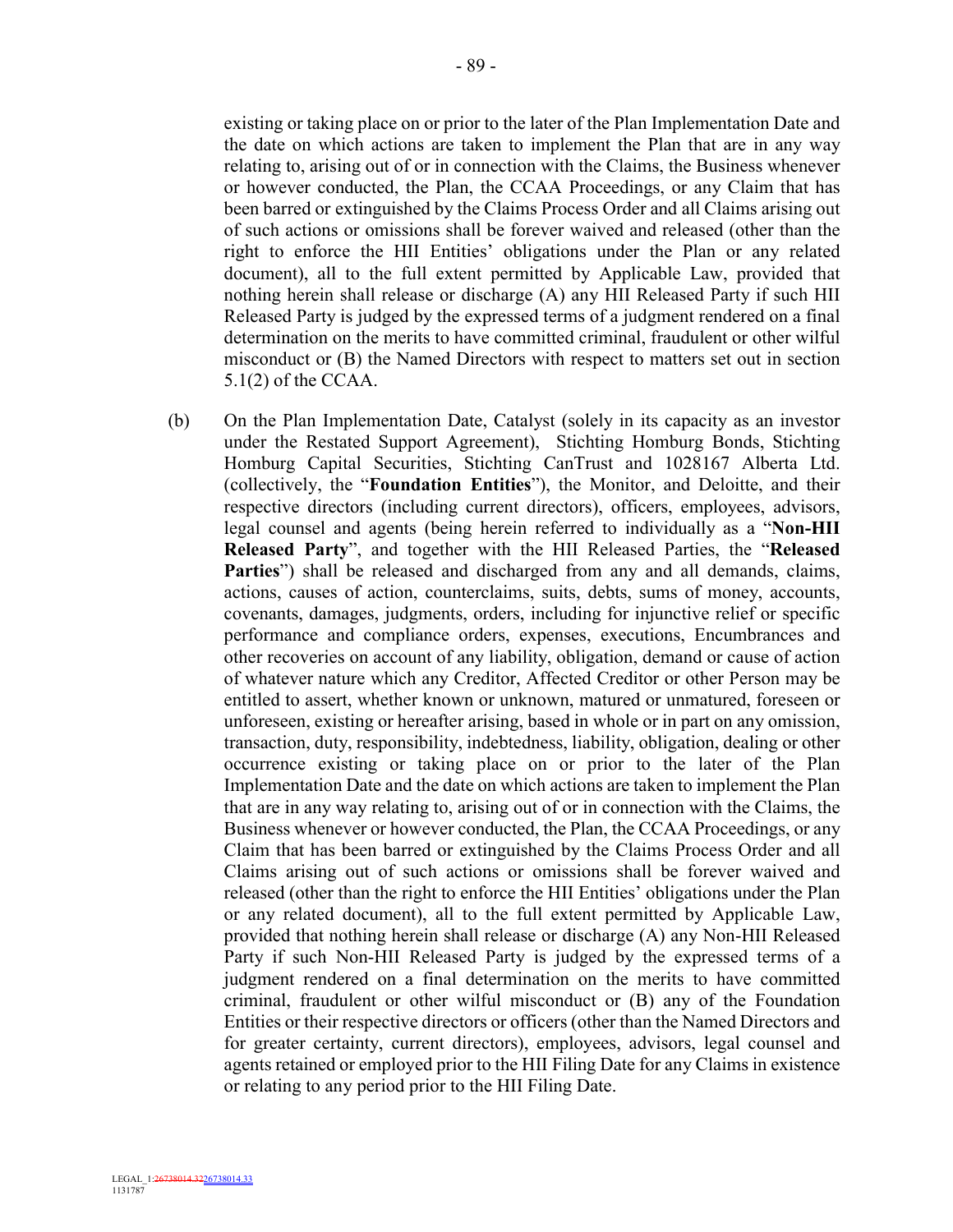- (c) The HII/Shareco Sanction and Vesting Order will enjoin the prosecution, whether directly, derivatively or otherwise, of any Claim, obligation, suit judgment, damage, demand, debt, right, cause of action, liability or interest released, discharged, compromised or terminated pursuant to the Plan.
- (d) Nothing in the Plan shall be interpreted as restricting the application of Section 21 of the CCAA.

## **ARTICLE 14 COURT SANCTION, CONDITIONS PRECEDENT AND IMPLEMENTATION**

# **14.1 Application for HII/Shareco Sanction and Vesting Order**

If the Required Majority of the Affected Creditors approves the Plan, HII and Shareco shall apply for the HII/Shareco Sanction and Vesting Order on or before the date set in the HII/Shareco Meeting Order for the hearing of the HII/Shareco Sanction and Vesting Order or such later date as the Court may set. The HII/Shareco Sanction and Vesting Order shall not become effective until the Plan Implementation Date.

## **14.2 HII/Shareco Sanction and Vesting Order**

The HII/Shareco Sanction and Vesting Order will have effect from and after the Effective Time on the Plan Implementation Date, and shall, among other things:

- (a) declare that (i) the Plan has been approved by the Required Majority of Affected Creditors with Proven Claims in conformity with the CCAA; (ii) the HII Group Entities have complied with the provisions of the CCAA and the Orders of the Court made in these proceedings in all respects; (iii) the Court is satisfied that the HII Group Entities have not done or purported to do anything that is not authorized by the CCAA; and (iv) the Plan and the Plan Transactions contemplated thereby are fair and reasonable;
- (b) declare that the Pre-Plan Implementation Date Transactions as conditions precedent to the Plan are approved as contemplated by Schedule "B" of the Plan;
- (c) authorize the Monitor and HII to agree to the amount of the Administrative Reserve prior to the Plan Implementation Date;
- (d) confirm the amount of the Disputed Claims (Cash) Reserve and the Litigation Reserve;
- (e) declare that as of the Effective Time and in accordance with the sequence set out in Article 12, the Plan and all associated steps, compromises, transactions, arrangements, releases and reorganizations effected thereby are approved, binding and effective upon the HII Group Entities, all Affected Creditors, the Released Parties and all other Persons and Parties affected by the Plan as of the Effective Time;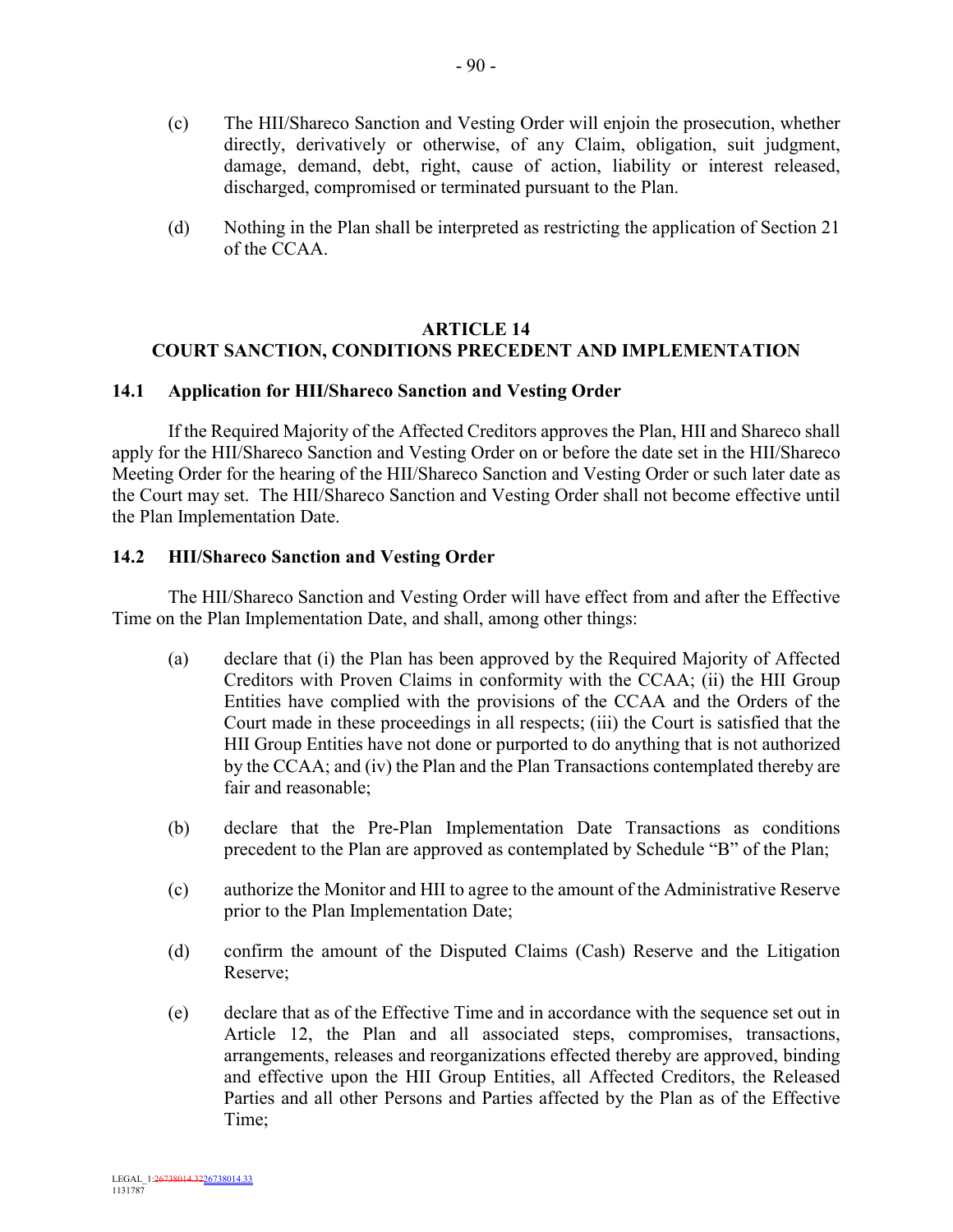- (f) grant to the Monitor in addition to its rights and obligations under the CCAA, the powers, duties and protections contemplated by and required under the Plan;
- (g) authorize the Monitor to perform its duties and functions and fulfil its obligations under the Plan to facilitate the implementation thereof;
- (h) authorize the Monitor, upon the direction of the Liquidation Advisory Committee, to investigate and assess any Litigation Claim and investigate any Creditor Cause of Action;
- (i) authorize the Monitor to prosecute and/or settle any Litigation Claim, on prior consultation with and the approval of the Liquidation Advisory Committee;
- (j) authorize the Monitor to prepare and file any tax returns in any jurisdiction on behalf of HII or any Homburg Group Member, to file any notices of objection or appeals, and to engage with any Tax Authority in connection therewith;
- (k) authorize and direct:
	- (i) HII and Shareco to create the Administrative Reserve, the Disputed Claims (Cash) Reserve and the Litigation Reserve approved in the amounts specified in the HII/Shareco Sanction and Vesting Order as agreed to among HII, Shareco and the Monitor, and to deliver same to the Monitor;
	- (ii) the Monitor to receive such Cash Reserves and to deposit same in the respective accounts more particularly described in the Plan;
	- (iii) the Monitor from and after the Plan Implementation Date to create the Disputed Claims (Asset Realization) Reserve from the Non-Core Business Asset Net Proceeds;
	- (iv) the Monitor to administer and finally determine the Homco 61 Affected Claims of Homco 61 Affected Creditors under and in accordance with the Claims Process Order, Article 9, Article 10, and Article 11 of the Plan and Article 5 of the Homco 61 Plan and manage the distribution of the HII Homco 61 Distribution directly to such Homco 61 Affected Creditors with Homco 61 Proven Claims, as if the Homco 61 Affected Creditors were Affected Creditors of HII and Article 9, Article 10 and Article 11 of the Plan shall apply *mutatis mutandis* to the Homco 61 Affected Creditors, with such changes as are necessary to read as for the Homco 61 Creditors;
	- (v) the Monitor to allocate the costs of such administration of Homco 61 Affected Claims to the Homco 61 Administrative Reserve Costs, to provide for such costs in the Administrative Reserve and deduct such costs from the HII Homco 61 Distribution; and
	- (vi) the Monitor to utilize the Disputed Claims (Cash) Reserve, the Disputed Claims (Asset Realization) Reserve and the Disputed Claims (Newco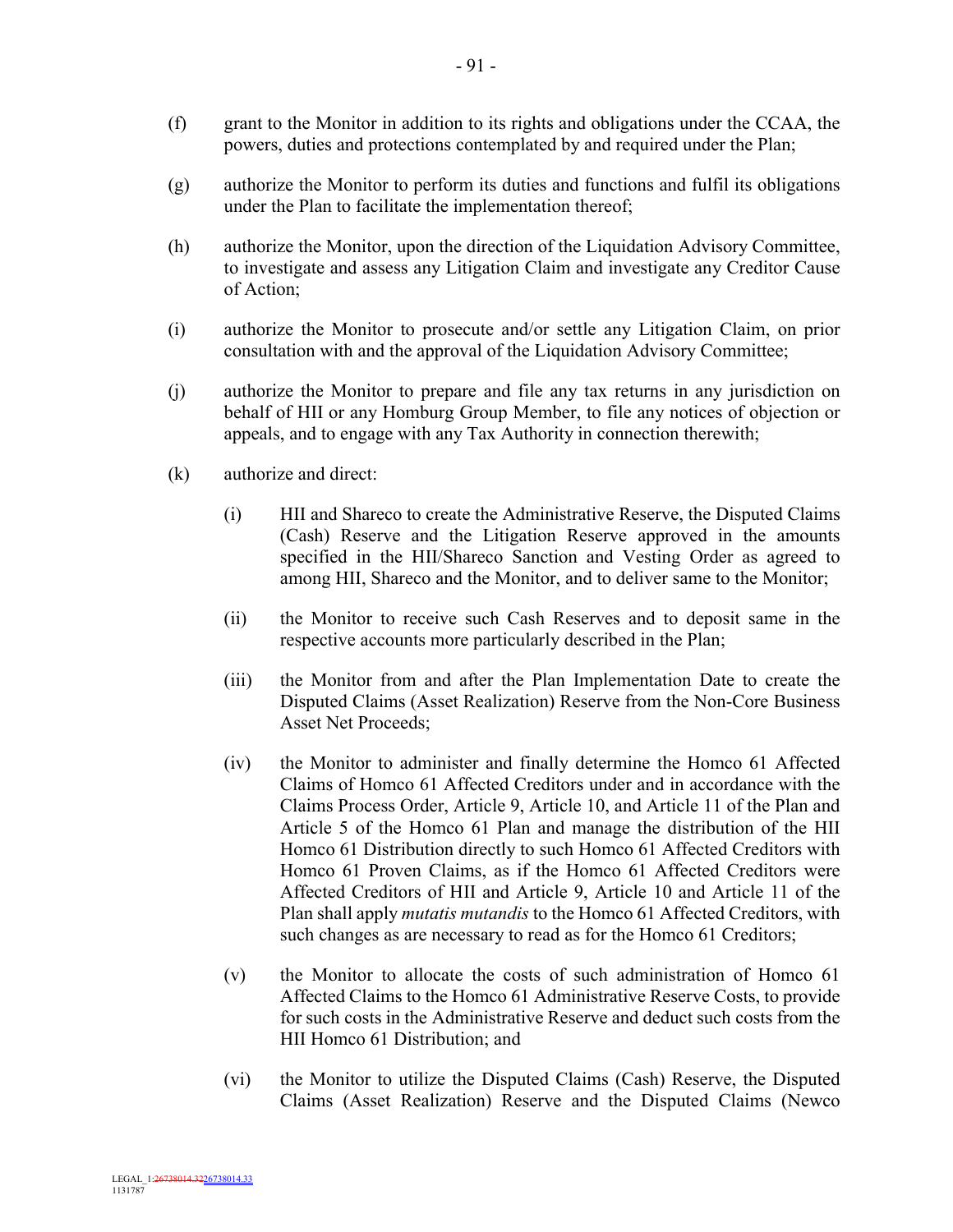Share) Reserve in effecting the administration and determination of the Homco 61 Affected Claims;

- (l) declare that the Plan Transactions to be taken and the compromises and releases to be effected on the Plan Implementation Date are deemed to occur and to be effected in the sequential order contemplated by Section 12.3 of the Plan, as amended by any Plan Transactions Notices, on the Plan Implementation Date, beginning at the Effective Time or at such other time, times or manner as may be determined in accordance with the Plan;
- (m) declare that all right, title and interest in and to the Core Business Assets (other than the Core GP Assets) have vested absolutely in Newco and all right, title and interest in and to the Core GP Assets have vested absolutely in the Newco Subsidiaries, free and clear of all Encumbrances, other than Core Business Creditor Claims, in accordance with the HII/Shareco Sanction and Vesting Order;
- (n) compromise, discharge and release the Released Parties from any and all Affected Claims of any nature in accordance with the Plan, and declare that the ability of any Person to proceed against the Released Parties in respect of or relating to any Affected Claims shall be forever discharged and restrained, and all proceedings with respect to, in connection with or relating to such Affected Claims be permanently stayed, subject only to the right of Affected Creditors to receive distributions pursuant to the Plan in respect of their Affected Claims;
- (o) declare that any Affected Claim for which a Proof of Claim has not been filed by the Claims Bar Date in accordance with the Claims Process Order shall be forever barred and extinguished;
- (p) declare that the Stay of Proceedings and protections under the Initial Order be extended to, and including, the Final Distribution Date and, in addition to the parties currently protected thereunder, shall extend to the benefit of the Released Parties;
- (q) deem the remaining Directors of the HII Group Entities, including of the Petitioners, the Homco GPs, Homburg Baltic, Homburg US and Homburg Holdings (US) Inc. to have resigned without replacement on the Effective Time on the Plan Implementation Date unless they affirmatively elect to remain as directors, other than the Continuing Directors who shall continue as Directors of amalgamated HII and who shall continue to receive the benefit of the Directors' Charge until the date of their resignation or deemed resignation;
- (r) declare that all distributions and payments by or at the direction of the Monitor, in each case on behalf of HII and Shareco, to the Affected Creditors with Proven Claims under the Plan are for the account of HII and Shareco and the fulfillment of their respective obligations under the Plan;
- (s) declare that the Monitor or its designate (i) shall hold the Newco Common Shares issued to it on the Initial Distribution Date in respect of an Affected Creditor's Disputed Claim in the Disputed Claims (Newco Shares) Reserve and (ii) shall hold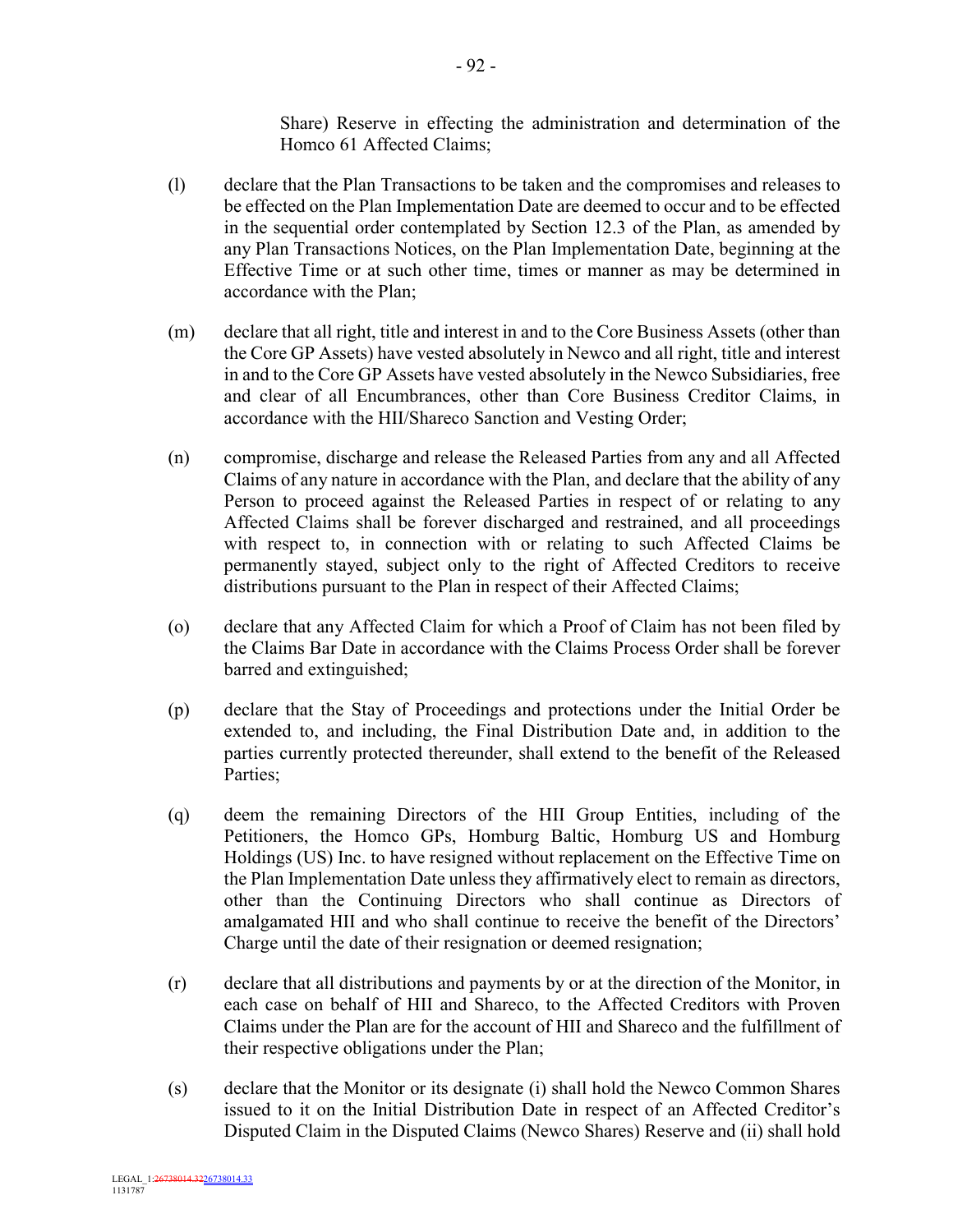in escrow the Newco Common Shares pursuant to Section 9.2 and shall have no authority to transfer Newco Common Shares to any Person other than in accordance with the Plan and that it shall have no personal liability relating to holding the Newco Common Shares in the Disputed Claims (Newco Shares) Reserve, including without limitation for any loss arising out of fluctuations in the market value of the Newco Common Shares while held in the Disputed Claims (Newco Shares) Reserve, other than its obligation to transfer shares from the Disputed Claims (Newco Shares) Reserve pursuant to and in accordance with the Plan;

- (t) declare that the Monitor shall not incur any liability under the Tax Statutes in respect of its making any payments, ordered or permitted under the HII/Shareco Sanction and Vesting Order and is thereby forever released, remised and discharged from any Claims against it under the Tax Statutes or otherwise at law, arising in respect of payments made under the Plan and the HII/Shareco Sanction and Vesting Order and any Claims of such nature are thereby forever barred;
- (u) declare that in no circumstances will the Monitor have any liability for any of the HII Group Entities' tax liabilities regardless of how or when such liability may have arisen;
- (v) the Monitor shall be authorized, in connection with the liquidation of any Non-Core Business Entities' Asset and the realization of any Non-Core Business Assets, the making of any payment or distribution or the taking of any step or transaction or performance of any function under or in connection with the Plan, to apply in its sole discretion to any Governmental Authority for any consent, authorization, certificate or approval in connection therewith;
- (w) declare that, in carrying out the terms of the HII/Shareco Sanction and Vesting Order and the Plan, (i) the Monitor shall benefit from all the protections given to it by the CCAA, the Initial Order and any other Order expanding the powers of the Monitor, and as an officer of the Court, including the Stay of Proceedings in its favour; (ii) the Monitor shall incur no liability or obligation as a result of carrying out the provisions of the HII/Shareco Sanction and Vesting Order and/or the Plan; (iii) the Monitor shall be entitled to rely on the books and records of the HII Group Entities and any information provided by any of the HII Group Entities without independent investigation and shall not be liable for any claims or damages resulting from any errors or omissions in such books, records or information.
- (x) approve the constitution of the Liquidation Advisory Committee and authorize the Monitor to consult with and seek the approval of the Liquidation Advisory Committee as more particularly provided in the Plan;
- (y) approve the form of Monitor's Plan Implementation Date Certificate, and declare that upon the satisfaction or waiver of the Conditions Precedent to implementation of the Plan set out in Section 14.4, the Monitor shall file the Monitor's Plan Implementation Date Certificate;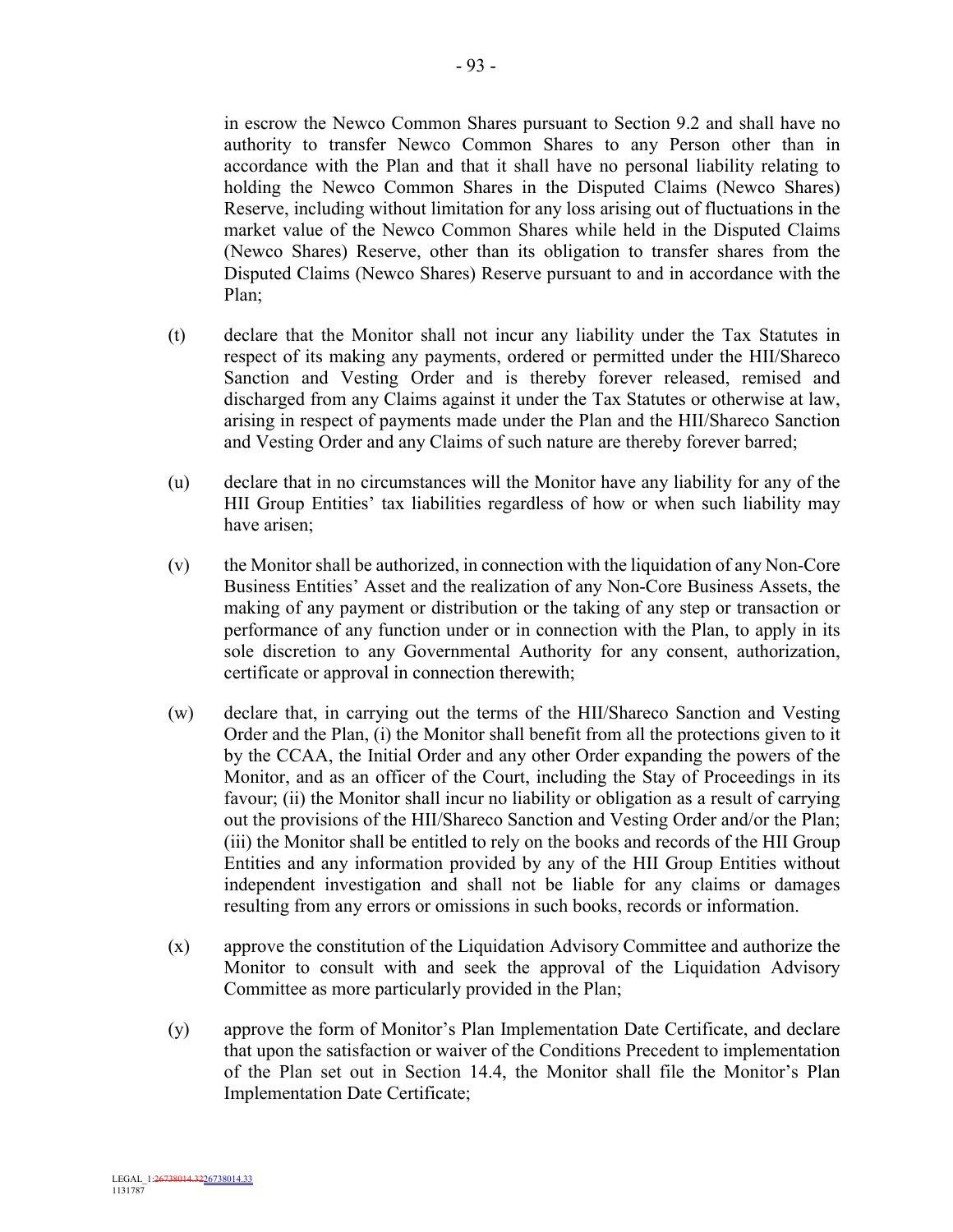- (z) provide for the creation of the Plan Charges which shall survive the Plan Implementation Date in the order of priority set out in the Plan:
- (aa) approve the form of Monitor's Plan Completion Certificate, and declare that the Monitor, in its capacity as Monitor, upon completion of its duties to effect distributions in accordance with the Plan, shall file with the Court the Monitor's Plan Completion Certificate stating that all of its duties under the Plan and the Orders have been completed and thereupon, Deloitte shall be deemed to be discharged from its duties as Monitor of the HII Group Entities in the CCAA Proceedings and released of all claims relating to its activities as Monitor, the Liquidation Advisory Committee shall be discharged and the Plan Charges shall be released;
- (bb) approve the Monitor's form of Notice of Final Distribution;
- (cc) authorize the Monitor (at its sole election) to seek an order of any court of competent jurisdiction to recognize the Plan and the HII/Shareco Sanction and Vesting Order and to confirm the Plan and the HII/Shareco Sanction and Vesting Order as binding and effective in any appropriate foreign jurisdiction; and
- (dd) declare that HII and the Monitor may apply to the Court from time to time for advice and direction in respect of any matters arising from or under the Plan, including without limitation regarding the distribution mechanics and the Plan Transactions.

# **14.3 Conditions Precedent to Catalyst Investment under the Plan**

The implementation of the Catalyst Investment under the Plan shall be conditional upon:

- (a) the fulfilment or waiver, where applicable, of the Catalyst Conditions Precedent under and in accordance with Section 7(b) of the Restated Catalyst Support Agreement;
- (b) the fulfilment or waiver, where applicable, of the Mutual Conditions Precedent under and in accordance with Section 7(a) of the Restated Catalyst Support Agreement; and
- (c) the fulfilment or waiver, where applicable, of the HII Conditions Precedent under and in accordance with Section 7(c) of the Restated Catalyst Support Agreement.

#### **14.4 Conditions Precedent to Implementation of the Plan**

The implementation of the Plan shall be conditional upon the fulfilment or waiver, where applicable, of the following conditions precedent on or before the Effective Time or the date specified therefor, provided however that any waiver of Sections  $14.4(a)$ , (b), (c), (f), (g), and (h) shall require the consent of Catalyst acting reasonably (collectively the "**Conditions Precedent**"):

(a) The Pre-Plan Implementation Date Transactions shall have been effected in their entirety;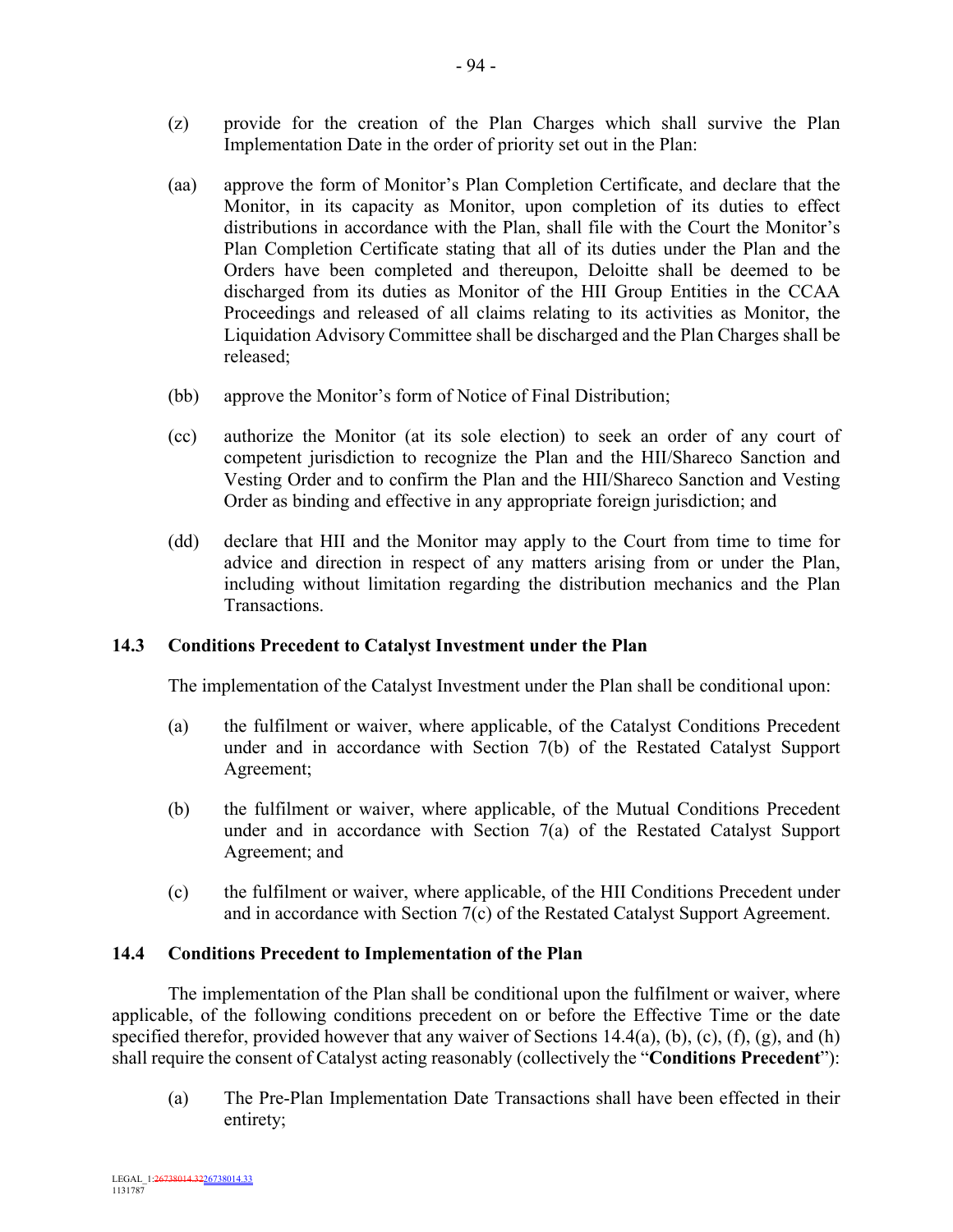- (b) The requisite number of all Affected Creditors as determined by the Monitor shall have fulfilled all applications and registrations and shall have received all such registrations and authorizations as shall be required to allow such Affected Creditors to receive and trade any Newco Common Shares to which such Affected Creditors may be entitled in and through the Trading Platform;
- (c) The HII/Shareco Meeting Order shall have been granted by the Court;
- (d) HII and Shareco shall have satisfied their respective Post-Filing Trade Payables in the ordinary course or provision shall have been made in respect thereof in the Administrative Reserve to the satisfaction of the Monitor;
- (e) All material consents, declarations, rulings, certificates or approvals of or by any Governmental Authority as may be considered necessary by HII, Shareco and the Monitor in respect of the Plan Transactions shall have been obtained, including without limitation:
	- (i) The issuance of a licence by the AFM to Newco;
	- (ii) The approval of the Newco Prospectus by the applicable regulator or the Trading Platform (as applicable) in connection with the admission to trading of the Newco Common Shares; and
	- (iii) The Trading Platform shall have confirmed in writing the admission to trading of the Newco Common Shares on the Trading Platform;
- (f) HII shall have obtained the necessary consents of the Core Business Creditors relating to the transfer of the Core Business Assets to Newco or the Newco Subsidiaries as applicable;
- (g) The Plan shall have been approved by the Required Majority of the Affected Creditors in the Unsecured Creditors' Class at the HII/Shareco Creditors' Meeting; and
- (h) The HII/Shareco Sanction and Vesting Order shall have been granted by the Court in form satisfactory to HII and Shareco and the Monitor, and for greater certainty, shall be in full force and effect and not reversed, stayed, varied, modified, or amended.

# **14.5 Monitor's Certificate**

Upon delivery of written notice from HII of the fulfilment or waiver of the conditions precedent to implementation of the Plan as set out in Section 14.4 of the Plan, the Monitor shall deliver the Monitor's Plan Implementation Date Certificate to HII. Following the Plan Implementation Date, the Monitor shall file such certificate with the Court and shall post a copy of same on the Website.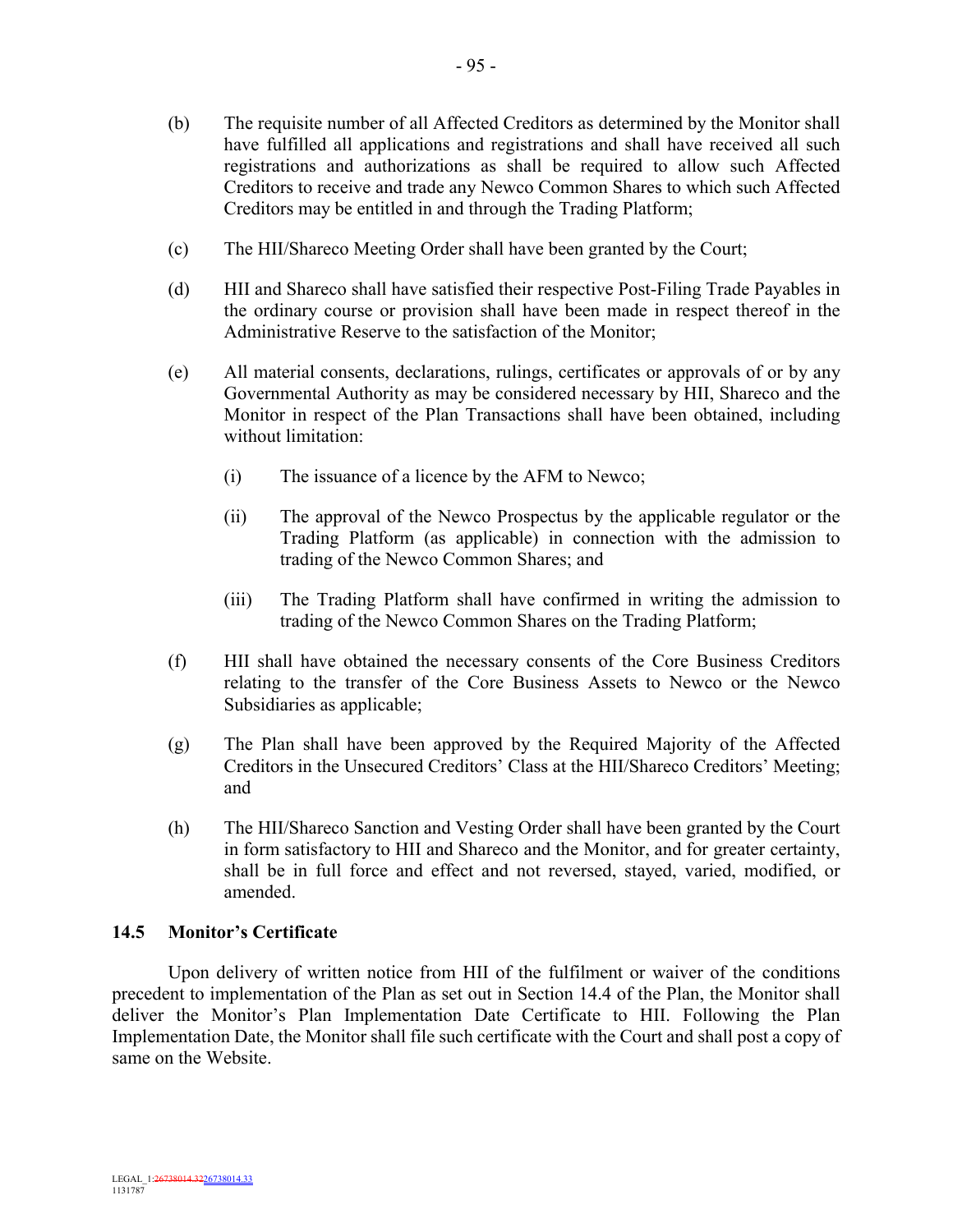#### **ARTICLE 15 GENERAL**

#### **15.1 Binding Effect**

On the Plan Implementation Date:

- (a) the Plan will become effective at the Effective Time and the Plan Transactions will be implemented;
- (b) the treatment of Affected Claims under the Plan shall be final and binding for all purposes and enure to the benefit of the HII Group Entities, all Affected Creditors, the Released Parties, the Named Directors and all other Persons and Parties named or referred to in, or subject to, the Plan and their respective heirs, executors, administrators and other legal representatives, successors and assigns;
- (c) all Affected Claims shall be and shall be deemed to be forever discharged and released, excepting only the obligations to make distributions in respect of such Affected Claims in the manner and to the extent provided for in the Plan;
- (d) each Person named or referred to in, or subject to the Plan, will be deemed to have consented and agreed to all of the provisions of the Plan, in its entirety;
- (e) each Person named or referred to in, or subject to the Plan, shall be deemed to have executed and delivered to HII and Newco all consents, releases, directions, assignments and waivers, statutory or otherwise, required to implement and carry out the Plan in its entirety; and
- (f) each Person named or referred to in, or subject to the Plan, shall be deemed to have received from HII and Newco all statements, notices, declarations and notifications, statutory or otherwise, required to implement and carry out the Plan in its entirety.

# **15.2 Waiver of Defaults**

From and after the Plan Implementation Date, all Persons shall be deemed to have waived any and all defaults of the Released Parties then existing or previously committed by the Released Parties, or caused by the Released Parties, directly or indirectly, or non-compliance with any covenant, warranty, representation, undertaking, positive or negative pledge, term, provision, condition or obligation, expressed or implied, in any contract, instrument, credit document, lease, guarantee, agreement for sale, deed, licence, permit or other agreement, written or oral, and any and all amendments or supplements thereto, existing between such Person and any of the Released Parties arising directly or indirectly from the filing by the Released Parties under the CCAA and the implementation of the Plan (including the Reorganization Transaction) and any and all notices of default and demands for payment or any step or proceeding taken or commenced in connection therewith under any such agreement shall be deemed to have been rescinded and of no further force or effect, provided that nothing shall be deemed to excuse the Released Parties from performing their obligations under the Plan or be a waiver of defaults by the Released Parties under the Plan and the related documents. This Section does not affect the rights of any Person to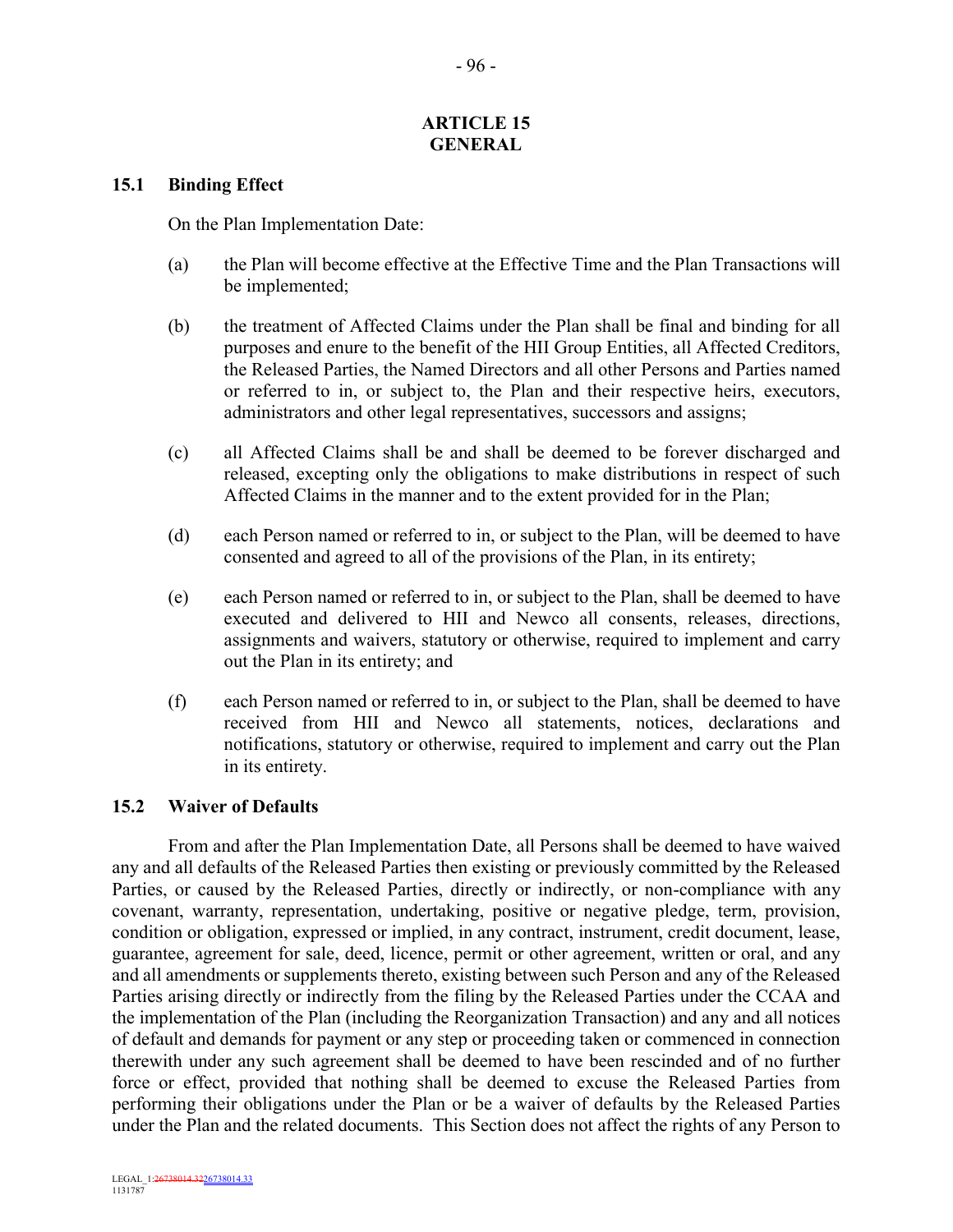pursue any recoveries for a Claim that may be obtained from a guarantor (other than a Released Party) and any security granted by such guarantor. For greater certainty, nothing in this Section shall affect the rights of the Bond 6 Claim Holders to receive distributions under the Homco 61 Plan in respect of the Bond 6 Homco 61 Claim. Notwithstanding anything in this Section 15.2, Catalyst shall not be deemed to have waived any breach by HII, Shareco or Homco 61 LP of any of their respective obligations under the Restated Catalyst Support Agreement.

#### **15.3 Claims Bar Date**

Nothing in the Plan extends or shall be interpreted as extending or amending the Claims Bar Date, or gives or shall be interpreted as giving any rights to any Person in respect of Claims that have been barred or extinguished pursuant to the Claims Process Order.

#### **15.4 Deeming Provisions**

In the Plan, the deeming provisions are not rebuttable and are conclusive and irrevocable.

#### **15.5 Non-Consummation**

HII and Shareco reserve the right to revoke or withdraw the Plan at any time prior to the Plan Sanction Date with the consent of the Monitor. If HII and Shareco revoke or withdraw the Plan, or if the HII/Shareco Sanction and Vesting Order is not issued or if the Plan Implementation Date does not occur, (a) the Plan shall be null and void in all respects, (b) any settlement or compromise embodied in the Plan (including the fixing or limiting to an amount certain any Claim), or any document or agreement executed pursuant to the Plan shall be deemed null and void, and (c) nothing contained in the Plan, and no acts taken in preparation for consummation of the Plan, shall (i) constitute or be deemed to constitute a waiver or release of any Claims by or against HII, Shareco or any other Person; (ii) prejudice in any manner the rights of HII or Shareco or any other Person in any further proceedings involving HII or Shareco; or (iii) constitute an admission of any sort by HII or Shareco or any other Person.

# **15.6 Modification of the Plan**

- (a) HII and Shareco reserve the right, at any time and from time to time, with the consent of the Monitor and Catalyst, acting reasonably, both prior to and during the HII/Shareco Creditors' Meeting or after the HII/Shareco Creditors' Meeting, to amend, restate, modify and/or supplement the Plan; provided (i) if made prior to or at the HII/Shareco Creditors' Meeting, such amendment, restatement, modification or supplement shall be communicated to the Affected Creditors in the manner required by the HII/Shareco Meeting Order, and (ii) if made following the HII/Shareco Creditors' Meeting, such amendment, restatement, modification or supplement shall be approved by the Court following notice to the Affected Creditors.
- (b) Notwithstanding Section 15.6(a), any amendment, restatement, modification or supplement to the Plan may be made by HII and Shareco with the consent of Catalyst, acting reasonably, and the Monitor, or pursuant to an Order, at any time and from time to time, provided that it concerns a matter which, in the opinion of HII and Shareco, acting reasonably, is of an administrative nature required to better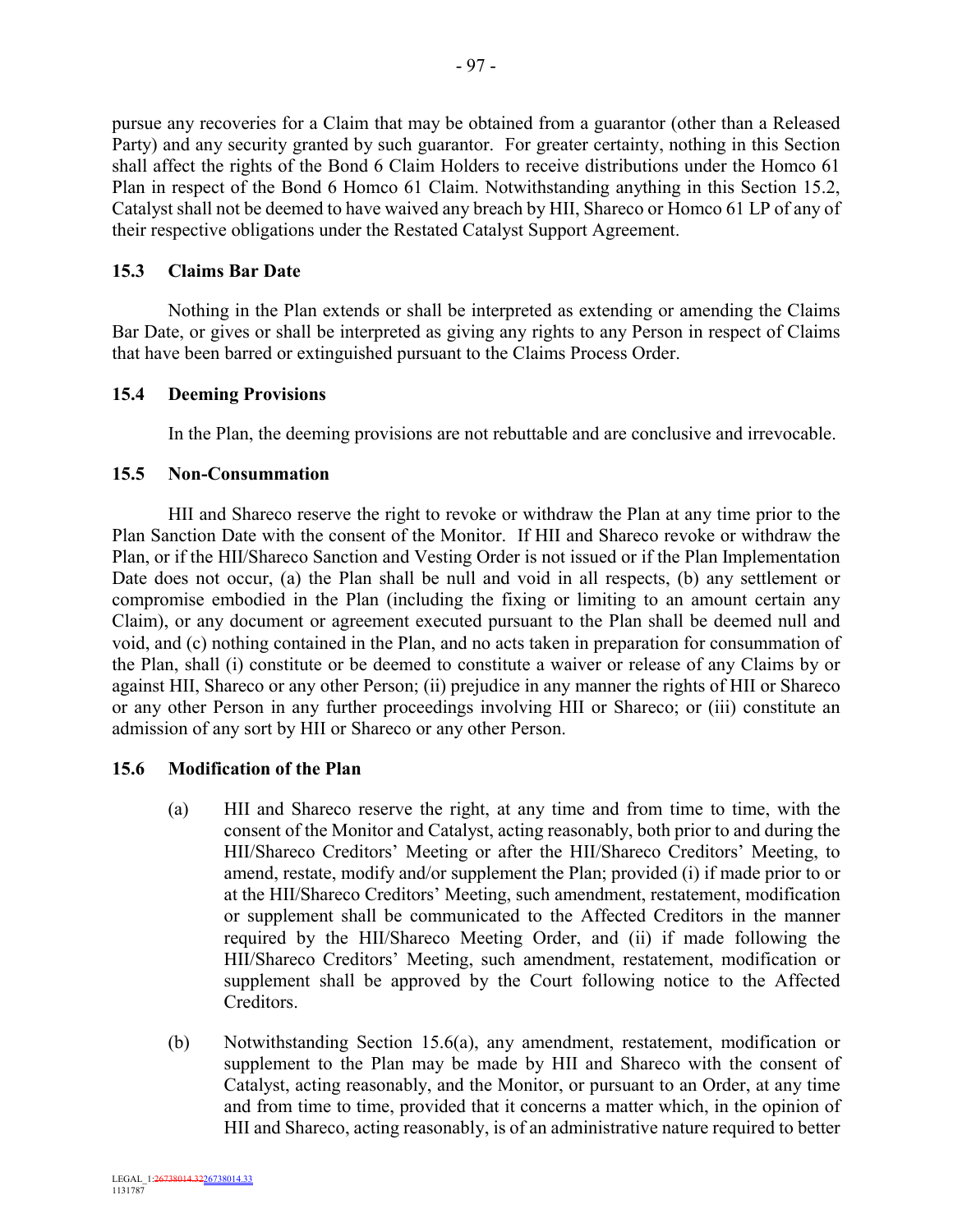give effect to the implementation of the Plan and the HII/Shareco Sanction and Vesting Order or to cure any errors, omissions or ambiguities and is not materially adverse to the financial or economic interests of the Affected Creditors.

(c) Any amended, restated, modified or supplementary Plan or Plans filed with the Court and, if required by this Section, approved by the Court, shall, for all purposes, be and be deemed to be a part of, and incorporated, in the Plan.

# **15.7 Paramountcy**

Except with respect to the Unaffected Claims, from and after the Effective Time on the Plan Implementation Date, any conflict between:

- (a) the Plan; and
- (b) the covenants, warranties, representations, terms, conditions, provisions or obligations, expressed or implied, of any contract, mortgage, security agreement, indenture, trust indenture, loan agreement, commitment letter, agreement for sale, bylaws of the HII Group Entities, lease or other agreement, written or oral and any and all amendments or supplements thereto existing between any Person and the HII Group Entities as at the Plan Implementation Date;

will be deemed to be governed by the terms, conditions and provisions of the Plan and the HII/Shareco Sanction and Vesting Order, which shall take precedence and priority.

# **15.8 Severability of Plan Provisions**

If, prior to the Plan Sanction Date, any term or provision of the Plan is held by the Court to be invalid, void or unenforceable, the Court, at the request of HII and Shareco and with the consent of the Monitor, shall have the power to either (a) sever such term or provision from the balance of the Plan and provide HII and Shareco with the option to proceed with the implementation of the balance of the Plan as of and with effect from the Plan Implementation Date, or (b) alter and interpret such term or provision to make it valid or enforceable to the maximum extent practicable, consistent with the original purpose of the term or provision held to be invalid, void or unenforceable, and such term or provision shall then be applicable as altered or interpreted. Notwithstanding any such holding, alteration or interpretation, and provided that HII and Shareco proceed with the implementation of the Plan, the remainder of the terms and provisions of the Plan shall remain in full force and effect and shall in no way be affected, impaired or invalidated by such holding, alteration or interpretation.

# **15.9 Responsibilities of the Monitor**

The Monitor is acting in its capacity as Monitor in the CCAA Proceedings with respect to the HII Group Entities and not in its personal or corporate capacity, for any and all acts, or decisions to not act in the context of the liquidation of the Non-Core Business Entities' Assets and the realization of the Non-Core Business Assets, whether same occurs before or after the Plan Implementation Date. The Monitor is acting and will continue to act in its capacity as Monitor in the CCAA Proceedings with respect to the HII Group Entities and not in its personal and corporate capacity while establishing and administering the Cash Reserves (including any adjustments with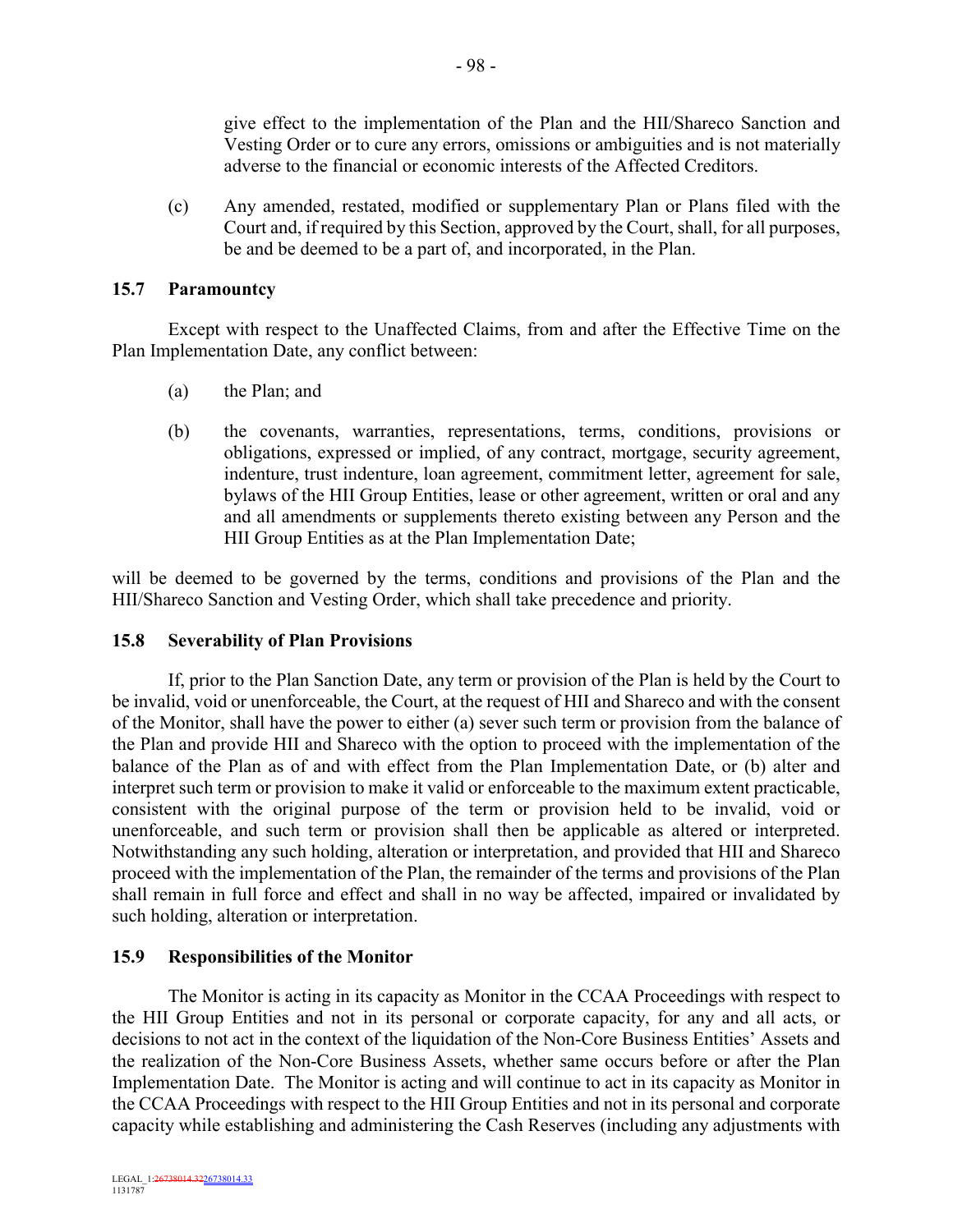respect to same), opening a DRS Account, holding the Non-Core Business Asset Notes, selecting a Trading Platform and establishing any of the Distribution Date, Materials Record Date, Effective Time or the timing or sequence of the Plan Transactions. The Monitor will not be responsible or liable for any obligations of the Homburg Group Members, including with respect to the payment of any of the Administrative Reserve Costs, Litigation Reserve Costs and the KERP Claim, and the making of distributions or the receipt of any distribution by an Affected Creditor pursuant to the Plan. The Monitor will have the powers and protections granted to it by the Plan, the CCAA, the Initial Order, the HII/Shareco Meeting Order, the HII/Shareco Sanction and Vesting Order, and any other Order made in the CCAA Proceedings.

# **15.10 Different Capacities**

Persons who are affected by the Plan may be affected in more than one capacity. Unless expressly provided herein to the contrary, a Person will be entitled to participate hereunder in each such capacity. Any action taken by a Person in one capacity will not affect such Person in any other capacity, unless expressly agreed by the Person in writing or unless its Claims overlap or are otherwise duplicative.

#### **15.11 Notices**

Any notice of other communication to be delivered hereunder must be in writing and reference the Plan and may, subject as hereinafter provided, be made or given by personal delivery, ordinary mail or by facsimile or email addressed to the respective Parties as follows:

If to HII and Shareco:

| 32 Akerley Boulevard<br><b>B3B 1N1</b> | Homburg Invest Inc. and Homburg Shareco Inc.<br>Dartmouth, Nova Scotia                                      |
|----------------------------------------|-------------------------------------------------------------------------------------------------------------|
| Attention:                             | Mr. Jan Schöningh, President and Chief Executive Officer<br>and Mr. James F. Miles, Chief Financial Officer |
| Fax:                                   | $(514)$ 841-9618                                                                                            |
| Email:                                 | $ischoningh(a)$ hinvest.ca / jmiles $(a)$ hinvest.ca                                                        |
| with a copy to:                        |                                                                                                             |
| Suite 2100                             | Osler, Hoskin & Harcourt LLP<br>1000 De la Gauchetiere Street West                                          |
| Montreal, Quebec                       |                                                                                                             |
| H3B 4W5                                |                                                                                                             |
| Attention:                             | Mr. Vitale Santoro and Ms Sandra Abitan                                                                     |
| Fax:                                   | $(514)$ 904-8101                                                                                            |
| Email:                                 | vsantoro@osler.com / sabitan@osler.com                                                                      |

If to a Creditor: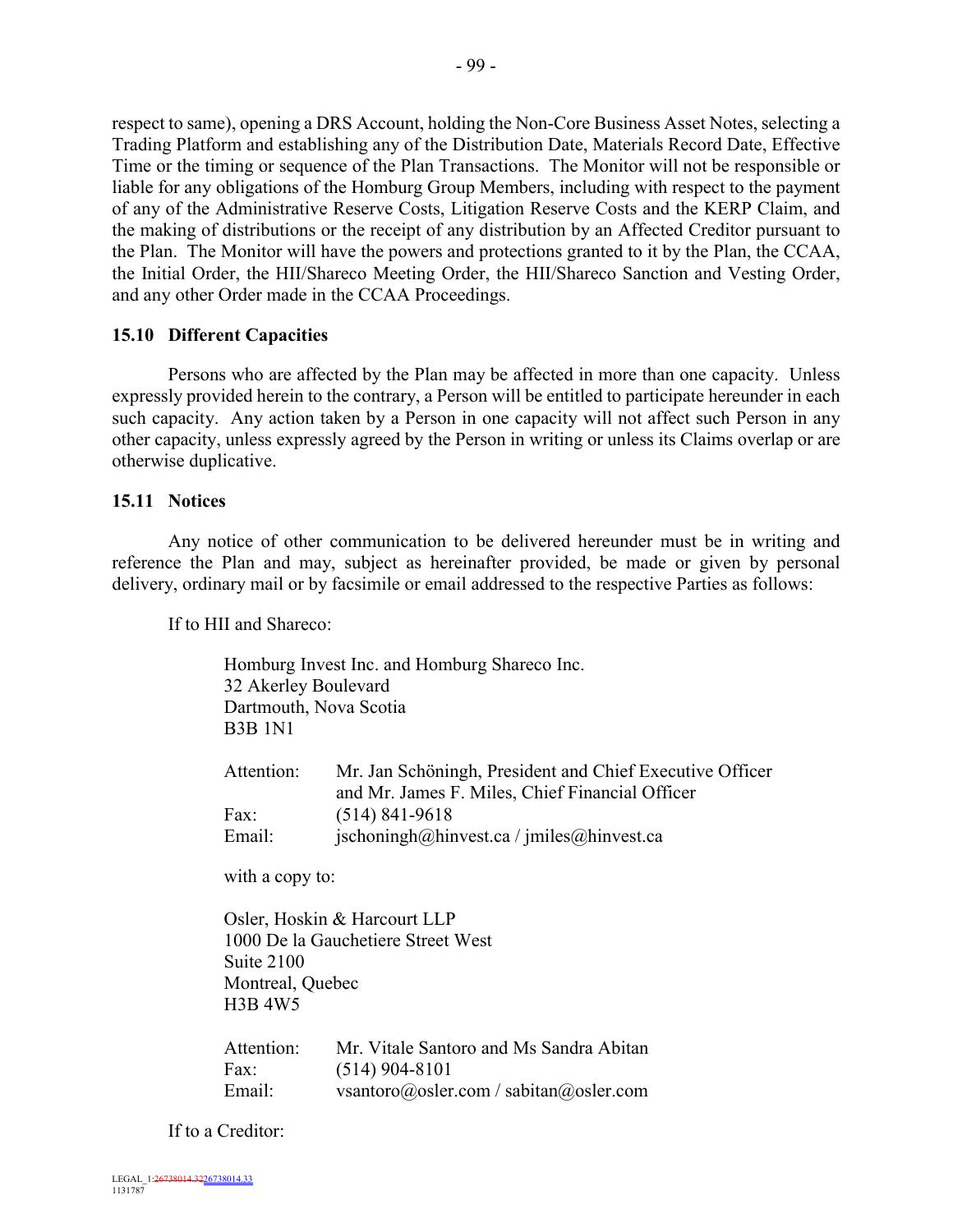- 100 -

to the address or facsimile number or email address for such Creditor specified in the Proof of Claim or Letter of Instruction filed by such Creditor;

If to the Monitor:

Samson Belair/Deloitte & Touche Inc. 1 Place Ville Marie Suite 3000 Montreal, Quebec H3B 4T9

| Attention: | Mr. Pierre Laporte and Mr. Jean-Francois Nadon |
|------------|------------------------------------------------|
| Fax:       | $(514)$ 390-4103                               |
| Email:     | pilaporte@deloitte.ca / jnadon@deloitte.ca     |

with a copy to:

McCarthy Tetrault LLP 1000 De la Gauchetiere Street West Suite 2500 Montreal, Quebec H3B OA2

| Attention: | Mr. Mason Poplaw and Mr. Clemens Mayr   |
|------------|-----------------------------------------|
| Fax:       | $(514)$ 875-6246                        |
| Email:     | mpoplaw@mccarthy.ca / cmayr@mccarthy.ca |

If to Catalyst:

The Catalyst Capital Group Inc. 77 King Street West Royal Trust Tower TD Bank Centre Suite 4320, PO Box 212 Toronto, Ontario M5K 1J3

Attention: Mr. Gabriel De Alba Fax: (416) 945-3060 Email: gdealba@catcapital.com

with a copy to:

McMillan LLP 1000 Sherbrooke Street West Suite 2700 Montreal, Quebec

LEGAL\_1:26738014.3226738014.33 1131787